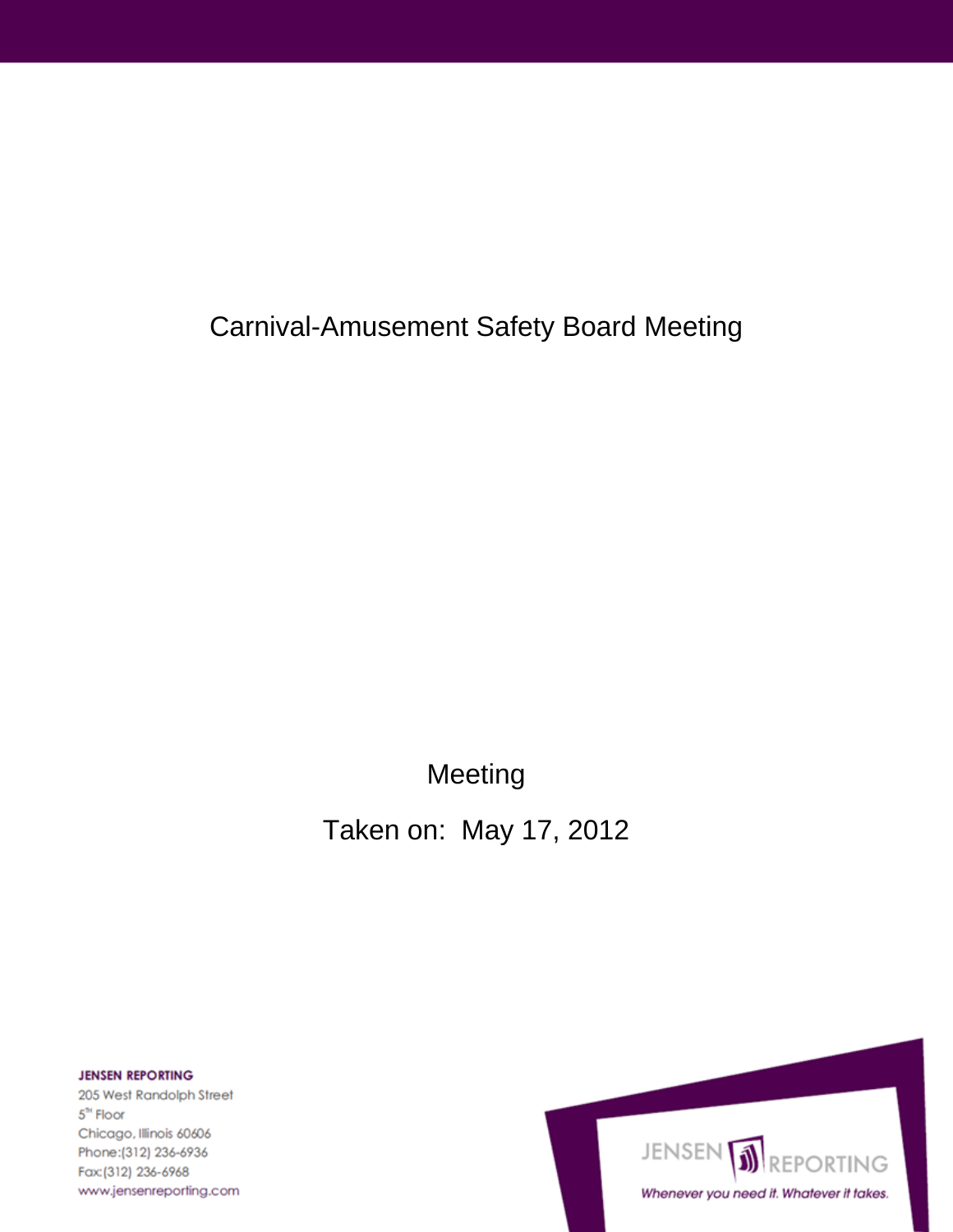$\Gamma$ 

| 1              |                                                         |
|----------------|---------------------------------------------------------|
| 2              | <b>STATE OF ILLINOIS</b>                                |
| 3              | <b>DEPARTMENT OF LABOR</b>                              |
| 4              | CARNIVAL-AMUSEMENT SAFETY BOARD                         |
| 5              |                                                         |
| 6              | <b>BOARD MEETING</b>                                    |
| $\overline{7}$ |                                                         |
| 8              |                                                         |
| 9              | Report of proceedings had at the Board Meeting          |
| 10             | of the Carnival-Amusement Safety Board held at Hinsdale |
| 11             | International Conference Room, 15 Spinning Wheel Road,  |
| 12             | Suite 308, Hinsdale, Illinois, on the 17th day of May,  |
| 13             | A.D., 2012, scheduled at the hour of 12:00 p.m.         |
| 14             |                                                         |
| 15             | <b>PRESENT:</b>                                         |
| 16             | <b>MR. JOSEPH COSTIGAN</b><br><b>Director</b>           |
| 17             | Mr. Daniel s. Kirschner                                 |
| 18             | <b>Board Chairman</b>                                   |
| 19             | Mr. Anthony J. Urbik<br>Mr. Angelo Mazzenga             |
| 20             | Ms. Patty A. Sullivan<br>Ms. Linda G. Rhodes            |
| 21             | <b>Board Members</b>                                    |
| 22             |                                                         |
| 23             |                                                         |
| 24             |                                                         |
|                |                                                         |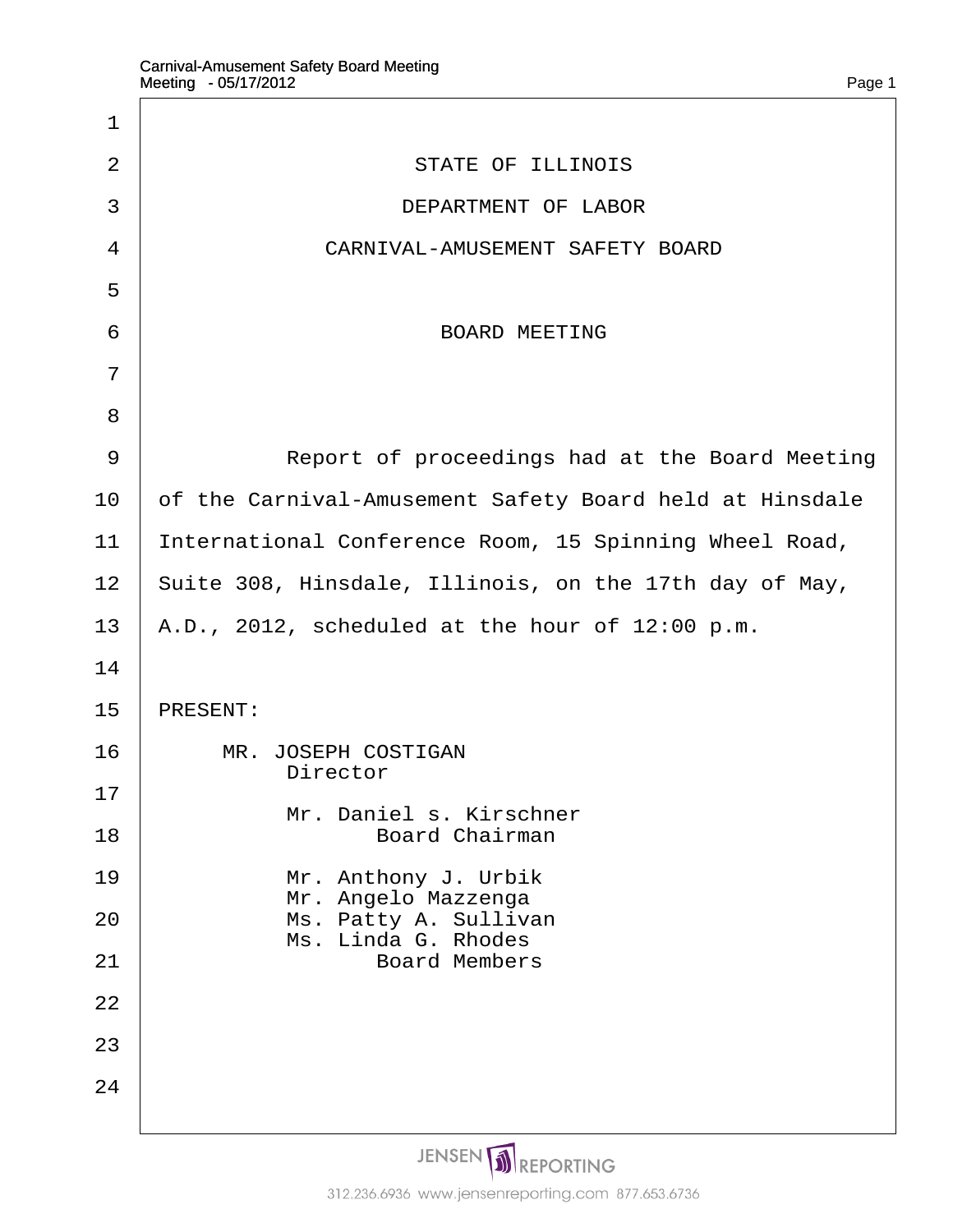| 1              | <b>APPEARANCES:</b>                                                                               |
|----------------|---------------------------------------------------------------------------------------------------|
| 2              | <b>STATE OF ILLINOIS</b><br>DEPARTMENT OF LABOR                                                   |
| 3              | <b>MR. RONALD M. WILLIS</b><br><b>General Counsel</b>                                             |
| 4              | Michael A. Bilandic Building<br>160 North LaSalle Street, Suite C-1300                            |
| 5              | Chicago, Illinois 60601                                                                           |
| 6              | On behalf of the Department of Labor.                                                             |
| $\overline{7}$ |                                                                                                   |
| 8              | <b>ALSO PRESENT:</b>                                                                              |
| 9              | Mr. Ryan R. Culton, Carnival Safety Manager<br>Ms. Sara Meek, Legislative Liaison (via telephone) |
| 10             | Ms. Anjali Julka, Spokesperson                                                                    |
| 11             |                                                                                                   |
| 12             | $\star$ $\star$<br>$\star$<br>$\star$<br>$\star$<br>$^\star$                                      |
| 13             |                                                                                                   |
| 14             |                                                                                                   |
| 15             |                                                                                                   |
| 16             |                                                                                                   |
| 17             |                                                                                                   |
| 18             |                                                                                                   |
| 19             |                                                                                                   |
| 20             |                                                                                                   |
| 21             |                                                                                                   |
| 22             |                                                                                                   |
| 23             |                                                                                                   |
| 24             |                                                                                                   |
|                |                                                                                                   |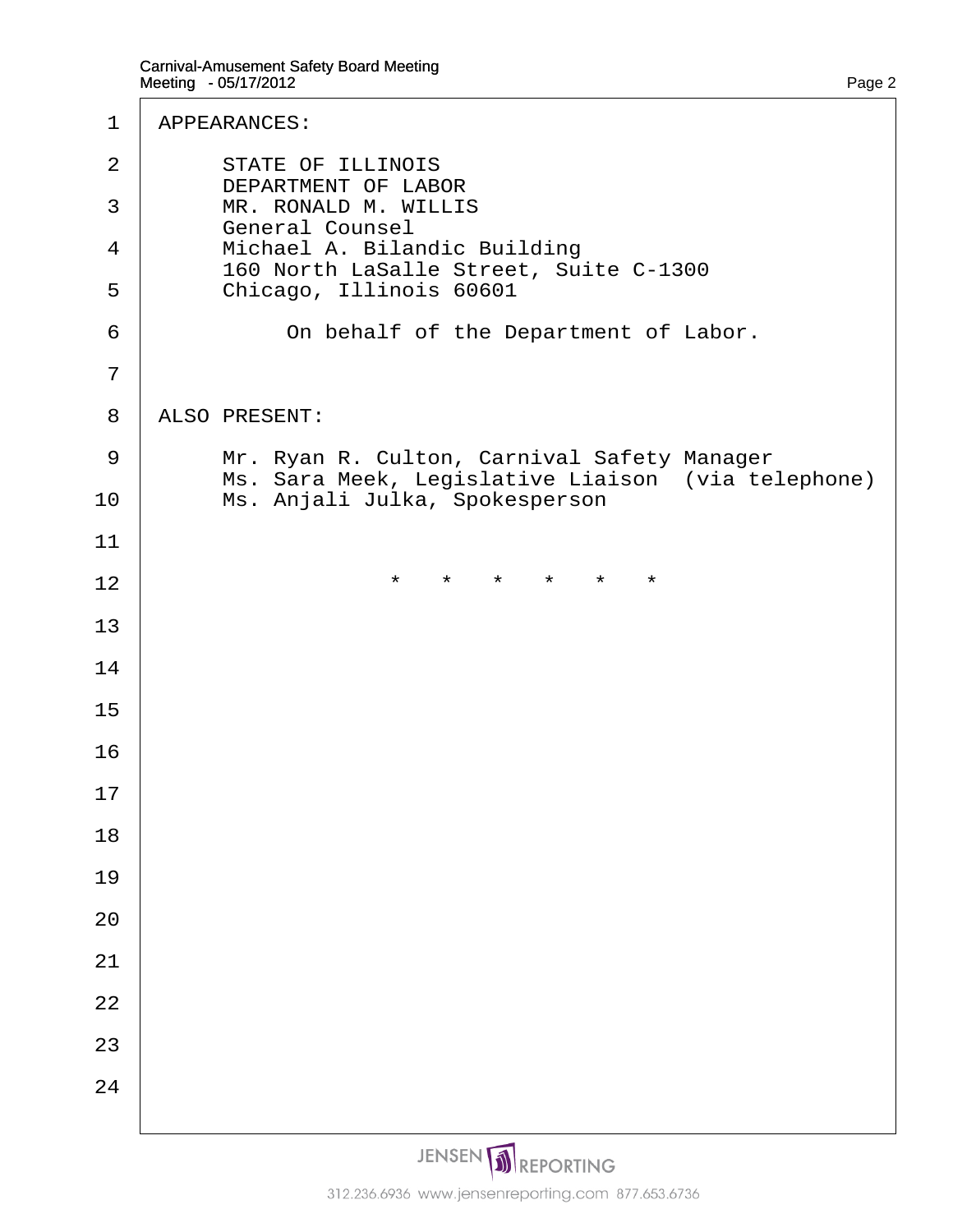$\Gamma$ 

| 1              | THE CHAIRMAN: Cheryl is our court reporter today.        |
|----------------|----------------------------------------------------------|
| $\overline{2}$ | She's taking down everything being said. So if we could  |
| 3              | do her the courtesy of speaking one at a time because    |
| 4              | she can't take down people talking over one another.     |
| 5              | And, also, if you speak, if you could communicate with   |
| 6              | words as opposed to uh-huhs, uh-uhs, nods of the head,   |
| $\overline{7}$ | shrugs of the shoulder, which don't translate on the     |
| 8              | record.                                                  |
| 9              | Why don't we do a quick introduction of the              |
| 10             | Board members and the members of the Department of Labor |
| 11             | today for the members of the general public who are      |
| 12             | attending today.                                         |
| 13             | I'm Dan Kirschner, Chair, Member-at-Large.               |
| 14             | MR. CULTON: I'm Ryan Culton. I'm the Division            |
| 15             | Manager for the Carnival and Amusement Ride Safety       |
| 16             | <b>Inspection Division.</b>                              |
| 17             | MR. URBIK: I'm Tony Urbik. I'm the insurance             |
| 18             | representative to the Board.                             |
| 19             | MS. RHODES: Linda Rhodes, public member of the           |
| 20             | Board.                                                   |
| 21             | MS. SULLIVAN: Patty Sullivan, public member of the       |
| 22             | Board.                                                   |
| 23             | MR. MAZZENGA: Angelo Mazzenga, public member.            |
| 24             | MR. WILLIS: I'm Ron Willis. I'm the new General          |
|                |                                                          |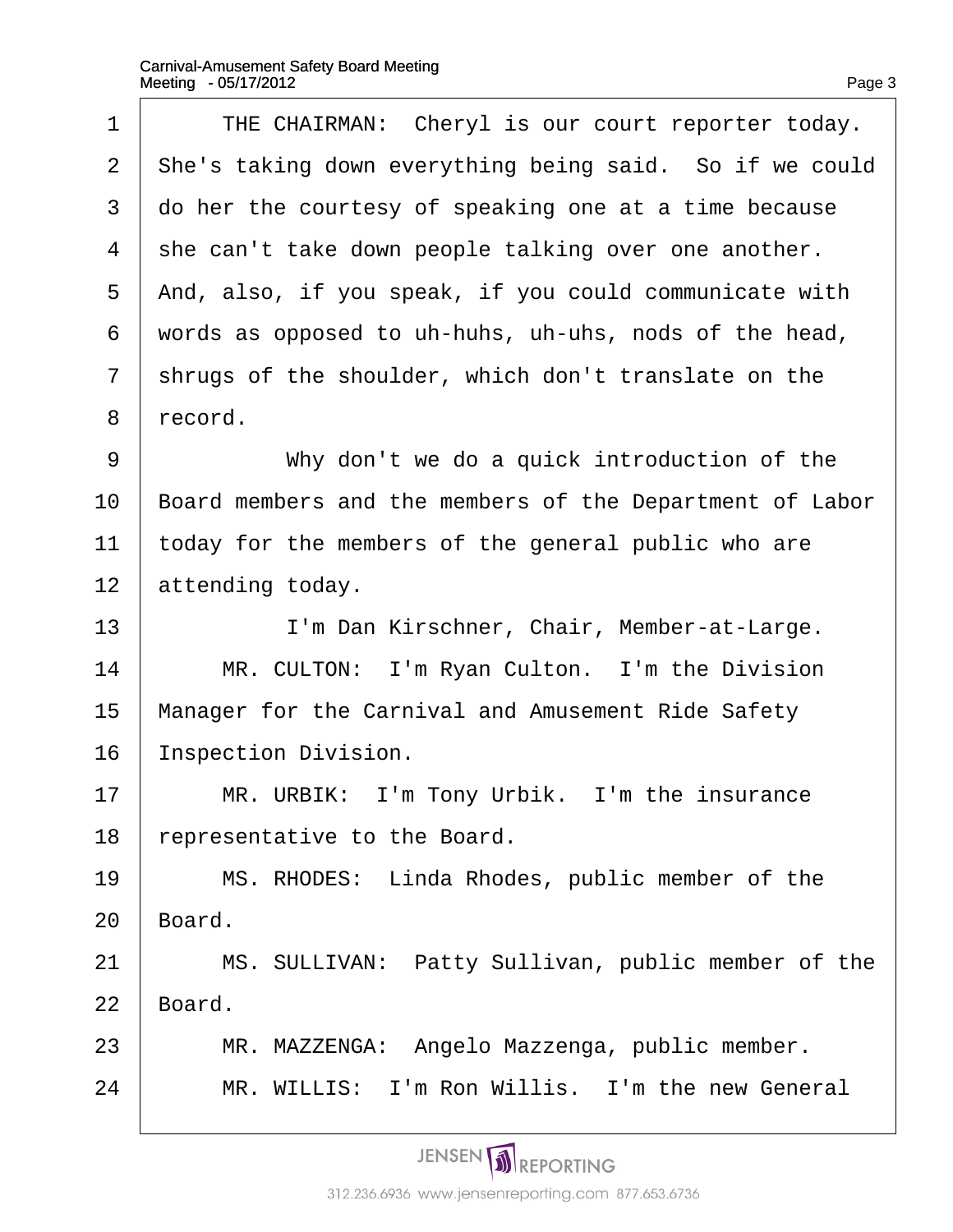| $\mathbf 1$    | Counsel for the Department of Labor.                 |
|----------------|------------------------------------------------------|
| $\overline{2}$ | DIRECTOR COSTIGAN: I'm Joe Costigan, Director of     |
| 3              | the Department of Labor.                             |
| 4              | THE CHAIRMAN: Going around the table is a slightly   |
| 5              | revised version of the agenda.                       |
| 6              | Did everyone have a chance to look at the            |
| 7              | agenda? Do I hear a motion to approve it?            |
| 8              | DIRECTOR COSTIGAN: So moved.                         |
| 9              | THE CHAIRMAN: Second?                                |
| 10             | MS. RHODES: Second.                                  |
| 11             | THE CHAIRMAN: All in favor?                          |
| 12             | (Chorus of ayes.)                                    |
| 13             | THE CHAIRMAN: Any opposed?                           |
| 14             | (No verbal response.)                                |
| 15             | THE CHAIRMAN: The agenda is approved.                |
| 16             | All right. Has everyone had a chance to              |
| 17             | review the minutes? And if so, do I have a motion to |
| 18             | approve the minutes?                                 |
| 19             | MS. SULLIVAN: So moved.                              |
| 20             | MR. URBIK: Second.                                   |
| 21             | THE CHAIRMAN: All in favor?                          |
| 22             | (Chorus of ayes.)                                    |
| 23             | THE CHAIRMAN: Any opposition?                        |
| 24             | (No verbal response.)                                |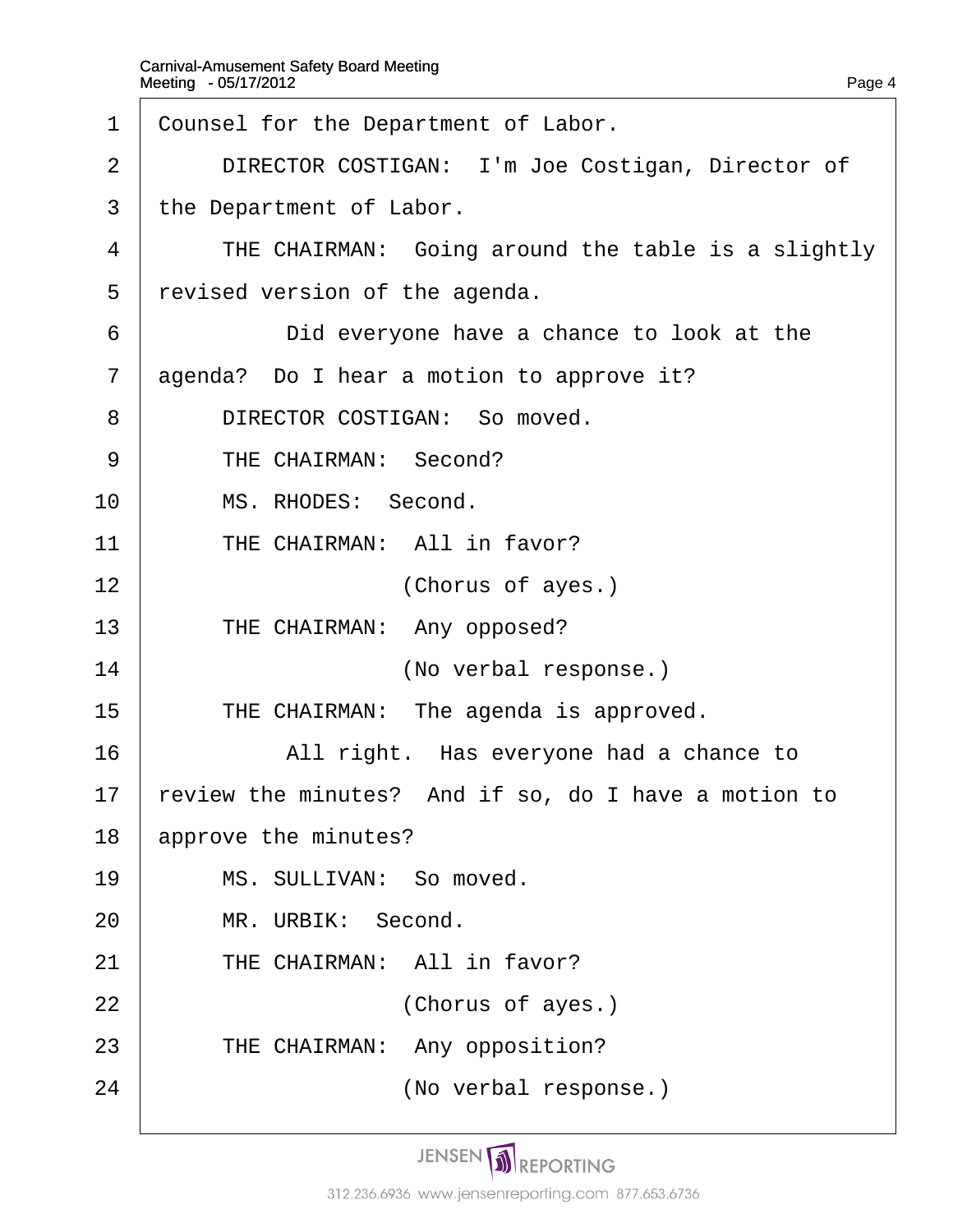| 1  | THE CHAIRMAN: Motion carried. The minutes are           |
|----|---------------------------------------------------------|
| 2  | approved.                                               |
| 3  | The first order of substantive business is old          |
| 4  | business. The first matter on the agenda, the insurance |
| 5  | update.                                                 |
| 6  | (Exit Mr. Urbik.)                                       |
| 7  | THE CHAIRMAN: And we just lost our member who's         |
| 8  | going to give the insurance update. Give us one minute  |
| 9  | here.                                                   |
| 10 | (Enter Mr. Urbik.)                                      |
| 11 | THE CHAIRMAN: All in favor of approving the             |
| 12 | January 19th, 2012, minutes?                            |
| 13 | MR. URBIK: Second.                                      |
| 14 | MS. SULLIVAN: Aye.                                      |
| 15 | THE CHAIRMAN: All in favor?                             |
| 16 | (Chorus of ayes.)                                       |
| 17 | THE CHAIRMAN: All in favor of approving the             |
| 18 | January 20th, 2012, minutes?                            |
| 19 | (Chorus of ayes.)                                       |
| 20 | THE CHAIRMAN: Any opposition?                           |
| 21 | (No verbal response.)                                   |
| 22 | THE CHAIRMAN: Motion carries.                           |
| 23 | All right. Moving on to the insurance update.           |
| 24 | Tony, you have copies of the proposal?                  |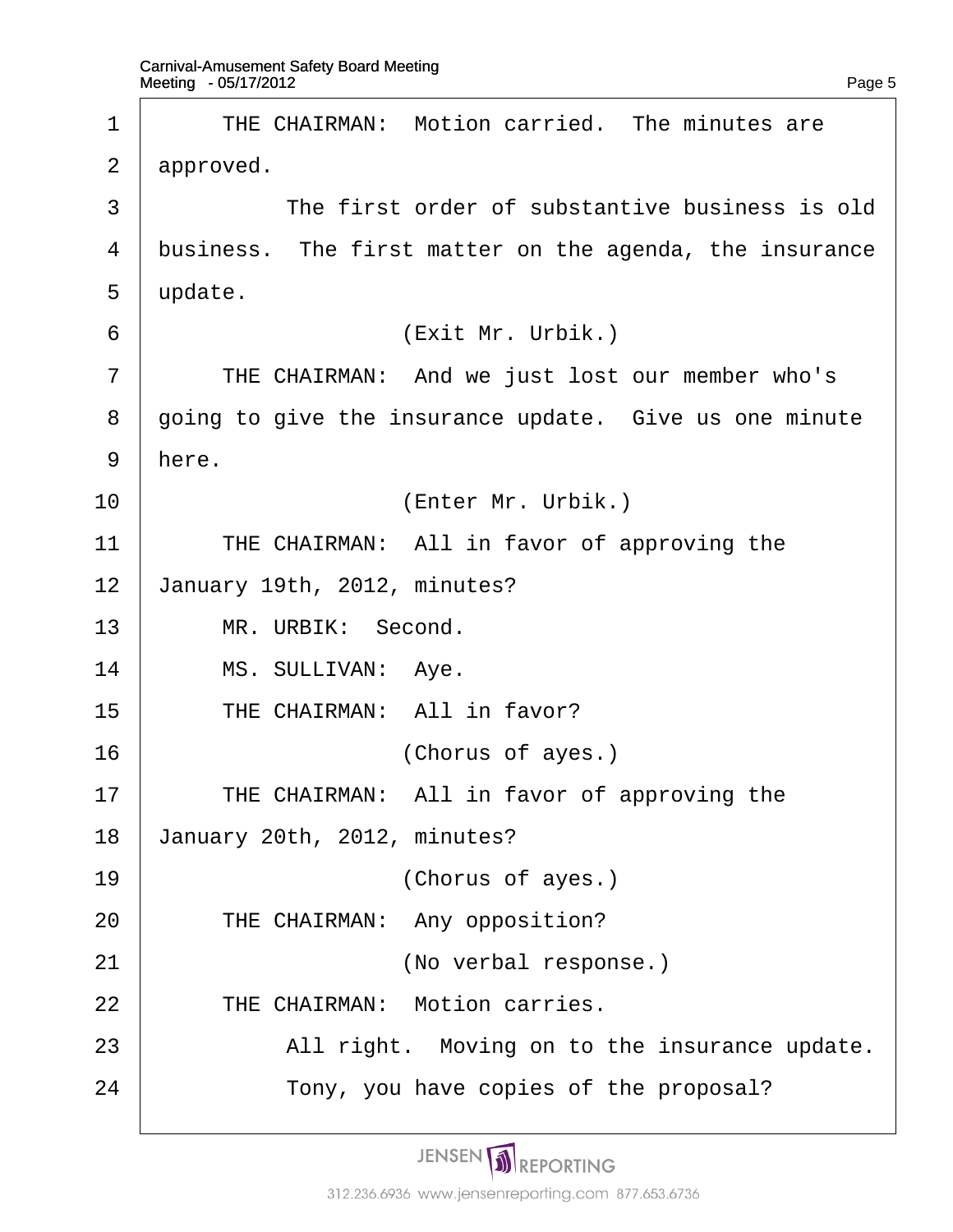| 1              | MR. URBIK: I have cartoons.                              |
|----------------|----------------------------------------------------------|
| $\overline{2}$ | Basically a couple of meetings ago, we talked            |
| 3              | about how poorly written the statute is as it relates to |
| 4              | the requirement for insurance. So Dan and I have been    |
| 5              | working on some proposed language that we'd like to      |
| 6              | submit for everyone's approval.                          |
| 7              | Do you have it, Dan?                                     |
| 8              | THE CHAIRMAN: Yeah. I've got it.                         |
| 9              | MR. URBIK: And Dan has nicely outlined the               |
| 10             | redlined copy as well as the proposed verbiage. So does  |
| 11             | anyone have any questions?                               |
| 12             | THE CHAIRMAN: By way of history --                       |
| 13             | MS. SULLIVAN: Well, let us                               |
| 14             | MS. RHODES: We wanted to take a look at it.              |
| 15             | MR. URBIK: Sure.                                         |
| 16             | THE CHAIRMAN: They can read through it, and I'll         |
| 17             | give $a -$                                               |
| 18             | MR. URBIK: Okay.                                         |
| 19             | THE CHAIRMAN: -- little background on it.                |
| 20             | (Discussion off the record.)                             |
| 21             | THE CHAIRMAN: Sara? Sara?                                |
| 22             | MS. MEEK: Yes.                                           |
| 23             | THE CHAIRMAN: There's a question for you.                |
| 24             | MS. MEEK: Okay.                                          |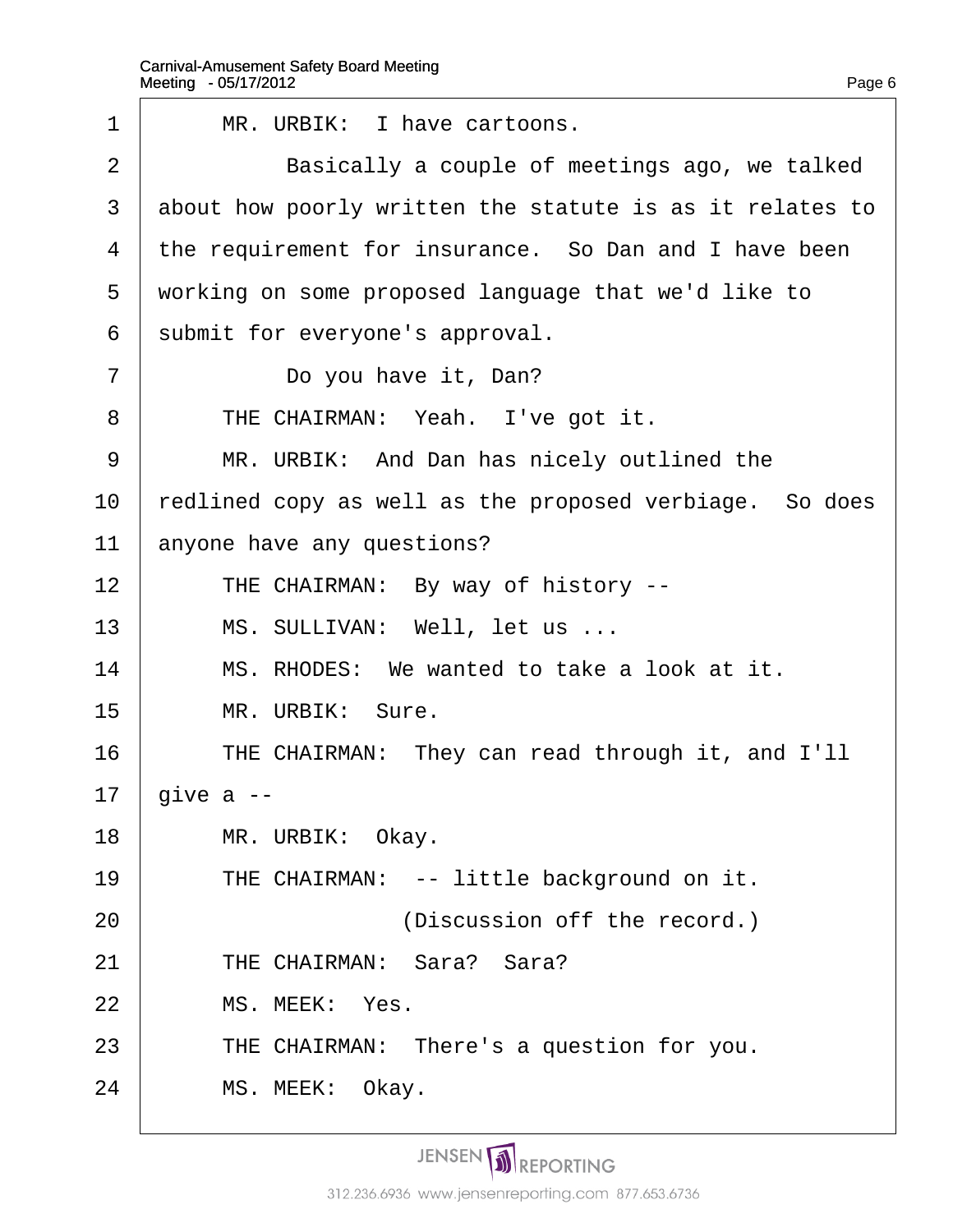| 1              | THE CHAIRMAN: There is a reporter from the Tribune       |
|----------------|----------------------------------------------------------|
| $\overline{2}$ | in the room who wants to know if it's permissible for    |
| 3              | her to record the meeting.                               |
| 4              | MS. GILLERS: It's not a big deal either way. It's        |
| 5              | just easier to copy over. But it's okay if -- If it's a  |
| 6              | problem, no problem, I could take notes.                 |
| 7              | THE CHAIRMAN: I mean, I could tell you the               |
| 8              | minutes -- or the transcript, I think, is a matter of    |
| 9              | public record. You could have access to the transcript.  |
| 10             | MS. GILLERS: I think --                                  |
| 11             | MR. URBIK: It's on the website once it's approved.       |
| 12             | THE CHAIRMAN: Yeah.                                      |
| 13             | MS. GILLERS: It's just that it's not approved for        |
| 14             | about six months, I think. But it's no big deal.         |
| 15             | MS. MEEK: I don't know the answer to that                |
| 16             | question.                                                |
| 17             | MS. GILLERS: Okay. I won't do it just to be safe.        |
| 18             | MS. JULKA: I don't recall it being allowed.              |
| 19             | MS. GILLERS: Thank you.                                  |
| 20             | MS. SULLIVAN: Okay. I have -- I have a question.         |
| 21             | Since we do have a carnival member here -- or a carnival |
| 22             | person here, what is the normal insurance that most      |
| 23             | people -- most owners --                                 |
| 24             | THE CHAIRMAN: Well, I'll give you a little               |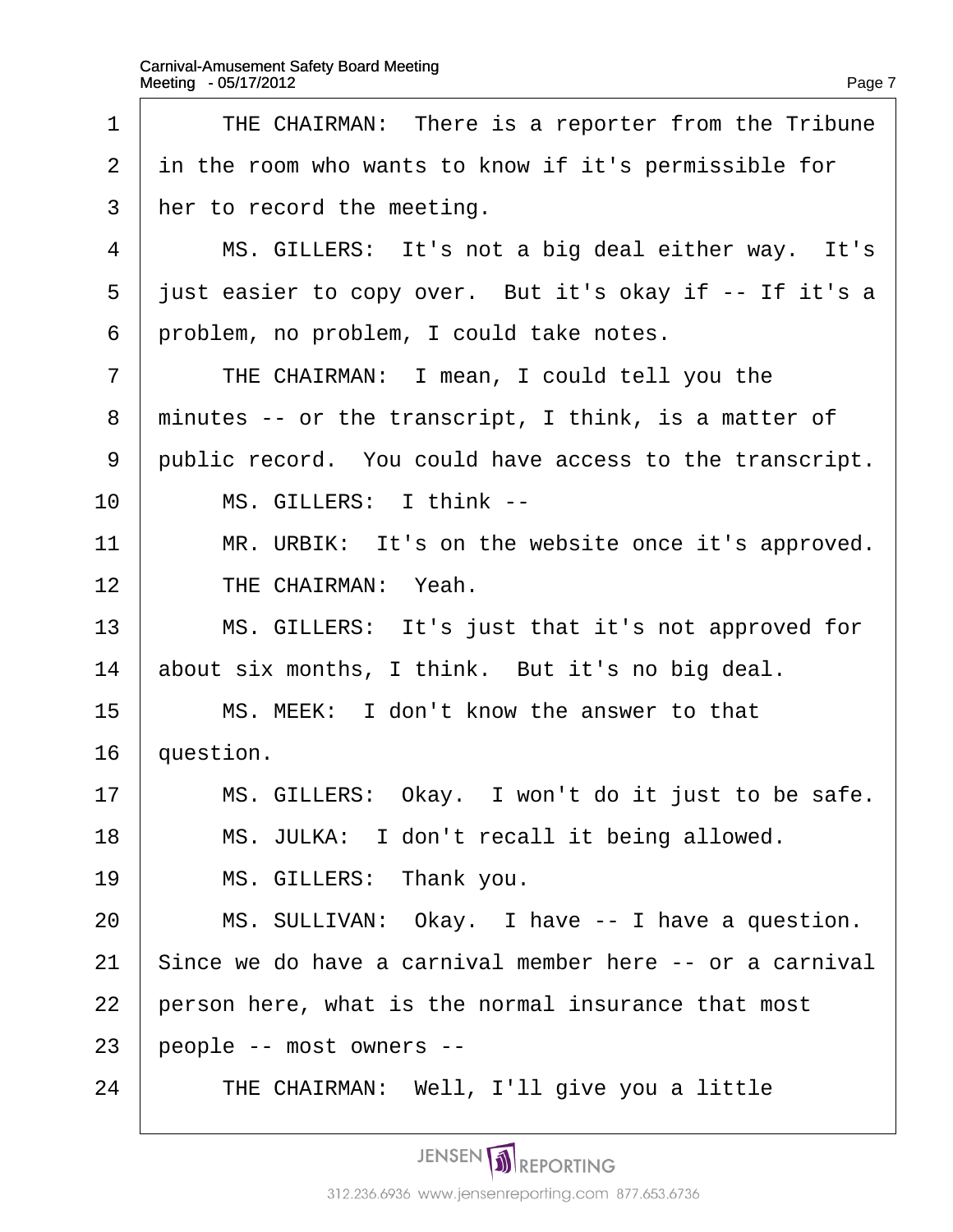- 1 background. Tony could probably speak best to this as a
- 2 member of the insurance industry. The standard issue
- 3 for a general liability policy is 1 million per
- 4 dccurrence, 2 million aggregate.
- 5 | MS. SULLIVAN: Uh-huh.
- 6 | THE CHAIRMAN: And the reason for the update of the
- 7 statute is it's antiquated in that you can't purchase
- 8 what the statute says you need. So the standard now in
- ·9· ·the industry is what the revision states.
- 10 **I** is that correct, Tony?
- 11 | MR. URBIK: Uh-huh, yeah. There's -- There's a
- 12 change in the form. The form used to be an Insurance
- 13 Services Office form from 1973.
- 14 | MS. SULLIVAN: Uh-huh.
- 15 | MR. URBIK: And they used to have split limits like
- 16 vour car: \$100,000 each person; 300,000 each accident;
- 17 and \$50,000 property damage.
- 18 | MS. SULLIVAN: Uh-huh.
- 19 | MR. URBIK: That has all gone away. Nobody does
- 20 split limits on general liability anymore that I'm aware
- 21 of. Everyone has gone to what's called combined single
- 22 limits. So it's a million dollars of bodily injury or a
- 23 million dollars of property damage or a combination of
- 24 the two, any one occurrence and then 2 million for the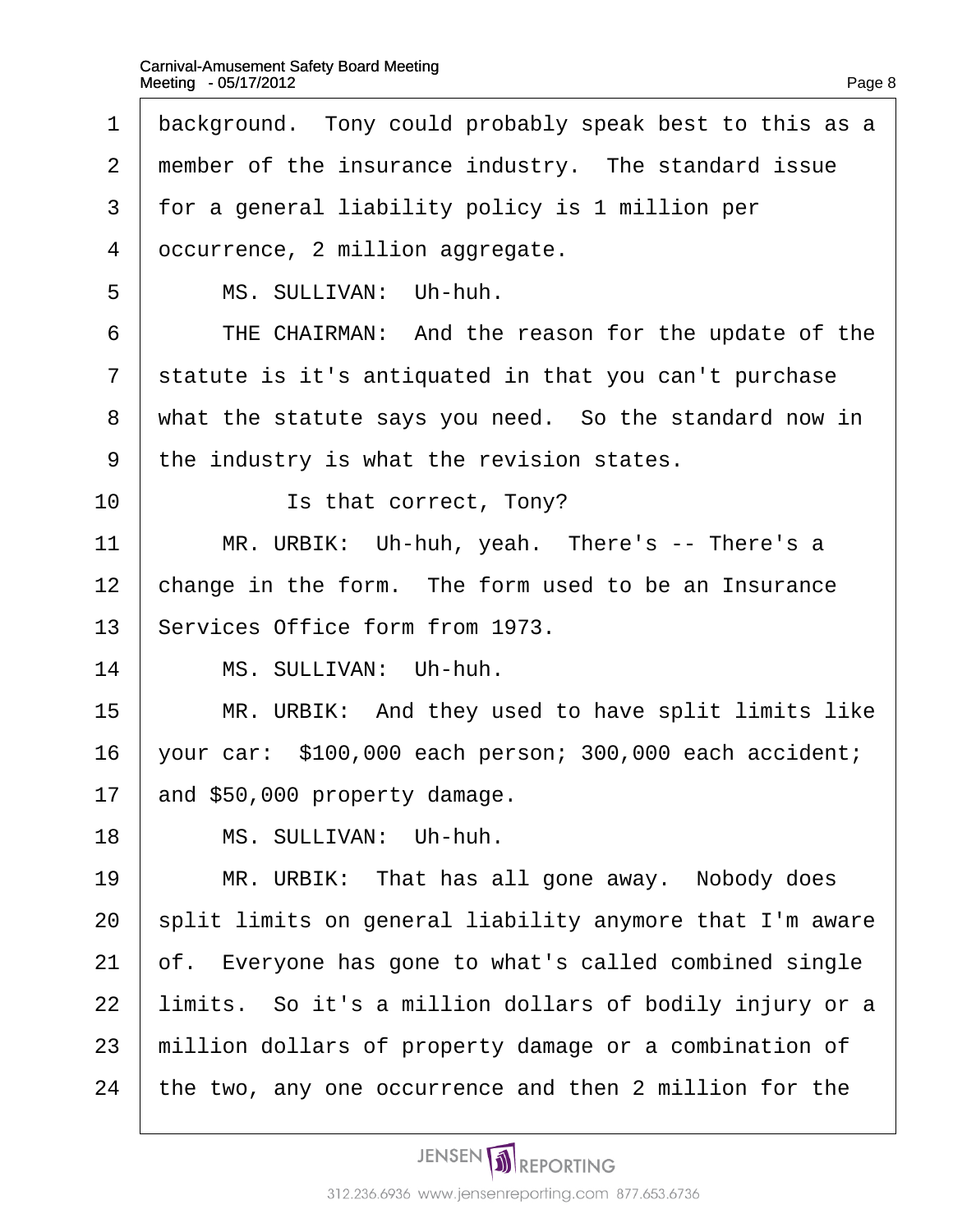- 1 year. That's pretty standard throughout the industry.
- 2 That does not prevent a carnival operator or any other
- 3 deperator to buy an umbrella to increase those limits
- 4 beyond that.
- 5 | MS. SULLIVAN: Right.
- 6 | MR. URBIK: That would just be the minimum
- 7 standard, which is, from a contemporary standpoint, what
- 8 everybody is. If you're a shoe store, that's what
- 9 you're carrying.
- 10 | MS. SULLIVAN: Okay.
- 11 | MR. JOHNSON: I have no issues. That's why I asked
- 12 Bill with the rental company. I didn't know what their
- 13 *aggregate is.*
- $14$  | MR. MEYER: We do -- We do \$3 million.
- 15 | THE CHAIRMAN: You can always purchase -- You can
- 16 always purchase more than what --
- 17 | MS. SULLIVAN: Right.
- 18  $\parallel$  THE CHAIRMAN: -- the standard is.
- 19 | MS. SULLIVAN: Right. Because --
- $20$  THE CHAIRMAN: But in terms of what the minimum
- $21$  is  $-$
- $22$  | MS. SULLIVAN: -- this is just a minimum of.
- 23 | MR. MEYER: Some of the towns require more than you
- $24$  *duys do.*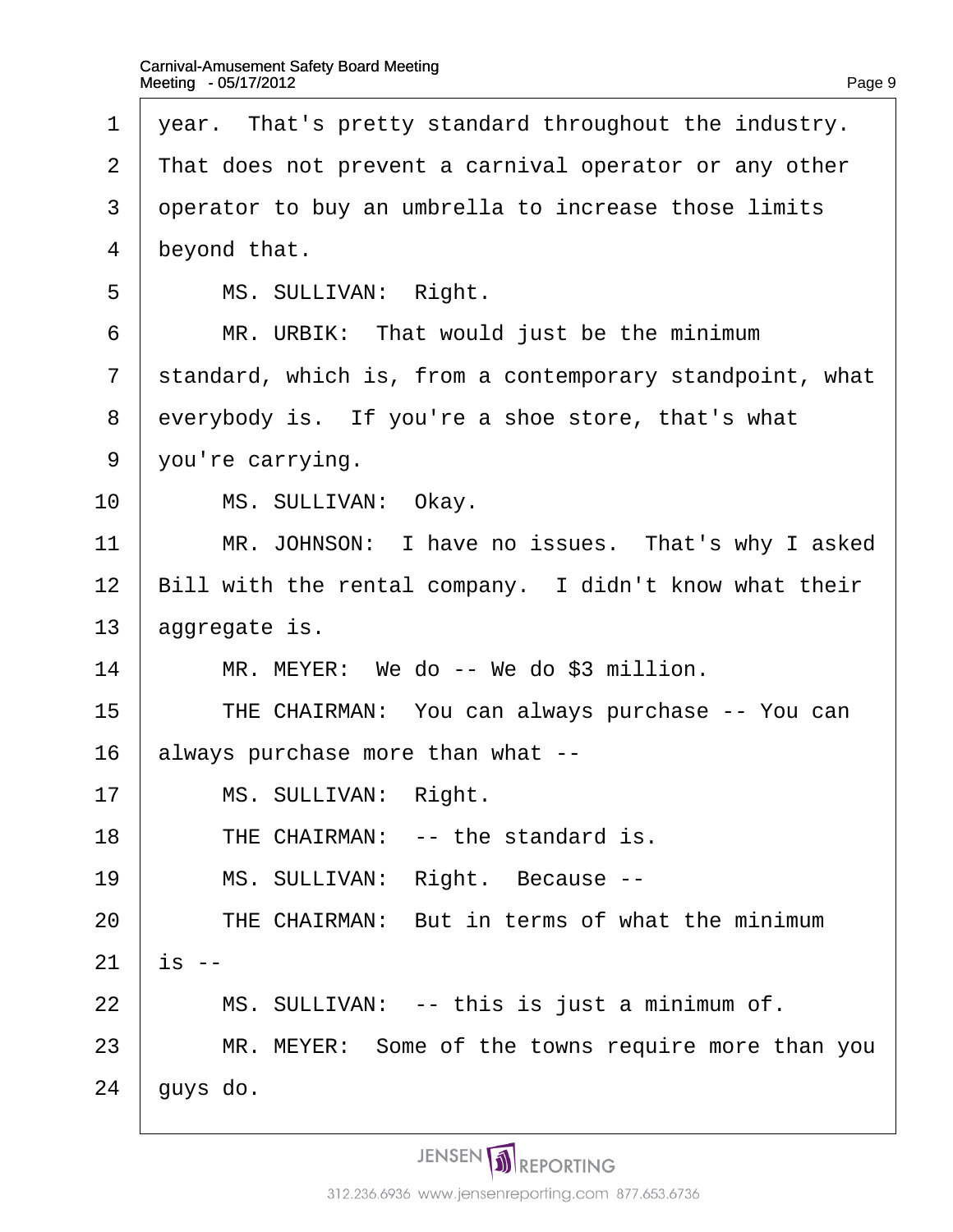| 1              | MS. SULLIVAN: Okay, okay.                                |  |
|----------------|----------------------------------------------------------|--|
| $\overline{2}$ | MR. URBIK: It really just cleans up the language         |  |
| 3              | to bring it into the new form as opposed to the old      |  |
| 4              | $form -$                                                 |  |
| 5              | MS. SULLIVAN: Right.                                     |  |
| 6              | MR. URBIK: -- is essentially what it does.               |  |
| $\overline{7}$ | MS. SULLIVAN: Right.                                     |  |
| 8              | MR. MEYER: There's a lot of companies out there          |  |
| 9              | that advertise -- I'm in the rental business. A lot of   |  |
| 10             | companies -- And I don't know if they're saying they     |  |
| 11             | have insurance and don't, but a lot of them say 250 or   |  |
| 12             | 500,000. I see it all the time. I don't know if          |  |
| 13             | it's wrong or not. I just worry about my own company.    |  |
| 14             | MR. URBIK: What do you rent?                             |  |
| 15             | MR. MEYER: Inflatable products, and we do rock           |  |
| 16             | walls and Eurobungies and stuff -- you know, anything    |  |
| 17             | for a party basically.                                   |  |
| 18             | MR. URBIK: Uh-huh. Because that would be                 |  |
| 19             | automobile limits and not the general liability.         |  |
| 20             | MR. MEYER: No. Ours is general liability for the         |  |
| 21             | City, in Chicago. We're up with their standards, for     |  |
| 22             | the City of Chicago, and theirs are pretty high compared |  |
| 23             | to everyone else.                                        |  |
| 24             | MS. SULLIVAN: He's just saying there's some who          |  |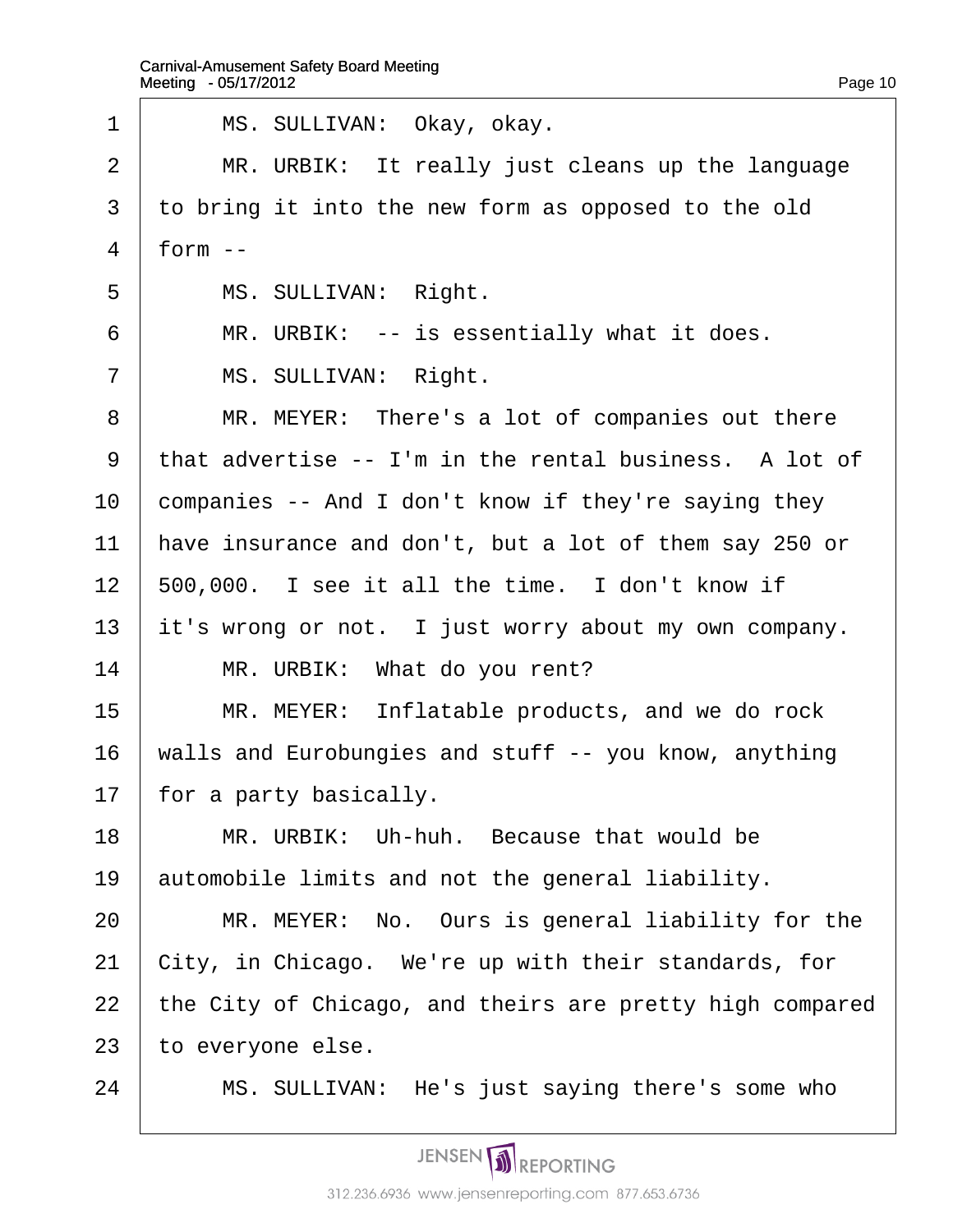- 1 still have  $250$  and  $-$
- $2$  | MR. MEYER: For general liability.
- 3 | MS. SULLIVAN: -- 500.
- $4$  | MR. MEYER: They're advertising that's what they
- 5 have. I don't know if they even have a policy or not.
- 6 There's companies that say they have it and they don't
- 7 have it.
- 8 | MR. JOHNSON: They should have more, obviously.
- 9 | MR. MEYER: Yeah.
- 10 | A million is probably -- Really, when you
- 11  $\cdot$ think about it, if anybody gets hurt, a million is
- 12 *hothing anymore.*
- 13 | MR. JOHNSON: We just increased ours to 10 million
- 14 **ber occurrence.**
- 15 **THE CHAIRMAN: You know, a lot of people are**
- 16 surprised at how small a premium hike it is going from a
- 17 million to 5 million. They think it's five times more.
- 18 It's not. It's a fraction of the existing premium.
- 19 Because the risk in -- You know, the premium is based
- 20 upon the risk. In terms of the money, it isn't adjusted
- 21 substantially that much more.
- $22$  | All right. So I think that what we do at this
- $23$  boint is  $-$
- 24 **DIRECTOR COSTIGAN:** I just -- I think we, as the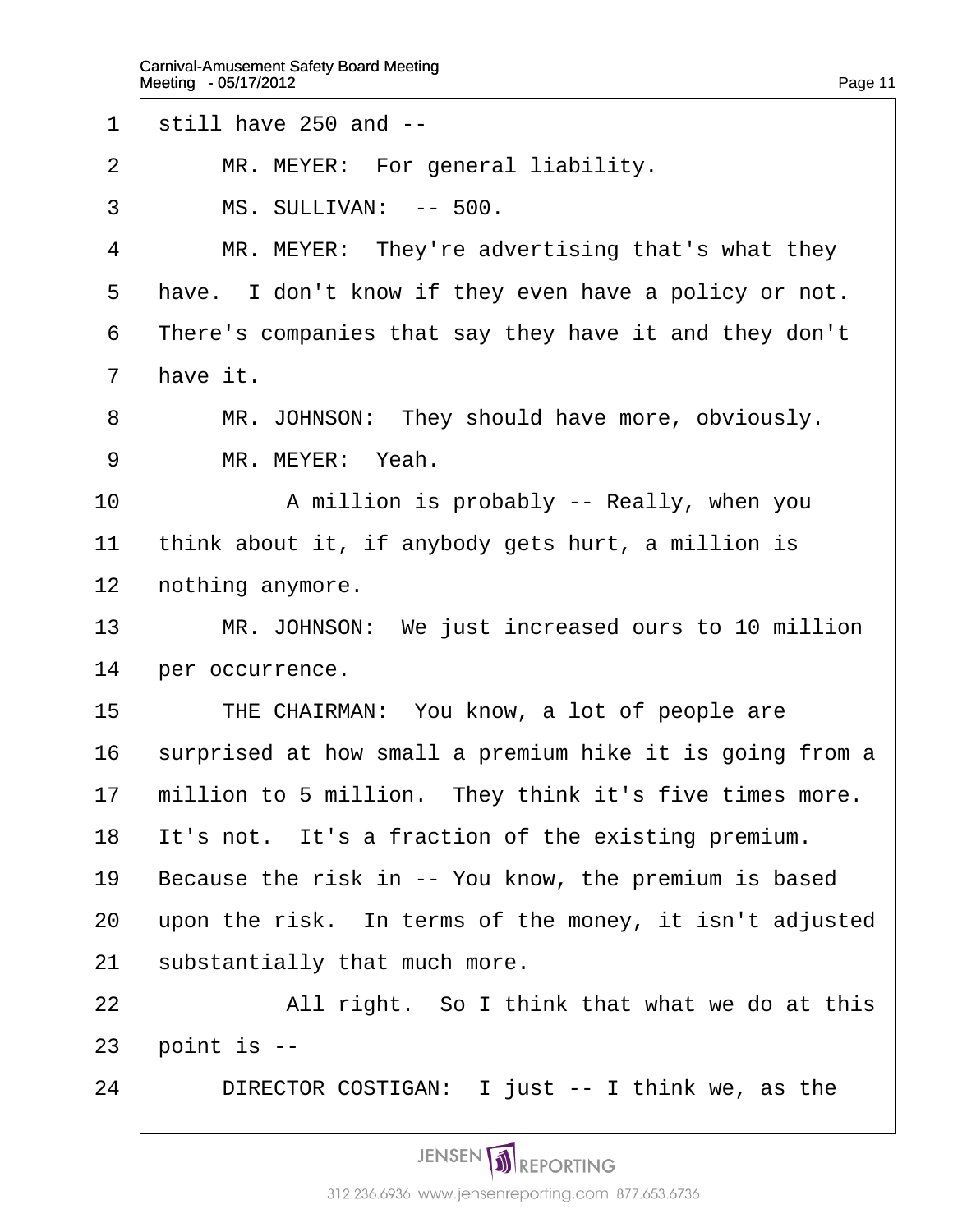| 1              | Department, take the position that the policy is out of  |
|----------------|----------------------------------------------------------|
| 2              | date and that we should require more.                    |
| 3              | THE CHAIRMAN: So what I'd like to do at this point       |
| 4              | is move for approval to forward this to the Department   |
| 5              | in support of their legislative liaison to forward it to |
| 6              | the legislature for a vote in the legislature.           |
| $\overline{7}$ | MS. SULLIVAN: I would -- I so move.                      |
| 8              | THE CHAIRMAN: Second?                                    |
| 9              | MS. RHODES: Second.                                      |
| 10             | THE CHAIRMAN: All in favor?                              |
| 11             | (Chorus of ayes.)                                        |
| 12             | THE CHAIRMAN: All opposed?                               |
| 13             | (No verbal response.)                                    |
| 14             | THE CHAIRMAN: Motion carries. We will forward            |
| 15             | this to the Department and go from there.                |
| 16             | MS. MEEK: If I could just ask one question.              |
| 17             | <b>THE CHAIRMAN: Sure.</b>                               |
| 18             | MS. MEEK: This is Sara.                                  |
| 19             | MR. URBIK: Fire away, Sara.                              |
| 20             | MS. MEEK: Tony, I was just wondering if you might        |
| 21             | be able to send me a copy of the new form that's used.   |
| 22             | don't need it anytime soon, but we'll probably pursue    |
| 23             | this, I would guess, next January for the next           |
| 24             | legislative session.                                     |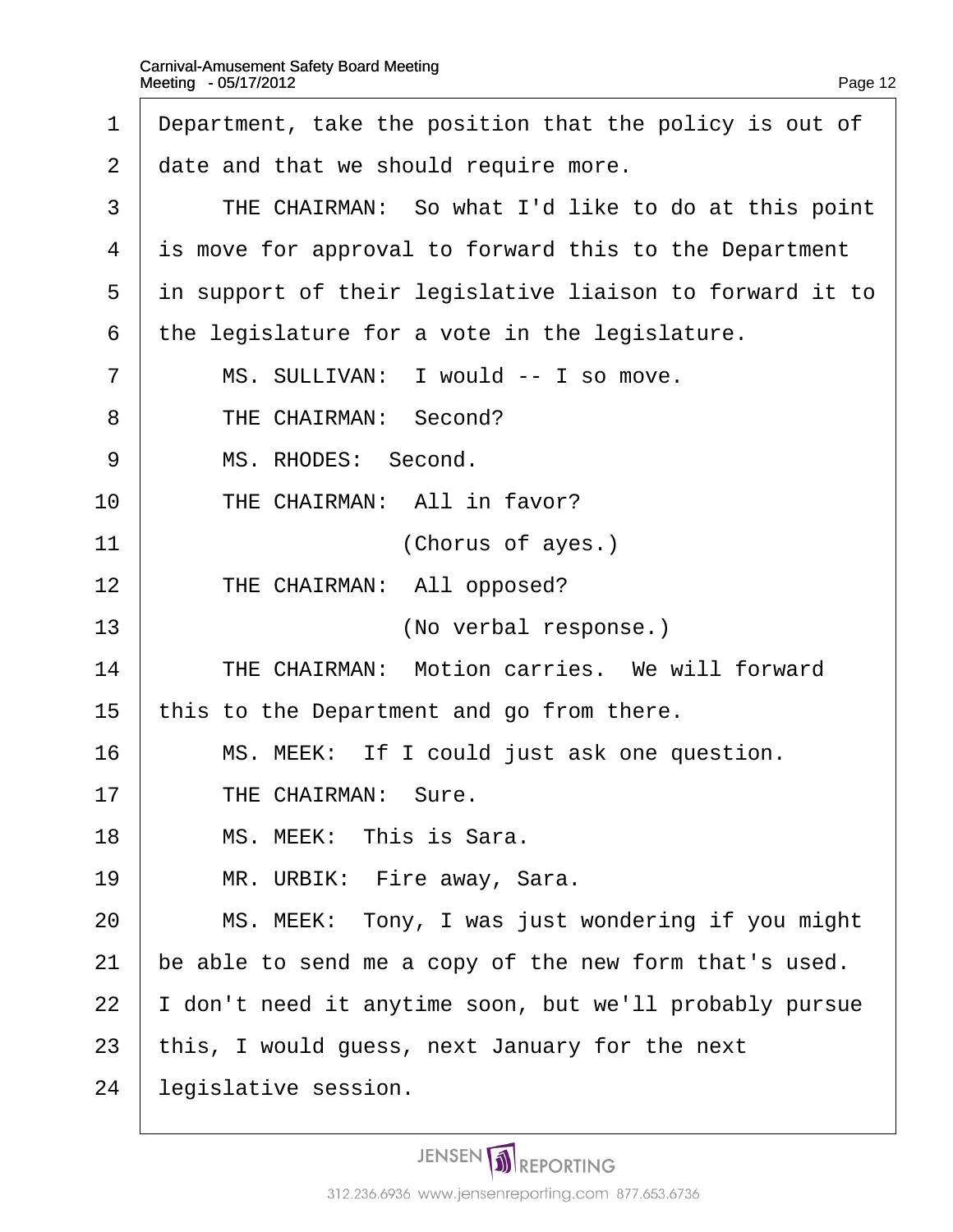$\overline{\Gamma}$ 

| 1              | MR. URBIK: Do you mean the language that we just           |
|----------------|------------------------------------------------------------|
| $\overline{2}$ | wrote, or do you want an actual copy of a general          |
| 3              | liability policy?                                          |
| 4              | MS. MEEK: A copy of a policy.                              |
| 5              | MR. URBIK: Sure. I could do that.                          |
| 6              | MS. MEEK: Because -- Just so that I have it in my          |
| $\overline{7}$ | file for when we do pursue it in the legislature because   |
| 8              | I'll probably get asked about that. And I can follow up    |
| 9              | later if I need any additional information from you.       |
| 10             | Would that be all right?                                   |
| 11             | MR. URBIK: That's fine. Do I have your e-mail on           |
| 12             | that -- our listing here? sarameeks $@ - Yes$ , I have it. |
| 13             | MS. MEEK: Yeah.                                            |
| 14             | MR. URBIK: I'll e-mail it to you.                          |
| 15             | MS. MEEK: Okay. Thanks, Tony.                              |
| 16             | MS. RHODES: Dan, has Sara seen this language?              |
| 17             | MS. MEEK: I do have the language --                        |
| 18             | MS. RHODES: Okay.                                          |
| 19             | MS. MEEK: -- from PACER --                                 |
| 20             | MS. RHODES: Okay.                                          |
| 21             | MS. MEEK: -- the 2-14.                                     |
| 22             | MS. RHODES: Yes.                                           |
| 23             | MS. MEEK: And I don't see any issues with it               |
| 24             | offhand, so.                                               |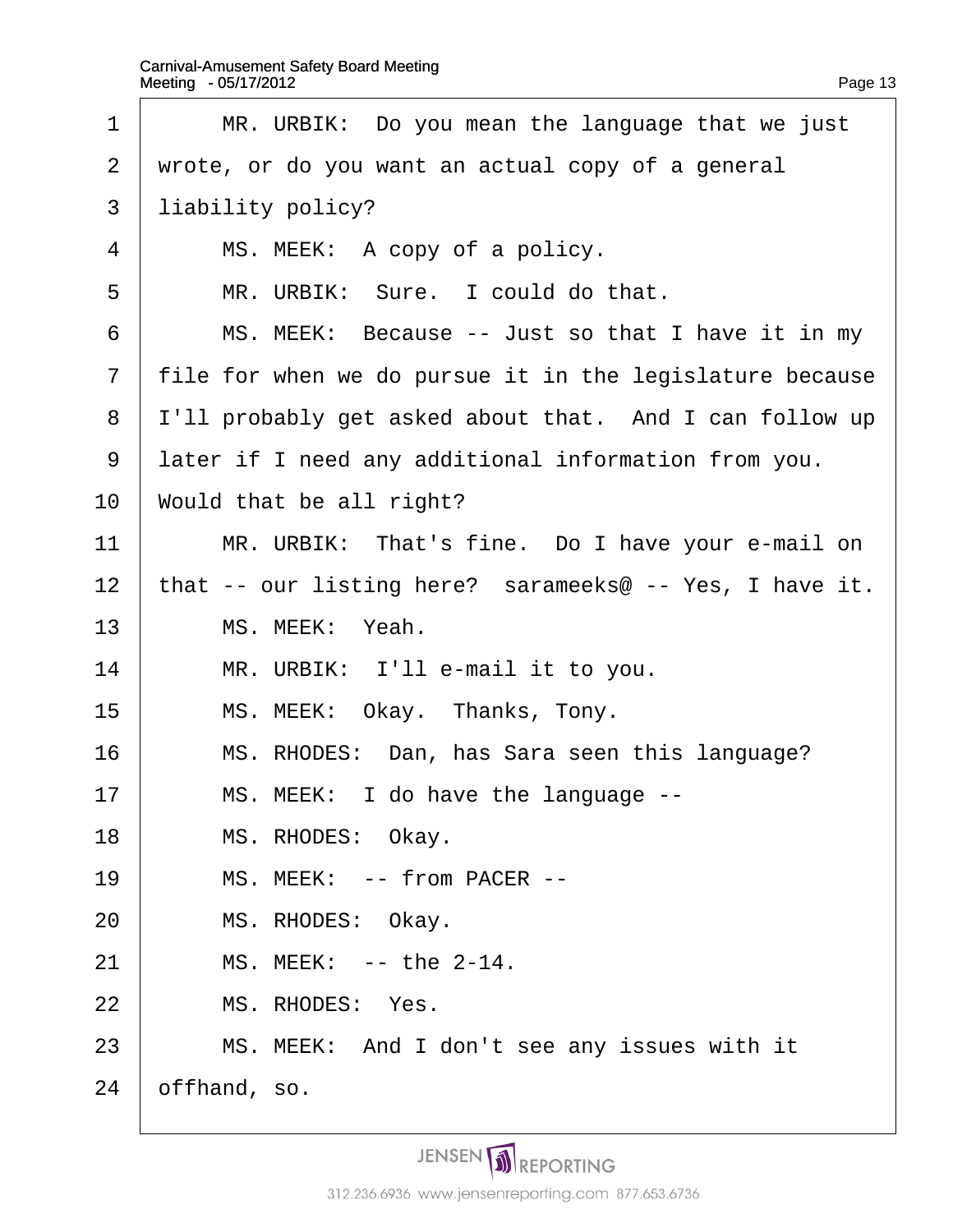| 1              | THE CHAIRMAN: All right. So moving on, any other         |
|----------------|----------------------------------------------------------|
| 2              | old business before we move on to the Division Manager   |
| 3              | Report?                                                  |
| 4              | (No verbal response.)                                    |
| 5              | THE CHAIRMAN: There are none.                            |
| 6              | I'd like to introduce our new Division                   |
| $\overline{7}$ | Manager, Ryan Culton. Welcome aboard.                    |
| 8              | MR. URBIK: Welcome.                                      |
| 9              | MS. RHODES: Welcome.                                     |
| 10             | MR. MAZZENGA: Welcome.                                   |
| 11             | MS. SULLIVAN: Welcome.                                   |
| 12             | MR. CULTON: Thank you.                                   |
| 13             | DIRECTOR COSTIGAN: If I could, before he -- take         |
| 14             | the liberty just to a say few words about Ryan.          |
| 15             | We're very, very lucky to have him come on               |
| 16             | board. I think he started probably about a month ago,    |
| 17             | if I'm not mistaken. So he's -- He comes to the          |
| 18             | Department with a tremendous background in both -- with  |
| 19             | a professional engineering license and many years of     |
| 20             | experience on the job as an engineer. And, in addition,  |
| 21             | he is a graduate of the University of Illinois, which I  |
| 22             | am as well, so. And -- But he also has a degree, a       |
| 23             | Master's in Business Administration. So we really feel   |
| 24             | as a Department that he brings a tremendous upside and a |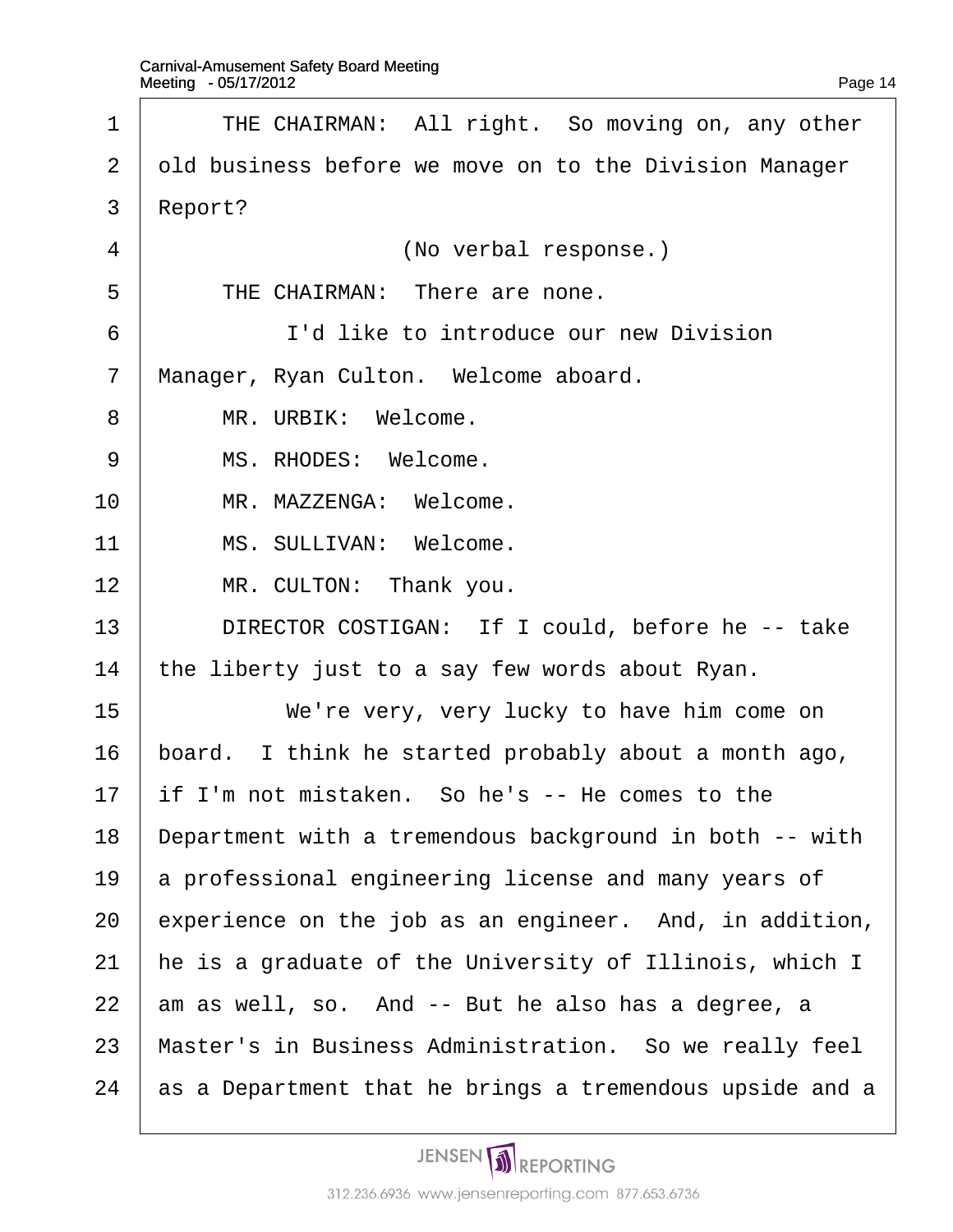| 1              | great deal of potential to help us in our work for the  |
|----------------|---------------------------------------------------------|
| 2              | Carnival-Amusement Safety Program, and we're just       |
| 3              | delighted to have him on board. And he's new, but he's  |
| 4              | already hitting the ground running and he's doing great |
| 5              | things for the Department, so.                          |
| 6              | MR. URBIK: One thing you should know is that the        |
| $\overline{7}$ | meteorology department of the University of Illinois    |
| 8              | schedules the January meeting, and it's the coldest day |
| 9              | of the year every single year.                          |
| 10             | MS. SULLIVAN: And if there can be ice and snow --       |
| 11             | MR. URBIK: Ice and snow, that helps too.                |
| 12             | MS. SULLIVAN: -- so much the better.                    |
| 13             | MR. CULTON: Well, I will -- I will check, when          |
| 14             | it's time, to make sure we have our stars in line.      |
| 15             | Well, no. I appreciate the kind introduction.           |
| 16             | And I've -- I've talked to or probably had some e-mails |
| 17             | back and forth with a lot of the Board members. And I'm |
| 18             | really excited to be here.                              |
| 19             | And, as Joe said, this is my first month. And           |
| 20             | we've hit right at the beginning of -- you know, the    |
| 21             | start of the season. So it's been -- it's been a        |
| 22             | challenge to hit the ground running and keep up with    |
| 23             | things, but that's okay. I've never shied away from a   |
| 24             | challenge.                                              |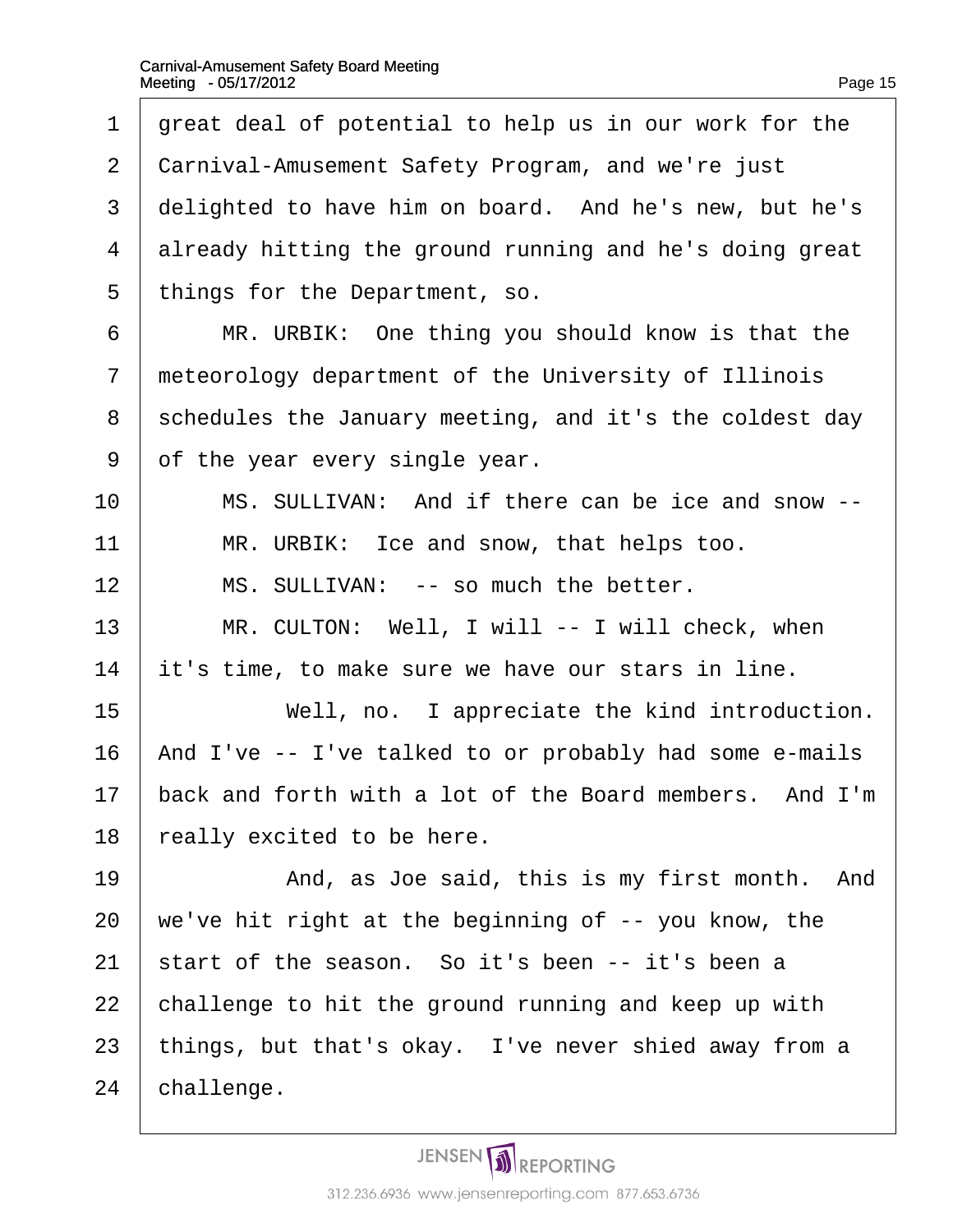| 1              | And, you know, I think some of the things that           |
|----------------|----------------------------------------------------------|
| $\overline{2}$ | I've -- Joe and I were talking, you know, in the         |
| 3              | interview process. I think that some of the things that  |
| 4              | I bring to the industry is not only my background but,   |
| 5              | you know, just some -- some of the internal Department   |
| 6              | efficiencies that we -- I know Joe has that same vision, |
| 7              | to, you know, bring some of the maybe antiquated ways    |
| 8              | that we've done things in the past -- maybe try to       |
| 9              | improve on those efficiencies. Especially, you know,     |
| 10             | being in the climate that we're in, I think that's       |
| 11             | always helpful.                                          |
| 12             | So I'm just looking forward to working with              |
| 13             | everybody. And thank you very much for the kind          |
| 14             | introduction. And I'm looking forward to it.             |
| 15             | MS. SULLIVAN: Well, we're -- we're all very happy        |
| 16             | to have you.                                             |
| 17             | MR. CULTON: Thank you.                                   |
| 18             | MS. SULLIVAN: We welcome you.                            |
| 19             | THE CHAIRMAN: It's your plate filled up?                 |
| 20             | MR. CULTON: Yes, but I can spin another plate,           |
| 21             | though.                                                  |
| 22             | THE CHAIRMAN: Welcome.                                   |
| 23             | New business, Section 600- -- I'm sorry --               |
| 24             | 6000- --                                                 |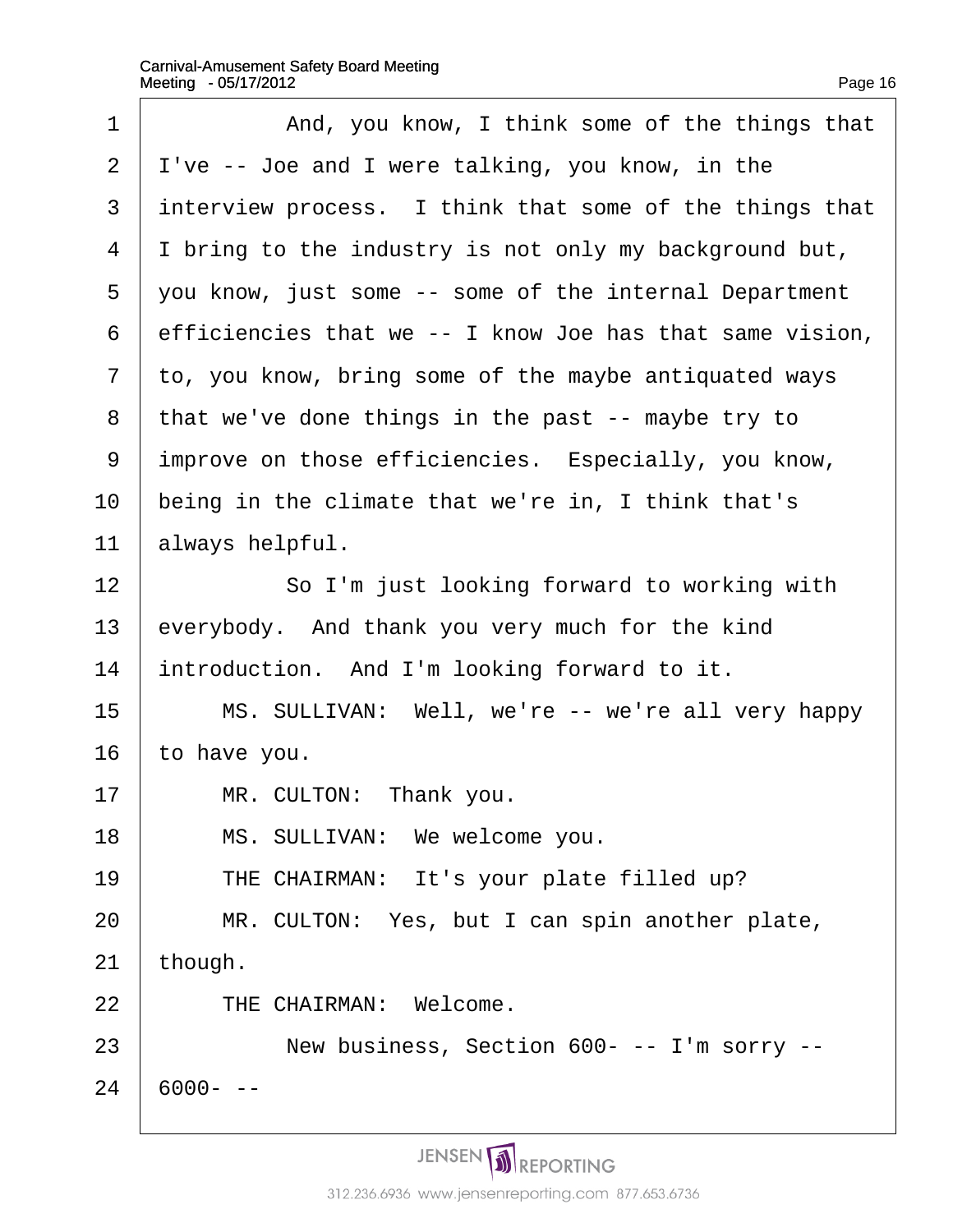| 1  | MS. SULLIVAN: Did he have anything else in his          |
|----|---------------------------------------------------------|
| 2  | report?                                                 |
| 3  | MR. CULTON: The -- I think there will be another        |
| 4  | full Division Manager's Report in the -- in the         |
| 5  | showstorm that we'll have in January.                   |
| 6  | MS. SULLIVAN: Okay, okay.                               |
| 7  | MR. CULTON: Reading the other minutes and what the      |
| 8  | Act says, I think that's in the Division Manager's      |
| 9  | Year-End Report.                                        |
| 10 | MS. SULLIVAN: Okeydoke.                                 |
| 11 | MR. CULTON: I mean, there's really not a whole lot      |
| 12 | to report at the moment.                                |
| 13 | MR. URBIK: That's a good thing.                         |
| 14 | MR. CULTON: That's a good thing.                        |
| 15 | THE CHAIRMAN: Any other questions for Ryan?             |
| 16 | MS. RHODES: I think he just answered it.                |
| 17 | But that means that there is no accident                |
| 18 | report, not at this time --                             |
| 19 | MR. CULTON: There is not.                               |
| 20 | MS. RHODES: -- which is also good.                      |
| 21 | MR. CULTON: Right.                                      |
| 22 | MS. RHODES: Okay.                                       |
| 23 | THE CHAIRMAN: In the past, I think we've always         |
| 24 | done a yearly accident report at the January meeting as |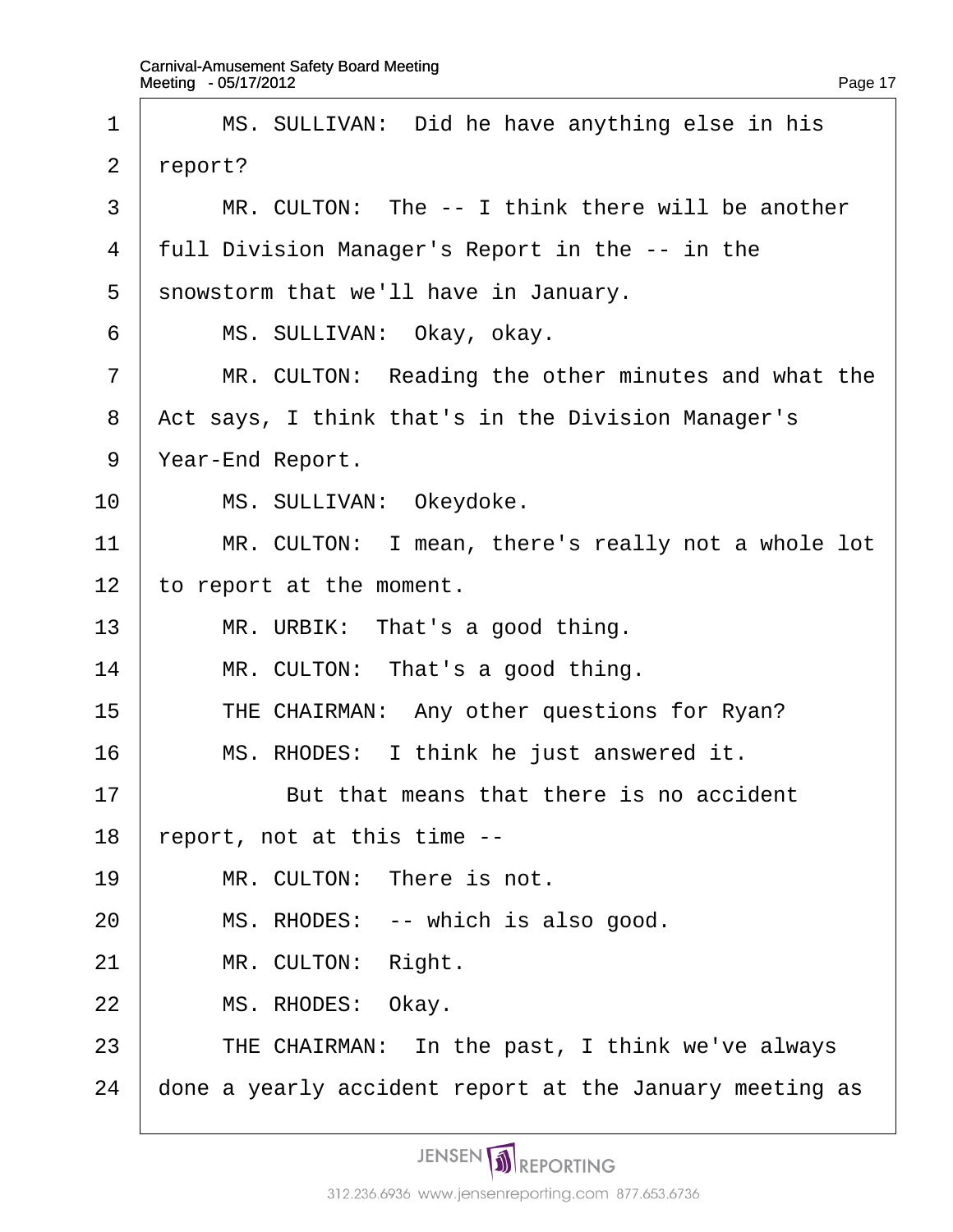| dpposed to twice a year.                                 |
|----------------------------------------------------------|
| MS. RHODES: Okay.                                        |
| THE CHAIRMAN: At the January meeting, a full             |
| accident --                                              |
| MS. RHODES: Okay.                                        |
| THE CHAIRMAN: -- report is --                            |
| MR. URBIK: I don't think we've ever had an interim       |
| report at the summer -- summer meeting.                  |
| MS. SULLIVAN: No.                                        |
| THE CHAIRMAN: I don't think so.                          |
| MR. CULTON: I didn't find one.                           |
| THE CHAIRMAN: Mostly I think the data is ongoing,        |
| the investigations are ongoing, and it's compiled on a   |
| calendar basis.                                          |
| MS. SULLIVAN: Yeah.                                      |
| DIRECTOR COSTIGAN: Perhaps you want to comment           |
| just about some of the activity that -- since it is the  |
| beginning of the season.                                 |
| MR. CULTON: Yeah. Some of the -- The inspectors          |
| throughout the state have been booked solid, really, for |
| the last couple of weeks. And they are, you know, just   |
| getting to the start of the season, so they've been      |
| really busy.                                             |
| You know, as far as any kind of technical                |
|                                                          |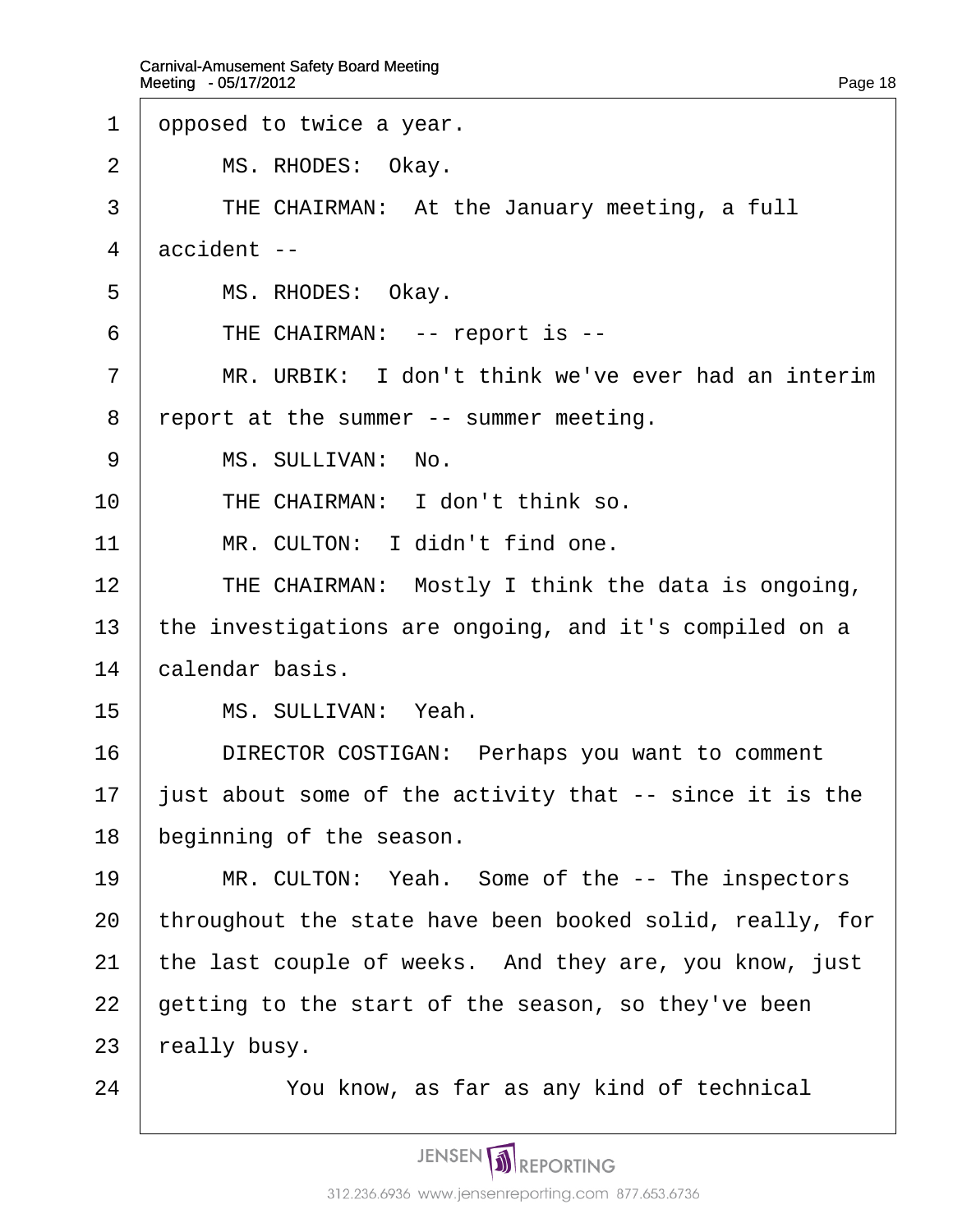| $\mathbf 1$ | bulletins or safety bulletins that have come out on     |
|-------------|---------------------------------------------------------|
| 2           | major rides or anything, we haven't had any of those to |
| 3           | date.                                                   |
| 4           | And, really, the focus the last month, since            |
| 5           | I've been here, is just keeping up with all of the      |
| 6           | monthly -- or, I'm sorry, daily inspections and initial |
| 7           | permits for all of the rides coming in, so.             |
| 8           | THE CHAIRMAN: There have not been any                   |
| 9           | safety-related shutdowns in the past six months, since  |
| 10          | January?                                                |
| 11          | MR. CULTON: No, not -- at least not since I've          |
| 12          | been here, not safety-related shutdowns.                |
| 13          | THE CHAIRMAN: Okay.                                     |
| 14          | DIRECTOR COSTIGAN: We've had a couple instances of      |
| 15          | other shutdowns since then, right?                      |
| 16          | MR. CULTON: Yeah. There -- They -- There was a          |
| 17          | stop order, a stop order of operation that was sent out |
| 18          | via mail to an inflatable company that was operating    |
| 19          | without a permit in Quincy. But since that time, we     |
| 20          | haven't had any reported incidences of this company     |
| 21          | operating since then.                                   |
| 22          | THE CHAIRMAN: Okay. Thank you for your report.          |
| 23          | Moving on to new business, you should have a            |
| 24          | copy that went around the table -- Well, maybe not yet. |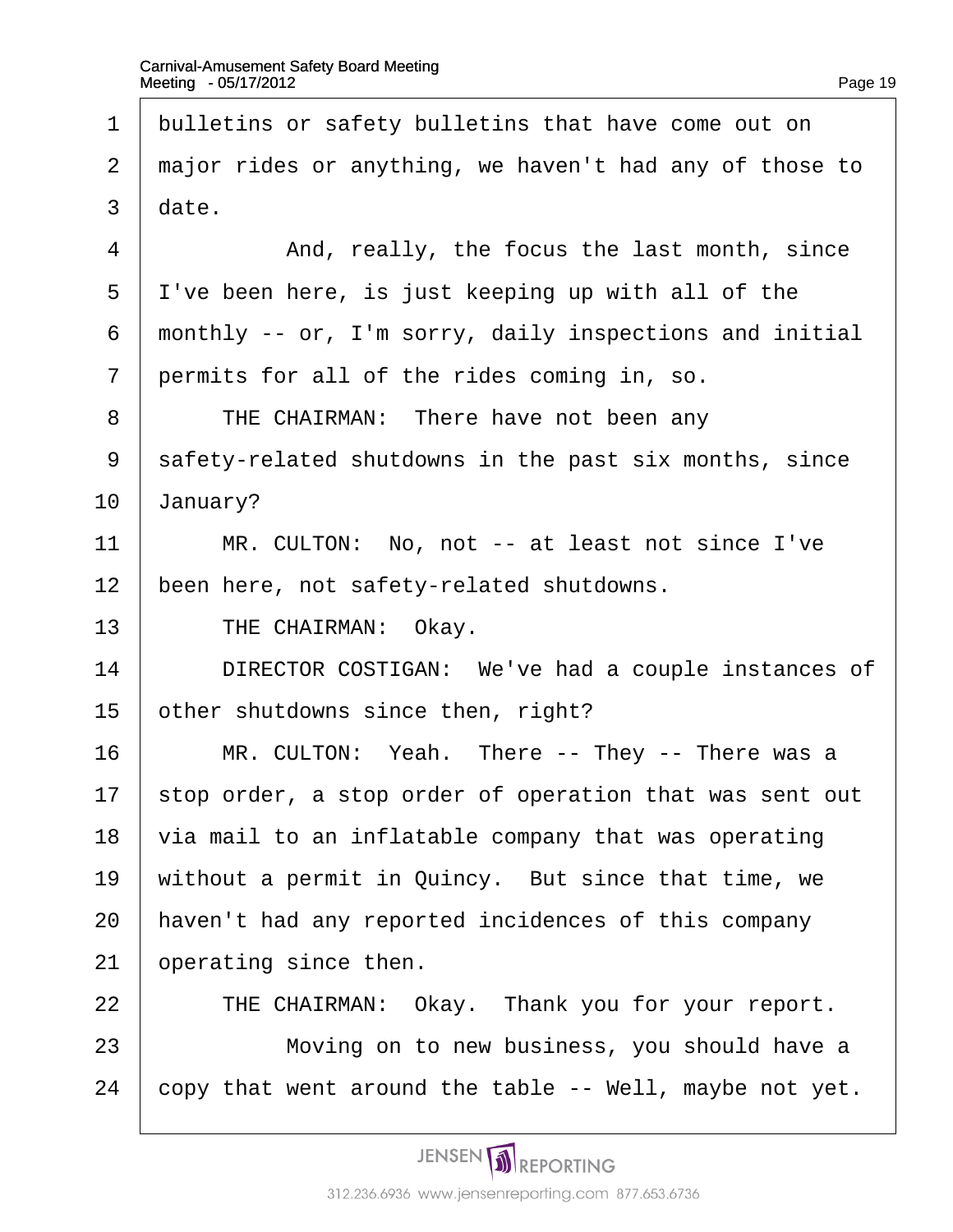| 1              | It's going to be the new Section 6000.350 pertaining    |
|----------------|---------------------------------------------------------|
| 2              | to --                                                   |
| 3              | MR. URBIK: Surprise evidence.                           |
| $\overline{4}$ | THE CHAIRMAN: What is that?                             |
| 5              | MR. URBIK: Surprise evidence.                           |
| 6              | THE CHAIRMAN: (Continuing.) -- which will pertain       |
| $\overline{7}$ | to zip lines.                                           |
| 8              | MS. RHODES: Is it the same as what we have in our       |
| 9              | binder?                                                 |
| 10             | MR. URBIK: I don't know if it's in the binder.          |
| 11             | MS. RHODES: Oh, no?                                     |
| 12             | DIRECTOR COSTIGAN: I think this is -- -                 |
| 13             | MS. RHODES: This is different.                          |
| 14             | MR. WILLIS: This is --                                  |
| 15             | MS. RHODES: Oh, no. You're right.                       |
| 16             | MR. WILLIS: -- in addition to.                          |
| 17             | MS. RHODES: This is -- Okay.                            |
| 18             | THE CHAIRMAN: Ryan, if you could discuss the            |
| 19             | upcoming issues with respect to zip lines.              |
| 20             | MR. CULTON: Sure.                                       |
| 21             | Okay. Just so we're clear, the handout that             |
| 22             | you just got is basically in addition to the first      |
| 23             | paragraph on -- under Section 6000.350. And, really, we |
| 24             | want to insert this language into that first paragraph. |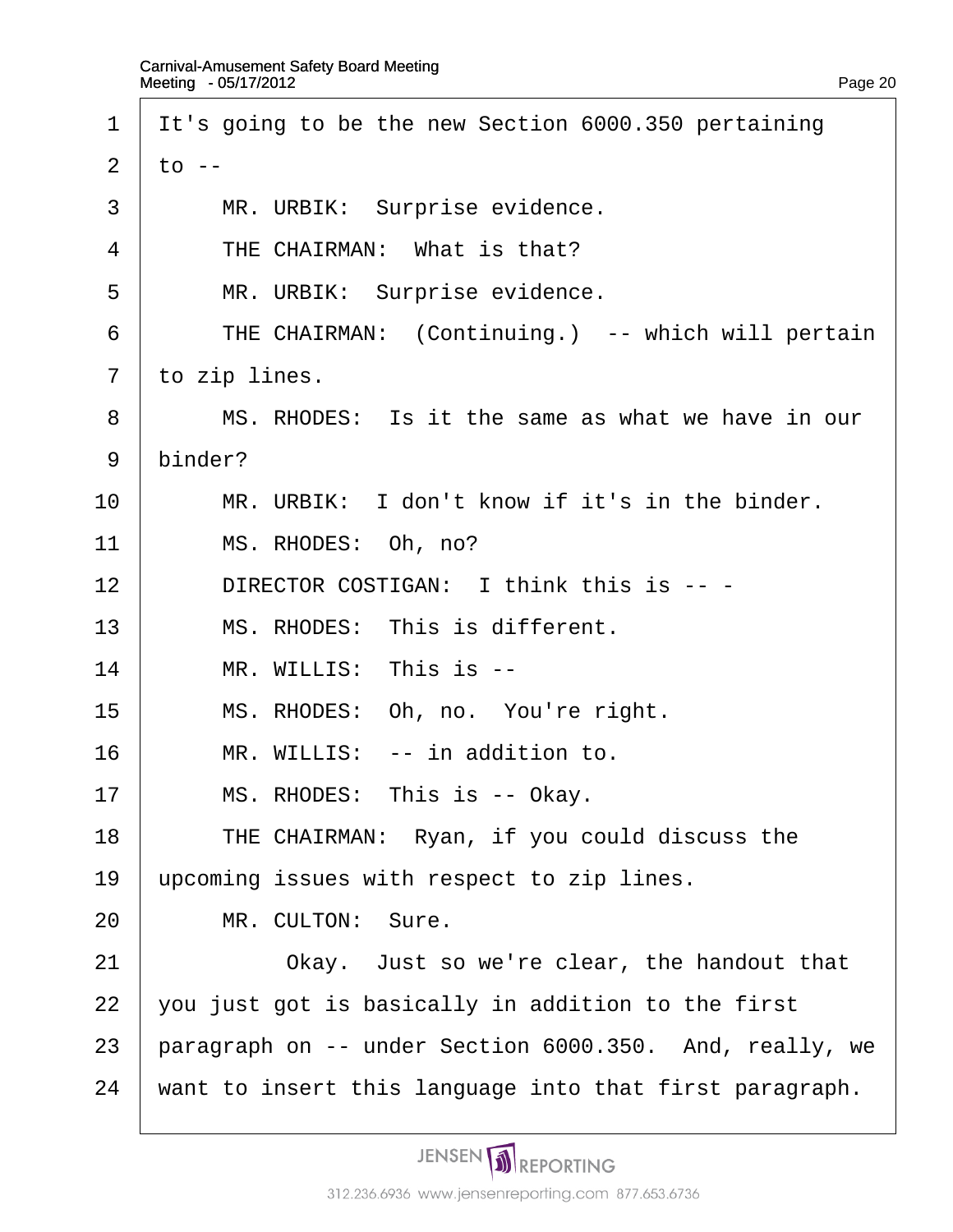| 1              | MR. MEYER: Could I ask you a question. Is there         |
|----------------|---------------------------------------------------------|
| 2              | somewhere I could print off that -- the zip line is why |
| 3              | I'm here.                                               |
| $\overline{4}$ | MR. URBIK: I can make you a copy.                       |
| 5              | MR. MEYER: Make a copy?                                 |
| 6              | MR. URBIK: Sure.                                        |
| $\overline{7}$ | MR. MEYER: That would be great. Thank you.              |
| 8              | MR. URBIK: You want it --                               |
| 9              | MR. CULTON: And these are not part of the rules         |
| 10             | yet.                                                    |
| 11             | MR. MEYER: Okay.                                        |
| 12             | MR. CULTON: These are -- This is a draft section.       |
| 13             | MR. URBIK: Ryan, you want to insert it where?           |
| 14             | Here (indicating)?                                      |
| 15             | MR. CULTON: Right -- Yeah, right under there.           |
| 16             | Right there.                                            |
| 17             | MS. SULLIVAN: It's kind of the introduction to the      |
| 18             | section.                                                |
| 19             | MS. RHODES: I see.                                      |
| 20             | MR. URBIK: Do you want it now?                          |
| 21             | MR. MEYER: That's fine. I'll wait till it's over        |
| 22             | with.                                                   |
| 23             | MR. URBIK: Okay. Ask me after the meeting.              |
| 24             | MR. MEYER: Okay. Thank you.                             |
|                |                                                         |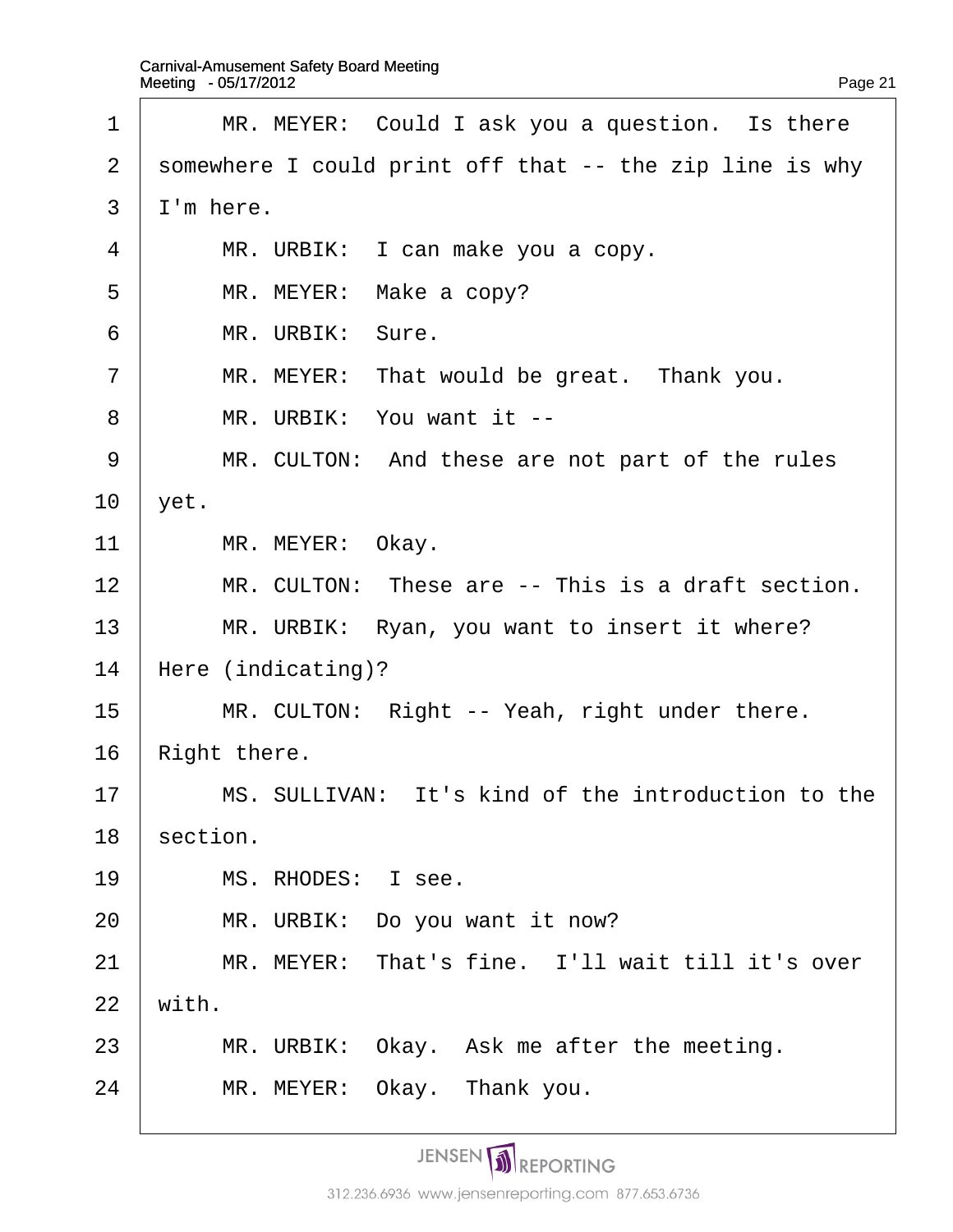$\Gamma$ 

| 1              | MR. CULTON: The addition of this language is to          |
|----------------|----------------------------------------------------------|
| $\overline{2}$ | basically cover some things that we had started to talk  |
| 3              | about internally with the -- because we're starting to   |
| 4              | scratch the surface of zip lines. And so this language   |
| 5              | was added in as we, you know, did some review, and this  |
| 6              | was a draft that we sent out. Because there -- You       |
| $\overline{7}$ | know, there are a few companies that are already in      |
| 8              | operation, and this has to do with -- it's technically   |
| 9              | like a grandfather clause.                               |
| 10             | MR. WILLIS: It comes to the fact that up until           |
| 11             | this time, while we've had general regulations that      |
| 12             | might cover certain parts of zip line operations, the    |
| 13             | regulations or the draft that we did send out before was |
| 14             | a proposed -- or we were proposing to put in as          |
| 15             | emergency regulations to cover while -- specifically zip |
| 16             | lines and to address zip lines until we could adopt      |
| 17             | formal regulations, you know, pursuant to, you know,     |
| 18             | statutory authority.                                     |
| 19             | The insertion here is because we have                    |
| 20             | discovered there are some existing zip lines. It's not   |
| 21             | the traveling zip line operation but the permanent,      |
| 22             | fixed zip lines that have gone through a considerable    |
| 23             | construction process. They've gone through a very --     |
| 24             | we've discovered, through a technical process. And the   |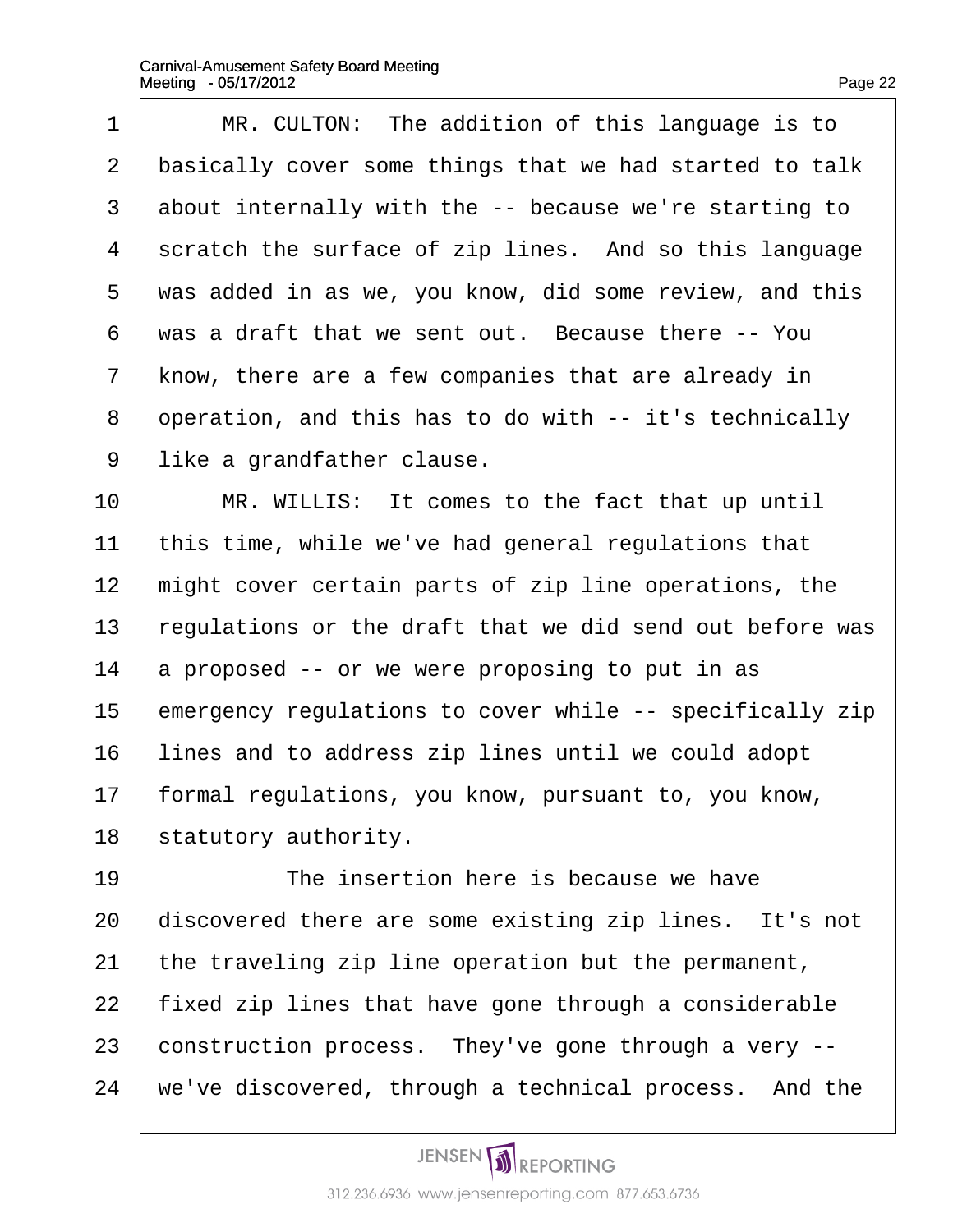| 1              | problem becomes -- While the regulations are being       |
|----------------|----------------------------------------------------------|
| $\overline{2}$ | prospective, it's what we do retroactively. And so this  |
| 3              | specific provision was designed to address the           |
| 4              | retroactive application of our regulations under the     |
| 5              | Act, which clearly under our authority we have a right   |
| 6              | to apply retroactively because of the dangerous nature   |
| 7              | and the inherent concern about public safety that we     |
| 8              | have a right to do.                                      |
| 9              | And so, you know, there's a lot of law out               |
| 10             | there about retroactive versus prospective regulation.   |
| 11             | And so this regulation, this provision, is to address    |
| 12             | the retroactive effect, where you may have a company     |
| 13             | that has gone through -- one, you know, Ryan has visited |
| 14             | and seen -- considerable expense, considerable           |
| 15             | engineering, considerable -- we're almost -- well, he    |
| 16             | can speak for himself. I'm sure that the State           |
| 17             | regulation was -- It may not technically have met every, |
| 18             | one of the prospective regulations that are in effect    |
| 19             | but it will allow that company to be licensed and        |
| 20             | permitted because it meets our safety -- general safety  |
| 21             | standards. It may not meet every technical -- for        |
| 22             | future people who want to operate or construct a zip     |
| 23             | line. And that's what the purpose of the regulation is,  |
| 24             | to add it into effect where it wasn't addressed before   |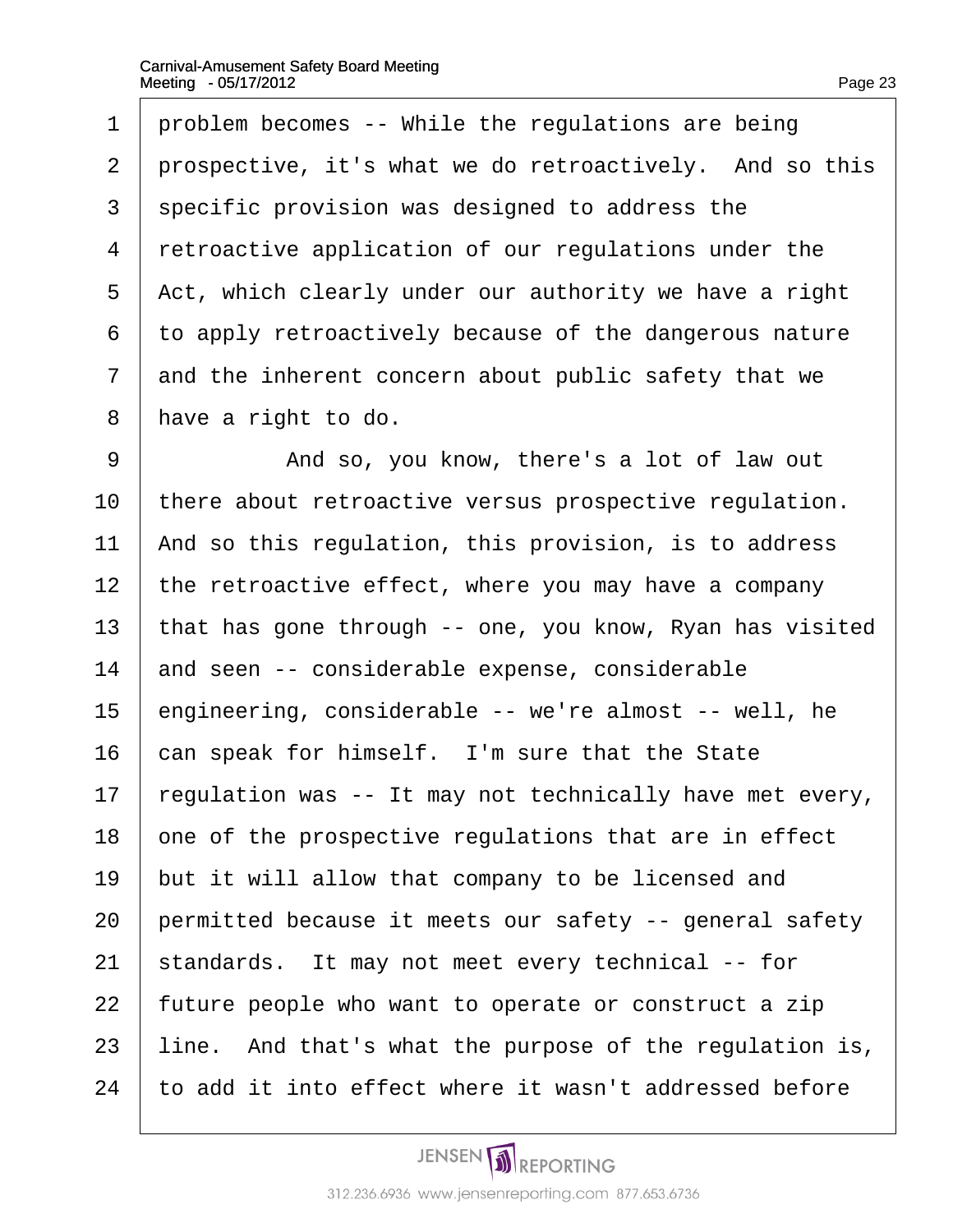1 and someone could argue either I'm not covered or it 2 dould be argued, therefore, the regulations that apply 3 would apply totally to that person. And this is to 4 clarify how we're going to approach people that are 5 durrently existing and not the traveling one. 6 | MR. URBIK: So these are not appearing in carnivals 7 but in a fixed location? 8 | MR. WILLIS: Yes. 9 | MR. URBIK: In the State? 10 **DIRECTOR COSTIGAN:** In the State. 11  $\parallel$  MR. URBIK: And we're  $\sim$  Like, the water parks up 12 in Wisconsin that are having zip lines installed for --13 You know, you jump in the water from the zip line and 14 that kind of stuff, is that the kind of stuff we're 15 seeing in Illinois? 16 | MR. CULTON: Not quite like that. The one that I 17  $\sqrt{v}$  visited was a fixed commercial site. And  $-$ 18 | MR. URBIK: Not dropping into the water but just 19  $\phi$  oing from point A to point B? 20 | MR. CULTON: Point A to point B, in a canopy of a 21 tree. That's why they call it a canopy too sometimes. 22 And they're -- I believe that there's one educational 23 one up here in the Chicagoland area. And there is a 24 mobile operator that wants to come to the Illinois State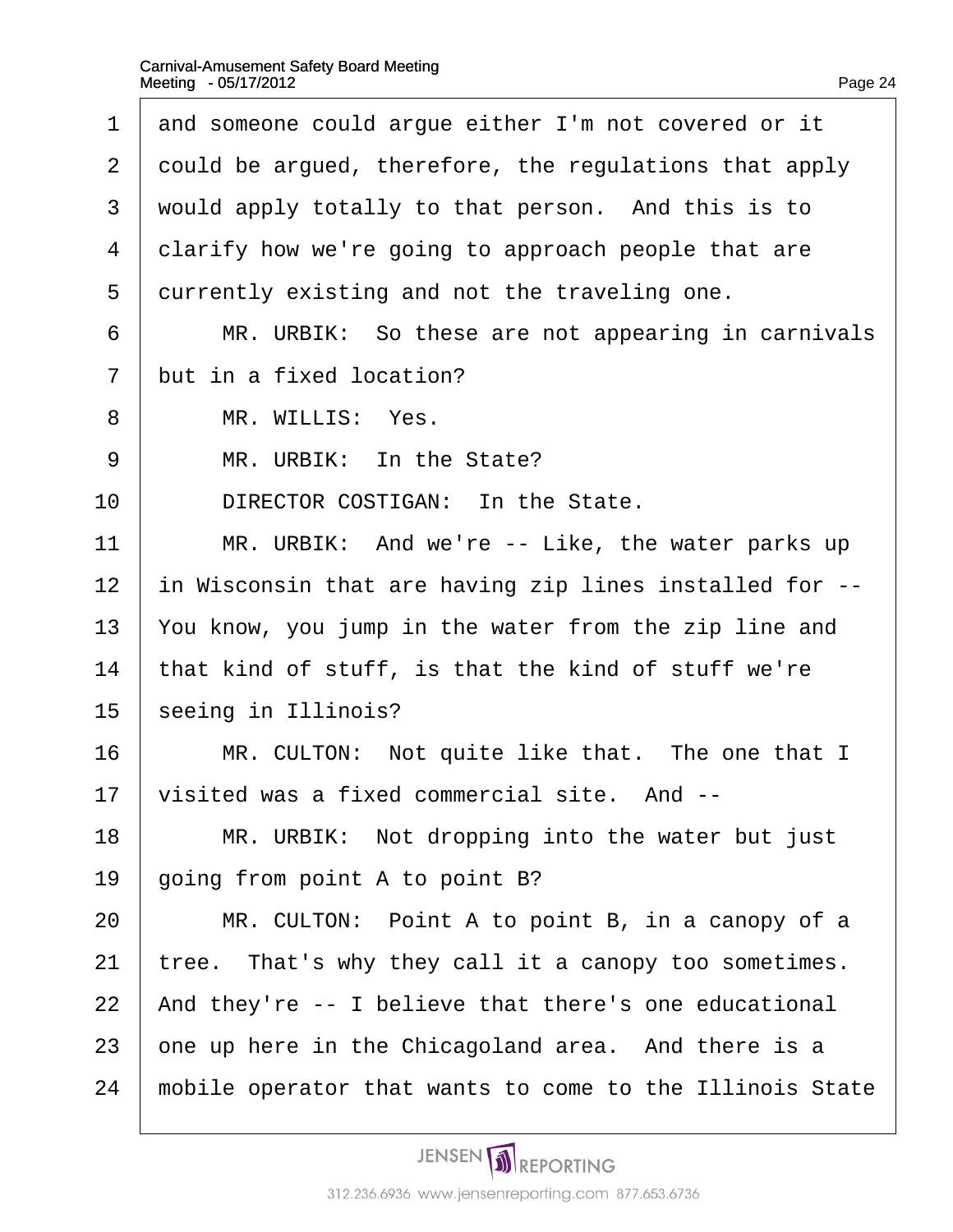1 Flair.  $2 \parallel$  So there's two different kinds. You have a 3 fixed site where it can be over a big stretch of land or 4 a mobile operation where it's on a very short course, 5 like, on the order or magnitude of, like, 300 feet or 6 something like that. 7 | MR. WILLIS: It just came to, I quess, our 8 attention this morning in speaking to another 9 governmental agency that there was another fixed one 10 apparently operating downstate. And then we got a call 11 from somebody else who said there's apparently a fixed 12  $\phi$ ne in a park. He wasn't quite sure what it  $-$  what it 13  $\text{was}$  --14 | DIRECTOR COSTIGAN: Yeah.  $15$  | MR. WILLIS: -- but he -- he was going to the park 16 and he happened to be reading the information about the 17 **park and in there it said zip line.** 18 | DIRECTOR COSTIGAN: But it's clear that zip lines 19 are a fast-growing attraction and are -- we're going to 20 see more of them in the future. 21 | MR. CULTON: Yeah.  $22$  | MR. URBIK: It's also not very difficult to 23 construct.

24 | DIRECTOR COSTIGAN: Right.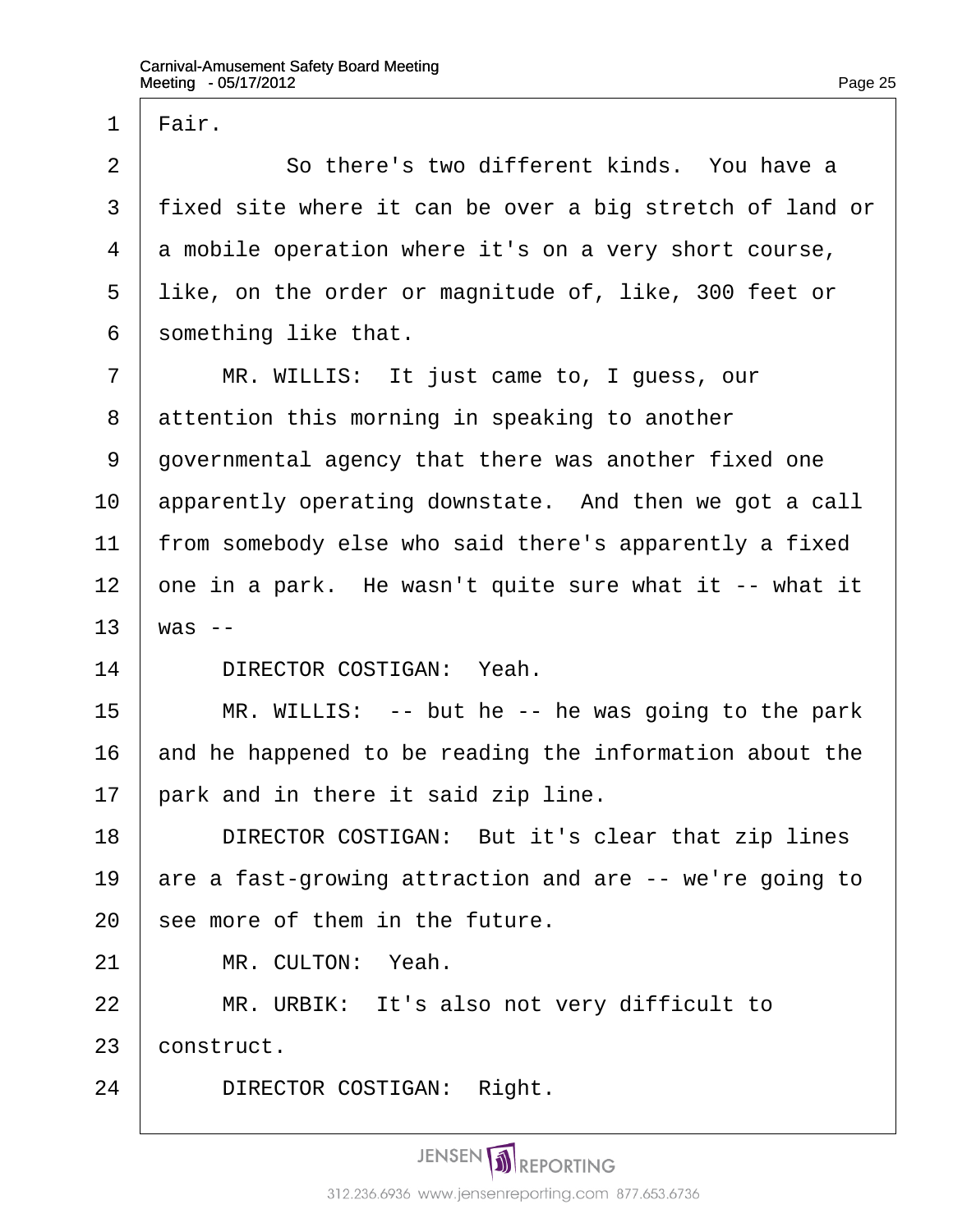| 1              | MR. URBIK: You need a pulley, some handlebars, and       |
|----------------|----------------------------------------------------------|
| $\overline{2}$ | some airplane wire, and you're done.                     |
| 3              | MR. WILLIS: Or as opposed to this one, which was         |
| 4              | several hundreds of thousands of dollars because it's    |
| 5              | fixed, embedded in concrete, that is, the whole tower.   |
| 6              | mean, we can go from one extreme to the other.           |
| $\overline{7}$ | I mean, you read about the -- you know, the              |
| 8              | terrible person, you know, who's been on the news. It's  |
| 9              | a homemade zip line. And then you can go to Home Depot   |
| 10             | probably and get a rope and a couple of things and call  |
| 11             | yourself a zip line.                                     |
| 12             | DIRECTOR COSTIGAN: There's been -- For those that        |
| 13             | may be -- I hope everybody has heard about it, but there |
| 14             | has been a tremendous amount of coverage in the news     |
| 15             | lately about an accident where a young woman -- the line |
| 16             | proke. She fell into a big -- a big water -- pool of     |
| 17             | water, and she's been hospitalized. But she also -- As   |
| 18             | a result of the accident and the tremendous injury that  |
| 19             | she had, she's contacted a flesh-eating bacterial        |
| 20             | disease and she's lost her leg. And so there is plenty   |
| 21             | of attention, you know                                   |
| 22             | MR. URBIK: Well, if you have a zip line over a           |
| 23             | water feature, do we then start getting involved in the  |
| 24             | regulation of that water feature?                        |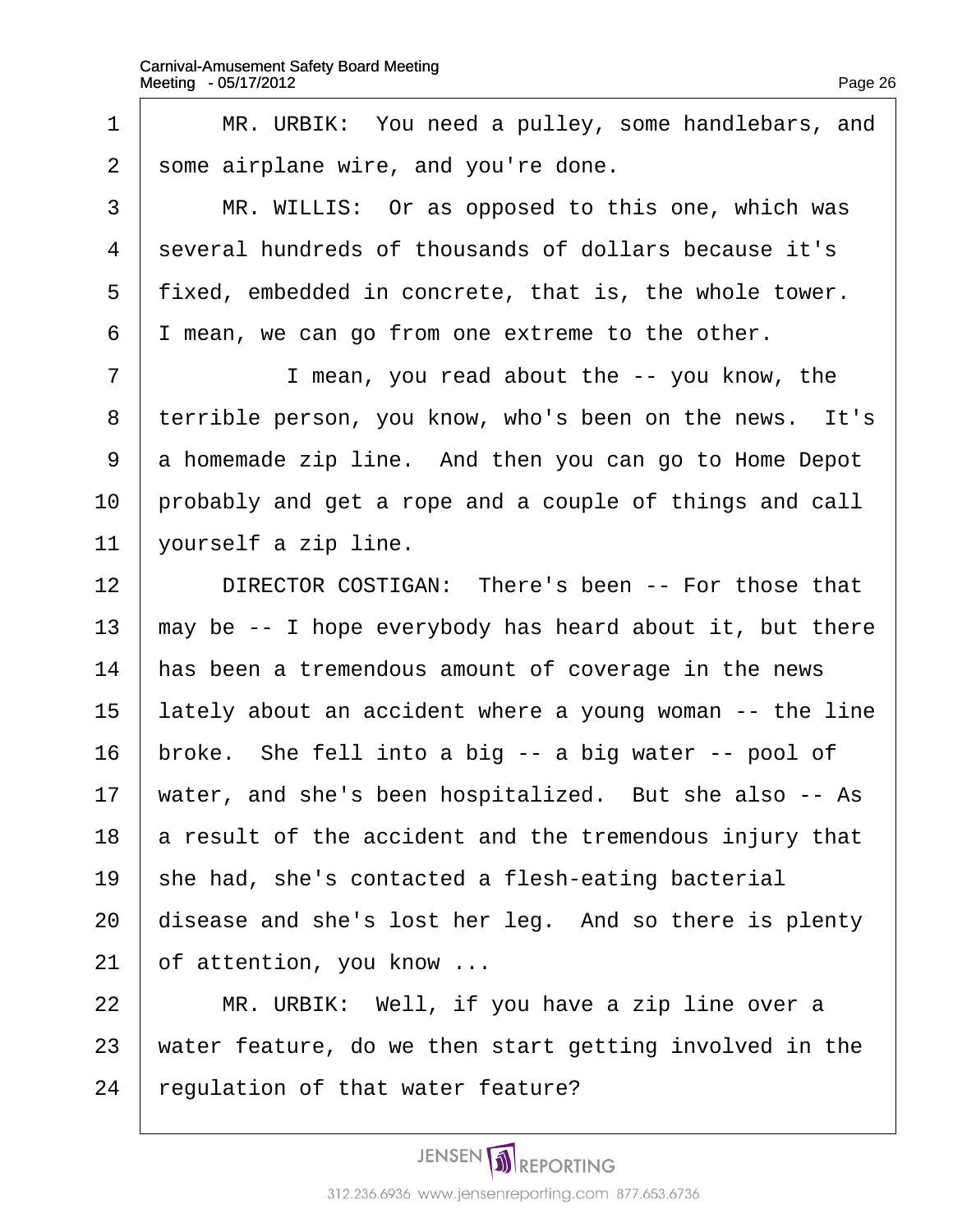| 1                 | MR. CULTON: Do you mean, like, over a -- over,           |
|-------------------|----------------------------------------------------------|
| 2                 | like, a stream or --                                     |
| 3                 | MR. URBIK: Over a stream, a pool, or a pond, where       |
| 4                 | we'd have to have a certain chemical balance to be       |
| 5                 | maintained. I mean, are we getting into that kind of     |
| 6                 | chemistry? That's part of the feature obviously or the   |
| $\overline{7}$    | attractiveness of that particular ride.                  |
| 8                 | MR. CULTON: Yeah. This one that you mentioned in         |
| 9                 | Wisconsin, I had -- I have not seen anything like that,  |
| 10                | especially in our state or just in general research.     |
| 11                | But I -- From what I -- From my understanding, that part |
| $12 \overline{ }$ | of the attraction would not be regulated under our       |
| 13                | Department. That actually would be the Illinois          |
| 14                | Department of Public Health because they -- they         |
| 15                | regulate bathing pools.                                  |
| 16                | THE CHAIRMAN: Also water slides.                         |
| 17                | MS. SULLIVAN: If I could interject, there's              |
| 18                | also -- there are also water quality standards that ASTM |
| 19                | has and is developing for, say, where you might just get |
| 20                | sprayed with water, where you're not supposed to be      |
| 21                | immersed. But there's still water quality standards for  |
| 22                | those which would address this pool and the flesh-eating |
| 23                | bacteria issue. And so I think if somebody is going to   |
| 24                | be over something like that, there should be something   |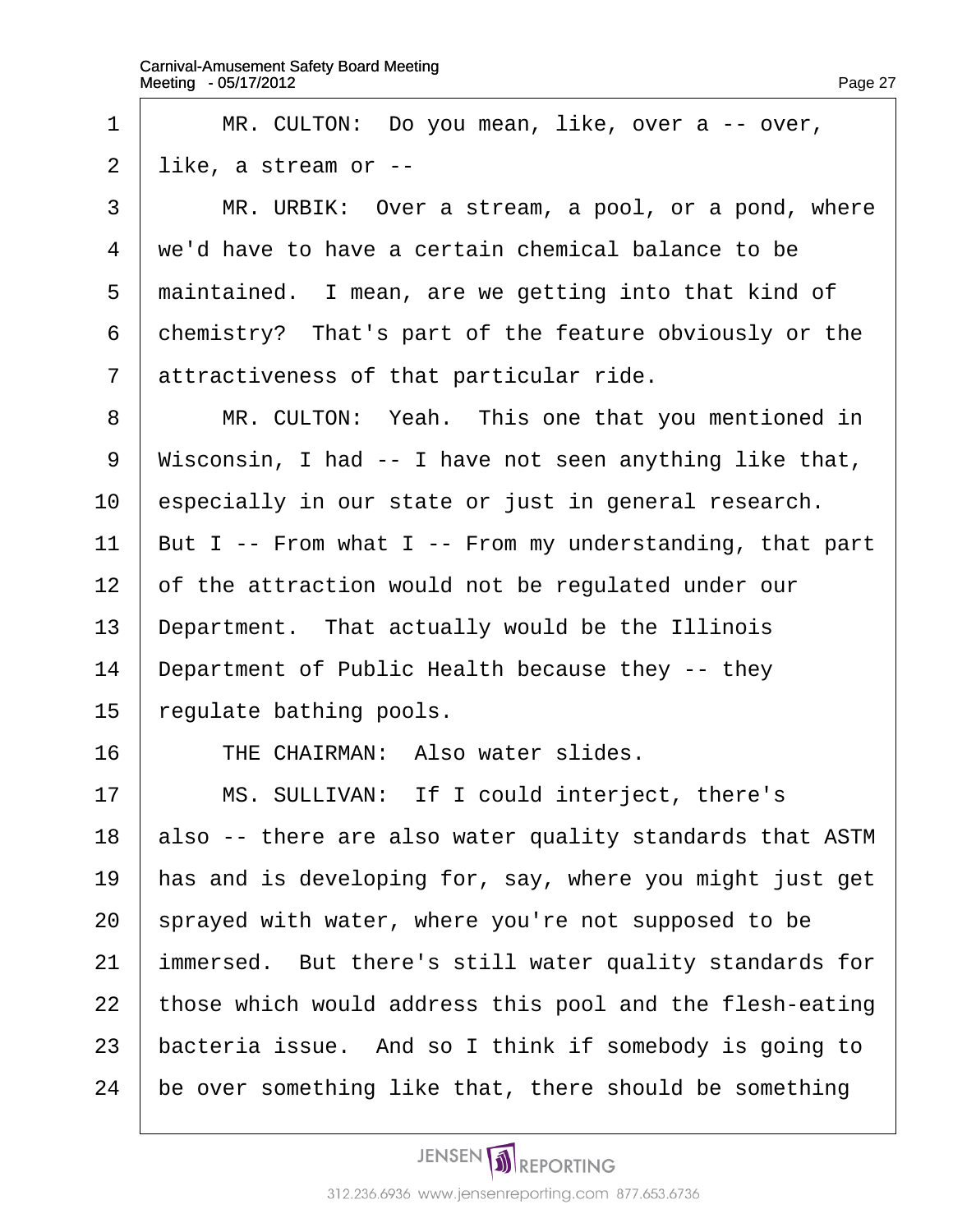| 1              | that we would require because that is -- that's not     |
|----------------|---------------------------------------------------------|
| $\overline{2}$ | just -- that's not the Health Department necessarily if |
| 3              | it's just a -- if it's not intended for bathing or, you |
| 4              | know, swimming, diving, whatever. If it's just          |
| 5              | something that might get splashed, there are even       |
| 6              | standards for that.                                     |
| $\overline{7}$ | THE CHAIRMAN: Equivalent to the --                      |
| 8              | MS. SULLIVAN: And --                                    |
| 9              | THE CHAIRMAN: -- log ride issues.                       |
| 10             | MS. SULLIVAN: Pardon me?                                |
| 11             | THE CHAIRMAN: Equivalent to the water -- the log        |
| 12             | ride issues.                                            |
| 13             | MS. SULLIVAN: Right, right. But still that              |
| 14             | wouldn't be allowed to have flesh-eating bacteria.      |
| 15             | And -- And I would think that if we're going            |
| 16             | to allow zip lines over a pond or anything else that    |
| 17             | perhaps we should -- that should be part of what we --  |
| 18             | DIRECTOR COSTIGAN: Look at.                             |
| 19             | MS. SULLIVAN: -- what we --                             |
| 20             | MR. URBIK: That could really be a quagmire.             |
| 21             | Because if you want to go over sand, now you've got to  |
| 22             | regulate the amount of cat and dog feces that might be  |
| 23             | in the sand or if you're doing it over land, how soft   |
| 24             | the land must be, there must be absorbent chips so if   |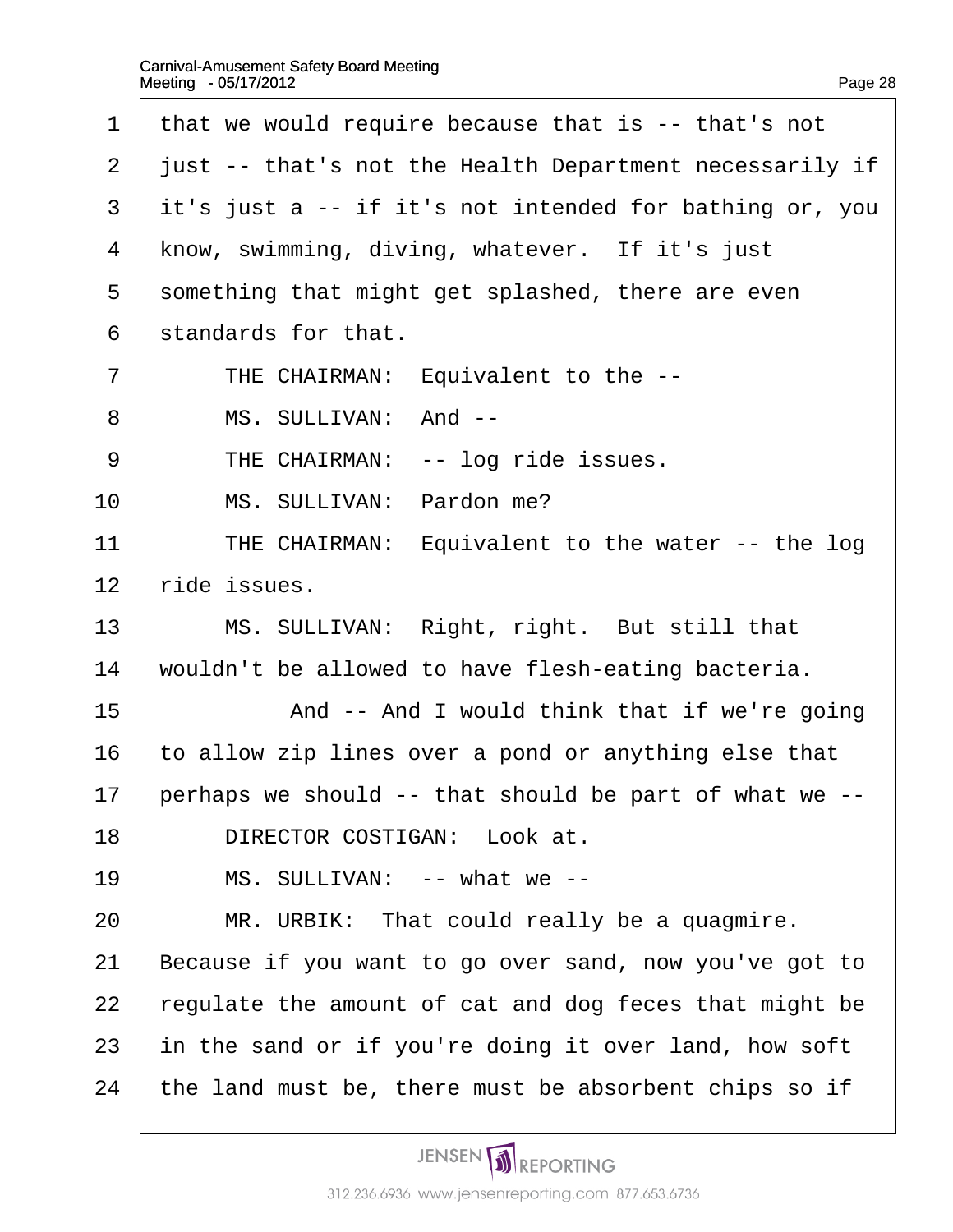| 1              | you do, in fact, fall, you fall into something soft. I   |
|----------------|----------------------------------------------------------|
| 2              | mean, I could see a whole bunch of areas that we would   |
| 3              | be regulating way beyond our scope.                      |
| 4              | MS. RHODES: I guess the question is, Is that             |
| 5              | beyond our scope? And maybe that's for us to discuss.    |
| 6              | But if you're supposed to land on something beneath that |
| $\overline{7}$ | part of the ride -- and I wasn't sure --                 |
| 8              | MS. SULLIVAN: Well, that said --                         |
| 9              | THE CHAIRMAN: You're not talking about situations        |
| 10             | where something fails and you fall into the water;       |
| 11             | you're talking about where you're going over the water   |
| 12             | and there's spray from wind and --                       |
| 13             | MR. URBIK: Because you're meant --                       |
| 14             | MS. RHODES: It's part of the ride.                       |
| 15             | MR. URBIK: -- to fall into the water.                    |
| 16             | MS. SULLIVAN: Pardon me?                                 |
| 17             | MR. URBIK: Because you're meant to fall into the         |
| 18             | water.                                                   |
| 19             | MS. SULLIVAN: If -- If you're meant to fall into         |
| 20             | water-                                                   |
| 21             | MR. URBIK: Then that's different.                        |
| 22             | MS. SULLIVAN: -- then -- then that should be. But        |
| 23             | even if there's a -- if you're going over a pond that    |
| 24             | has one of those aerators, aerators, whatever they're    |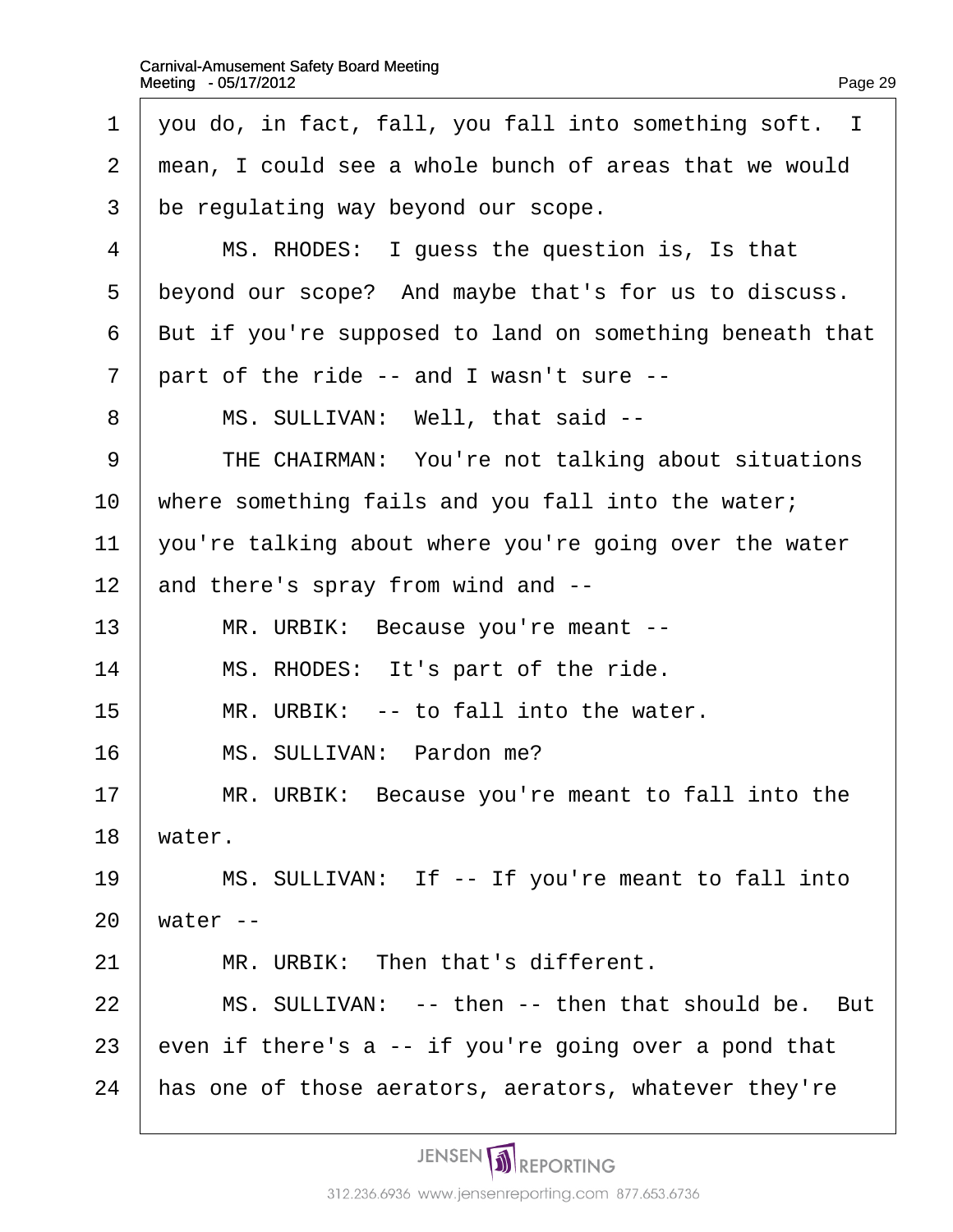| 1              | dalled, then that -- that should be -- that should be    |
|----------------|----------------------------------------------------------|
| $\overline{2}$ | part of what we -- we attend to in terms of if they      |
| 3              | could get just partial -- If they could be -- If they    |
| $\overline{4}$ | dould be sprayed by it, then it should be part of our -- |
| 5              | dur regulations, I think.                                |
| 6              | MR. URBIK: Do we regulate that now? If I'm taking        |
| 7              | a log ride and my buddy is up on the bridge shooting me  |
| 8              | with a water cannon, are we regulating the water quality |
| 9              | presently?                                               |
| 10             | MR. CULTON: That would fall under water parks.           |
| 11             | MR. URBIK: Well, the ride certainly would be. But        |
| 12             | part of the ride would be the overhanging bridge that    |
| 13             | you put a quarter in and then shoot the people coming    |
| 14             | off with the water. I would liken it to something like   |
| 15             | that.                                                    |
| 16             | MR. CULTON: Well, I -- I believe that -- I don't         |
| 17             | know the answer to that question at the moment.          |
| 18             | MR. URBIK: Okay.                                         |
| 19             | MS. SULLIVAN: You haven't memorized our                  |
| 20             | regulations yet?                                         |
| 21             | THE CHAIRMAN: In the terms of the Department's           |
| 22             | role with respect to zip lines, what is the qualitative  |
| 23             | difference between a fixed zip line and a traveling zip  |
| 24             | line?                                                    |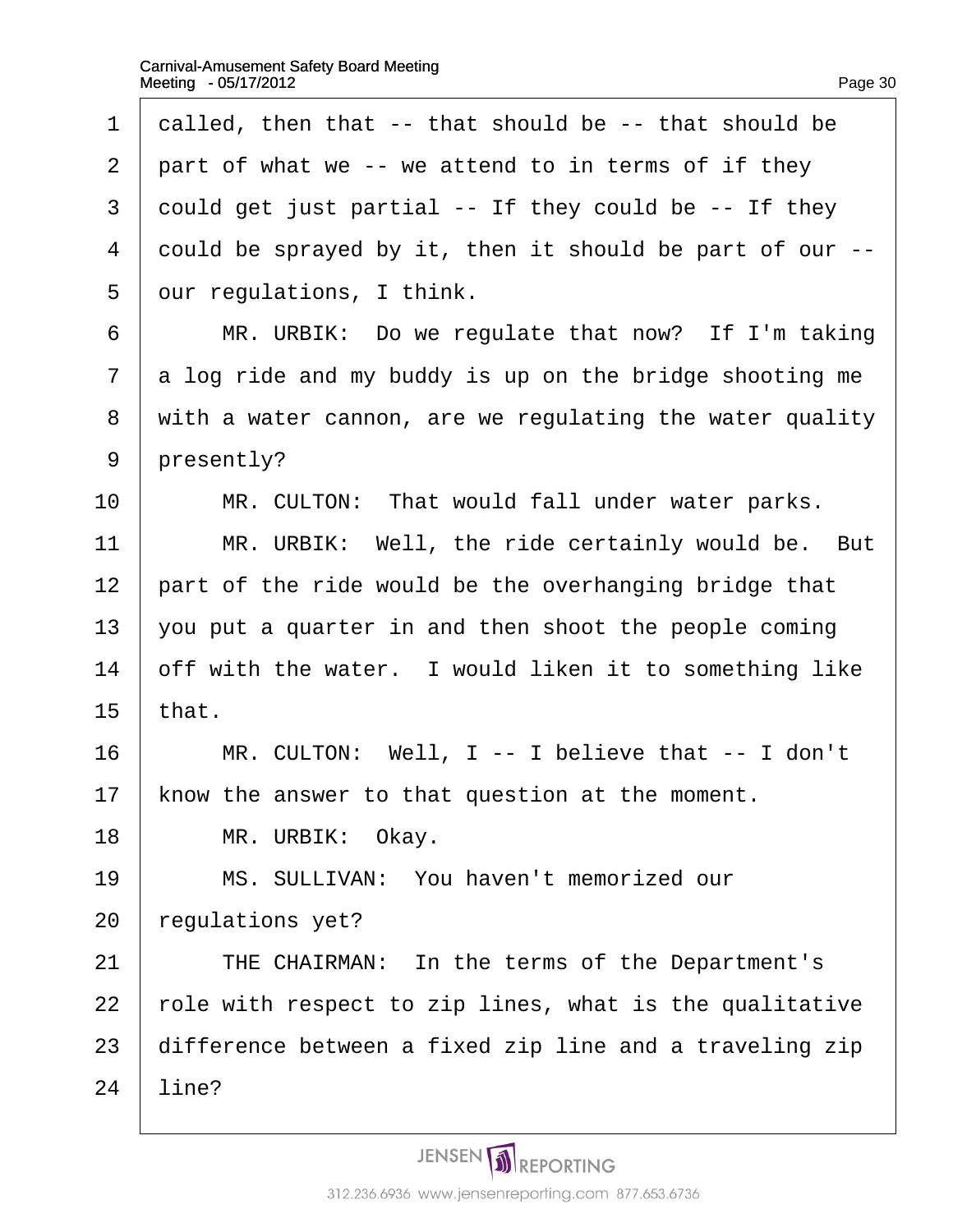| 1              | MR. CULTON: Well, the fixed zip line would be like       |
|----------------|----------------------------------------------------------|
| $\mathbf{2}$   | this company in -- the place in Grafton, Illinois. They  |
| 3              | have a commercial zip line that's attached to trees, and |
| $\overline{4}$ | it's immobile. You can't readily take it down.           |
| 5              | Now, the mobile side would be a company that             |
| 6              | plans on coming to the Fair that has a -- It's basically |
| 7              | like a truck. They have a platform, and it raises up,    |
| 8              | and you can tear it down and set it back up.             |
| 9              | THE CHAIRMAN: Is the inspection of either the            |
| 10             | same, relating to the same issues in terms of stressors  |
| 11             | and wire tension?                                        |
| 12             | MR. CULTON: Well, there -- It's different because        |
| 13             | you have longer spans, but essentially the equipment,    |
| 14             | like, as far as the ropes -- insofar as the metal        |
| 15             | strands going from one end to the other and the          |
| 16             | harnesses, is going to be pretty similar, but it's       |
| 17             | not -- it's not going to be "one size fits all." It's    |
| 18             | different for mobile than it probably would be for a     |
| 19             | fixed site.                                              |
| 20             | DIRECTOR COSTIGAN: The example that we saw was --        |
| 21             | It had a climbing station. It had two inflatable type    |
| 22             | barriers that were only there in case of a braking       |
| 23             | failure. And then the end -- The other end adjacent to   |
| 24             | the climbing station, it was rigged up to, like, a       |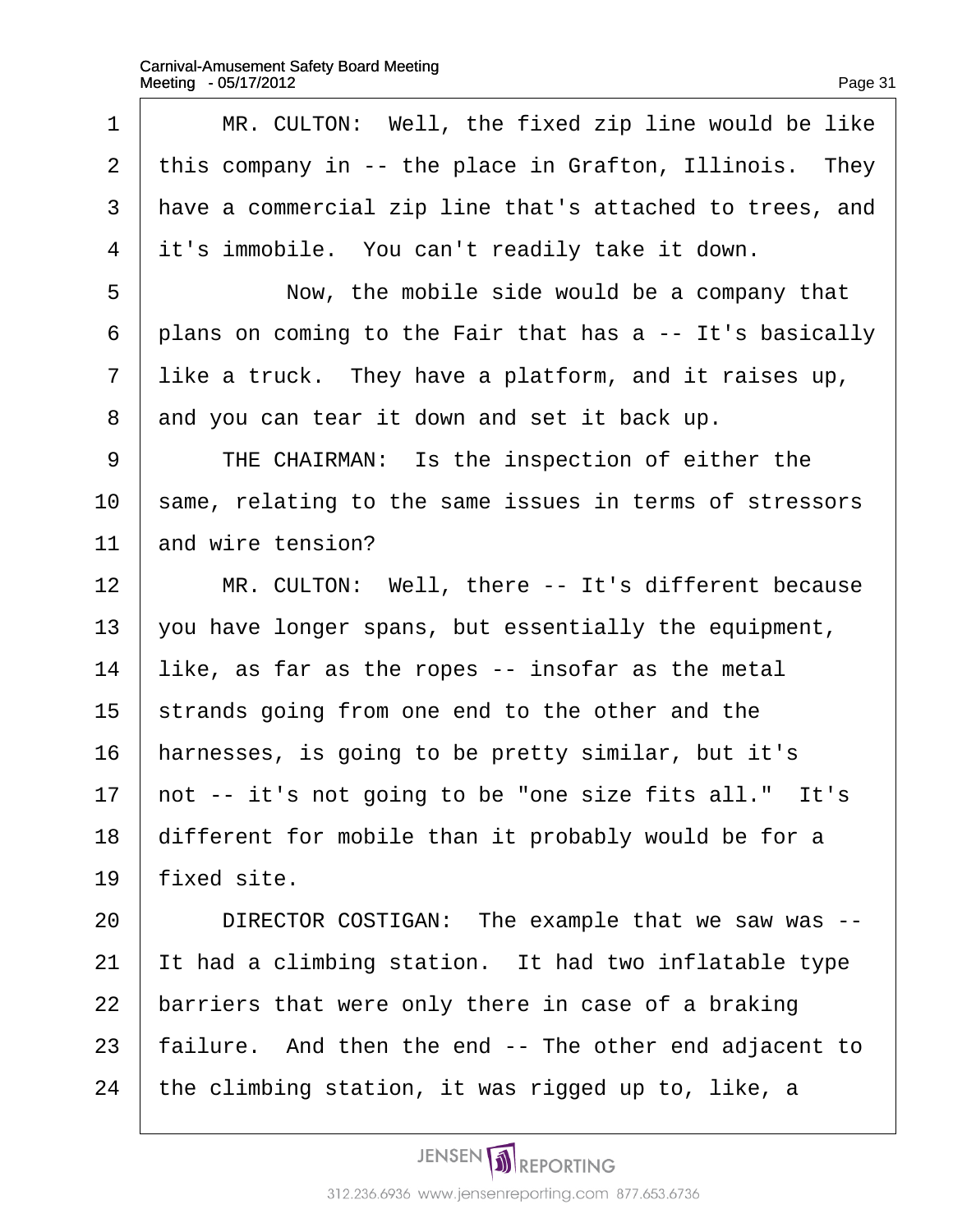| 1              | truck.                                                   |
|----------------|----------------------------------------------------------|
| $\overline{2}$ | MR. CULTON: Yeah.                                        |
| 3              | DIRECTOR COSTIGAN: That's the example that we saw.       |
| 4              | MR. CULTON: Right.                                       |
| 5              | DIRECTOR COSTIGAN: And I think that's the example        |
| 6              | of the type of company that's looking to do the -- put   |
| 7              | an operation in at the State Fair. And that's how --     |
| 8              | MR. CULTON: Right.                                       |
| 9              | DIRECTOR COSTIGAN: -- it began, the impetus for us       |
| 10             | to really start delving further into this question, so.  |
| 11             | MR. WILLIS: Ryan, you might want to explain, you         |
| 12             | know, the state of the industry a little bit, what       |
| 13             | you've discovered regarding, you know, really, permanent |
| 14             | regulations and how this is being approached in the      |
| 15             | industry.                                                |
| 16             | MR. CULTON: Yeah. Currently the industry is              |
| 17             | essentially self-regulated. There -- There isn't -- Let  |
| 18             | me start there too. If this -- Typically what -- what    |
| 19             | you would -- what would be ideal is if we were able to   |
| 20             | adopt standards for zip lines from ASTM or ANSI. The     |
| 21             | problem there is that the ASTM standards are out for     |
| 22             | ballot and nothing will be available till 2013, at the   |
| 23             | earliest. So -- And that's a -- ASTM is a standard that  |
| 24             | we use a lot in looking at other rides that we -- that   |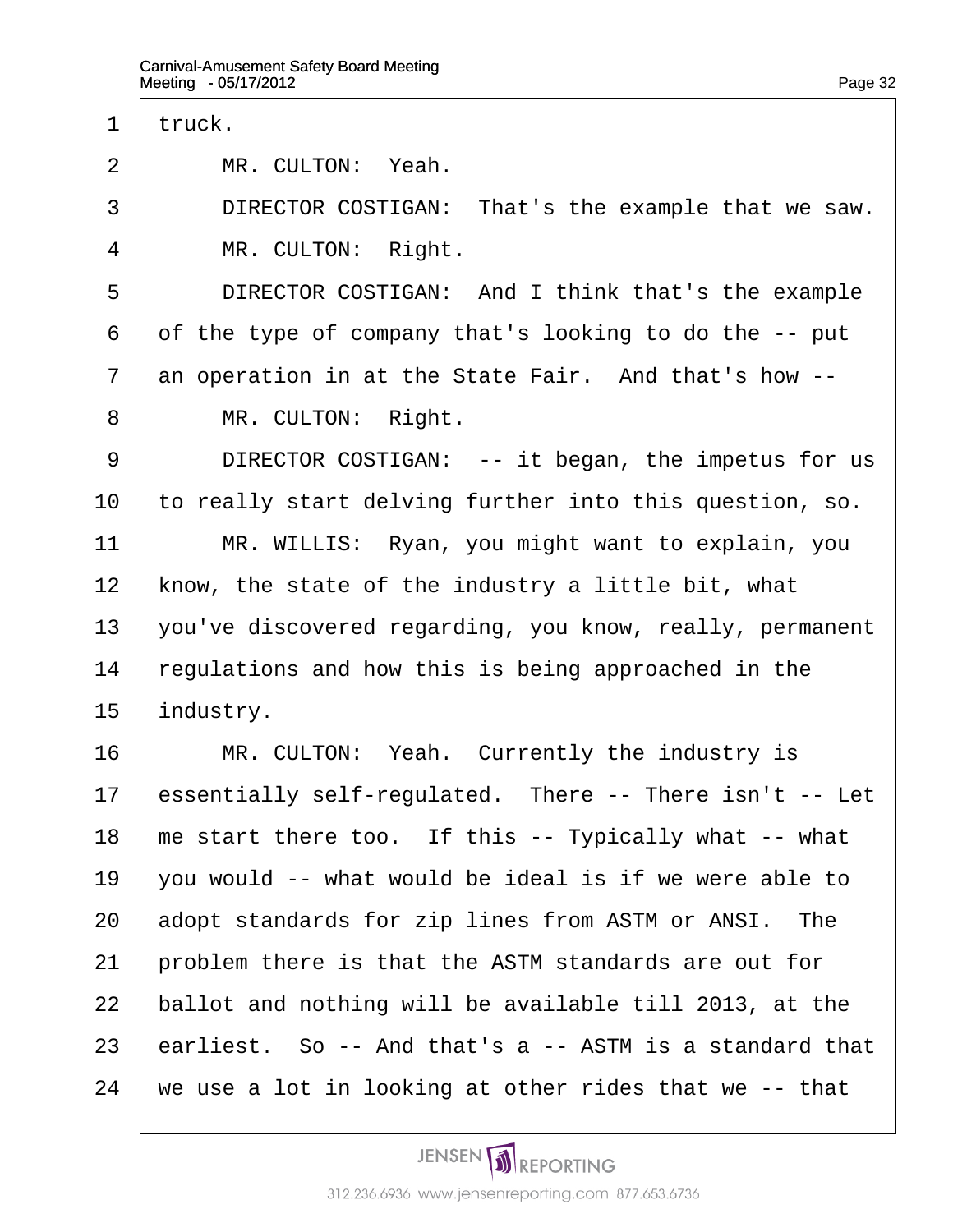1 fall under our regulation. Now, since that isn't out 2 there yet, we can't adopt them. So this is kind of the 3 point behind the emergency rules.  $\frac{4}{4}$  And, now, getting to the  $\frac{1}{4}$  -- to the industry, 5 since it's so relatively new, there's -- there's 6 different variations. There's fixed. There's mobile. 7 There's people going in the water. Yeah. I mean, 8 there's some unknowns, but there's -- the industry 9 itself kind of self-regulates. 10 **So they have, you know, a couple of different** 11 **brganizations.** One is called the Association for 12 Challenge Course Technology. It's the ACCT. And 13 this -- And there are professional companies out there 14 that build these zip line canopy tours. And a lot of 15 the companies that you see will say, Well, we, you know, 16 design and manufacture in accordance with the ACCT. So 17 there isn't like a standard like ASTM or ANSI that we're 18 accustomed to. It's a lot more industry regulation. 19 **But these -- Like, the ACCT and the -- the** 20 other acronym escapes me at the moment, but it's another 21  $\pm$ ip line association that has a number of  $-$  a bunch of 22 bther manufacturers. A lot of them talk about the need 23 to have the course designed by a professional engineer 24 and have the dynamic and static loads looked at by a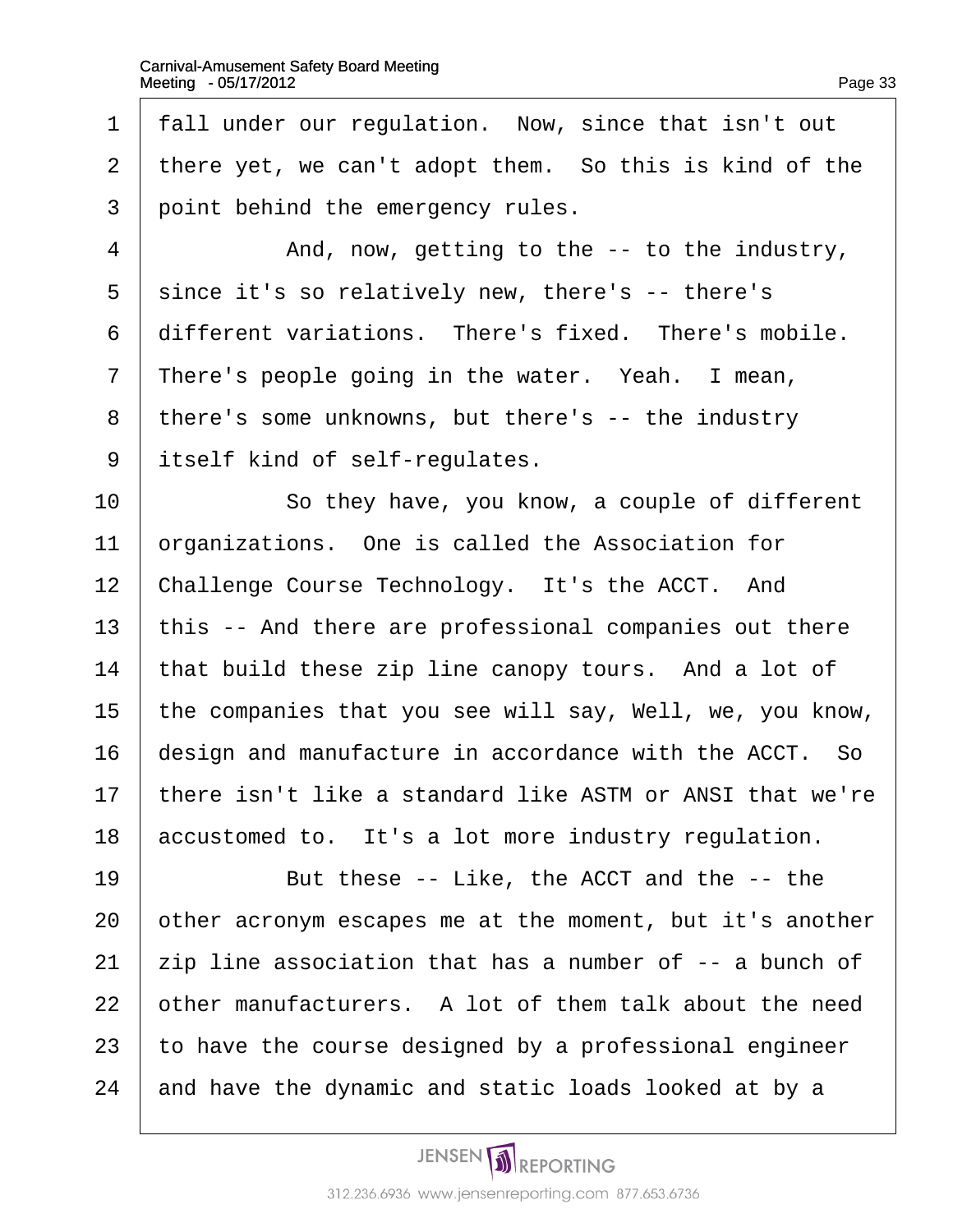| 1              | structural engineer and that a qualified person,         |
|----------------|----------------------------------------------------------|
| 2              | essentially an arborist, comes out and ensures that the  |
| 3              | trees are adequate for designing zip lines and they're   |
| $\overline{4}$ | not dead. And it also has a lot of information in there  |
| 5              | about yearly inspections. The inspections would be       |
| 6              | from, you know, a qualified person from the ACCT         |
| 7              | drganization, other than a third-party regulator such as |
| 8              | the Department of Labor of wherever, in what state       |
| 9              | you're in.                                               |
| 10             | So that -- that's essentially where we're at.            |
| 11             | mean, you've got, you know, an industry that's kind of   |
| 12             | self-regulated. It's new. And some of the other          |
| 13             | standards that we're used to haven't quite caught up to  |
| 14             | it yet.                                                  |
| 15             | MS. SULLIVAN: Does TSSA have -- Because                  |
| 16             | was talking with Gord Kanani and they're -- they're      |
| 17             | involved in the ASTM task group.                         |
| 18             | MR. CULTON: I believe Angelo did.                        |
| 19             | MR. MAZZENGA: Here is a copy of --                       |
| 20             | MS. SULLIVAN: Oh, okay, good.                            |
| 21             | MR. MAZZENGA: I've been looking through it. And I        |
| 22             | think we shared this, Ryan and I did. I downloaded it    |
| 23             | and sent it on and --                                    |
| 24             | MR. CULTON: Just to be clear, TSSA is out of             |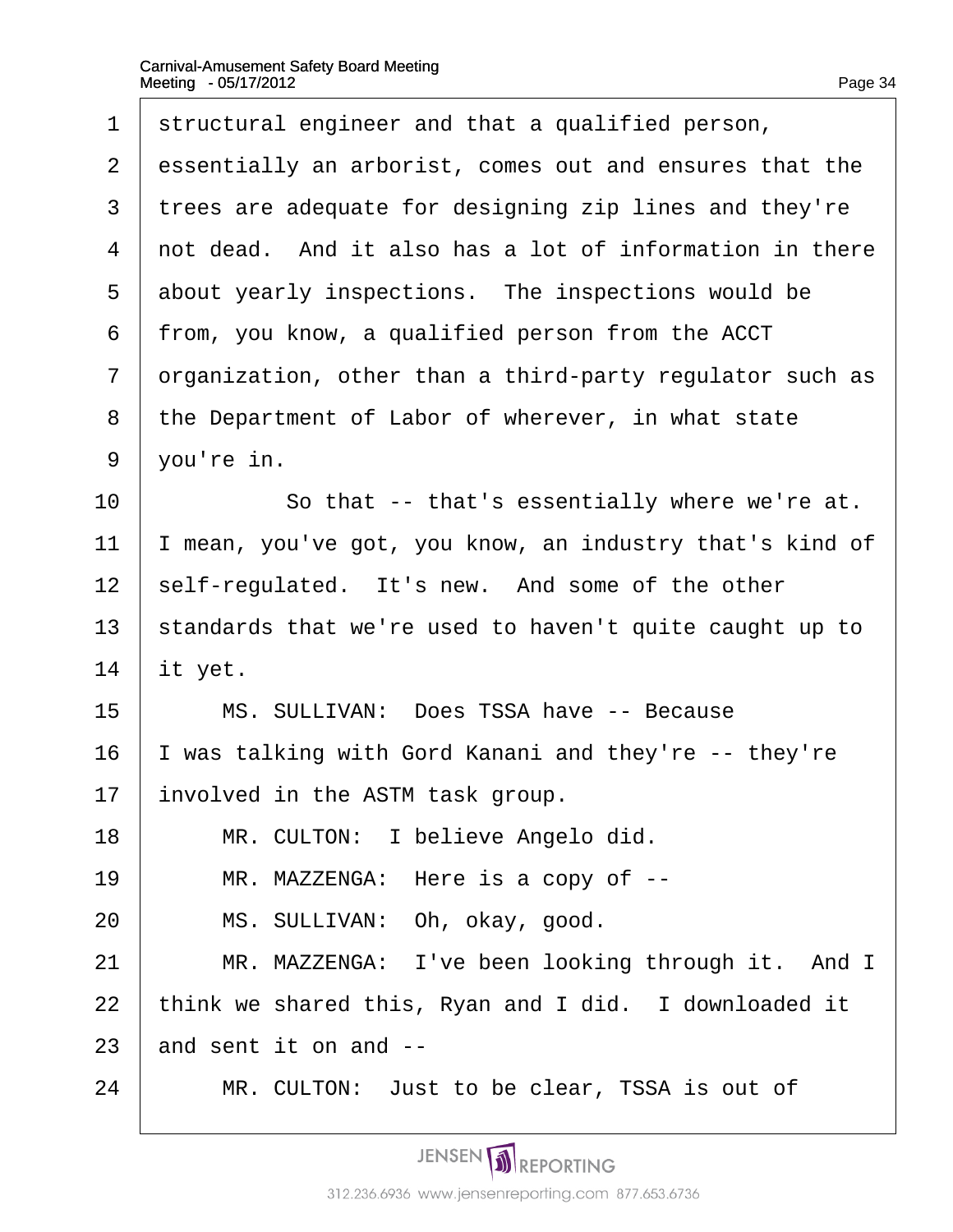- 1 Canada.
- 2 | MS. SULLIVAN: Right.
- 3 | MR. MAZZENGA: Right. It's Canadian.
- 4 | MR. CULTON: Canadian.
- 5 | MR. MAZZENGA: It's very detailed.
- 6 | MR. URBIK: They put it in French.
- 7 | MR. MAZZENGA: No. It's in English.
- 8 | MS. SULLIVAN: No. It's out of Ontario actually.
- 9 | MR. MAZZENGA: Well, actually the reason we looked
- 10 at TSSA is because we made contact with the ASTM working
- 11 committee, Mike -- Mike Teske.
- 12 | MR. CULTON: Teske.
- 13 | MS. SULLIVAN: Teske.
- 14 **MR. MAZZENGA: And what he indicated is that ASTM**
- 15 was two years away. They were three years into it, two
- 16  $\sqrt{2}$  vears away from releasing a standard. And he suggested
- 17 that we -- that Illinois fall back on existing amusement
- 18 regulations and that we look at Canadian regulations
- 19 because there are quite a few zip lines in Canada, you
- 20 know, just to get ideas. And he said that they had been
- 21 doing the same thing.
- $22$   $\parallel$  And there are a lot of good ideas in there.
- 23 I'm not exactly sure, you know, we want to implement all
- 24  $\theta$  of them. But they do bring up, you know, the idea  $-$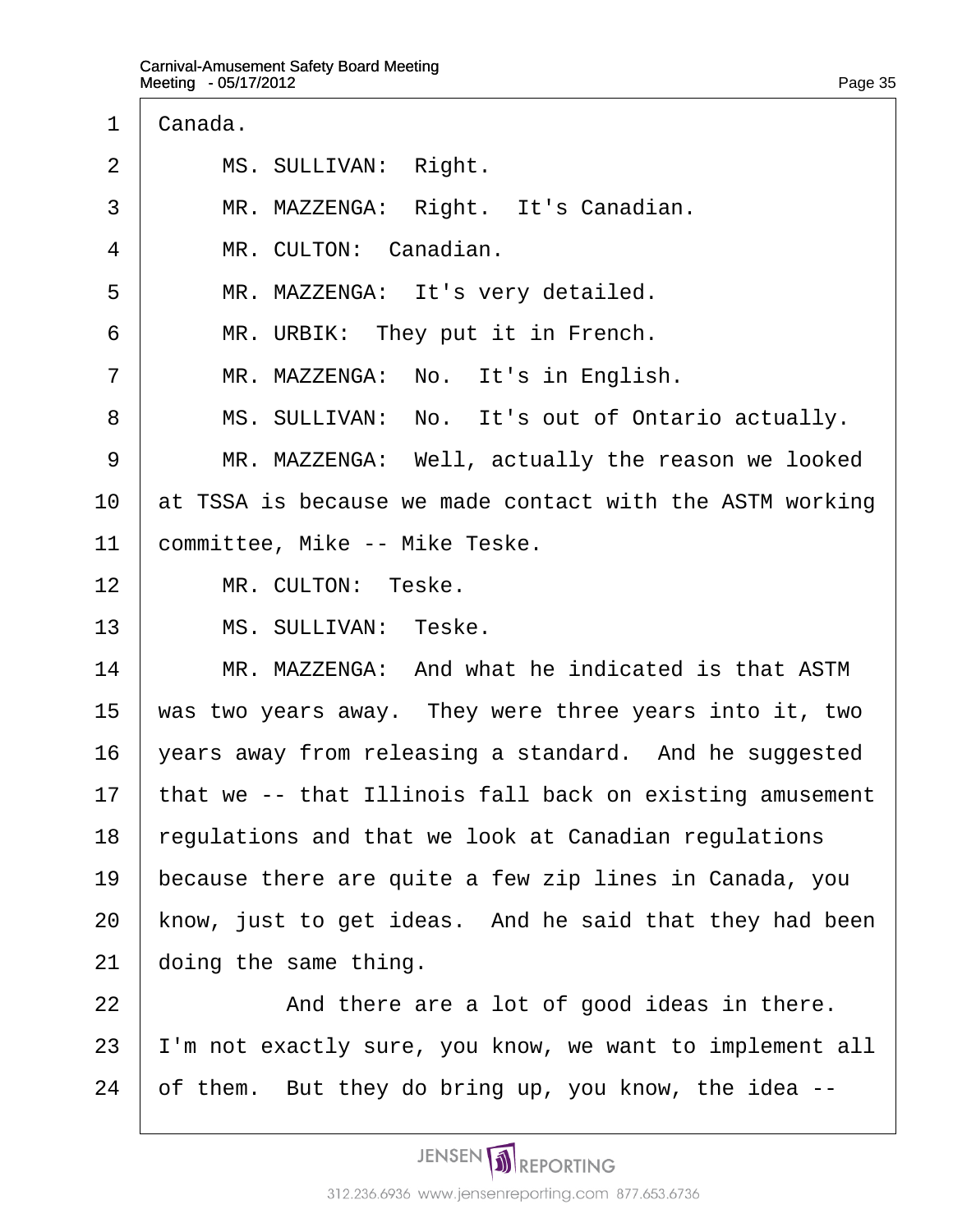| 1              | the notion that there will be peer review, you know,     |
|----------------|----------------------------------------------------------|
| $\overline{2}$ | peer review by other people who design zip -- zip line   |
| 3              | type attractions, that they have these so-called peer    |
| $\overline{4}$ | review organizations that establish rules.               |
| 5              | And I read through this, and the technical               |
| 6              | part was all pretty good. I thought I understood it      |
| 7              | pretty well, but I didn't understand the legal           |
| 8              | implications of what the TSSA regulations invoke.        |
| 9              | Also, in our review, we found that there are             |
| 10             | regulations out there that prohibit tying off the wire   |
| 11             | rope to a motor vehicle. And I wondered how you          |
| 12             | reconcile that with the notion that someone would have a |
| 13             | mobile --                                                |
| 14             | <b>DIRECTOR COSTIGAN: Right.</b>                         |
| 15             | MR. MAZZENGA: -- zip line.                               |
| 16             | DIRECTOR COSTIGAN: I think that's -- that's the          |
| 17             |                                                          |
|                | issue that really struck us in the beginning. There's a  |
| 18             | need to -- Because we don't allow inflatables tied off   |
| 19             | to trucks, so.                                           |
| 20             | MR. CULTON: In the -- In the draft rules,                |
| 21             | Angelo -- Let me see if I can find the section for you.  |
| 22             | THE CHAIRMAN: Is the concern about that there's a        |
| 23             | tipping hazard due to the tension that -- if you're not  |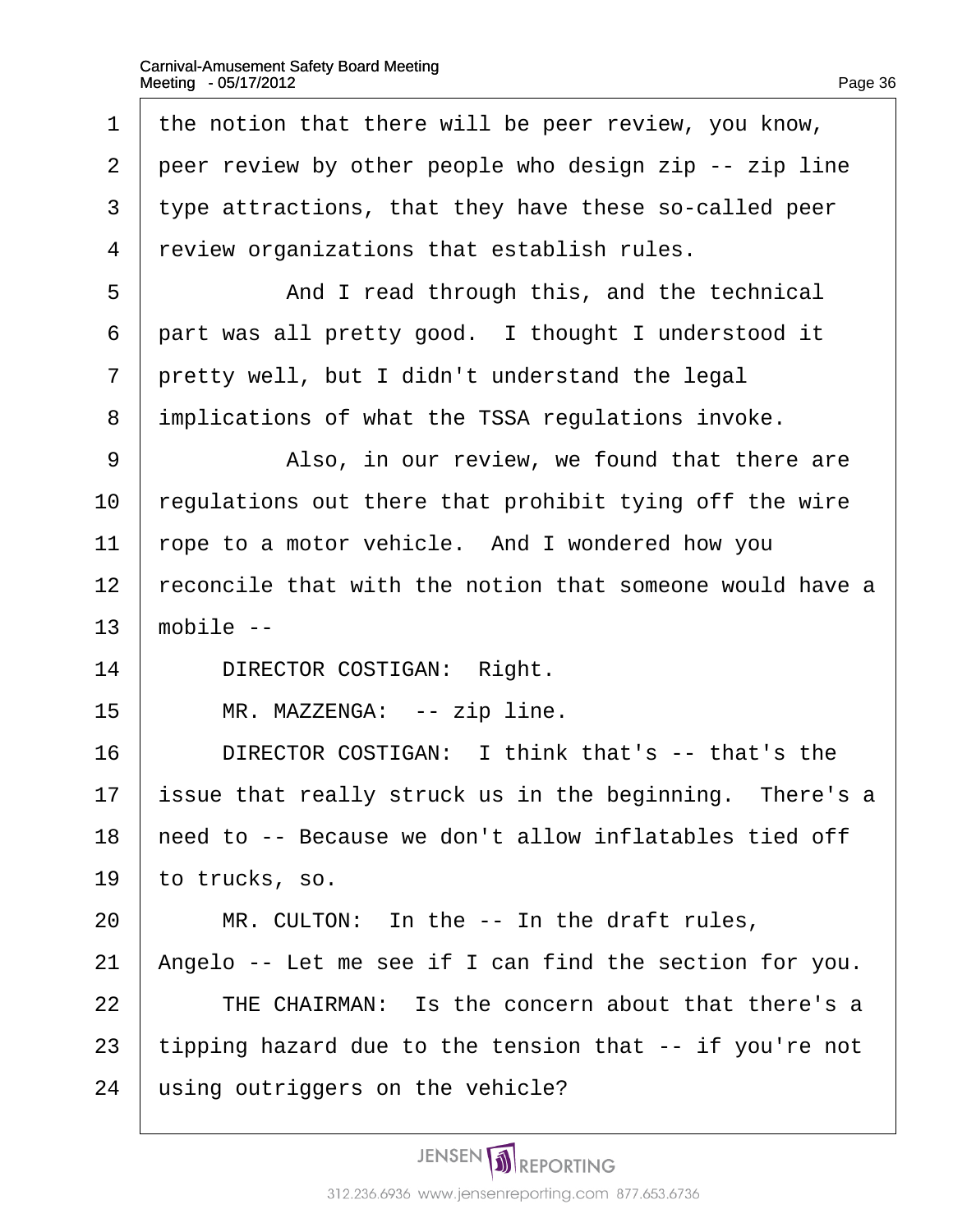| 1              | MR. CULTON: Well, 2, point, D --                         |
|----------------|----------------------------------------------------------|
| 2              | DIRECTOR COSTIGAN: Somebody could get in the car         |
| 3              | and drive off too.                                       |
| 4              | THE CHAIRMAN: Oh, driving off, okay. They could          |
| 5              | do that too.                                             |
| 6              | MR. CULTON: Parked --                                    |
| $\overline{7}$ | DIRECTOR COSTIGAN: It's true, though.                    |
| 8              | MR. CULTON: Parked vehicles shall not be allowed         |
| 9              | as tie-off points for the termination of zip lines for   |
| 10             | anchors.                                                 |
| 11             | MR. MAZZENGA: Yeah. That's good. I -- I agree            |
| 12             | with that. I agree with that.                            |
| 13             | MR. MEYER: The only reason, if I could, is --            |
| 14             | Like, the one I have has a sled, and we have weight on   |
| 15             | the sled, which gives you -- but we will -- the          |
| 16             | operator -- the guys that are there, they have a vehicle |
| 17             | there anyway. They connect the truck to the front of it  |
| 18             | anyway just as an extra weight. I mean, the whole idea   |
| 19             | is just to give it more weight. I mean, the energy       |
| 20             | standard for, like, ours at the end is 3500 pounds, at   |
| 21             | the end. If I have a truck that's 4800 pounds, what's    |
| 22             | the difference of adding some more weight to the end of  |
| 23             | it? It's just extra security for it. That's the only     |
| 24             | reason we do it that way.                                |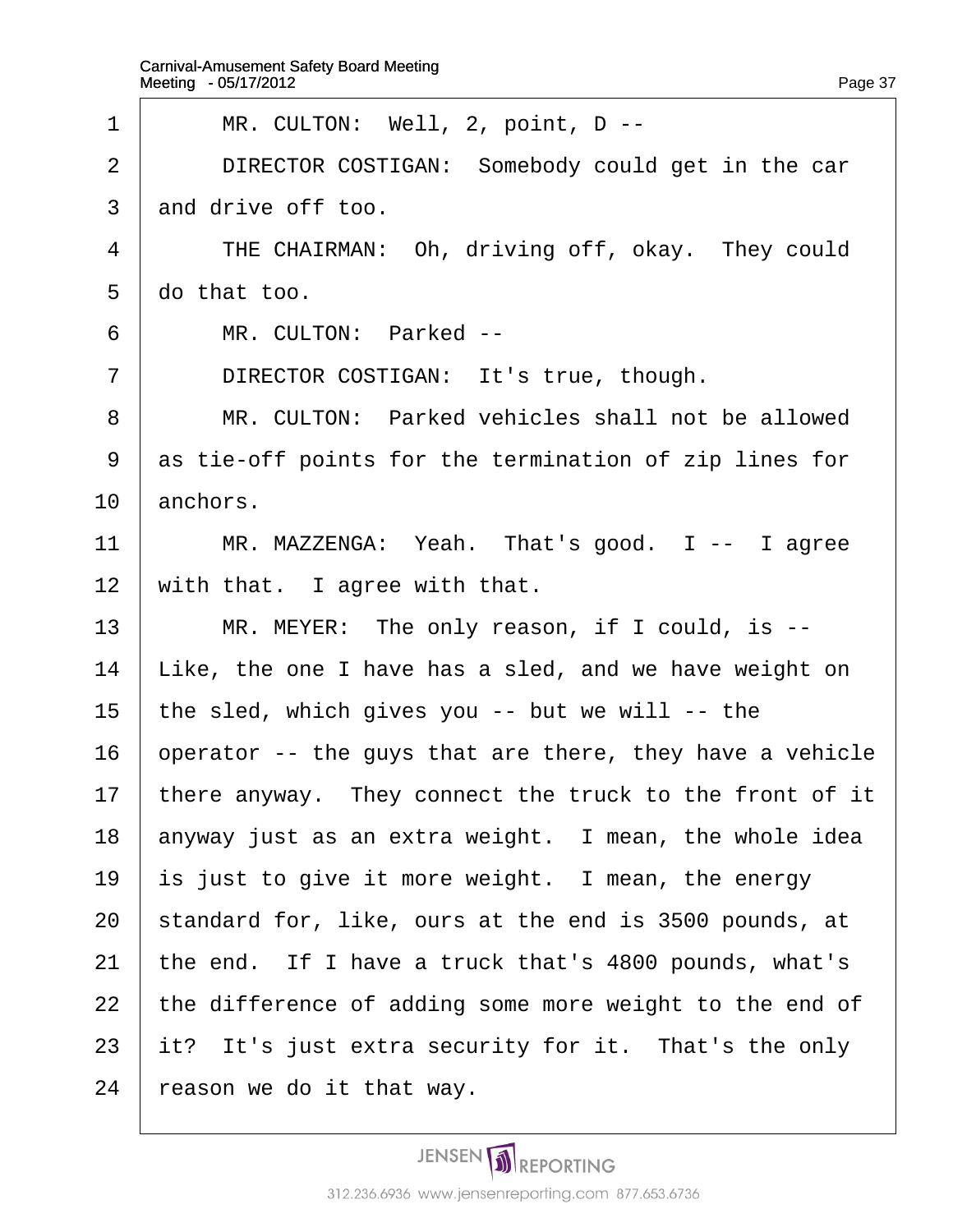| 1              | DIRECTOR COSTIGAN: But it's not the principal --         |
|----------------|----------------------------------------------------------|
| 2              | MR. MEYER: It has -- No. It's not the -- It's not        |
| 3              | the main holding weight. But if you're not using the     |
| 4              | truck and it's there, I -- as an owner, I'm more         |
| 5              | comfortable even having more weight. I can't -- It       |
| 6              | would be hard for me to take 10,000 pounds of weight --  |
| $\overline{7}$ | If I have an extra vehicle that weighs a ton and I       |
| 8              | already have weight on it, I don't need the truck hooked |
| 9              | up to it but it's an extra thing in my -- just as my --  |
| 10             | You know, if I have more weight on it, I feel more       |
| 11             | comfortable with it.                                     |
| 12             | MR. JOHNSON: I want to add too, the -- Spectrum          |
| 13             | Manufacturing is making a mobile zip line. I'm glad I    |
| 14             | didn't buy it in February because part of the end result |
| 15             | is a truck with a trailer hitch that the zip line is     |
| 16             | tied to, a pickup truck.                                 |
| 17             | As far as somebody taking off, I mean, we're             |
| 18             | pretty responsible, so we're not going to leave a key in |
| 19             | the truck and the door open and say, Go ahead and drive  |
| 20             | it.                                                      |
| 21             | So that is what they're making for the                   |
| 22             | portable course. Because you have to secure it           |
| 23             | somewhere portable. And what would you secure it to if   |
| 24             | you're out in the field? You have to have something --   |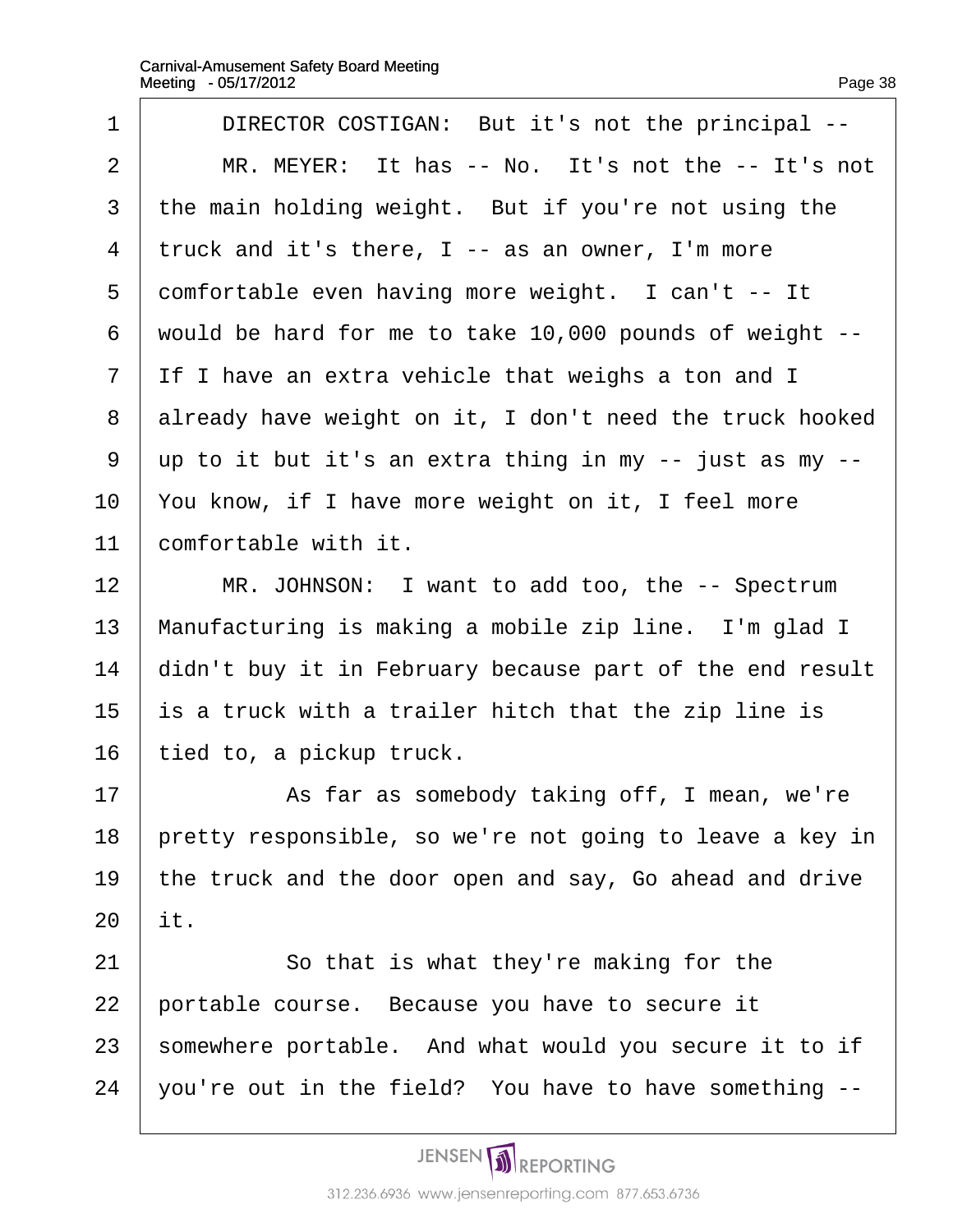$\Gamma$ 

| 1  | I mean, you can't drive a stake in the ground. You       |
|----|----------------------------------------------------------|
| 2  | dan't, okay, tie it to a building. So I don't think      |
| 3  | there's anything wrong with having a -- a vehicle. You   |
| 4  | just maybe have to have regulations involved for that    |
| 5  | vehicle. That's my opinion.                              |
| 6  | THE CHAIRMAN: A lockout/tagout procedure.                |
| 7  | MR. JOHNSON: That's fine. Disconnect the battery         |
| 8  | cable, whatever the case may be, or put a sticker on the |
| 9  | window, whatever, you know --                            |
| 10 | DIRECTOR COSTIGAN: The lockout/tagout --                 |
| 11 | MR. JOHNSON: That's fine too.                            |
| 12 | DIRECTOR COSTIGAN: -- notion that could stop it          |
| 13 | then.                                                    |
| 14 | MS. SULLIVAN: Yeah.                                      |
| 15 | MS. RHODES: And the --                                   |
| 16 | MS. JOHNSON: Unfortunately --                            |
| 17 | MS. RHODES: -- outriggers --                             |
| 18 | MR. JOHNSON: -- it's common sense --                     |
| 19 | MS. RHODES: -- you're talking --                         |
| 20 | MR. JOHNSON: -- is really all it is.                     |
| 21 | THE CHAIRMAN: The court reporter can only take           |
| 22 | down one person talking at a time, so we have to be      |
| 23 | cognizant of her.                                        |
| 24 | MR. MAZZENGA: I have a comment related to that. I        |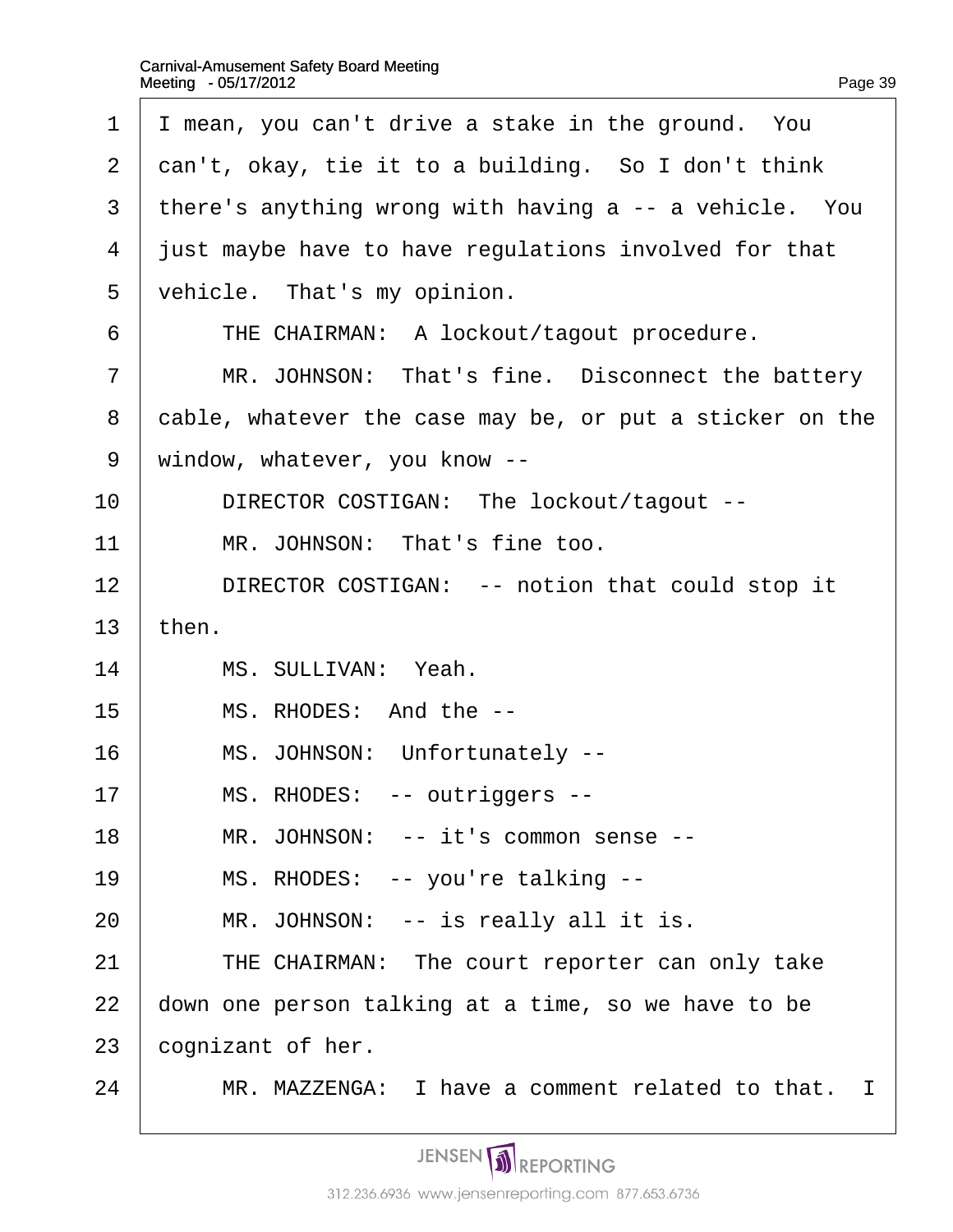| 1              | think -- I think a main feature of the zip line is the  |
|----------------|---------------------------------------------------------|
| $\overline{2}$ | span between supports and the sag in the line and the   |
| 3              | weight loading, the weight loading, though that all     |
| 4              | determines the speed of the participant, the person in  |
| 5              | the seat, and it determines whether they can brake at   |
| 6              | the end.                                                |
| $\overline{7}$ | <b>DIRECTOR COSTIGAN: Right.</b>                        |
| 8              | MR. JOHNSON: Right.                                     |
| 9              | MR. MAZZENGA: So in addition to an anchor, I think      |
| 10             | you also have to be real accurate with respect to       |
| 11             | distances between supports. And I'm sure the rules and, |
| 12             | you know, machinery could be developed to make it all   |
| 13             | work. I'm sure it will work. It's just a matter of how  |
| 14             | do you -- how do you implement it without knowing all   |
| 15             | the details at this point.                              |
| 16             | MR. JOHNSON: Spectrum had a brake on the cable.         |
| 17             | Does yours have a brake?                                |
| 18             | MR. MEYER: Ours is -- is an auto. So the                |
| 19             | participant has no control over it. The cable senses    |
| 20             | it, and it slows them down as they come to the end. The |
| 21             | participant has no control over that. It's all done by  |
| 22             | computer.                                               |
| 23             | MR. MAZZENGA: On its own?                               |
| 24             | MR. CULTON: And does it send --                         |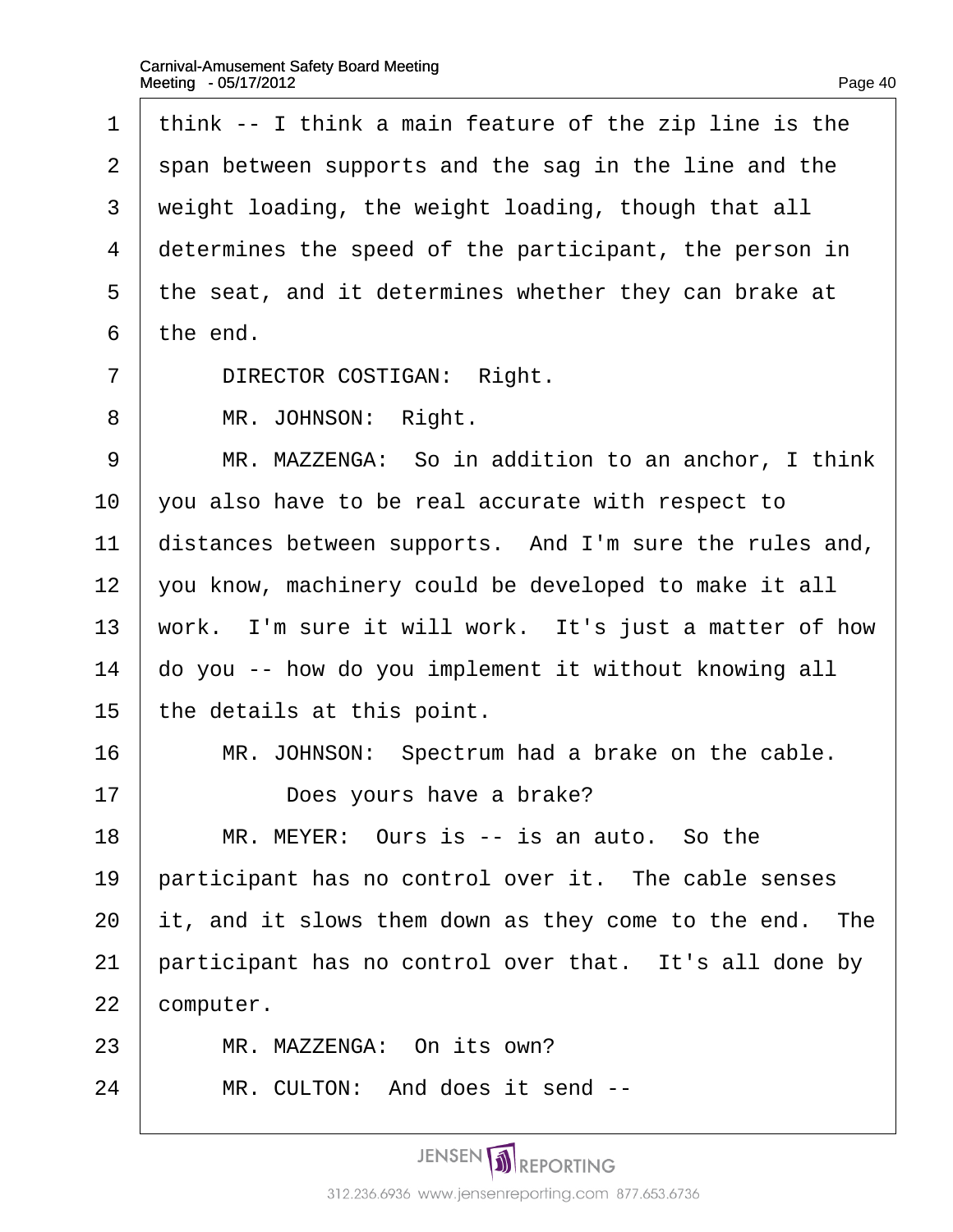| 1              | MR. MEYER: Yeah.                                         |
|----------------|----------------------------------------------------------|
| $\overline{2}$ | MR. CULTON: -- send the trolley back up to the           |
| 3              | top?                                                     |
| 4              | MR. MEYER: It will -- The cabling mechanism -- The       |
| 5              | braking mechanism will come off of the railing, and it's |
| 6              | all -- it's all done by the computer, back and forth.    |
| $\overline{7}$ | So there's -- The sled will drop when the participant -- |
| 8              | when the two participants get to the end. The operator   |
| 9              | at the bottom has to actually hydraulically lower the    |
| 10             | line for them, at which time it locks out the top so you |
| 11             | can't open the doors to let another rider down. The --   |
| 12             | The only way that it will allow them -- Because there's  |
| 13             | security doors at the top that stay locked. So once it   |
| 14             | is lowered down for them to get off the line, because it |
| 15             | has to go up again -- It's not going to be right -- You  |
| 16             | know, some people are shorter; some people are taller.   |
| 17             | So we can lower the -- lower them down, and it locks out |
| 18             | the top. Once they're off and the operator at the        |
| 19             | bottom then raises it back up to the locked position, it |
| 20             | releases the doors for them to go ahead and send two     |
| 21             | more riders down. Do you understand --                   |
| 22             | MR. CULTON: What's the secondary if the computers        |
| 23             | fail?                                                    |
| 24             | MR. MEYER: There -- There is -- There is an              |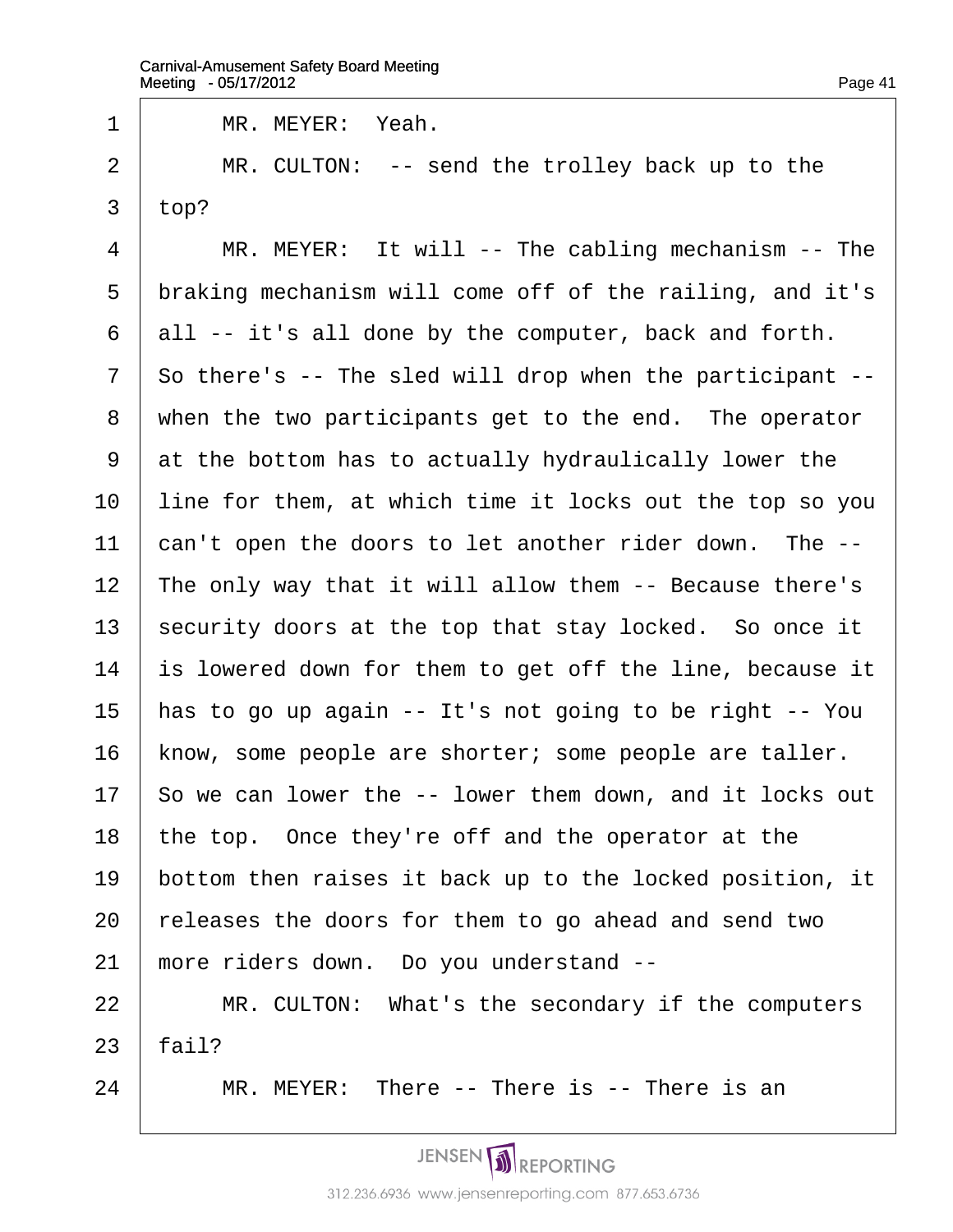| 1              | emergency -- If it gets to a certain point on the line   |
|----------------|----------------------------------------------------------|
| $\overline{2}$ | and the computer stops, there's an emergency lockdown if |
| 3              | it comes down the line and it locks out the rider.       |
| 4              | MS. RHODES: So it's a fail-safe?                         |
| 5              | MR. MEYER: Yeah. The rider has no control over           |
| 6              | it.                                                      |
| $\overline{7}$ | Like, a lot of the -- A lot of the ones that             |
| 8              | are permanent like you're talking about -- I've done, I  |
| 9              | think -- I don't know if anybody has done zip lines.     |
| 10             | But if you do them out of the country, there's all sorts |
| 11             | of different standards. Like, down in Mexico -- down in  |
| 12             | Mexico, you put a glove on and you put your hand on      |
| 13             | there and you brake yourself as you're coming to the     |
| 14             | end. If you don't push down on the glove, you hit the    |
| 15             | tree, that's it.                                         |
| 16             | MR. WILLIS: We've seen -- We've seen that.               |
| 17             | MR. MEYER: Yeah.                                         |
| 18             | DIRECTOR COSTIGAN: We've seen the videos.                |
| 19             | MR. MEYER: It really depends then. You know what         |
| 20             | mean? And there's going to be a huge variety. Like       |
| 21             | he was saying, the other company is doing it with the -- |
| 22             | the vehicle and tying it up at the end. The company I    |
| 23             | have, Extreme Engineering, made a sled just for that.    |
| 24             | You took that out of play, but you can also, if you want |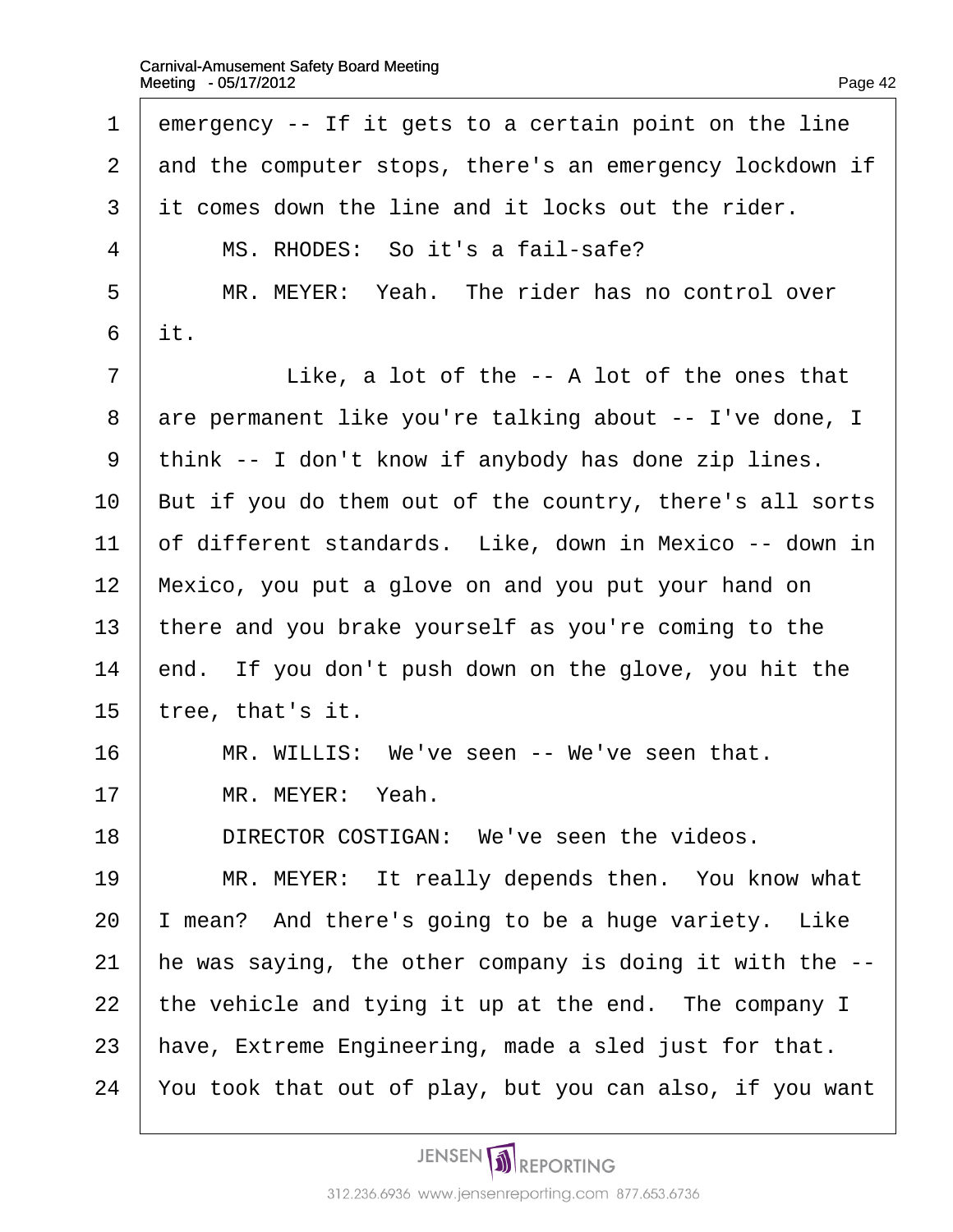1 the extra -- Like I said, I could hook up my vehicle to 2 it if I really want to. It gives me more weight, and it 3 buts me more at ease. 4 | It just depends -- There's a wide variety of 5 them. You guys are going to have a hard time with it 6 because there's a bunch of companies making it, you 7 know. And that's the problem you're going to have. 8 **Like, Extreme Engineering, I've had a rock** ·9· ·wall with them, and it's cleared with you guys for 10 years. They're a good company. They have engineers, 11 and they work through the problems if they have 12 problems. And I think that's just going to be kind of 13  $\phi$ n a case-by-case basis on who has got the good product 14 and who doesn't. 15 | MR. URBIK: How are we going to be inspecting 16 these? Are these strictly for commercial use? If a 17 rental company wants to rent it to me for my kid's 18 birthday party, do we inspect it? We don't inspect 19 inflatables. 20 | DIRECTOR COSTIGAN: It's public use. It's got to  $21$  fall within  $-$ 22 | MR. WILLIS: It's got to fall within our definition 23 like any other ride.  $24$  | MR. URBIK: I have a zip line in my park  $-$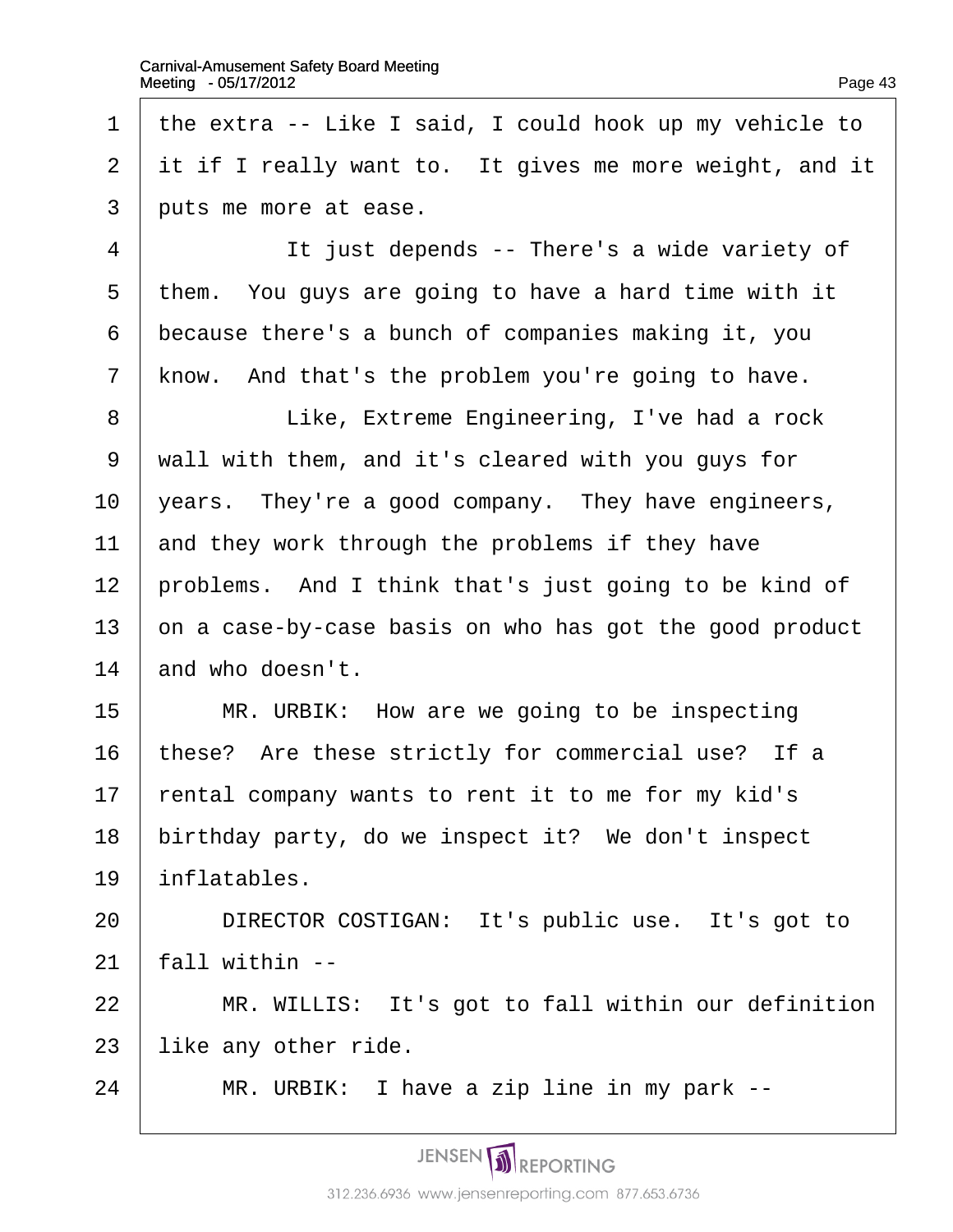$\Gamma$ 

| 1              | MR. WILLIS: If you had a --                            |
|----------------|--------------------------------------------------------|
| $\overline{2}$ | MR. URBIK: -- and I don't charge for it.               |
| 3              | MR. WILLIS: -- go-kart ride in your backyard, we       |
| 4              | aren't going to inspect it. It's got to be something   |
| 5              | that's available --                                    |
| 6              | THE CHAIRMAN: Available to the general public.         |
| 7              | MR. URBIK: It's not -- It's not necessarily a          |
| 8              | commerce-generating type of device. That's -- That's   |
| 9              | not the point. So if I have it for free in my family   |
| 10             | entertainment center, we're still going to inspect it? |
| 11             | MS. SULLIVAN: Yes.                                     |
| 12             | MR. WILLIS: If it costs to get into the family         |
| 13             | entertainment center, you're saying? Yes.              |
| 14             | MR. URBIK: Other than -- It's just -- It's just a      |
| 15             | feature. I'm not charging specifically --              |
| 16             | MR. WILLIS: No, no.                                    |
| 17             | MR. URBIK: -- for that ride. I'm not charging you      |
| 18             | admission --                                           |
| 19             | MR. WILLIS: We'll still inspect.                       |
| 20             | MR. URBIK: -- to come in.                              |
| 21             | DIRECTOR COSTIGAN: If it's a private event, we're      |
| 22             | $not -$                                                |
| 23             | MS. SULLIVAN: If it's open --                          |
| 24             | DIRECTOR COSTIGAN: -- we don't have jurisdiction.      |
|                |                                                        |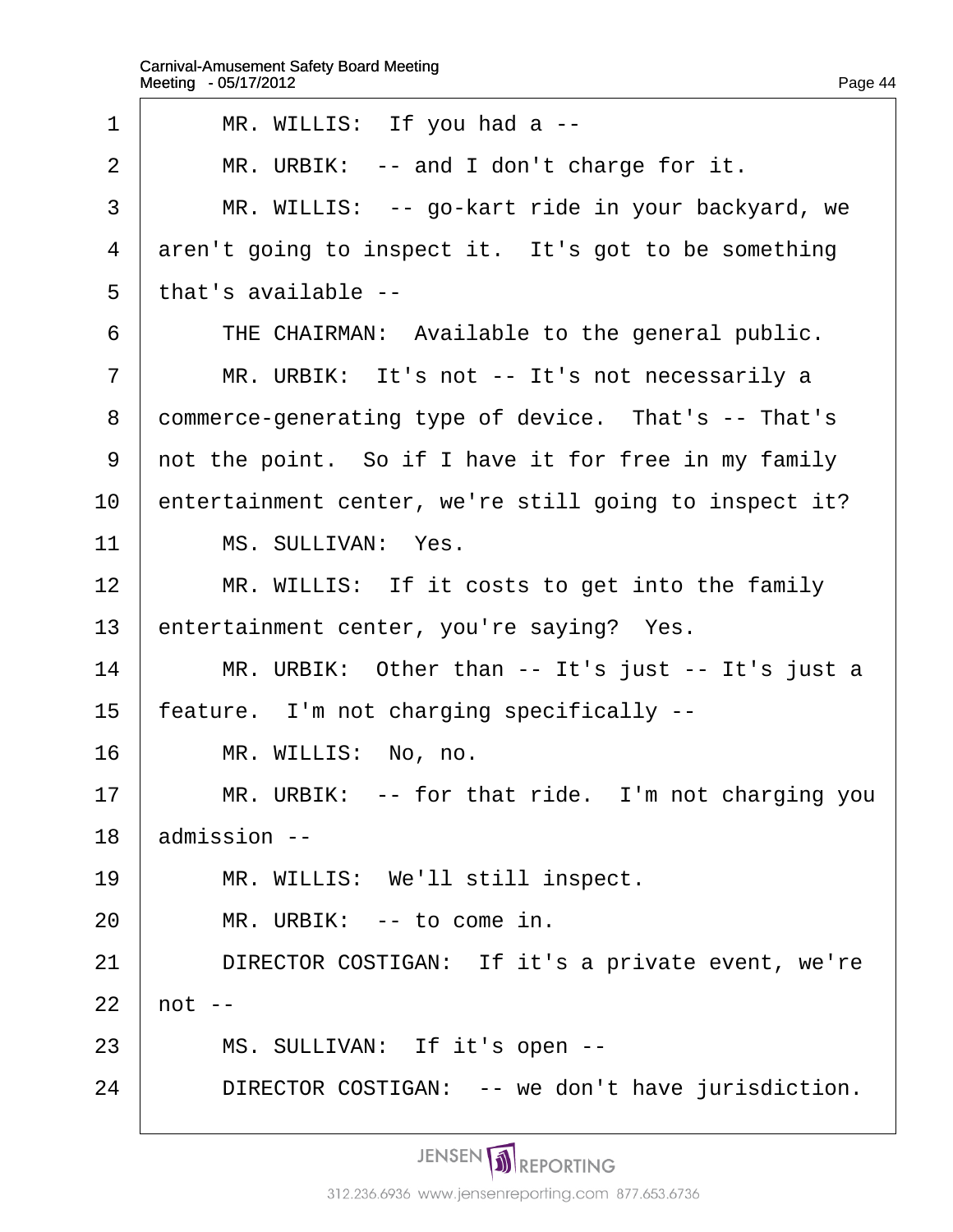| 1              | MS. SULLIVAN: -- to the public to come to your           |  |
|----------------|----------------------------------------------------------|--|
| 2              | family entertainment center, then it would fall under    |  |
| 3              | the Department.                                          |  |
| $\overline{4}$ | MR. WILLIS: For example, I guess --                      |  |
| 5              | MS. SULLIVAN: Free or charge.                            |  |
| 6              | THE CHAIRMAN: Well, an example would be like a           |  |
| $\overline{7}$ | church picnic where they're bringing in an inflatable.   |  |
| 8              | MR. URBIK: We exempt not-for-profits anyway.             |  |
| 9              | THE CHAIRMAN: Well, okay. I'm thankful.                  |  |
| 10             | MR. WILLIS: This is going to issues with the             |  |
| 11             | question. Say I had --                                   |  |
| 12             | THE CHAIRMAN: A for-profit church.                       |  |
| 13             | MR. WILLIS: -- I had an amusement park and then I        |  |
| 14             | put four trees and I ran a zip line between the -- over  |  |
| 15             | the four trees and say, Oh, this is an educational event |  |
| 16             | in my amusement park because I'm going to tell you as    |  |
| 17             | you're going through it there's a Sequoia and there's a  |  |
| 18             | Whispering -- whatever. You aren't going to be --        |  |
| 19             | MR. URBIK: That guy is nuts.                             |  |
| 20             | MR. WILLIS: You aren't going to be exempted              |  |
| 21             | because you call it an educational tour as part of your  |  |
| 22             | amusement park.                                          |  |
| 23             | MS. RHODES: Because it's available to the public,        |  |
| 24             | right?                                                   |  |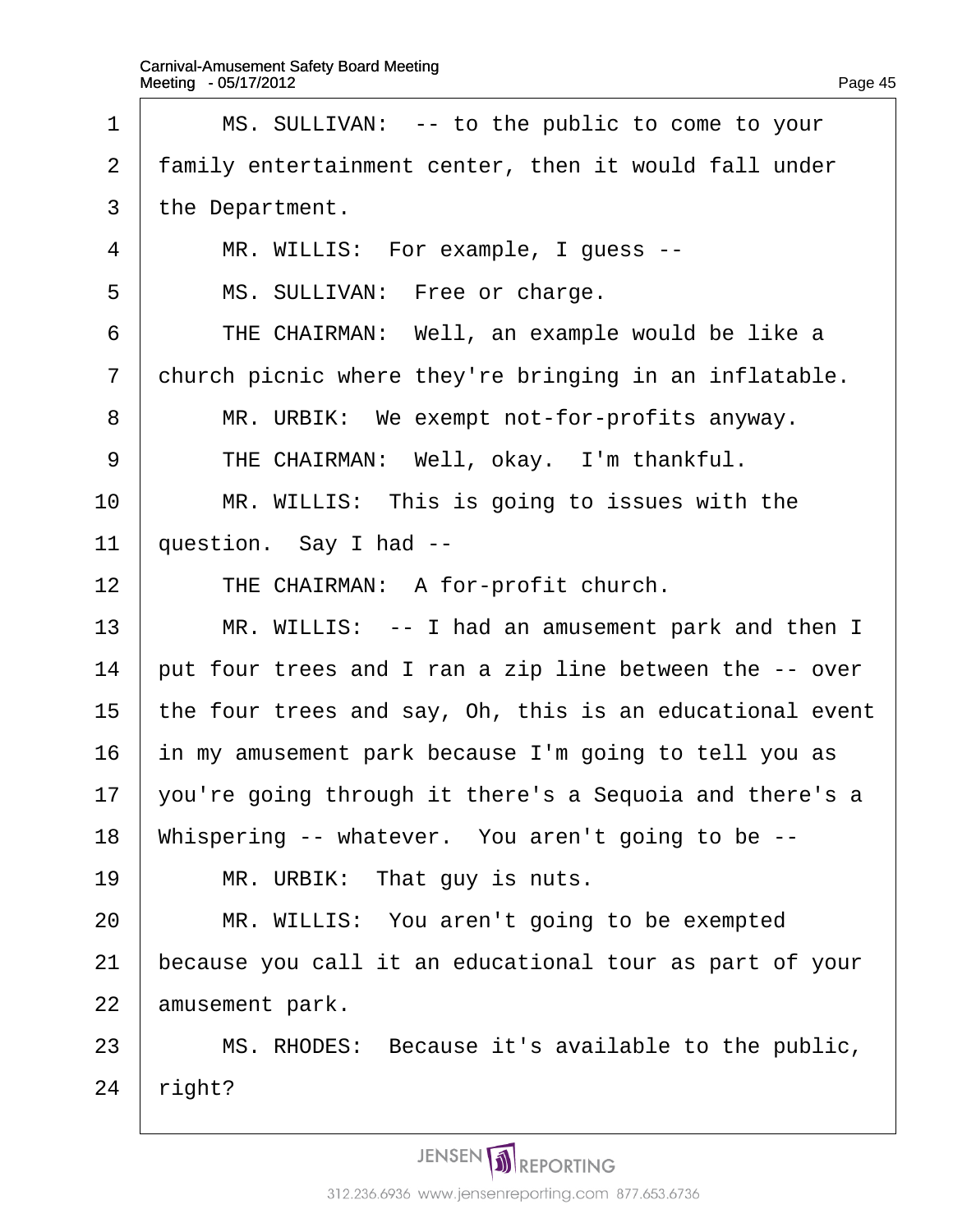$\overline{\Gamma}$ 

| 1              | MR. WILLIS: Right, right. So it's not the              |
|----------------|--------------------------------------------------------|
| 2              | individual. It's what -- where it's at.                |
| 3              | MS. SULLIVAN: Uh-huh, uh-huh.                          |
| 4              | THE CHAIRMAN: Angelo, you had mentioned you            |
| 5              | reviewed some stuff. We haven't set up a formal        |
| 6              | subcommittee on zip lines yet. Maybe -- Perhaps we     |
| $\overline{7}$ | should do that today. Do you want to be on our --      |
| 8              | MR. MAZZENGA: I'd be glad to.                          |
| 9              | THE CHAIRMAN: -- newly formed Board subcommittee       |
| 10             | on zip lines.                                          |
| 11             | MR. MAZZENGA: Sure.                                    |
| 12             | THE CHAIRMAN: Congratulations.                         |
| 13             | Do I have a second person that would like to           |
| 14             | join him? You don't need a second. You can be a        |
| 15             | subcommittee of one.                                   |
| 16             | MS. SULLIVAN: Well, could I suggest that maybe         |
| 17             | somebody who has zip lines gets on the --              |
| 18             | MR. MAZZENGA: Participate?                             |
| 19             | MS. SULLIVAN: Participates.                            |
| 20             | THE CHAIRMAN: Yeah. I think -- Yeah. I think           |
| 21             | part of your central work would be to reach out to the |
| 22             | operators and discuss --                               |
| 23             | MS. SULLIVAN: Well, and --                             |
| 24             | THE CHAIRMAN: -- the operations.                       |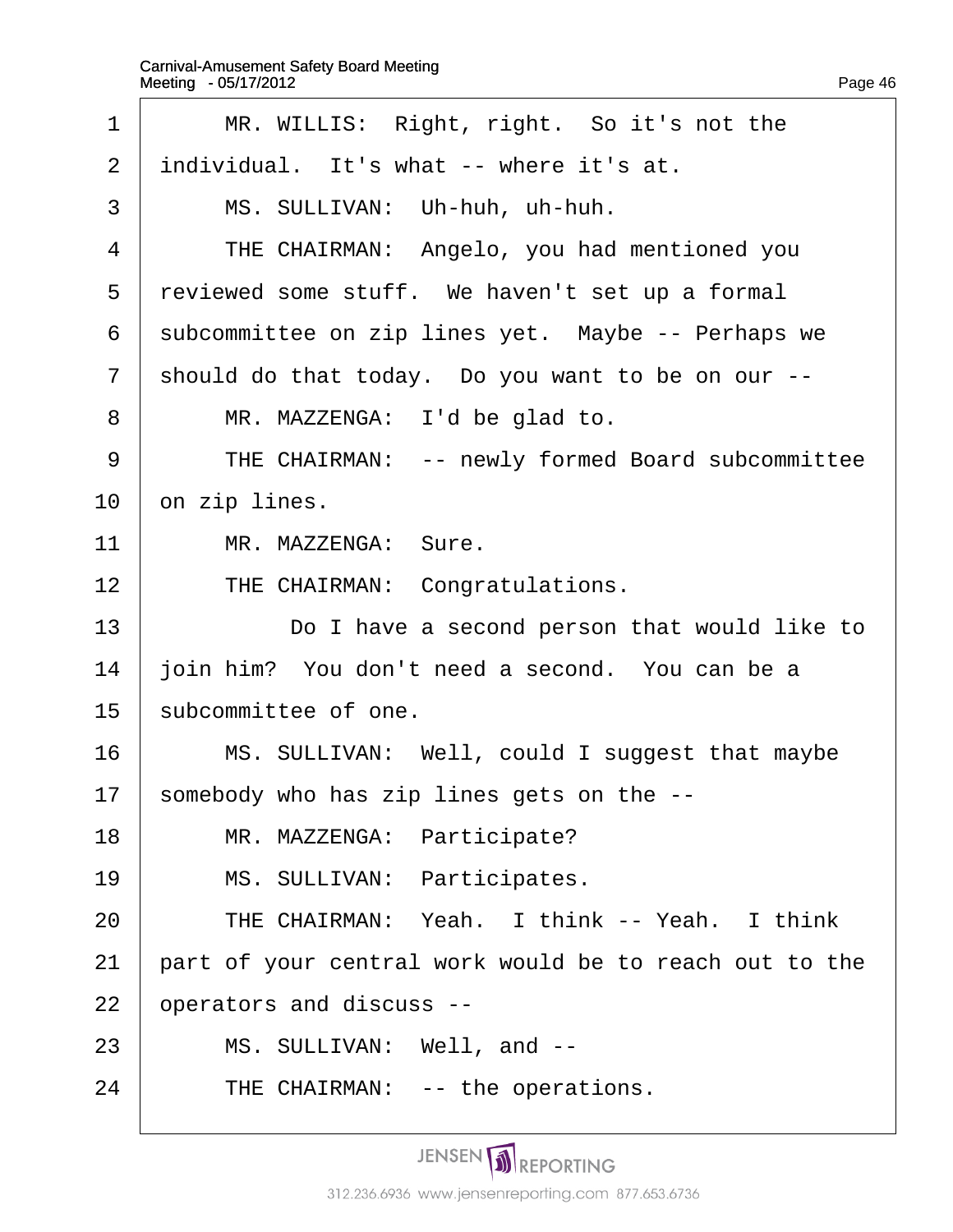| 1              | MS. SULLIVAN: And maybe even if you can get ahold        |
|----------------|----------------------------------------------------------|
| 2              | of a manufacturer. Like, if you -- if you think Extreme  |
| 3              | $E$ ngineering is a good, reputable manufacturer, then   |
| $\overline{4}$ | someone who actually designs them can be -- can be --    |
| 5              | DIRECTOR COSTIGAN: Brought in.                           |
| 6              | MS. SULLIVAN: -- helpful too.                            |
| 7              | DIRECTOR COSTIGAN: Yeah.                                 |
| 8              | MS. SULLIVAN: Which is the ASTM model, where you         |
| 9              | have, you know, the different people who all have --     |
| 10             | come from a different point of view and -- and you get,  |
| 11             | think, the best --                                       |
| 12             | THE CHAIRMAN: I don't think --                           |
| 13             | MS. SULLIVAN: -- overall --                              |
| 14             | THE CHAIRMAN: -- you can have non-Board members on       |
| 15             | the subcommittee, but the subcommittee can reach out and |
| 16             | alk to whomever they want in the world and, you know,    |
|                |                                                          |

- 16 talk to whomever they want
- 17 bring them into the fold.
- 18 | MS. SULLIVAN: Is there anything that's saying --
- 19 | MR. CULTON: I'd be happy to be --
- $20$  | MS. SULLIVAN: -- that we can't have?
- $21$  | MR. CULTON: -- on there, but I am --
- $22$   $\parallel$  THE CHAIRMAN: Well --
- $23$  | MR. CULTON: -- I'm not a Board member.
- 24 THE CHAIRMAN: Well, no. I'm suggesting he work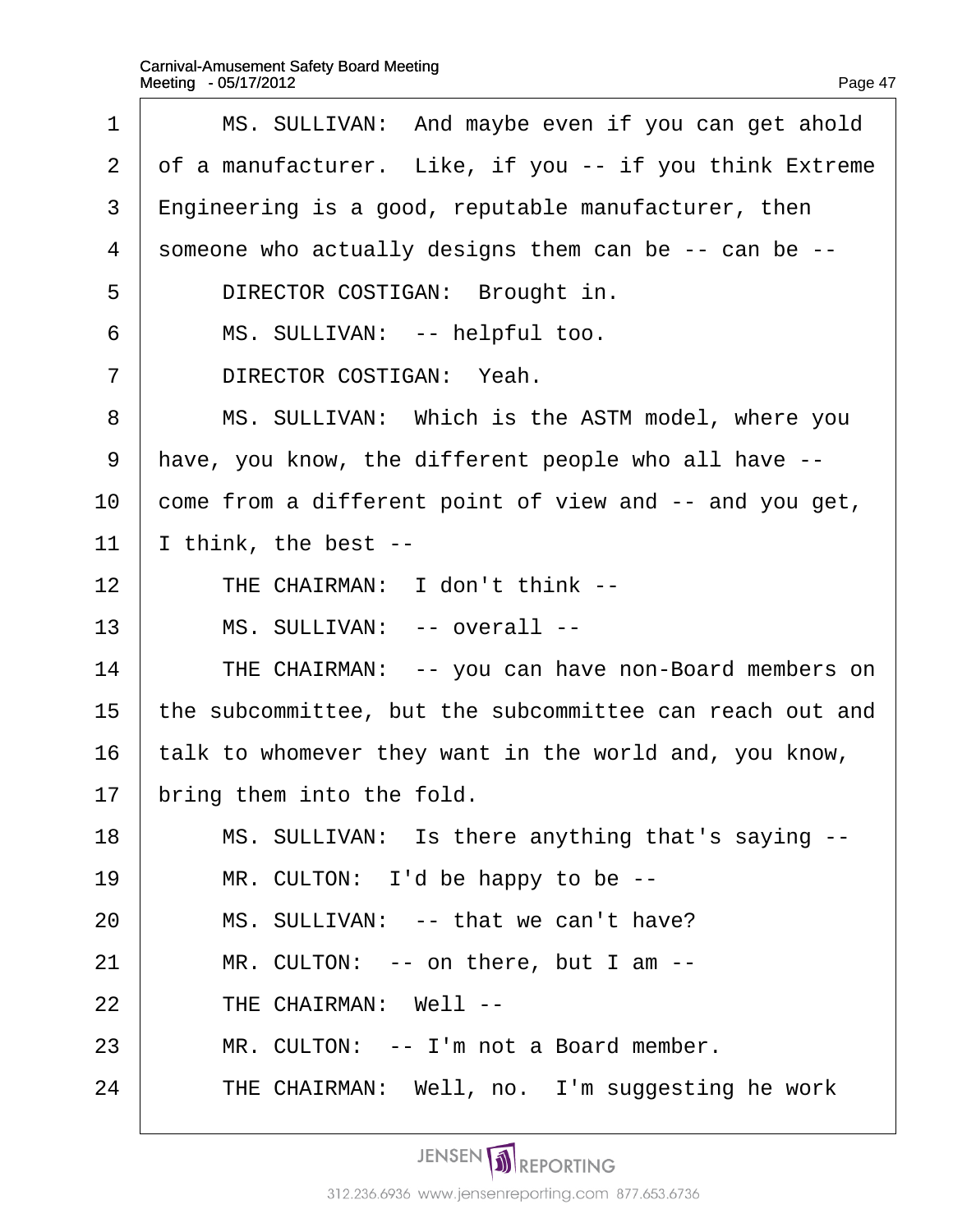- 1 with you on it.
- 2 | MR. CULTON: Sure.
- 3 | THE CHAIRMAN: Yeah. The subcommittee would be
- 4 Board members. And then --
- 5 | MS. SULLIVAN: Well, since we've never had
- 6 subcommittees before, what says we can't have non---
- 7 nonmembers?
- 8 | THE CHAIRMAN: Because it's -- I think because
- ·9· ·it's Board work, and I don't -- I don't think --
- 10 | MR. WILLIS: You're delegating your -- It depends
- 11 what your responsibilities of your Board were. But I
- 12 think traditionally you cannot -- a subcommittee has got
- 13 to be composed of people that are on the  $-$  -
- 14  $\parallel$  MR. URBIK: He can be an adjunct committee.
- 15 | MR. WILLIS: I mean, they can always reach out, and 16 they can always --
- 17 | THE CHAIRMAN: That's what I'm saying --
- 18 **DIRECTOR COSTIGAN: I think it's -- That would be**
- 19 the -- certainly be the purpose of the subcommittee
- 20 doing its work, is to reach out --
- 21 | THE CHAIRMAN: Yes. It's not for them to create
- 22 this in a vacuum. It's to reach out to the world and --
- 23 | MS. SULLIVAN: Okay.
- $24$  | THE CHAIRMAN: -- bring back data and  $-$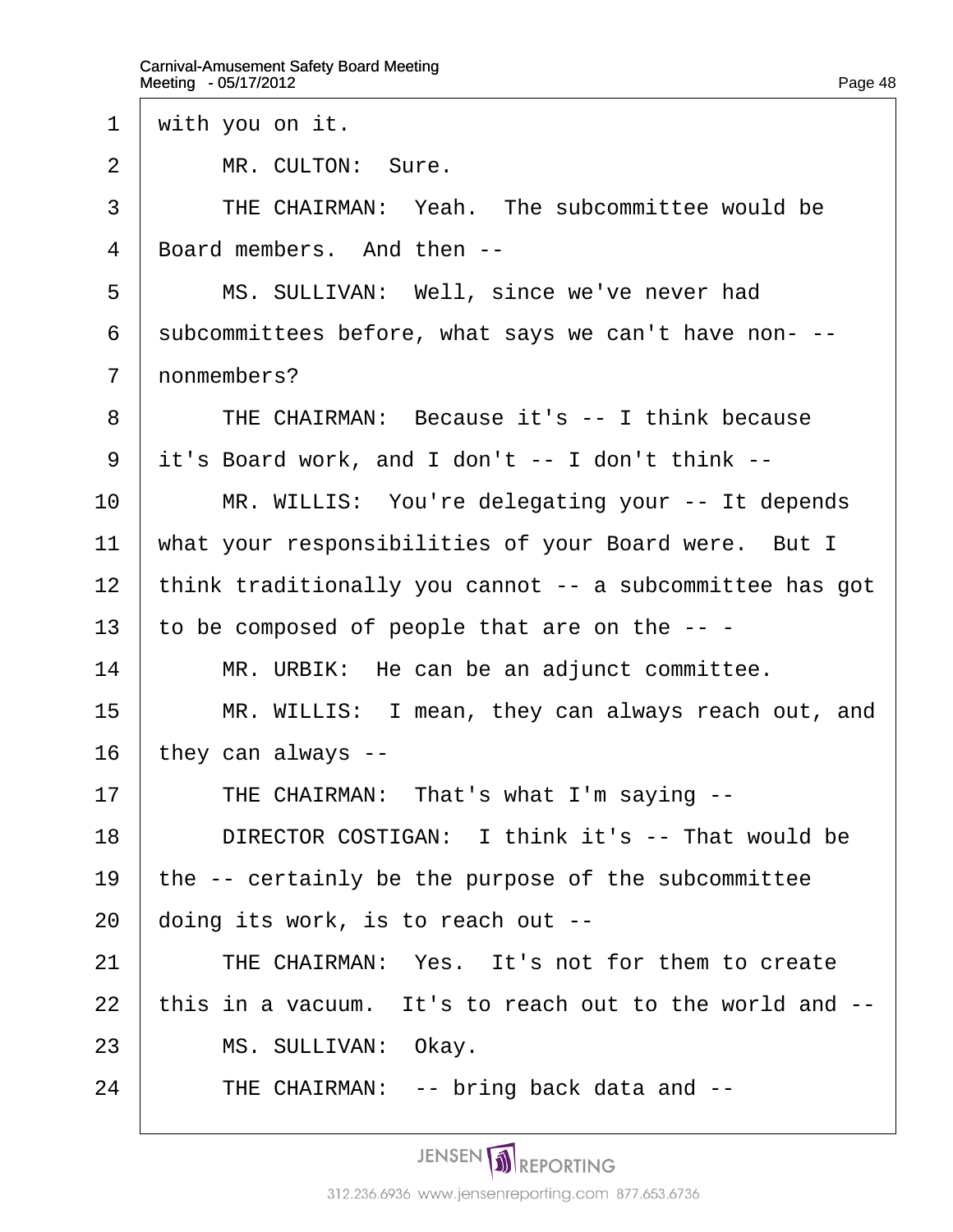| 1               | DIRECTOR COSTIGAN: And I think --                       |
|-----------------|---------------------------------------------------------|
| 2               | THE CHAIRMAN: -- information to us.                     |
| 3               | DIRECTOR COSTIGAN: And I think Ryan has got --          |
| 4               | We're learning more about who some of the participants  |
| 5               | are, and I think we've got a -- we've got some -- some  |
| 6               | good help that we could provide.                        |
| $\overline{7}$  | MR. MAZZENGA: I think Ryan did -- I saw a copy of       |
| 8               | the draft rules and I thought they were very good. And  |
| 9               | I made a comment to Ryan about that. So I --            |
| 10              | DIRECTOR COSTIGAN: I mean, he's only been here          |
| 11              | 30 days.                                                |
| 12 <sub>2</sub> | MR. MAZZENGA: 30 days.                                  |
| 13              | So my comment was if you're going to have a             |
| 14              | subcommittee, what would be the scope? You know, I'm    |
| 15              | $hot -$                                                 |
| 16              | THE CHAIRMAN: That is for the subcommittee to come      |
| 17              | up with.                                                |
| 18              | MR. MAZZENGA: I'm not exactly clear on that.            |
| 19              | Maybe if we just keep -- keep doing pretty much         |
| 20              | exploration and reaching out?                           |
| 21              | MR. CULTON: I think this is going to be evolving        |
| 22              | for some time. And I think that's the best thing to do, |
| 23              | is to reach out to the folks that are wanting to and    |
| 24              | letting them and have a practical look at it. And then  |
|                 |                                                         |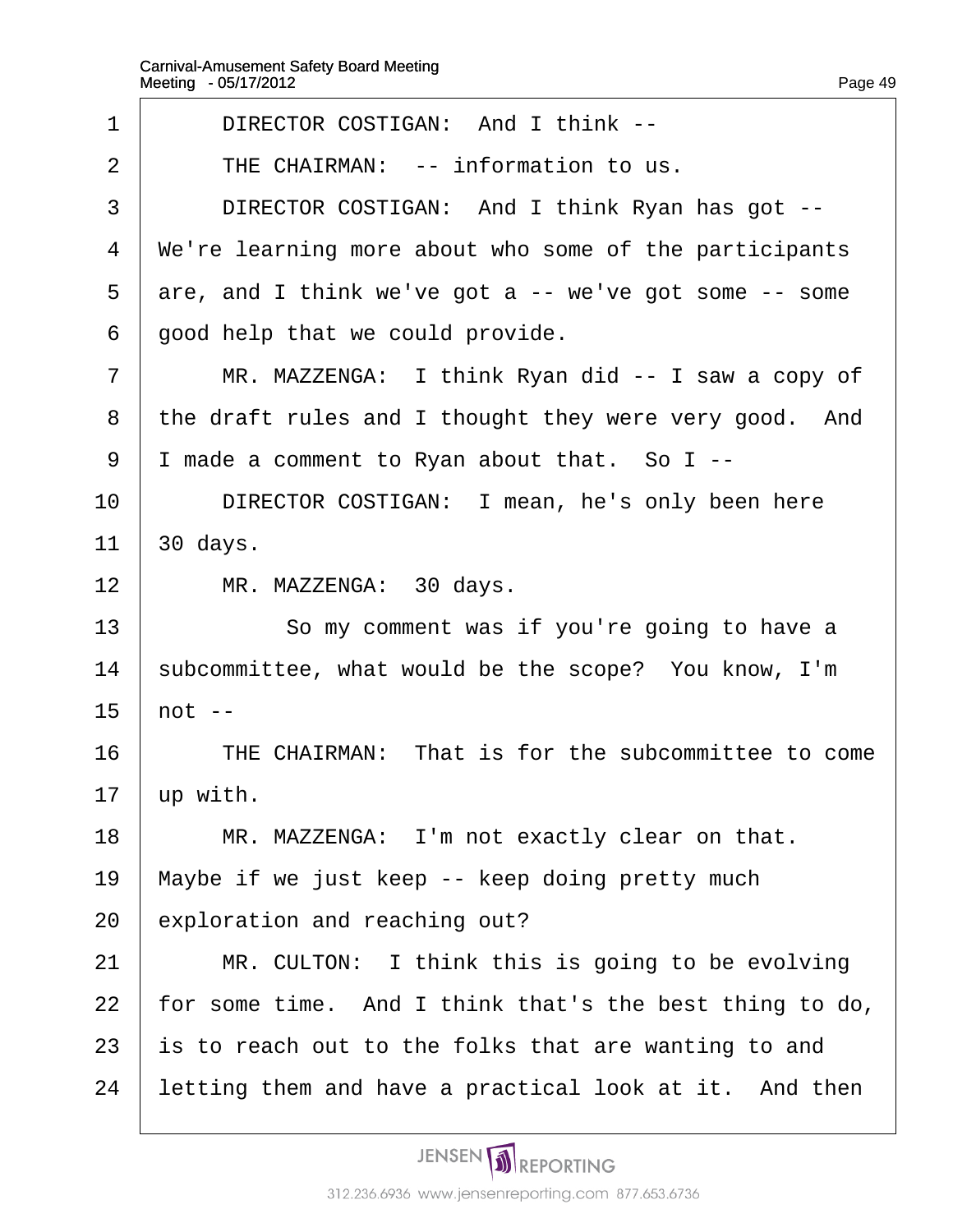1 I think our -- And our role is to evaluate that and 2 apply the safety guidelines. 3 FRICHAIRMAN: And then maybe when we come back for 4 dur January meeting, if we could have some type of 5 nominal report on --6 | MR. CULTON: Yeah.  $7$  | THE CHAIRMAN:  $-$  on what's out there in Illinois 8 at least and what's out there in the industry. 9 | MR. CULTON: But keep in mind -- You know, we're 10 going to introduce at this Board meeting -- Even now we 11 have the State Fair and we know people are operating. 12 We will have to -- Well, I don't know if I should say 13 that. We need to discuss one way or another, you know, 14  $\phi$  do we -- are we going to enact these rules. 15 | THE CHAIRMAN: Oh, absolutely. And I think -- You 16 buys go forward and do your job. What I'm saying is 17 come back and report to us what you've accomplished, 18 what you've done, and where we're going in the future. 19 | MR. CULTON: Well, you're heading towards an 20 advisory committee, and I think they need some --21 | MS. SULLIVAN: I would even suggest there's no 22 reason we can't have another Board meeting before that.  $23$  FHE CHAIRMAN: We can schedule that  $-$ 24 | MS. SULLIVAN: We can -- We have to have a minimum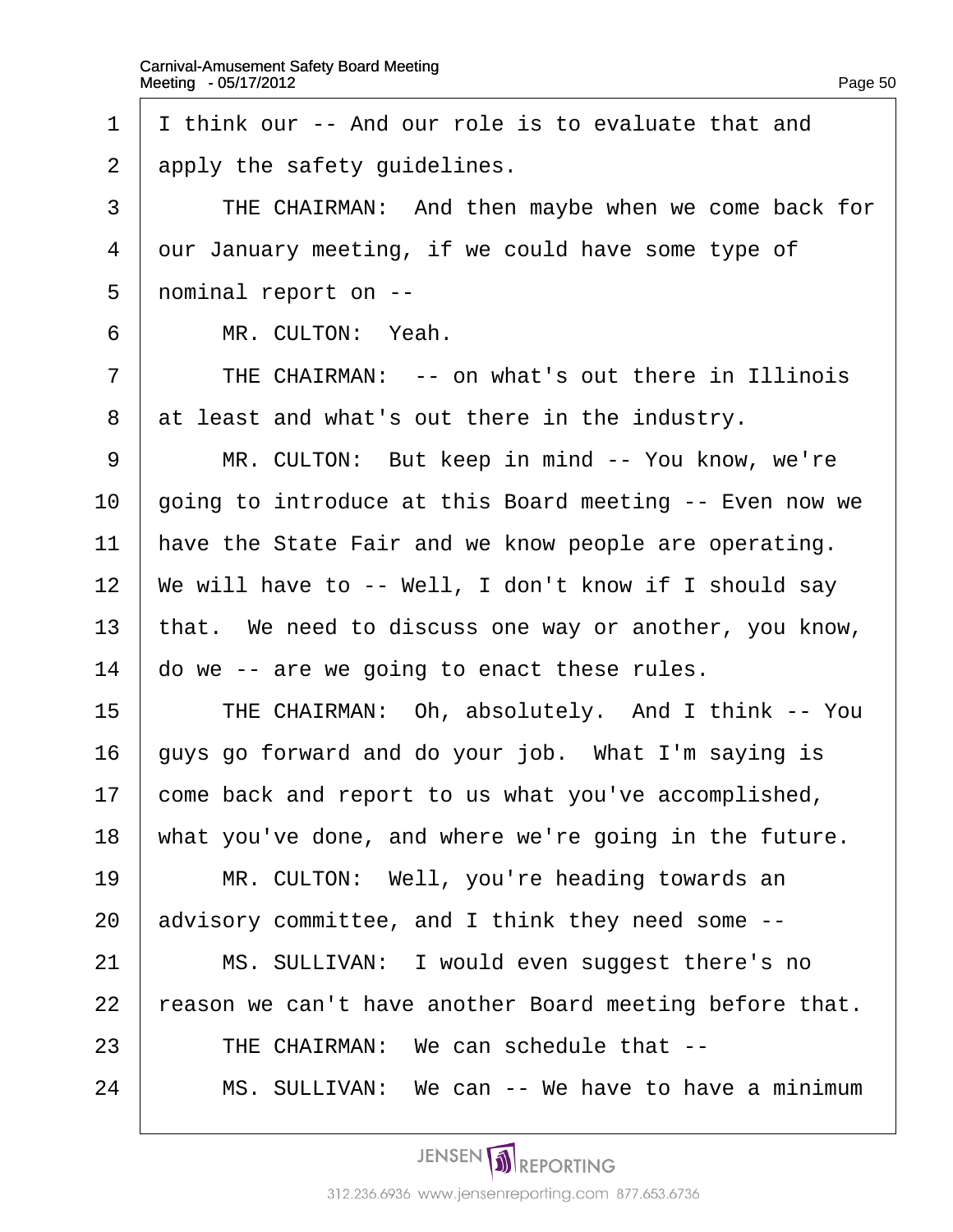1 df two, but there's no -- nothing -- we've had numerous 2 Board meetings a year --3 | MR. CULTON: Okay.  $4 \mid MS$ . SULLIVAN: -- when we had -- had things we were 5 working on, so. 6 | MR. WILLIS: Well, the reason that he came up 7 with -- So you understand the reason the Department came 8 up with the emergency rules -- and, Sara, are you there?  $9 \mid MS$ . MEEK: I'm here. 10 | MR. WILLIS: Okay. We're getting into your 11 bailiwick again. 12 **Continuing.** -- was that we looked and 13 examined -- And certainly we could have looked and said 14 harnesses are covered here and this is covered there. 15 It just didn't make -- allow us to -- you know, to do 16  $\,$  it. That's why we -- why we came up with some emergency 17 rules which would take into account the various 18 hature -- You know, and, again, the magic word, I think, 19 from, you know, the person over there who was 20 representing zip lines is they've been mechanically 21 engineered by somebody, you know. And that's really 22 been our focus, is to make sure that whoever has a zip 23 line -- I think the rules sort of focus on that area --24 is that there has been some engineering study that set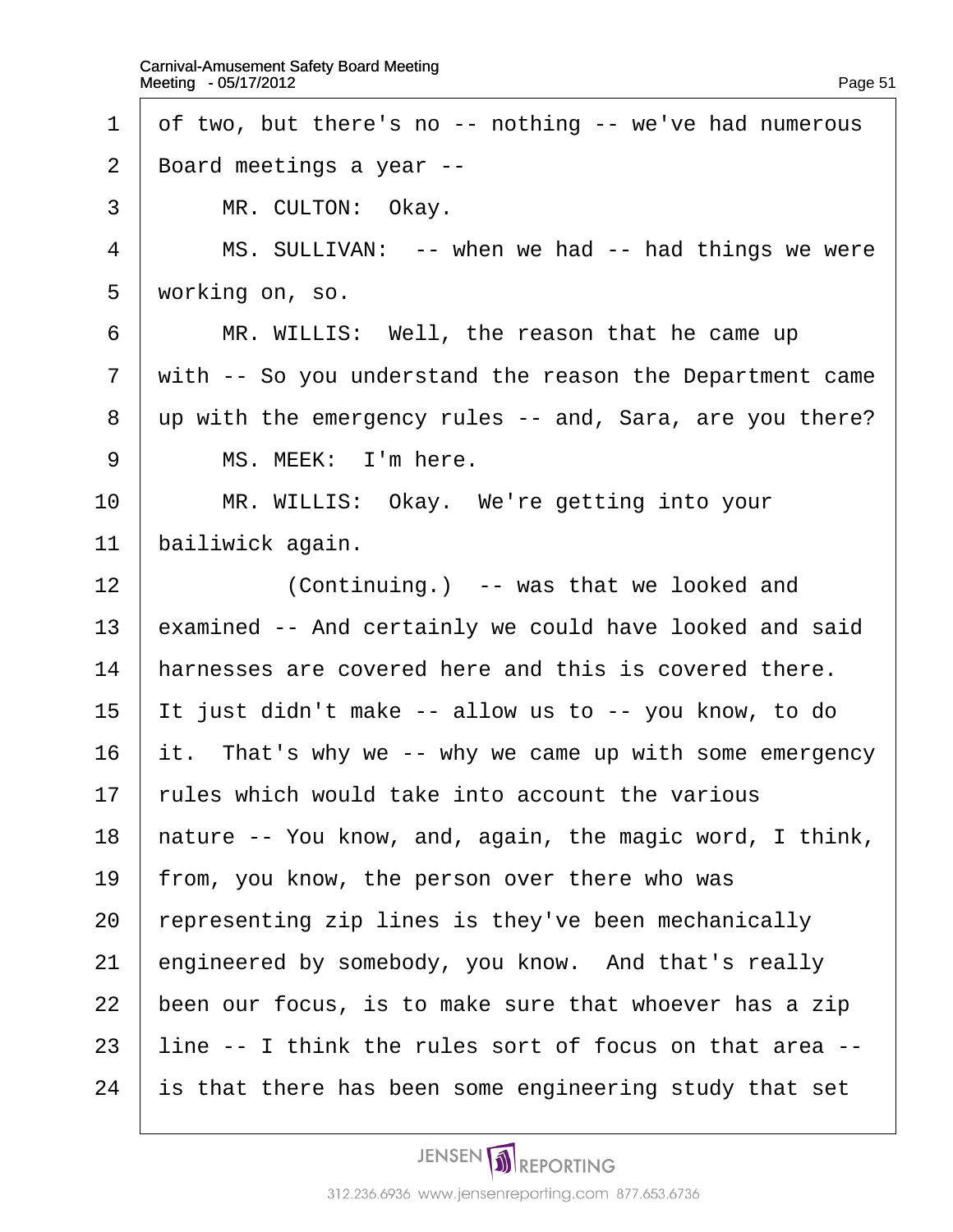1 up this thing or guidelines. That's what it is, and 2 that's why we've tried to address it on the emergency 3 basis rather than saying, you know -- asking -- or 4 eventually there were permanent rules and the industry 5 turned around and said, Here's what you got to have. 6 That would be a different issue. 7 **But right now, as you said, there's three,** 8 four manufacturers, and they're, you know, all out 9 there. And, you know, today I may look at this one as 10 being the best, but we've got to make sure, you know, 11 like we've done on all the rides -- and that's been our 12 focus of these emergency rules -- that there has been 13 engineering and standards and the operator, when he's 14 going through this -- And what we've learned from the 15  $\phi$  one which is permanent, while he -- he looked at the 16 rules we had proposed, while he had not -- may not have 17 complied with every feature that we had set up there, 18 when we got all of the information and he laid it all 19  $\theta$  out to us, we saw that it would have complied, we would 20 have said, with -- with the safety standard. That's, I 21 think, what we did on the other regulation, which was to 22 say, you know, it's unknown, but if you could show that 23 it's been engineered and done right, you're basically 24 going to get permitted.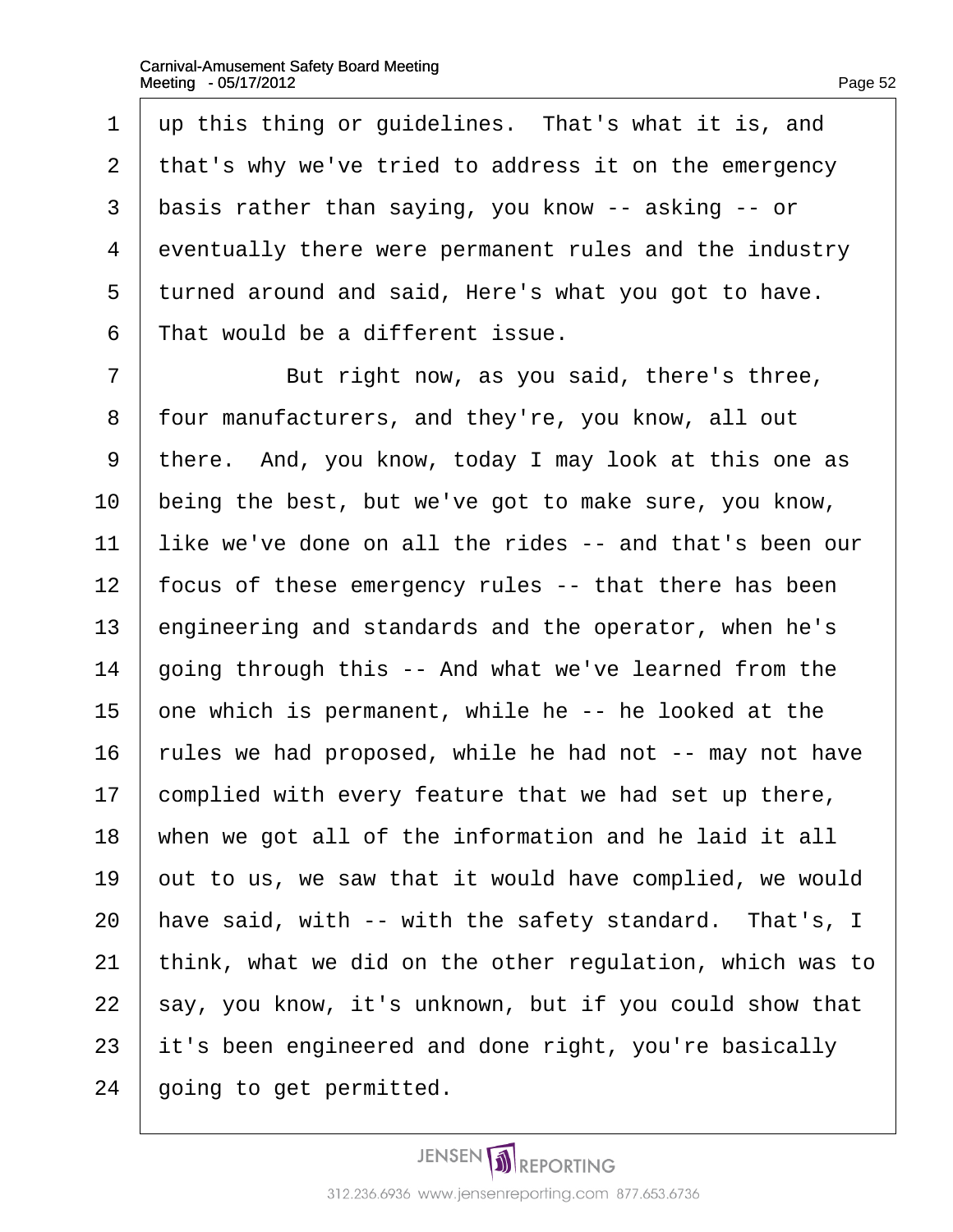$\Gamma$ 

| 1              | THE CHAIRMAN: You're looking at -- It's definitely       |
|----------------|----------------------------------------------------------|
| $\overline{2}$ | helpful to the subcommittee. It's always helpful to      |
| 3              | have feedback from the industry at our meeting, but      |
| 4              | probably rather than trying to brainstorm at a second    |
| 5              | meeting, if we have, you know, a subcommittee that is    |
| 6              | brainstorming with the industry on an ongoing basis,     |
| $\overline{7}$ | then they can come in and refine down for us what the -- |
| 8              | more or less what the input is.                          |
| 9              | MS. RHODES: Dan, what is -- what is the next step        |
| 10             | then for the emergency rules?                            |
| 11             | MR. WILLIS: Sara? Sara?                                  |
| 12             | MS. MEEK: I'm not clear if you all are wanting           |
| 13             | to -- We wanted to bring the emergency rules before the  |
| 14             | Board to get the Board's opinion on whether or not we    |
| 15             | should go ahead and proceed to adopt this for the time   |
| 16             | being. Emergency rules are good for 150 days from the    |
| 17             | date they're adopted. So we were expecting that these    |
| 18             | rules would cover this carnival season and the zip lines |
| 19             | that are in operation for this carnival season. And      |
| 20             | then I guess at such time that this subcommittee could   |
| 21             | meet, they may have some changes to the rule that they   |
| 22             | see fit and we could then proceed with a regular         |
| 23             | proposed rule that would -- once adopted would become    |
| 24             | part of the overall rule that's lasting and doesn't      |
|                |                                                          |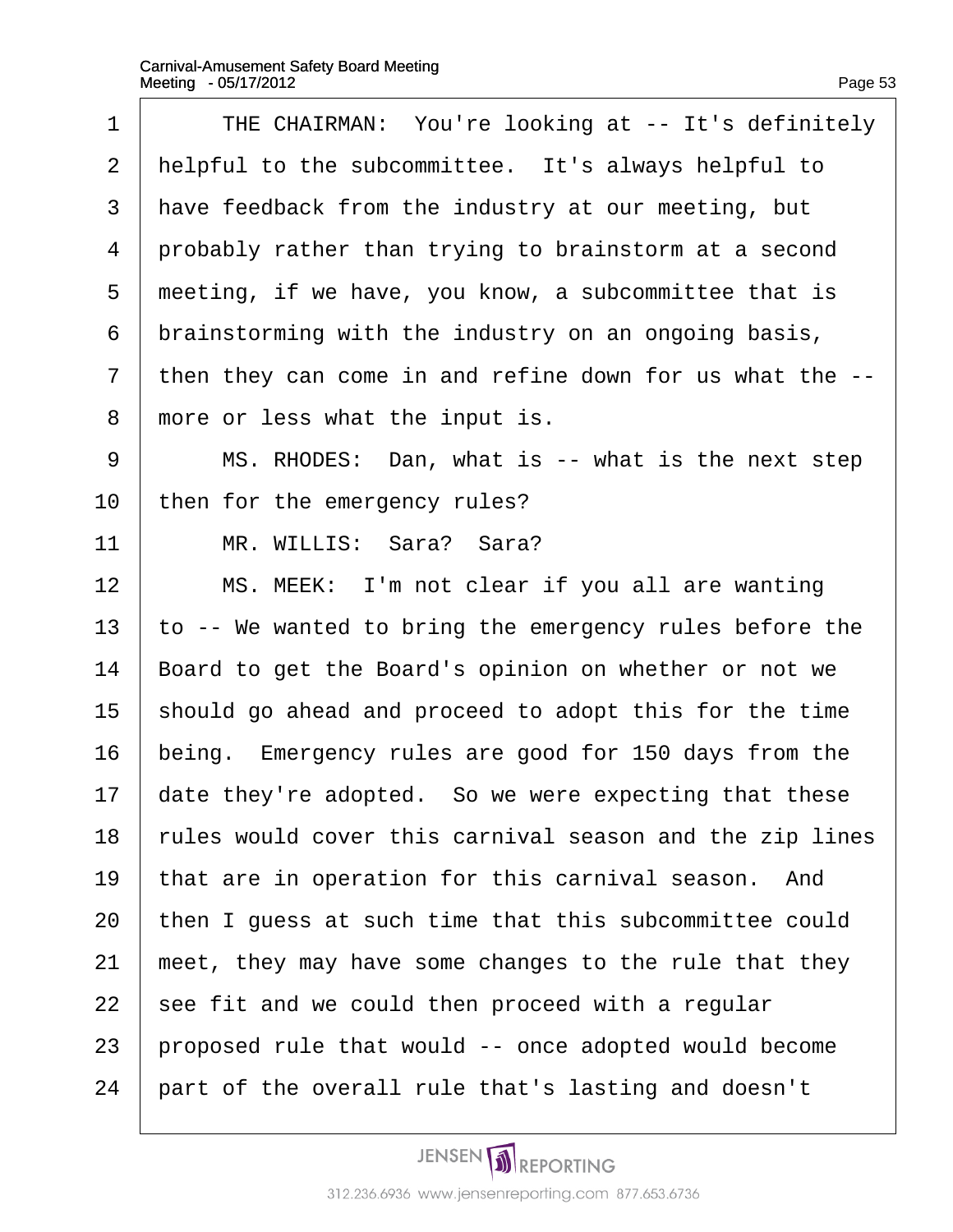| 1  | expire after a certain date.                             |
|----|----------------------------------------------------------|
| 2  | So I'm not sure if you all are wanting to take           |
| 3  | up consideration of approving these emergency rules for  |
| 4  | adoption at this time or if you're wanting to wait until |
| 5  | the subcommittee meets. If we wait until the             |
| 6  | subcommittee meets, I think we would have to inspect zip |
| 7  | lines based upon the standards that are currently set    |
| 8  | forth in our rules just generally for amusement rides or |
| 9  | attractions.                                             |
| 10 | MR. WILLIS: And I guess our opinion was that those       |
| 11 | wouldn't be adequate.                                    |
| 12 | MS. SULLIVAN: Right, right. I agree.                     |
| 13 | THE CHAIRMAN: My vision for the --                       |
| 14 | MS. RHODES: I agree too.                                 |
| 15 | THE CHAIRMAN: -- for the subcommittee is not to          |
| 16 | delay implementation but, rather, to implement it,       |
| 17 | review the process --                                    |
| 18 | MR. URBIK: Tweak it.                                     |
| 19 | THE CHAIRMAN: -- when we get more feedback, come         |
| 20 | back in January --                                       |
| 21 | DIRECTOR COSTIGAN: Look further.                         |
| 22 | THE CHAIRMAN: -- or sooner and refine it as we go        |
| 23 | along.                                                   |
| 24 | DIRECTOR COSTIGAN: We could start with the               |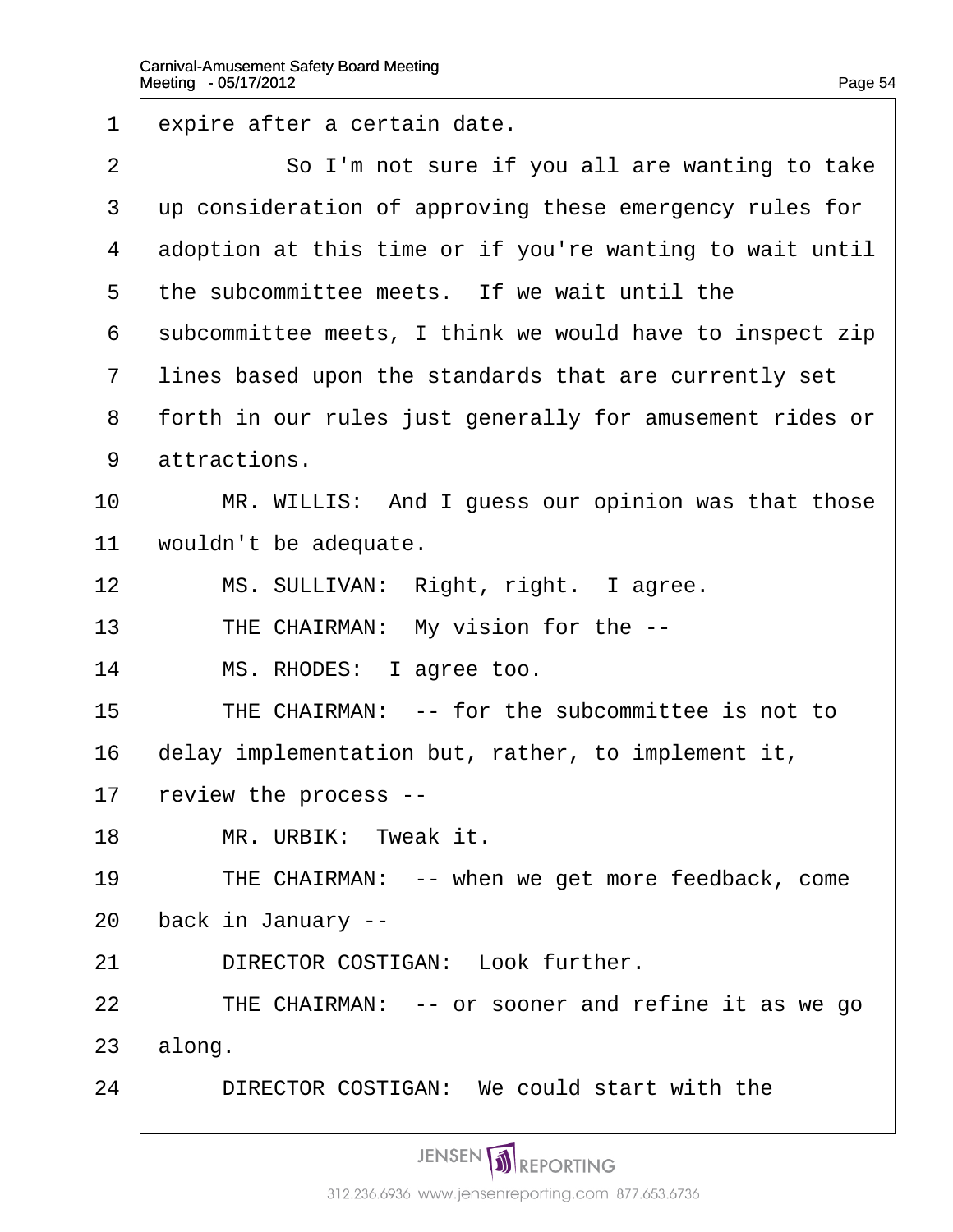| 1              | emergency rules that we have, and then -- and then look  |
|----------------|----------------------------------------------------------|
| $\overline{2}$ | further into it for any potential, possible changes down |
| 3              | the road.                                                |
| 4              | MR. URBIK: So we just need a motion to do that?          |
| 5              | MS. SULLIVAN: No. Wait.                                  |
| 6              | THE CHAIRMAN: Go ahead.                                  |
| $\overline{7}$ | MS. SULLIVAN: I have -- I'd like to go through           |
| 8              | them because there are a few things in here that I think |
| 9              | dould be tweaked a little bit before we -- before we     |
| 10             | discuss approving them.                                  |
| 11             | On page 2 of it, where it says Operating                 |
| 12             | Manual, I would like to see that say Operation and       |
| 13             | Maintenance Manual because I think maintenance is just   |
| 14             | as important as operating and there should definitely be |
| 15             | a maintenance portion in there that -- because there     |
| 16             | should be maintenance logs. There should be, you know,   |
| 17             | ppening inspec- -- pre-opening inspections. There        |
| 18             | should be all of those sorts of things. And so I         |
| 19             | think -- We have some of those things in place already   |
| 20             | for -- for regular rides, so I think some of that        |
| 21             | language should be brought into this --                  |
| 22             | MR. CULTON: Okay.                                        |
| 23             | MS. SULLIVAN: -- to be sure that we're not just          |
| 24             | looking at operation. Because if it's not being          |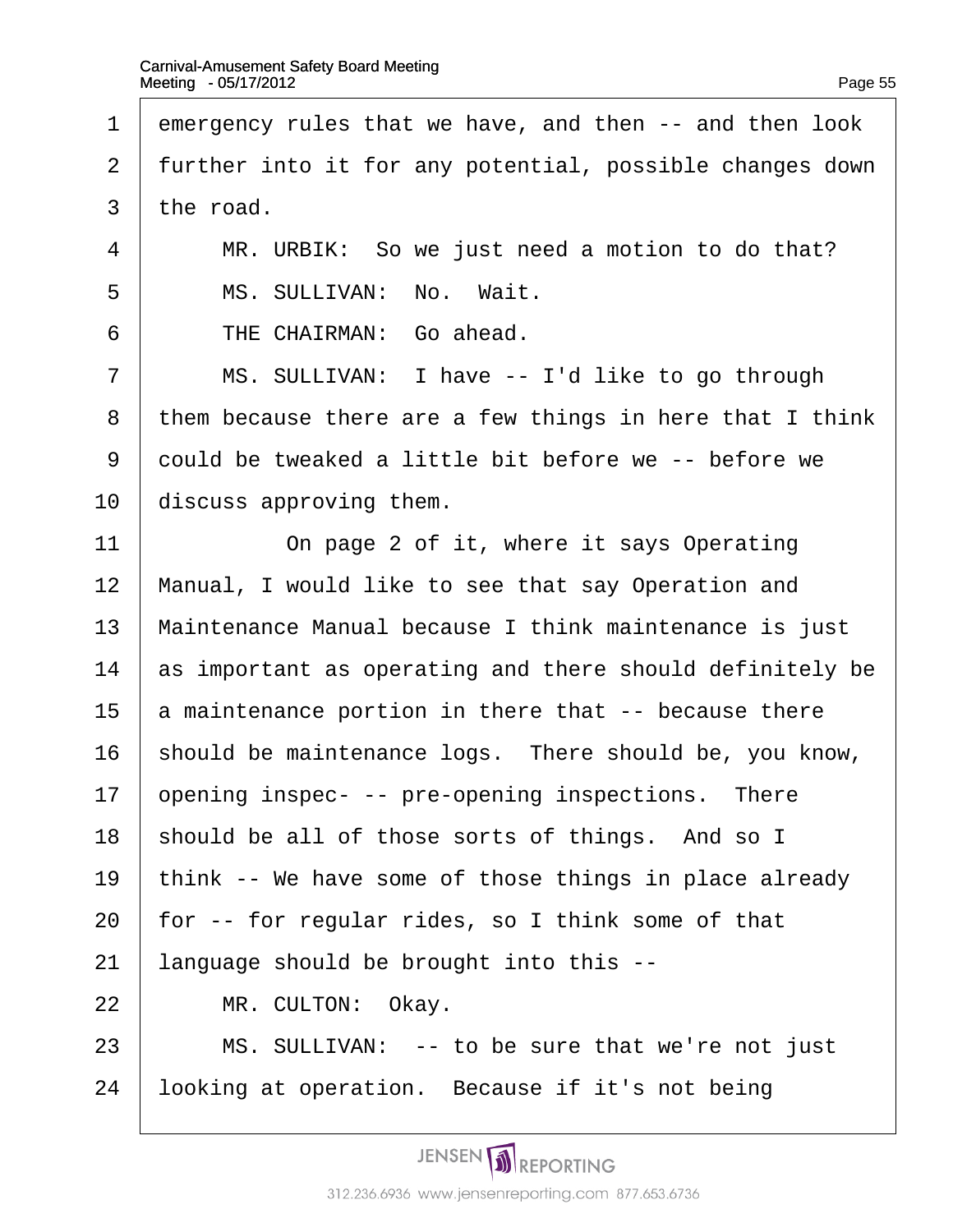- 1 maintained, the greatest operation in the world can't
- 2 keep something from breaking.
- 3 | MR. CULTON: Yeah. I agree.
- 4 | MR. URBIK: That makes sense.
- 5 | MR. MAZZENGA: Patty, G -- Or let's see. I don't
- 6 know what page it is. Site Operating Manual and
- 7 Documentation?
- 8 | MS. SULLIVAN: Okay. Where ...
- 9 | MR. MAZZENGA: 3G says: Maintenance standards and
- 10 brocedures. So it is in there.
- 11  $\parallel$  MS. RHODES: It's just that what you read is the
- 12 definitions, and there is no definition of the
- 13 maintenance --
- 14 | MS. SULLIVAN: I think that -- Yeah. I think that
- 15 that -- it should also have inspection criteria in it so
- 16 that -- so that everything is spelled out and that we --
- 17 we have all of these things that are required and that
- 18 then we -- then, for instance, the inspectors know to
- 19 ask where's -- where's your -- you know, where are your
- 20 maintenance --
- 21 | DIRECTOR COSTIGAN: Logs.
- 22 | MS. SULLIVAN: -- logs, where are your inspection
- 23 logs, where are your training, you know, logs, where
- 24 people have been trained on proper operation. All those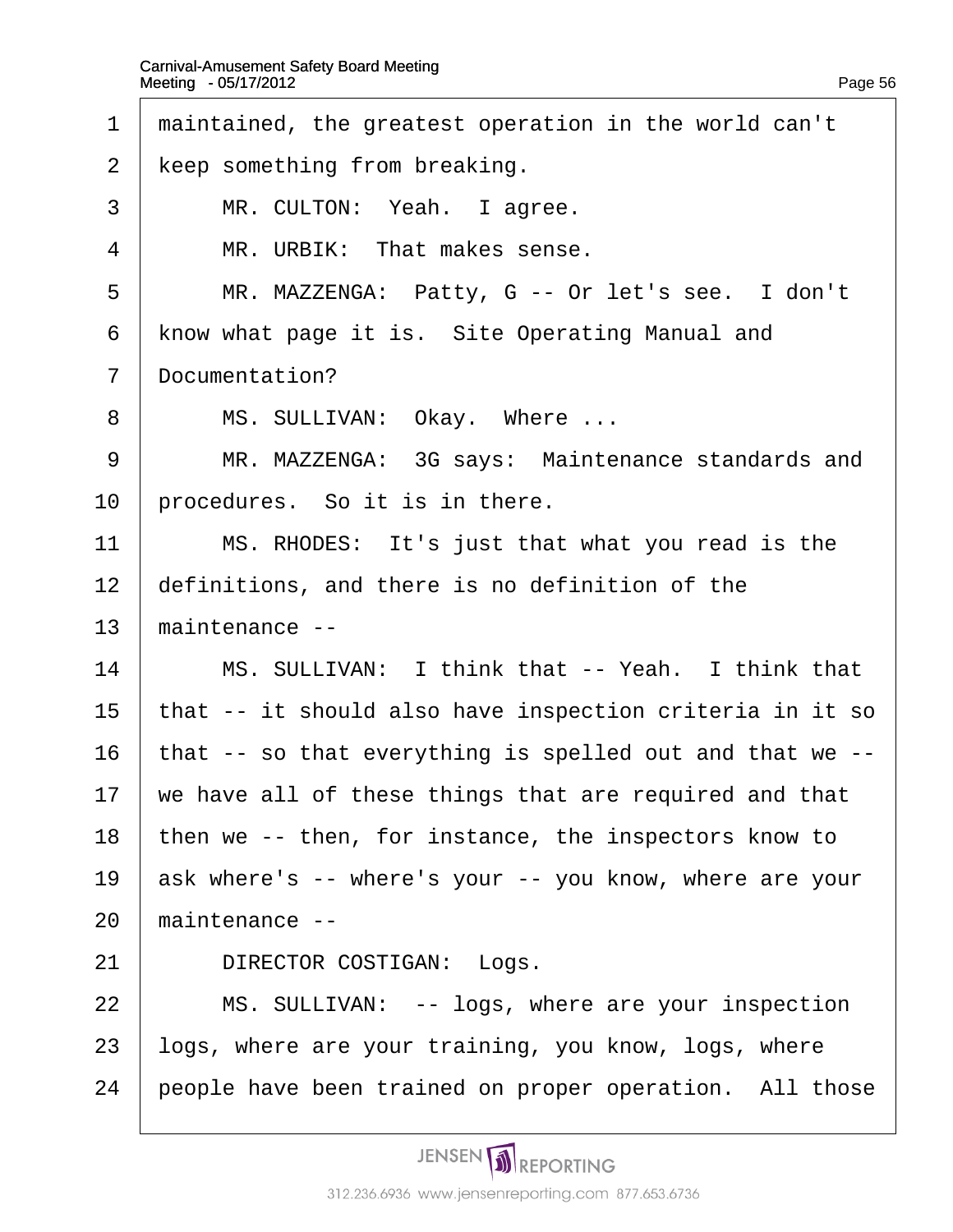| 1              | kinds of things, I think, are just as important for this |
|----------------|----------------------------------------------------------|
| 2              | as they are for all other rides.                         |
| 3              | THE CHAIRMAN: Ryan, do you have number on how many       |
| 4              | regulated zip lines in operation in Illinois there are?  |
| 5              | MR. CULTON: I don't have a clear number because          |
| 6              | there's mobile, there's fixed. We -- We really don't     |
| $\overline{7}$ | know for sure.                                           |
| 8              | MS. SULLIVAN: But they're working on it.                 |
| 9              | MR. CULTON: Yeah.                                        |
| 10             | THE CHAIRMAN: Do you have a sense of whether it's        |
| 11             | 12 or a hundred?                                         |
| 12             | MR. CULTON: I would -- Yeah. It's not a hundred.         |
| 13             | But I'd say you're looking at a magnitude of anywhere    |
| 14             | from $-$                                                 |
| 15             | DIRECTOR COSTIGAN: A dozen maybe?                        |
| 16             | MR. CULTON: -- a dozen to 20 at the most.                |
| 17             | Now, I've got another one that --                        |
| 18             | THE CHAIRMAN: Well, what's the best way to find          |
| 19             | out who has them and where they are? Is it to contact    |
| 20             | each of the operators and say, Hey, do you have any?     |
| 21             | MR. CULTON: That's a good question.                      |
| 22             | MR. URBIK: I don't think you can find them stand         |
| 23             | alone necessarily.                                       |
| 24             | MR. CULTON: Yeah.                                        |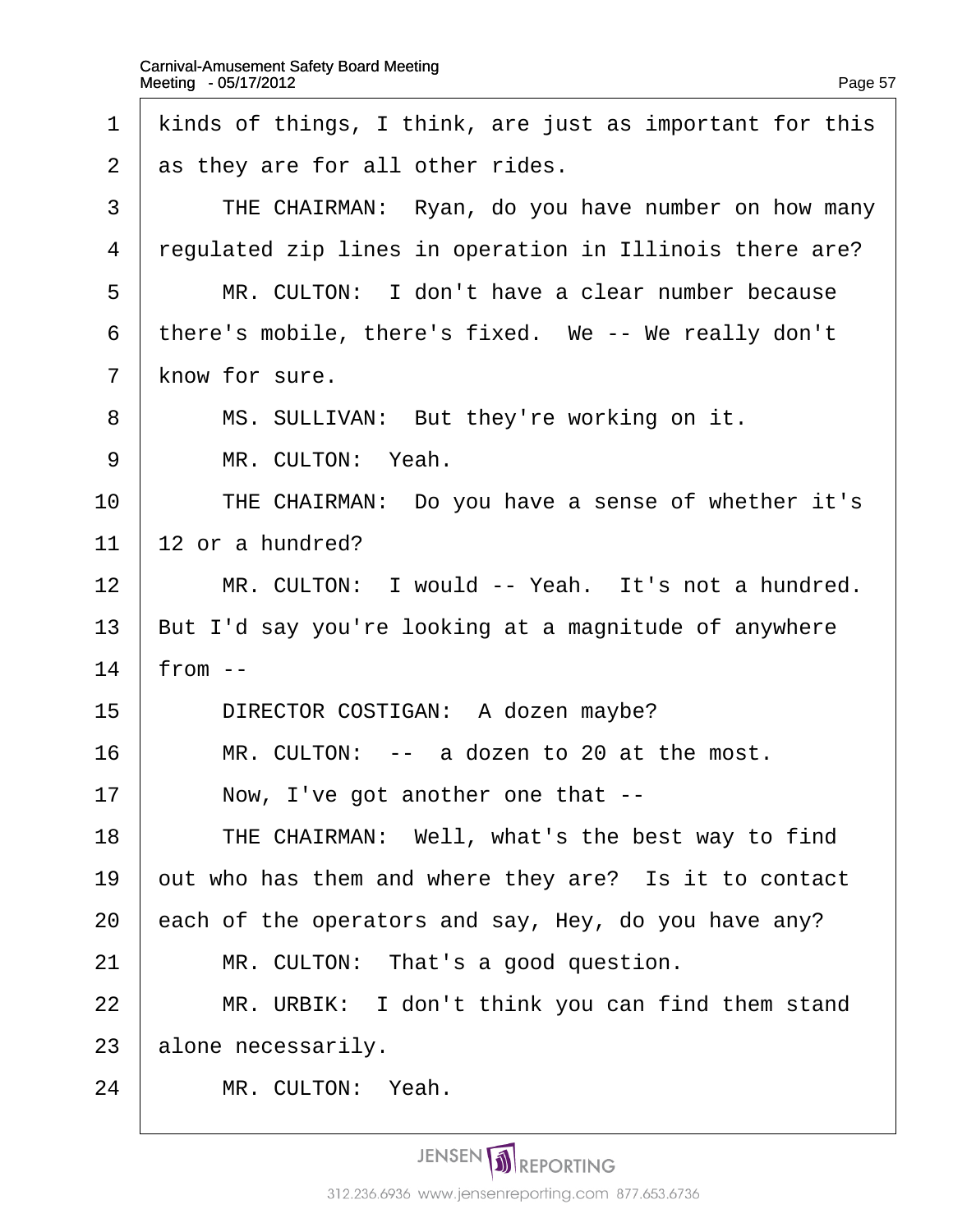| 1              | MR. URBIK: No. I would think they would be part         |
|----------------|---------------------------------------------------------|
| 2              | of something else. Because the zip line in and of       |
| 3              | itself wouldn't generate enough revenue to attract      |
| 4              | enough attention to make it worthwhile. The insurance   |
| 5              | has to be significant.                                  |
| 6              | MR. CULTON: It's come up in the past where we've        |
| $\overline{7}$ | had to do public outreach and notify --                 |
| 8              | MR. WILLIS: Well, certainly on our website we'll        |
| 9              | go out after this meeting and say here. So, you know,   |
| 10             | it's going to be --                                     |
| 11             | DIRECTOR COSTIGAN: Here's our intention.                |
| 12             | MR. WILLIS: Here's our intention.                       |
| 13             | MR. MEYER: But the hard thing is you guys only          |
| 14             | egulate for public events.                              |
| 15             | MR. WILLIS: Right.                                      |
| 16             | MR. MEYER: We do so many private country clubs --       |
| 17             | MR. WILLIS: Right.                                      |
| 18             | MR. MEYER: -- and private events that you don't         |
| 19             | egulate us on, so. And you're going to find a lot of    |
| 20             | companies that maybe don't do any public events because |
| 21             | they don't want to be regulated by you guys. So you're  |
| 22             | hever going to find those guys because they don't --    |
| 23             | they avoid going to a town, avoid going to -- they      |
| 24             | don't -- there's enough money to be made on private     |
|                |                                                         |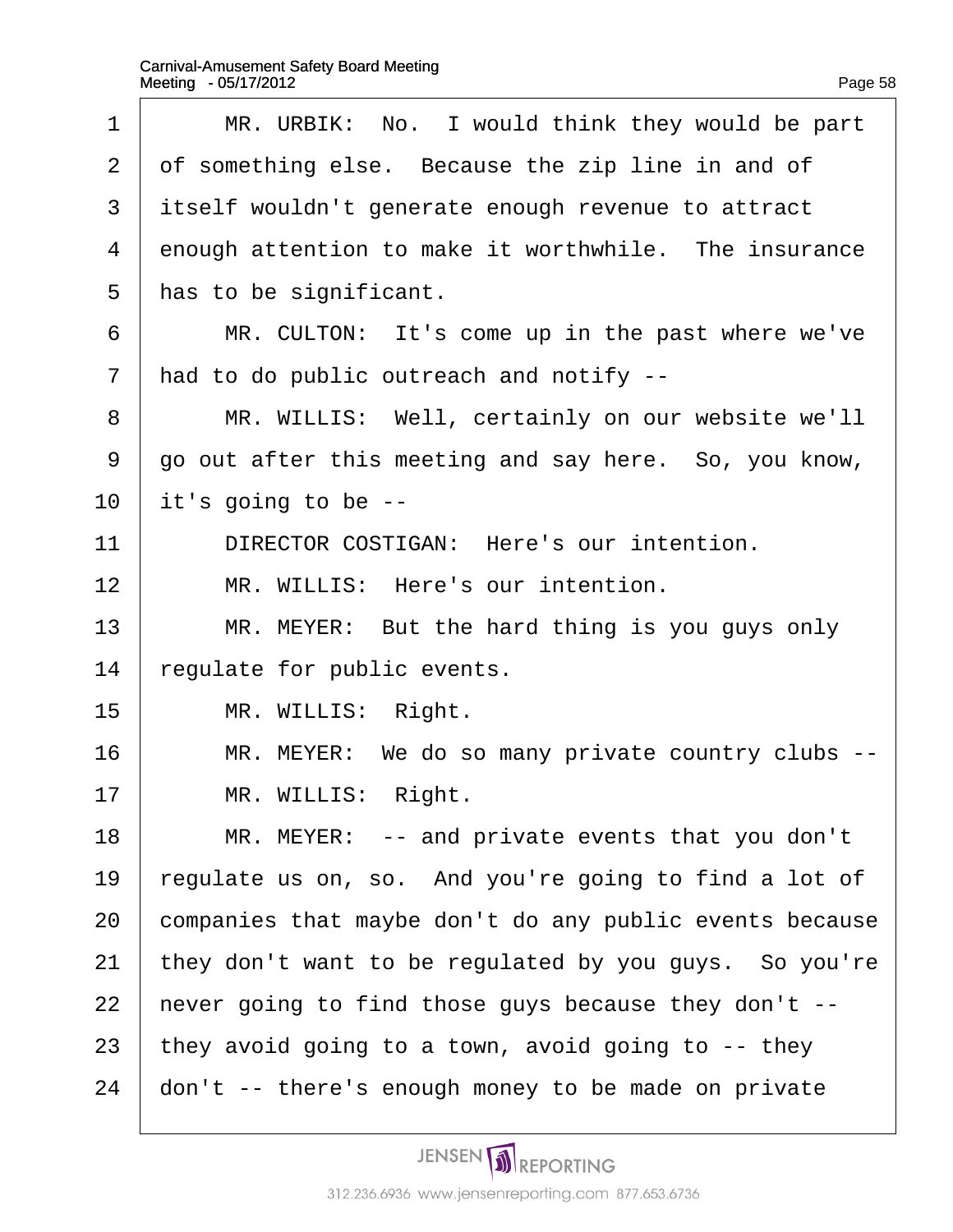| 1              | events that they don't have to deal with all of this.    |
|----------------|----------------------------------------------------------|
| 2              | So, I mean, that's the problem that comes up.            |
| 3              | MR. URBIK: That's a problem regardless, to where         |
| 4              | we don't regulate it, regulate it anyway, so.            |
| 5              | MR. MEYER: Yeah, yeah.                                   |
| 6              | MR. WILLIS: Right. And, again, then you'll have          |
| $\overline{7}$ | the issue of: Are they part of the amusement park? Do    |
| 8              | they fall under the Act? Don't they fall under the Act?  |
| 9              | DIRECTOR COSTIGAN: Right. What purpose --                |
| 10             | MR. WILLIS: What purpose are they? That's                |
| 11             | probably more or less the -- not the roving, traveling   |
| 12             | ones but the fixed ones.                                 |
| 13             | MR. JOHNSON: Change the Act. They all should be          |
| 14             | inspected.                                               |
| 15             | THE CHAIRMAN: Talk to your State rep.                    |
| 16             | Angelo?                                                  |
| 17             | MR. MAZZENGA: I have a comment on his question,          |
| 18             | Dan.                                                     |
| 19             | When we looked at -- When we looked at the               |
| 20             | ASTM standards that are being drafted, they are referred |
| 21             | to as Standard Practice for Special Requirements for     |
| 22             | Aerial Adventure Courses, all-inclusive. They're         |
| 23             | looking at ropes courses, carousel tours, adventure      |
| 24             | tours, this kind of stuff. And the State -- the CARSA    |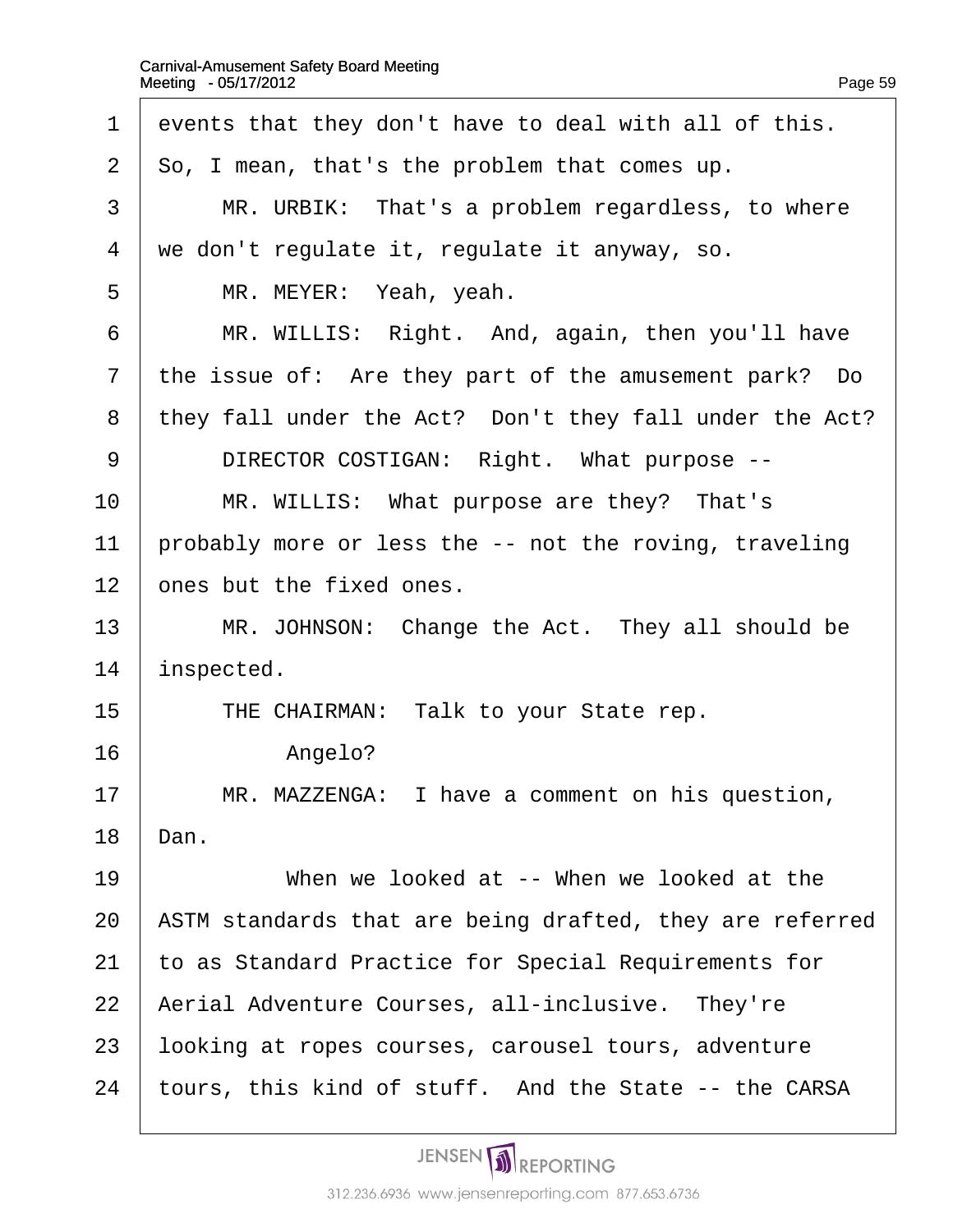- 1 standard is specifically addressing zip lines, which is
- 2 a wire rope.
- 3 | MR. CULTON: Right.
- 4 | MR. MAZZENGA: I'm just wondering if that -- if
- 5 that's exactly what the intent of the CARSA standard is,
- 6 is to just look at zip lines for now or whether carousel
- 7 tours should be included.
- 8 | MR. CULTON: Oh, included.
- 9 | MR. MAZZENGA: Or maybe a carousel tour includes a
- 10  $\pm$ ip line then and then it is included, right?
- 11 | MR. CULTON: It's probably something we need to
- 12 address in our subcommittee.
- 13 | MR. MAZZENGA: Going forward or --
- 14 | THE CHAIRMAN: Let me ask you this, Patty. In
- 15 terms of the additional things we need to put in this --
- 16 | MS. SULLIVAN: Uh-huh. And just -- And I'm just
- 17 talking about putting it into the Operating Manual
- 18 because Ryan does have things in the -- in the back
- 19 that -- that specify some of those things, but I
- 20 think -- I think this -- when an operator sees what it
- 21  $\,$  is, then -- then -- we want the whole thing spelled out
- 22 in a manual and not just have different forms and here's
- 23 a procedure sitting out here and here's this over here.
- 24 It should all be together so --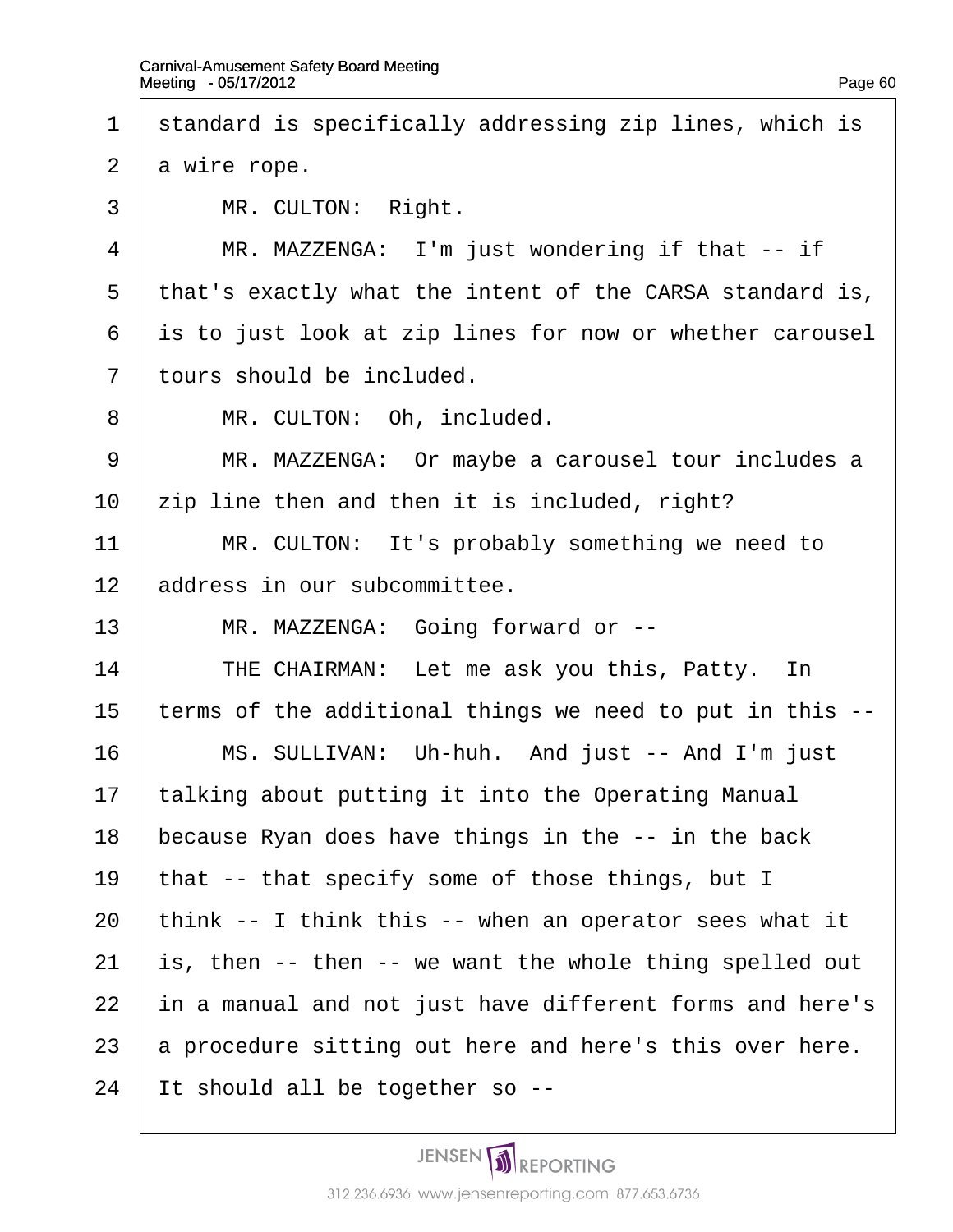| 1              | DIRECTOR COSTIGAN: Kind of a whole.                      |
|----------------|----------------------------------------------------------|
| $\overline{2}$ | MS. SULLIVAN: -- when our -- so when our                 |
| 3              | inspectors go to inspect, everything is there. It's      |
| 4              | not, you know: Oh, yeah, we have that somewhere. It's    |
| 5              | on a clipboard. I don't know. It's out by the ride, or   |
| 6              | it's out -- you know.                                    |
| $\overline{7}$ | THE CHAIRMAN: My only question is, Do you want to        |
| 8              | see a fuller proposal come back to our Board --          |
| 9              | MS. SULLIVAN: Yes.                                       |
| 10             | THE CHAIRMAN: -- or are you saying take this             |
| 11             | information, put it in there, and then run with it?      |
| 12             | MS. SULLIVAN: I think if he would -- if both of          |
| 13             | you, when you get something --                           |
| 14             | THE CHAIRMAN: Here's what -- Maybe we could do           |
| 15             | this rather than having to reconvene another meeting to  |
| 16             | approve it. Could I put you on the subcommittee.         |
| 17             | MS. SULLIVAN: Okay.                                      |
| 18             | THE CHAIRMAN: And then you and Angelo work that          |
| 19             | out with Ryan, the language, and then give that to Ryan. |
| 20             | MS. SULLIVAN: Okay.                                      |
| 21             | THE CHAIRMAN: Does that work for you?                    |
| 22             | MS. SULLIVAN: Okay.                                      |
| 23             | MR. WILLIS: If your subcommittee meets within the        |
| 24             | next day, it's wonderful. If it doesn't meet within the  |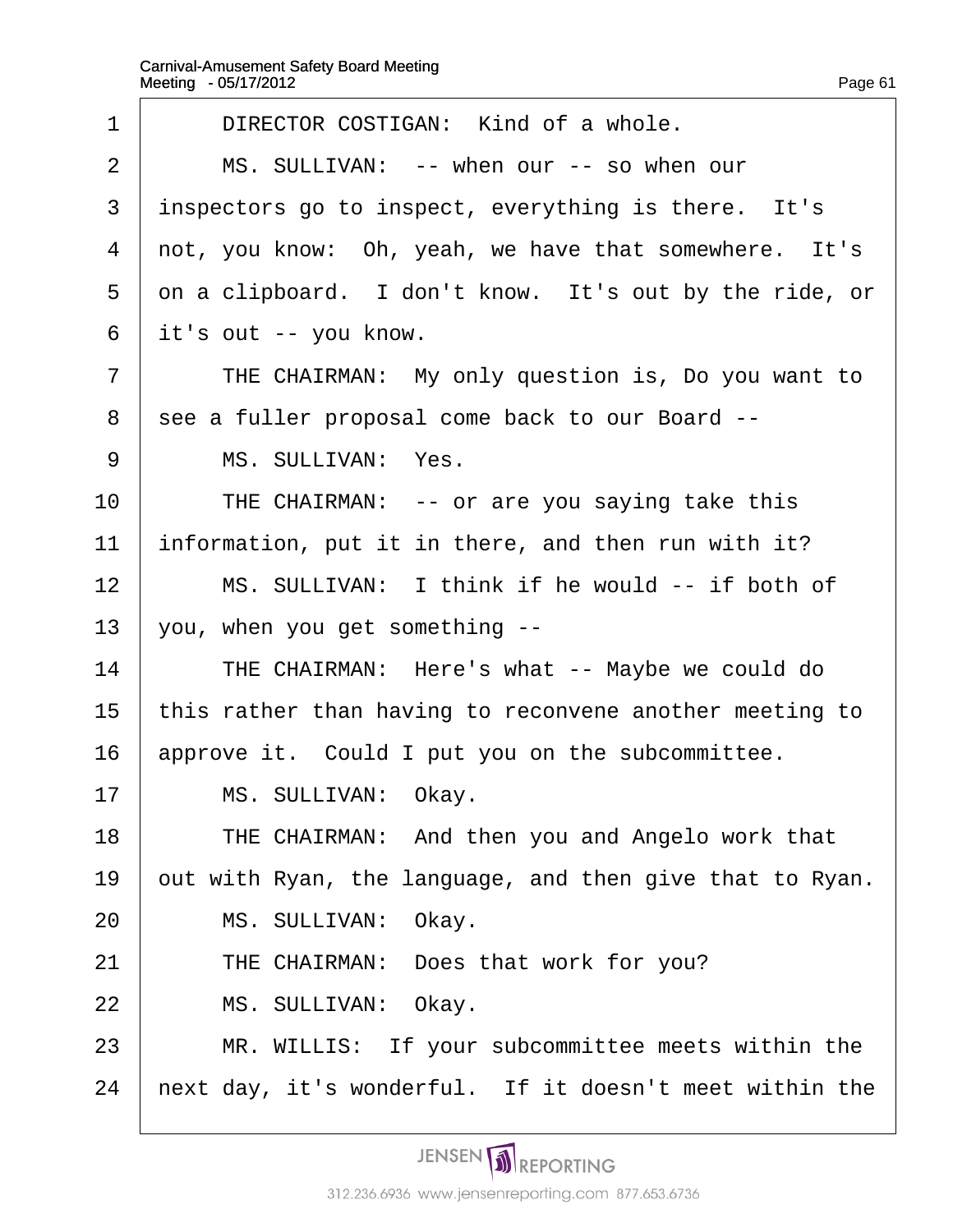1 next day, we have nothing --2 | MS. RHODES: We're exposed. 3 | MR. WILLIS: -- to run with, we're exposed. We are 4 dut there right now at the height of season, and we have 5 to get the inspectors -- $6$  | THE CHAIRMAN: Well --7 | MR. WILLIS: Whatever --8 | THE CHAIRMAN: -- what if we put this into play and ·9· ·then you and Ryan come up with additional language to 10 insert in it and then add to it? 11 | DIRECTOR COSTIGAN: Does this suffice for a 12 starting point? I mean, it's not the end point. 13 | MS. SULLIVAN: For -- For right now --14 | DIRECTOR COSTIGAN: Yeah. 15 | MS. SULLIVAN: -- if he just changes the name of 16 the manual to include -- to include --17 | DIRECTOR COSTIGAN: I mean, we could amend it. 18 | MS. SULLIVAN: -- all of these things --19 | MR. WILLIS: Right now. 20 | DIRECTOR COSTIGAN: Right now. 21 | MS. SULLIVAN: Because -- Because right now it 22 lists the things that should -- that should happen, but 23 right up front the -- you know, I would just --24 | DIRECTOR COSTIGAN: I would --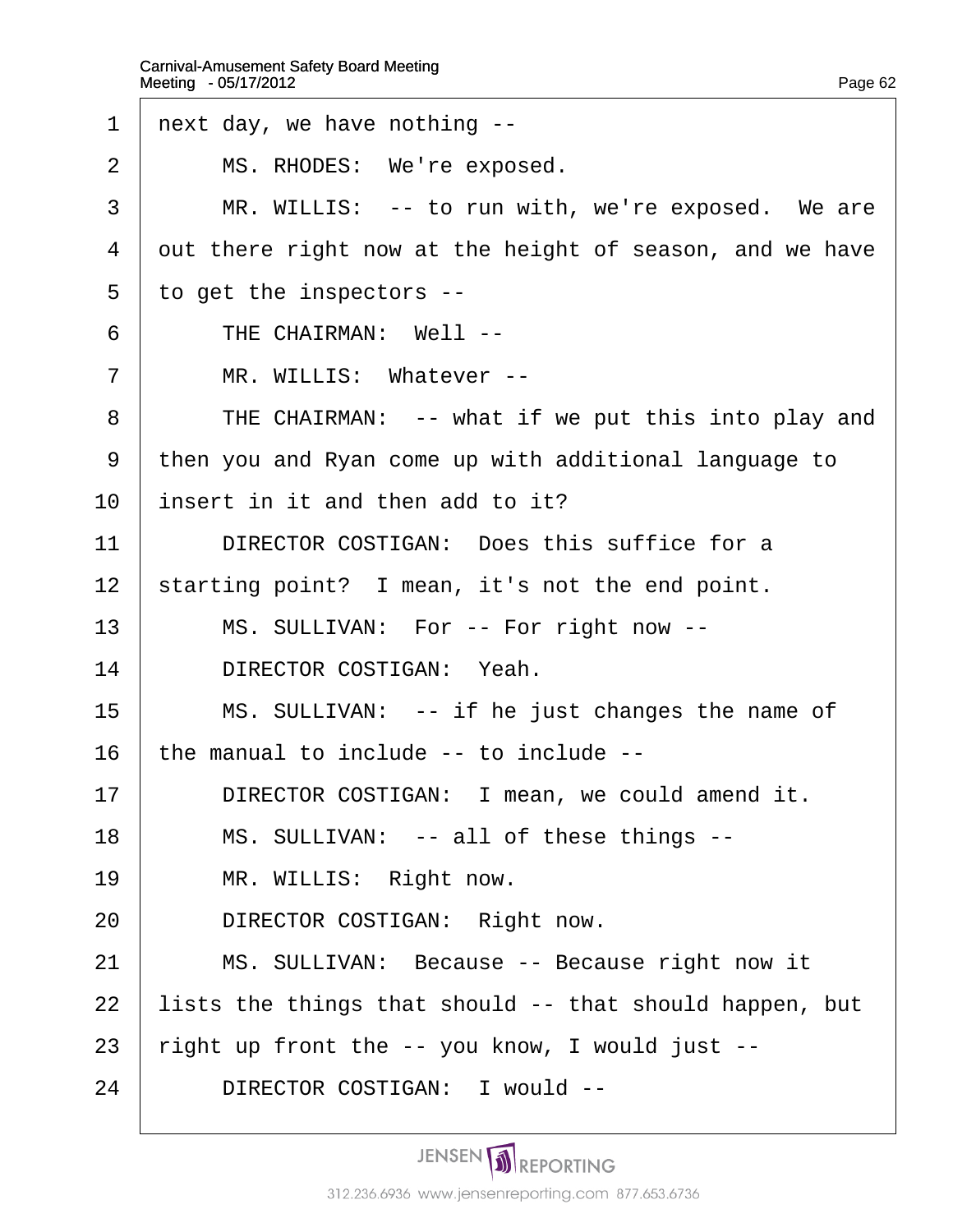- 1 | MS. SULLIVAN: Like that --2 | DIRECTOR COSTIGAN: I would -- $3$  FHE CHAIRMAN: Let's -- Let's --4 | DIRECTOR COSTIGAN: I would propose --5 | THE CHAIRMAN: Okay. Let's move to amend it on its  $6$  face  $-$ 7 | MS. SULLIVAN: Right. 8 | THE CHAIRMAN: -- to add your language. 9 | MS. SULLIVAN: And then I have another thing on --10 under General Compliance Criteria. 11 | MS. MEEK: Patty, could I just interrupt real 12 *quick.* 13 | MS. SULLIVAN: Yes.  $14$  | MS. MEEK: I got that you're wanting to change the 15 title, Operation and Maintenance Manual. Are there 16 changes before your subcommittee gets together or ... 17 | MR. WILLIS: What we're talking about, Sara, is 18 that -- making certain changes right now and after those 19  $\sqrt{w}$  we'll stop --20 | DIRECTOR COSTIGAN: As opposed to --21 | MS. SULLIVAN: It could just say Operations, 22 Maintenance, and Inspection Manual. 23 | MS. MEEK: And that's good for right now, until --
- $24$   $\parallel$  MS. SULLIVAN: Yes.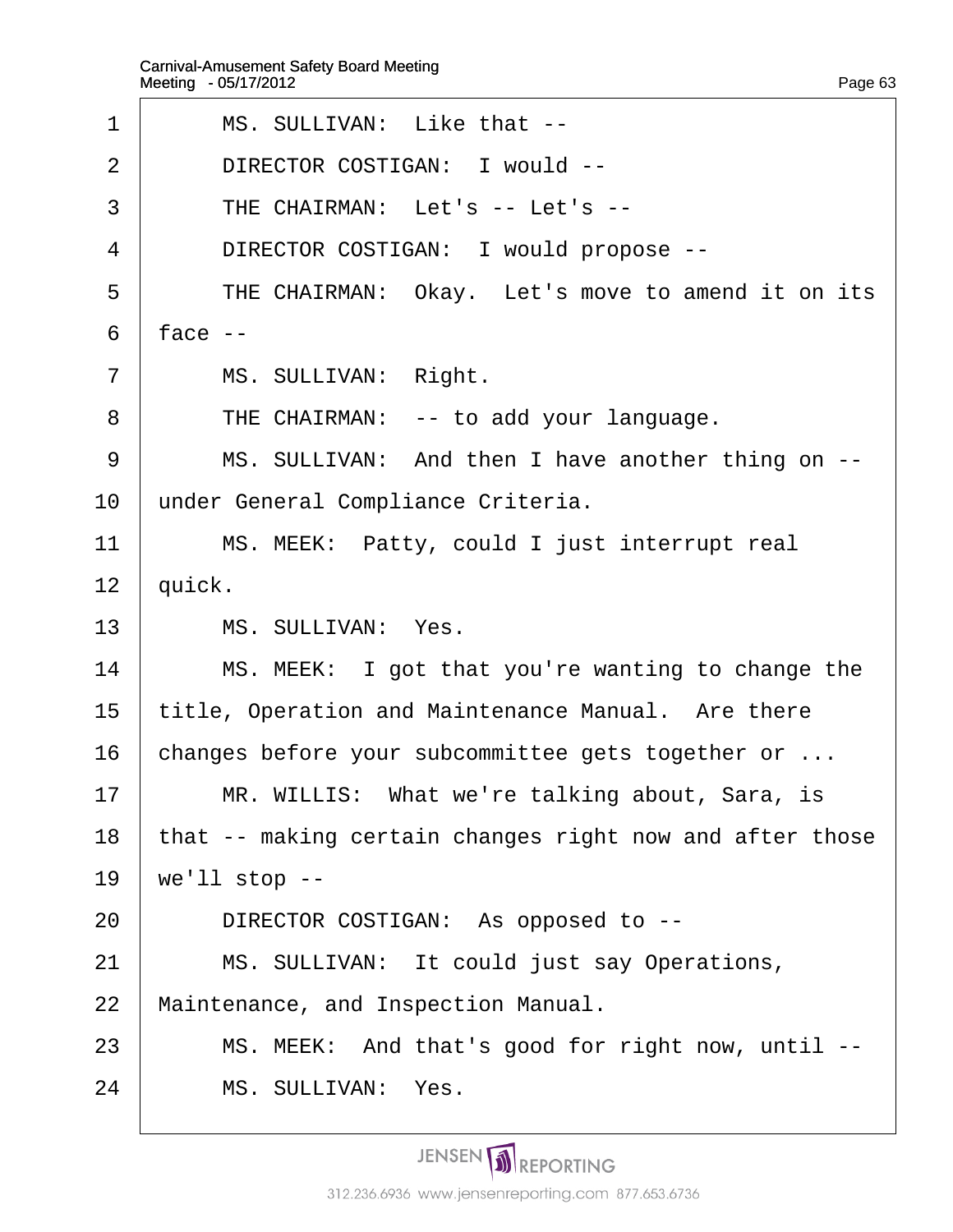| 1              | MS. MEEK: -- the committee meets?                        |
|----------------|----------------------------------------------------------|
| 2              | DIRECTOR COSTIGAN: Well, and --                          |
| 3              | MS. SULLIVAN: Yes.                                       |
| 4              | DIRECTOR COSTIGAN: -- the training. I think the          |
| 5              | training piece should be added as well.                  |
| 6              | MS. SULLIVAN: Yes. Operation, Training --                |
| $\overline{7}$ | <b>DIRECTOR COSTIGAN: Maintenance.</b>                   |
| 8              | MS. SULLIVAN: -- Maintenance, and Inspection             |
| 9              | Manual.                                                  |
| 10             | MS. MEEK: Okay.                                          |
| 11             | MS. RHODES: Because I have two comments on this          |
| 12             | also, but both of them can wait, meaning neither of my   |
| 13             | comments are such that they should hold up the emergency |
| 14             | rules. I don't know how you feel, but it sounds like     |
| 15             | yours is easy, just add the definition for operation,    |
| 16             | maintenance, and inspection. I have questions that I'll  |
| 17             | just make sure Ryan gets --                              |
| 18             | MR. CULTON: Okay.                                        |
| 19             | MS. RHODES: -- for when they meet to improve it          |
| 20             | for the next iteration, but I don't have any issues with |
| 21             | the emergency rules based on what I read.                |
| 22             | THE CHAIRMAN: And just so you know, as guidance          |
| 23             | for the subcommittee, under the Open Meetings Act, if    |
| 24             | you're less than a majority -- the majority, it doesn't  |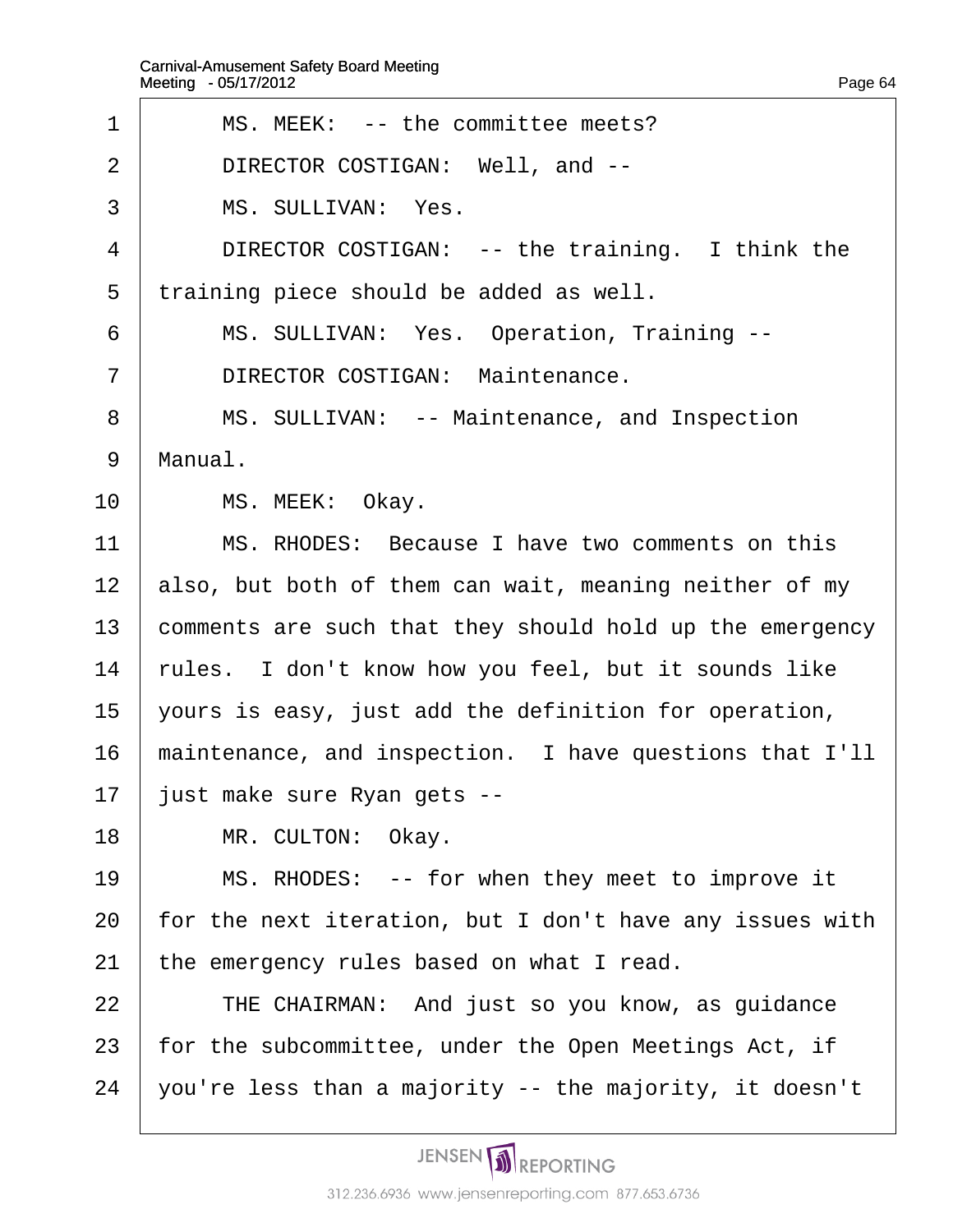| 1              | have to be published. So the majority -- If our Board    |
|----------------|----------------------------------------------------------|
| $\overline{2}$ | is five, the majority of that would be three. So as      |
| 3              | long as you're two, you can just talk.                   |
| 4              | MS. SULLIVAN: Okay, okay. Then under G, under the        |
| 5              | General Compliance Criteria, Equipment, I would -- if -- |
| 6              | I'm not sure why it's bolded, but it says                |
| 7              | "manufacturer's specification."                          |
| 8              | DIRECTOR COSTIGAN: You're talking about c, I             |
| 9              | think, right?                                            |
| 10             | MS. SULLIVAN: No.                                        |
| 11             | MS. RHODES: No. G.                                       |
| 12             | MS. SULLIVAN: G.                                         |
| 13             | DIRECTOR COSTIGAN: G, under General --                   |
| 14             | MS. SULLIVAN: I would like that "manufacturer's"         |
| 15             | to be changed to "engineer's."                           |
| 16             | MS. MEEK: Is this under part c and then G under          |
| 17             | part --                                                  |
| 18             | DIRECTOR COSTIGAN: Yes, yes.                             |
| 19             | MS. SULLIVAN: Correct.                                   |
| 20             | MS. MEEK: -- under General Compliance?                   |
| 21             | MS. SULLIVAN: Correct. General Compliance                |
| 22             | Criteria --                                              |
| 23             | MS. MEEK: Okay.                                          |
| 24             | MS. SULLIVAN: -- and No. 1 is Equipment and then         |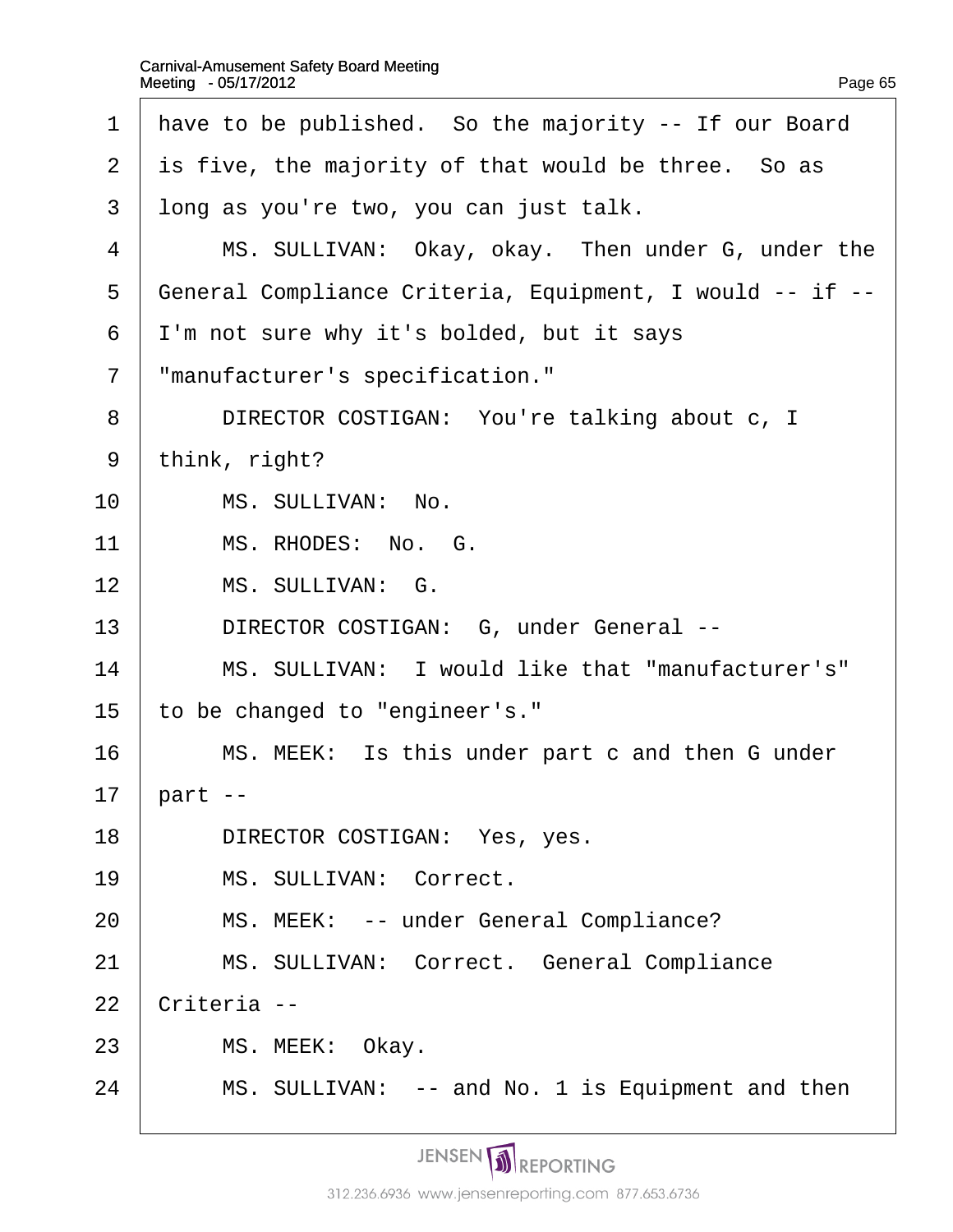- 1 under Equipment, the G.
- $2 \parallel$  MS. MEEK: Okay. And you're talking about the word
- 3 "manufacturer"?
- 4 | MS. SULLIVAN: Yeah.
- 5 **And I would like to see that be "the**
- 6 engineer's criteria."
- 7 | MR. URBIK: Whose engineer? Ours?
- 8 | MS. SULLIVAN: No. The engineer of the zip line.
- 9 | MS. RHODES: Within the manufacturer?
- $10$  | MR. URBIK: Within the manufacturer.
- 11 | MS. SULLIVAN: No, not necessarily. Because the
- 12  $\epsilon$  engineer could be in a whole different company, in a
- 13 whole different place than whoever manufactures it.
- 14 | MR. WILLIS: What did you find out, Ryan, on the
- 15 bne you looked at?
- $16$  We had -- This was an issue that came up. We
- 17 were looking at this one, about the engineer and who the
- 18 manufacturer versus the engineer was.
- 19 | MR. CULTON: Yeah. Interviewing this company with
- 20 the zip line, they hired a company who came in and
- 21 constructed the zip line. And on their -- their
- 22 literature they state that they have licensed
- 23 professional engineers to help design --
- 24 | MR. URBIK: But the manufacturer -- The engineers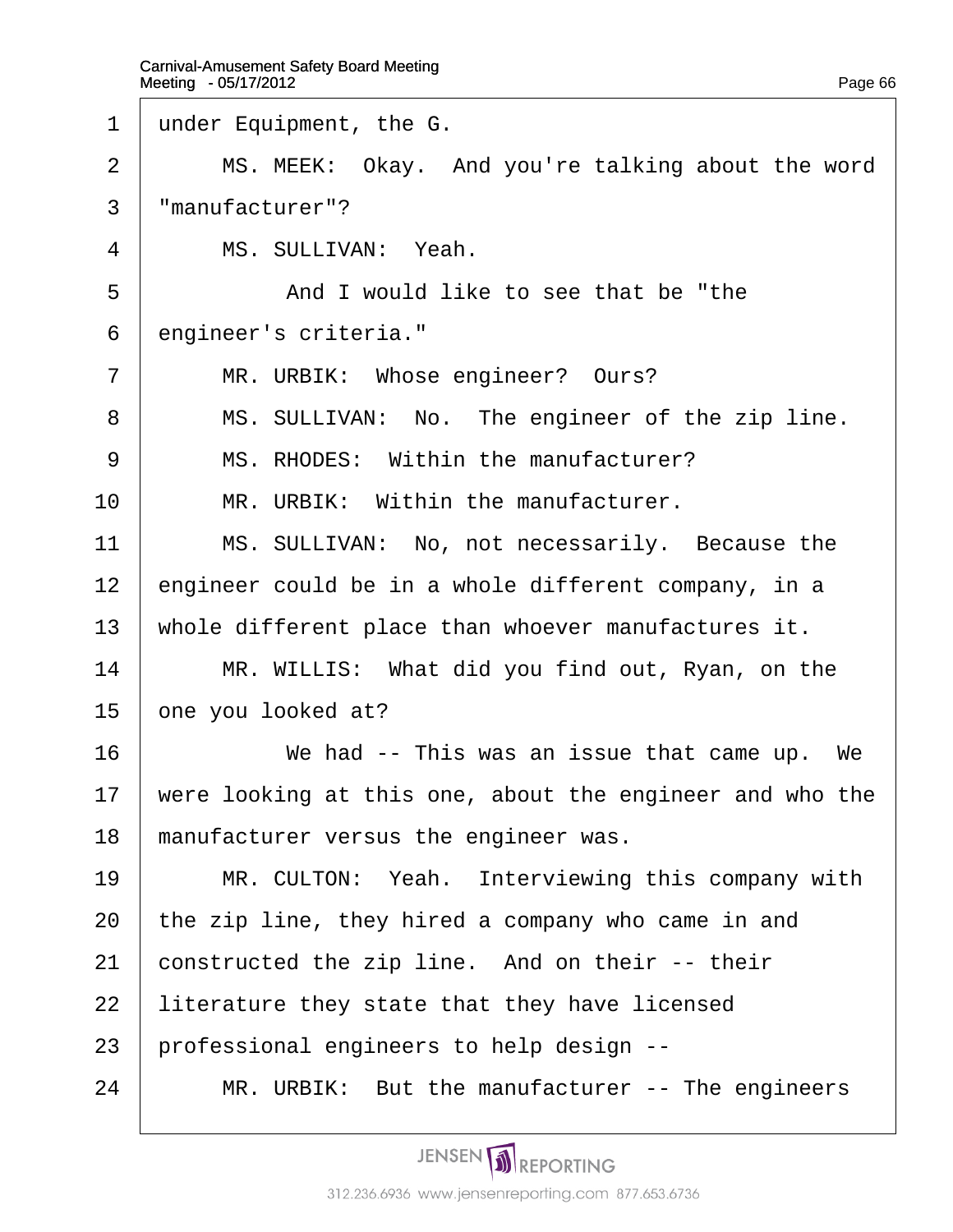1 are agents of the manufacturers, on behalf of the 2 manufacturers, so it eventually is the manufacturers' 3 work.  $4 \mid MR$ . WILLIS: Is that what you found? 5 | MR. CULTON: I think here we're talking 6 specifically -- What Patty brought up was about pulleys 7 and trolleys shall be of the double-wheel type 8 construction per the -- this says the manufacturer's 9 specification. Because there -- there might be a 10 difference between a manufacturer of a product versus 11 the engineer of the --12 | MS. SULLIVAN: Zip line. 13 | MR. CULTON: -- the whole zip line. There could --14 There very well could be. 15 | MR. URBIK: I guess I'm confused if I'm inspecting 16  $<sup>this</sup>$ .</sup> 17 | MR. MAZZENGA: Well, maybe can I -- Can I offer --18 | MR. URBIK: Yeah. Go ahead. 19 | MR. MAZZENGA: -- offer an idea. 20 | MR. URBIK: Sure. 21 | MR. MAZZENGA: Maybe the owner, the owner of the 22 facility, would hire an engineer to do the plan. There 23 would be a structural engineering plan and there would 24 be a mechanical engineering plan per -- per the CARSA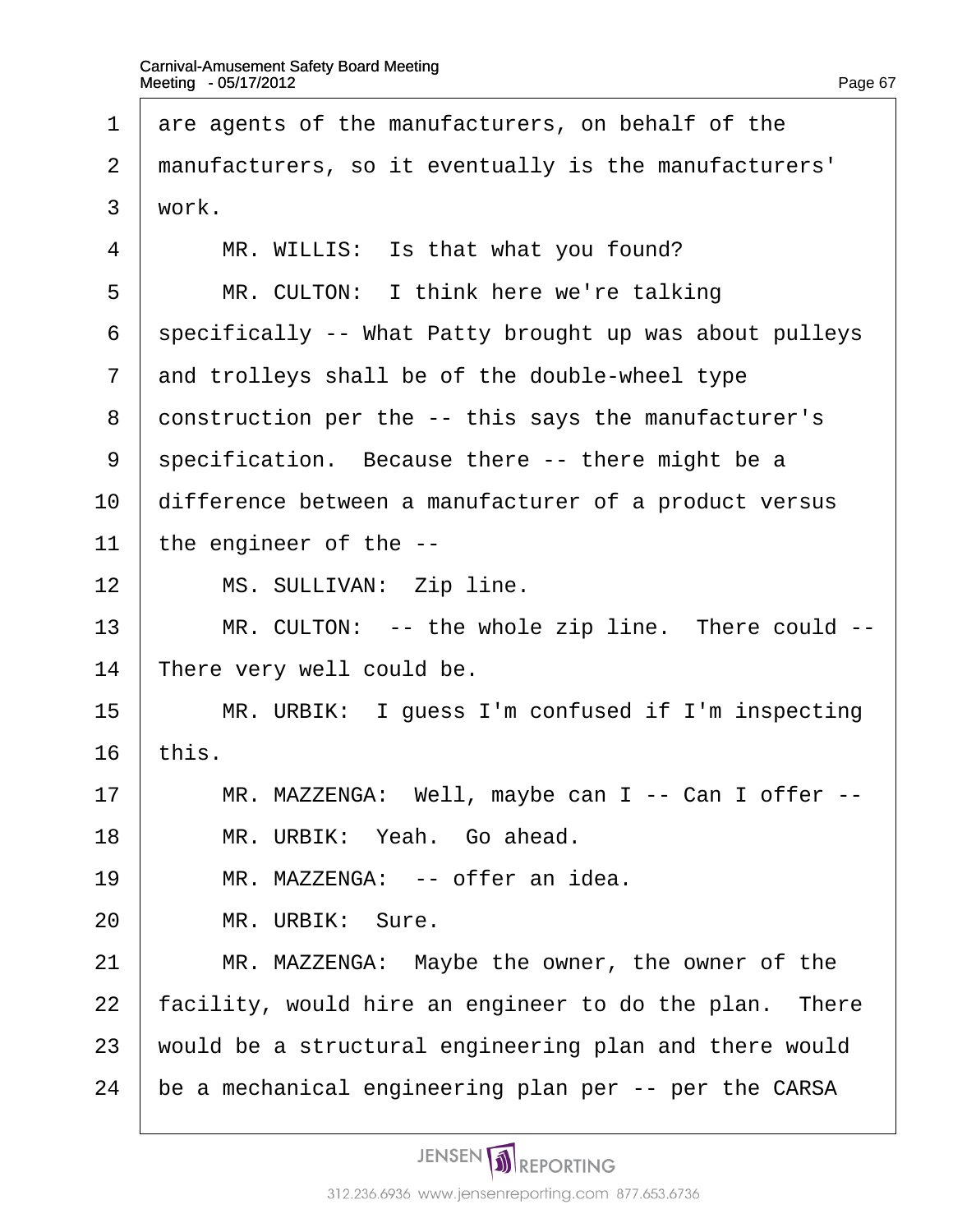- 1 standard, a structural and two licensed engineers or
- 2 dne. And they would integrate components, off-the-shelf
- 3 domponents --
- 4 | MR. CULTON: Yeah.
- 5 | MR. MAZZENGA: -- ANSI-approved, carabiners,
- 6 whatever. And they would integrate them into a design
- 7 plan. And, therefore, I think the engineer does not
- 8 represent the manufacturer of the individual component.
- 9 | MR. CULTON: That's right.
- 10 | MR. MAZZENGA: They represent the owner.
- 11 | MR. CULTON: Right.
- 12 | MR. MAZZENGA: And there would be a plan -- There
- 13 would be a design that the owner would have in his
- 14 possession, his or her possession. I believe that's how
- 15 that would work. It's just like an architect designing
- 16 **a** building for someone.
- $17$  | MR. URBIK: And I agree with you on a fixed
- 18 location. What about a mobile application?
- 19 **MR. MAZZENGA: That's a different -- I think mobile**
- 20 applications are kind of a different -- a different set
- 21 of rules. It would -- They will require some tweaking,
- 22 I'm thinking. That's my opinion.
- $23$  | MR. CULTON: But in this case, a pulley or a
- 24 trolley is probably going to be manu- -- you know,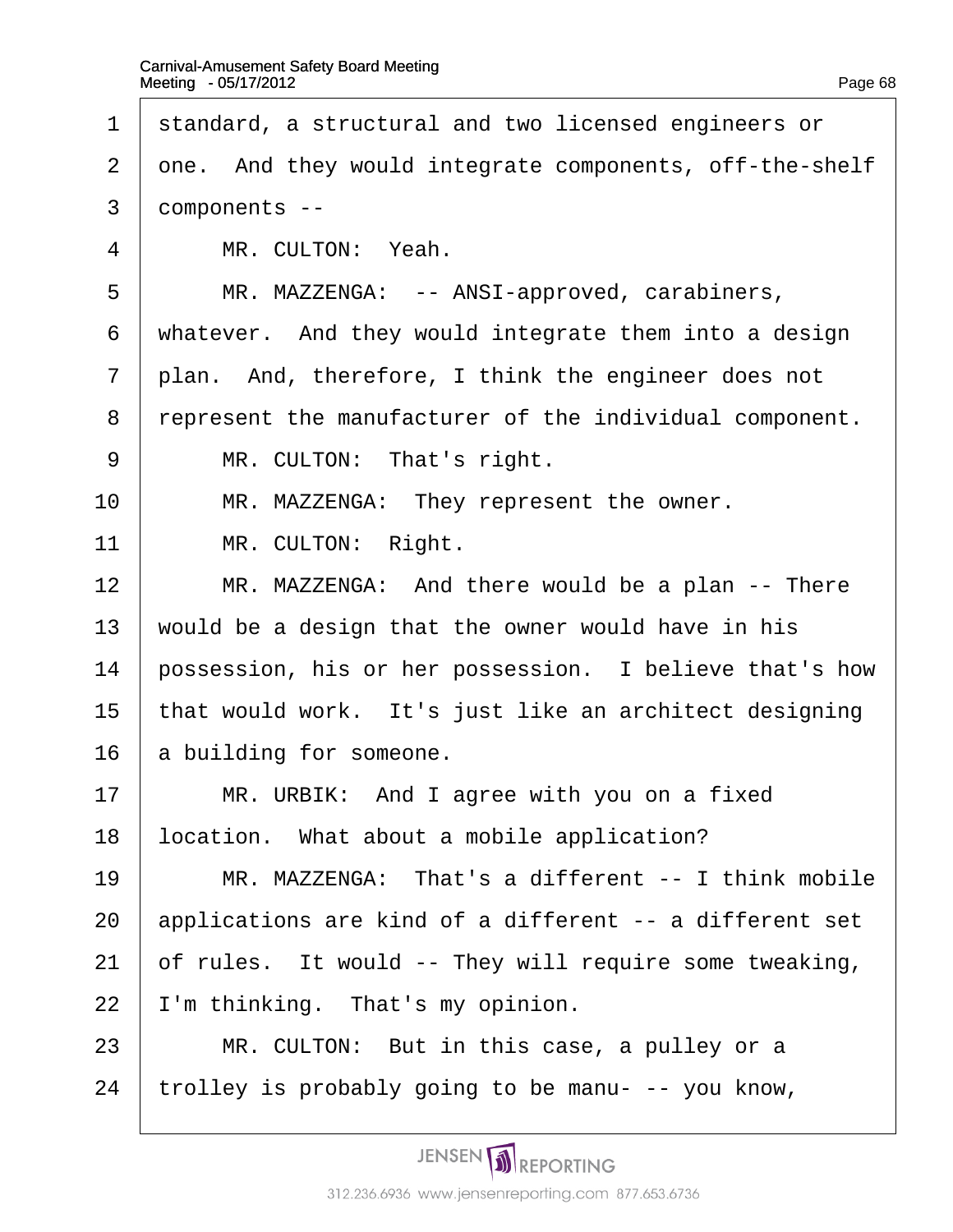| 1 bought from a manufacturer and the engineer probably    |
|-----------------------------------------------------------|
| 2 would specify it. So it's not necessarily the engineer  |
| 3 dreating -- you know, making it from scratch and saying |
| 4 here's the pulley and trolley you're -- that's          |
| 5 specifically designed for this. It would be like a      |

6 pulley or a trolley manufactured by, you know, whoever.

7 | MS. SULLIVAN: Well, you might be able to buy them

8 from Grainger --

9 | MR. CULTON: Yeah.

10 | MS. SULLIVAN: -- and then -- and then it wouldn't.

11 But the -- the designing engineer would be the one who's

12 already looked at the load specs and -- and those kinds

13 of things to say which ones were appropriate for this

14 design.

15 | MR. URBIK: As an operator, would you know that?

 $16$  | MR. MEYER: I might be able to help you.

 $17$   $\parallel$  MR. URBIK: When --

 $18$  | MR. MEYER: If you -- When you do your

19 subcommittee -- If I could get one of your cards or

20 numbers. I could contact Extreme Engineering, the

21 company that designed their own ride. And they have

22 their own engineers on staff, and they designed the ride

23 themselves. So, yeah, they're going to be buying parts

24 from other people, but their engineers have specified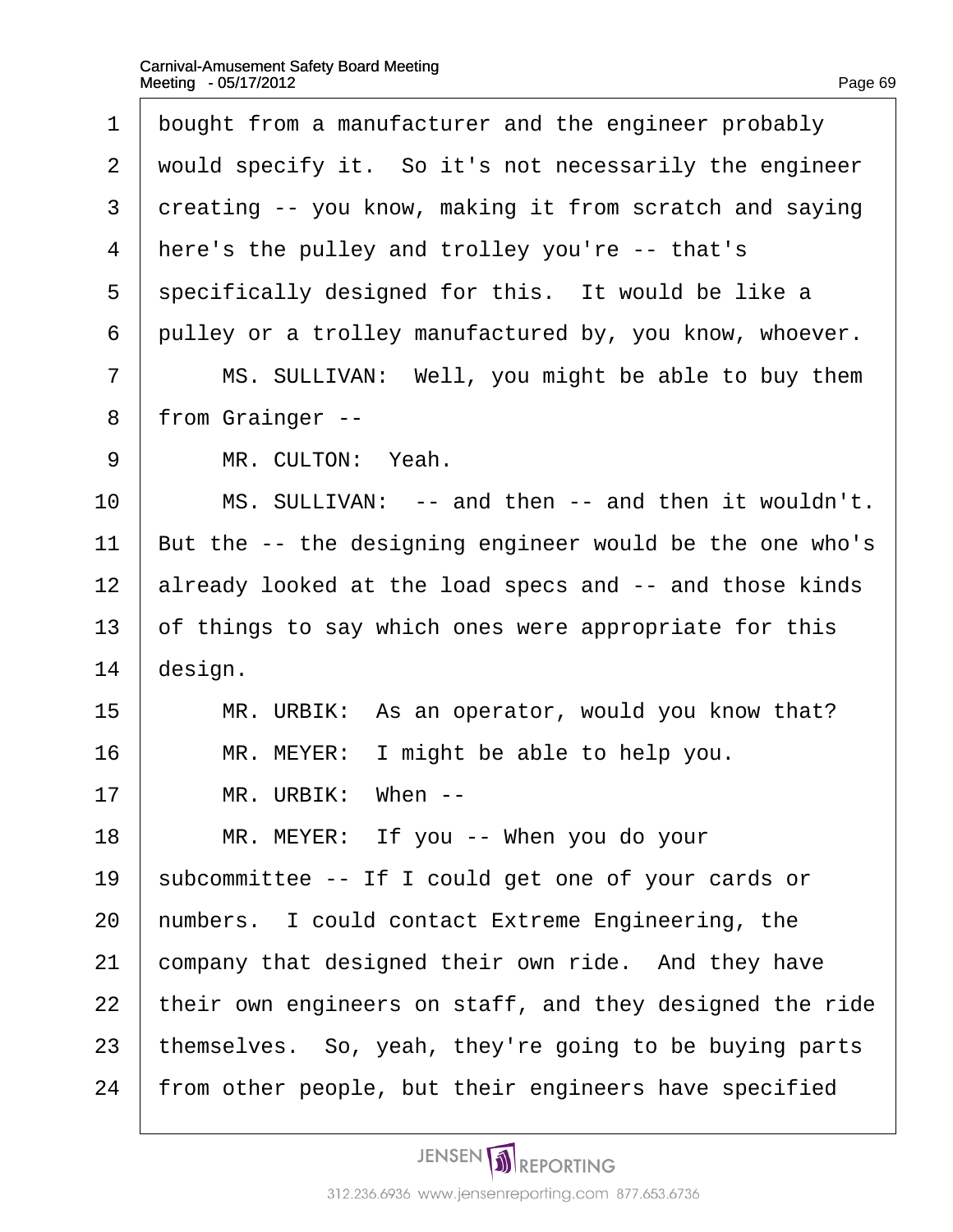| 1              | what they wanted for that ride. And that might make it  |
|----------------|---------------------------------------------------------|
| $\overline{2}$ | a little easier for you if you talk to a company that's |
| 3              | doing it and has their own engineers on staff. Is that  |
| $\overline{4}$ | what you're kind of looking for?                        |
| 5              | MS. SULLIVAN: Well, but this -- This was a big          |
| 6              | dontroversy in ASTM when we did the design standard.    |
| $\overline{7}$ | And -- Because in this industry there's so many         |
| 8              | different ways that a ride or device can come to        |
| 9              | fruition. And basically the design engineer is the one  |
| 10             | who figures loads and -- and chooses the right          |
| 11             | mechanical parts to go into it. So I'm just saying I    |
| 12             | think this should say "the engineer's specification."   |
| 13             | MR. CULTON: If the -- I -- I understand where           |
| 14             | you're coming from, but I think most of -- most of the  |
| 15             | time the engineer usually works for the manufacturer.   |
| 16             | And that engineer --                                    |
| 17             | MS. SULLIVAN: No.                                       |
| 18             | MR. CULTON: -- that engineer would be covered           |
| 19             | under --                                                |
| 20             | MS. SULLIVAN: Not necessarily.                          |
| 21             | MR. URBIK: Either by contract or is directly            |
| 22             | employed.                                               |
| 23             | MS. SULLIVAN: But the engineer is the one who           |
| 24             | specifies what should be there. The manufacturer        |
|                |                                                         |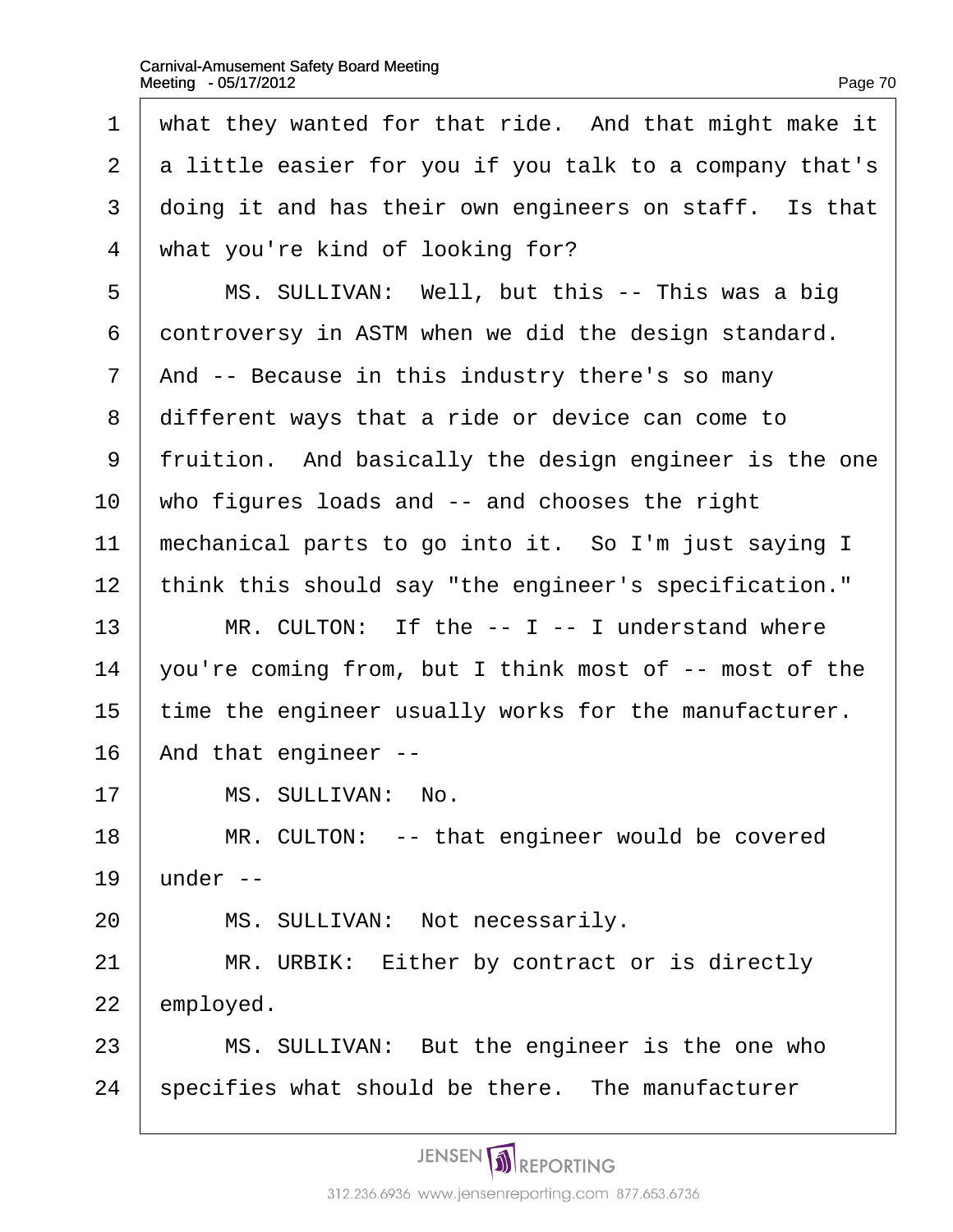1 doesn't. The manufacturer builds to print. The 2 manufacturer builds to the design specifications. 3 | MS. RHODES: That the engineer develops. 4 | MS. SULLIVAN: And that's the engineer who develops 5 that information. 6 | MR. WILLIS: Ryan, did you get that? Maybe when 7 you go and look at it -- I mean, really -- Assuming the 8 engineer works for the manufacturer, just taking an 9 example, you know, you're going to have -- you're not 10 going to have anything that would say -- You'd have 11 something that says this thing has been manufactured 12 under engineering supervision, but you're not going to 13 have anything that's going to specifically say that the 14  $\epsilon$  engineer designed the pulleys. I mean, it's implicit, 15 but most of these things are based upon the manufacturer 16 who's going to make representations that we could check 17 but his engineer of the product. It's not just going to 18 be someone who manufactured a product because my 19 brother-in-law said this works. You're going to have to 20 check the manufacturer to see that there's an -- you 21 know, who knows they have to -- who's the engineer.  $22$  | MS. SULLIVAN: And I'm not saying that the 23 manufacturer can't give them the proper information. 24 I'm just saying that the engineer specifies what -- what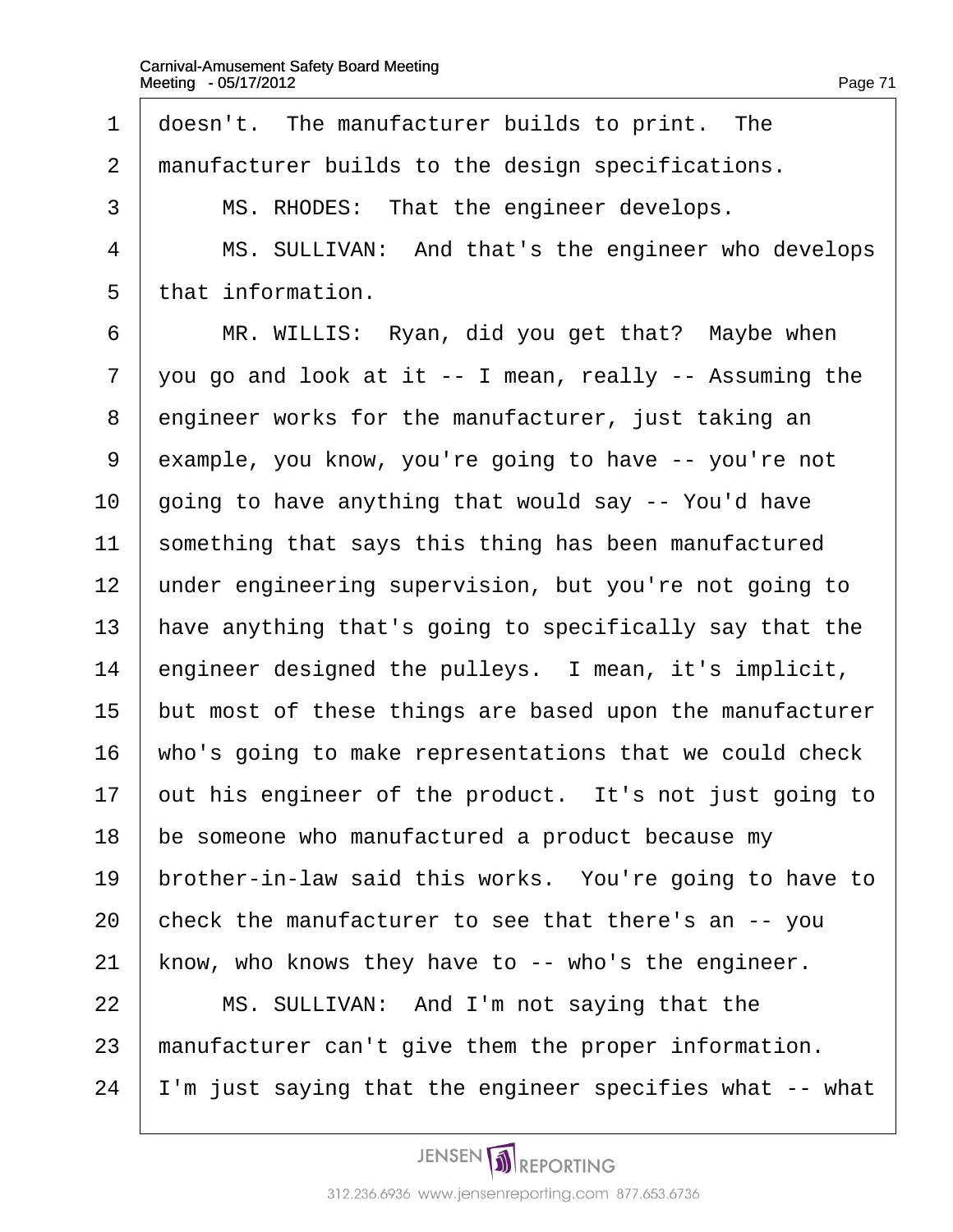1 the correct parts are.

 $2$  | MR. URBIK: I think ultimately it's the

3 manufacturer's responsibility to make sure that the

4 product they have is within contemporary standards.

5 | MS. SULLIVAN: But how do they know? They're not

6 engineers necessarily.

 $7$  | MR. URBIK: Well, they hire engineers. They're in

8 the business of building something.

9 | MS. SULLIVAN: Okay. You're right back to the

10 engineers.

11 | MS. RHODES: It's almost semantics. Because we're

12 hot disagreeing with you. We know it's the engineer who

13 comes up with the specs. We're just saying the

14 manufacturer is who has the accountability to build to

15 the engineer's specs, and I think that's why it's

16 written this way. But it doesn't mean what you're

17 saying is incorrect.

18 | MR. WILLIS: I think it's written that way also

19 because we look at it as a point of enforcement,

20 especially if that person goes out there. And, again,

21 just from -- I'm limited to going out there once -- you

22 know, a couple of times and seeing these things and

23 saying, What do you have, and then getting these -- you

24 know, these booklets and we followed up and it says it's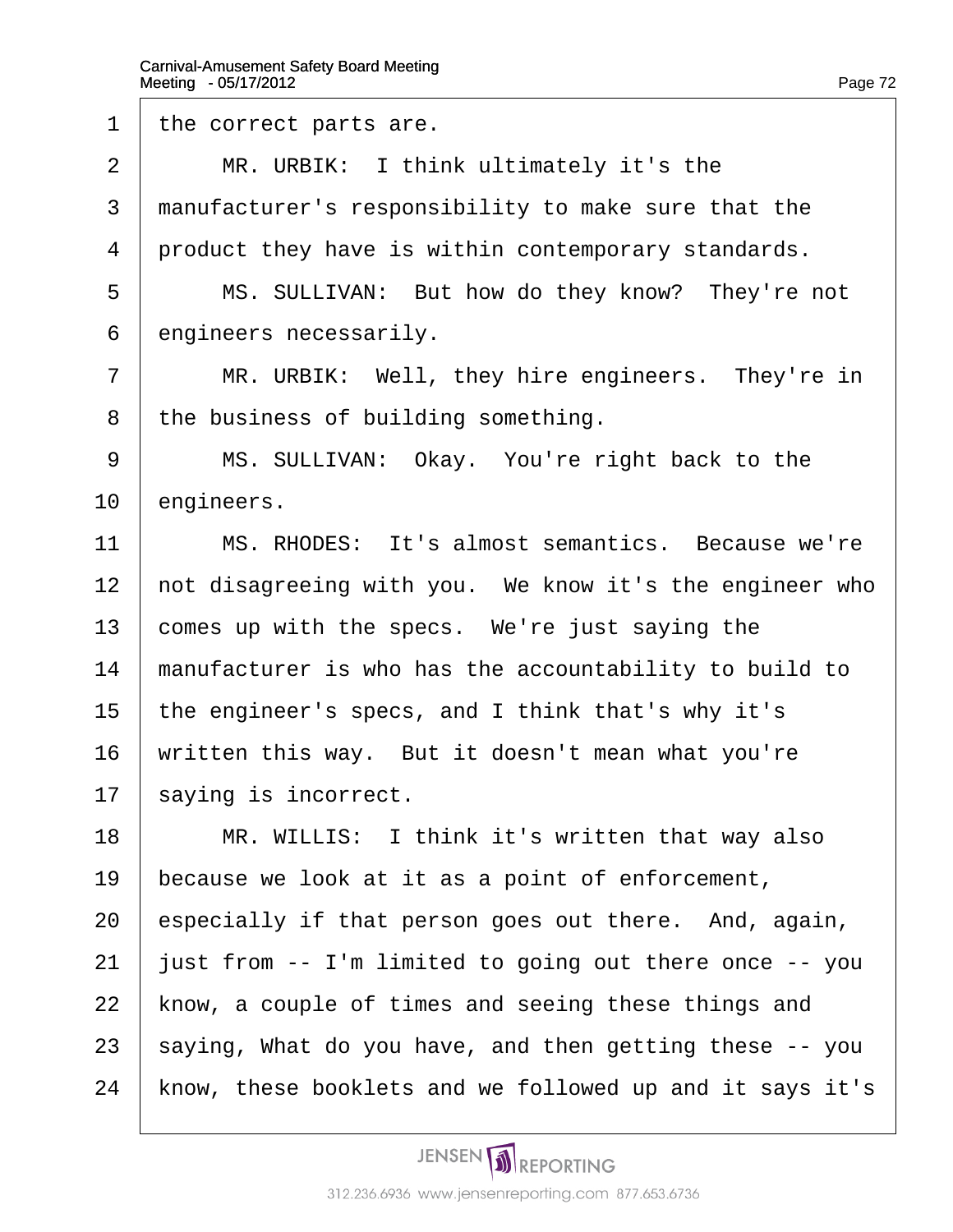| $\mathbf 1$    | all through the manufacturer. And then we get to the     |
|----------------|----------------------------------------------------------|
| $\overline{2}$ | manufacturer, and he says: It's all engineered. Here's   |
| 3              | all the engineering. And eventually it is, I mean, more  |
| 4              | on the manufacturer who has the engineered product.      |
| 5              | MR. URBIK: Right.                                        |
| 6              | MR. WILLIS: That's what we have discovered, and          |
| $\overline{7}$ | that's why we've written it per the manufacturer.        |
| 8              | MS. SULLIVAN: But the engineer has told -- If the        |
| 9              | engineer doesn't write the -- the -- a lot of the manual |
| 10             | itself, they still specify to the manufacturer what      |
| 11             | should be in the manual --                               |
| 12             | MR. URBIK: I think --                                    |
| 13             | MS. SULLIVAN: -- and as far as -- as parts.              |
| 14             | MR. URBIK: I think that's an affirmative defense,        |
| 15             | but it's not a -- a -- a passing off the liability of    |
| 16             | whatever product you're manufacturing --                 |
| 17             | MS. SULLIVAN: I'm not talking --                         |
| 18             | MR. URBIK: -- to an engineer.                            |
| 19             | MS. SULLIVAN: -- about passing off liability. I'm        |
| 20             | talking about if you don't incorporate the engineer's    |
| 21             | responsibility into this, then you may essentially be    |
| 22             | leaving them out.                                        |
| 23             | MR. URBIK: No. If you've got stamped plans and           |
| 24             | you're relying on his stamped plans, then his            |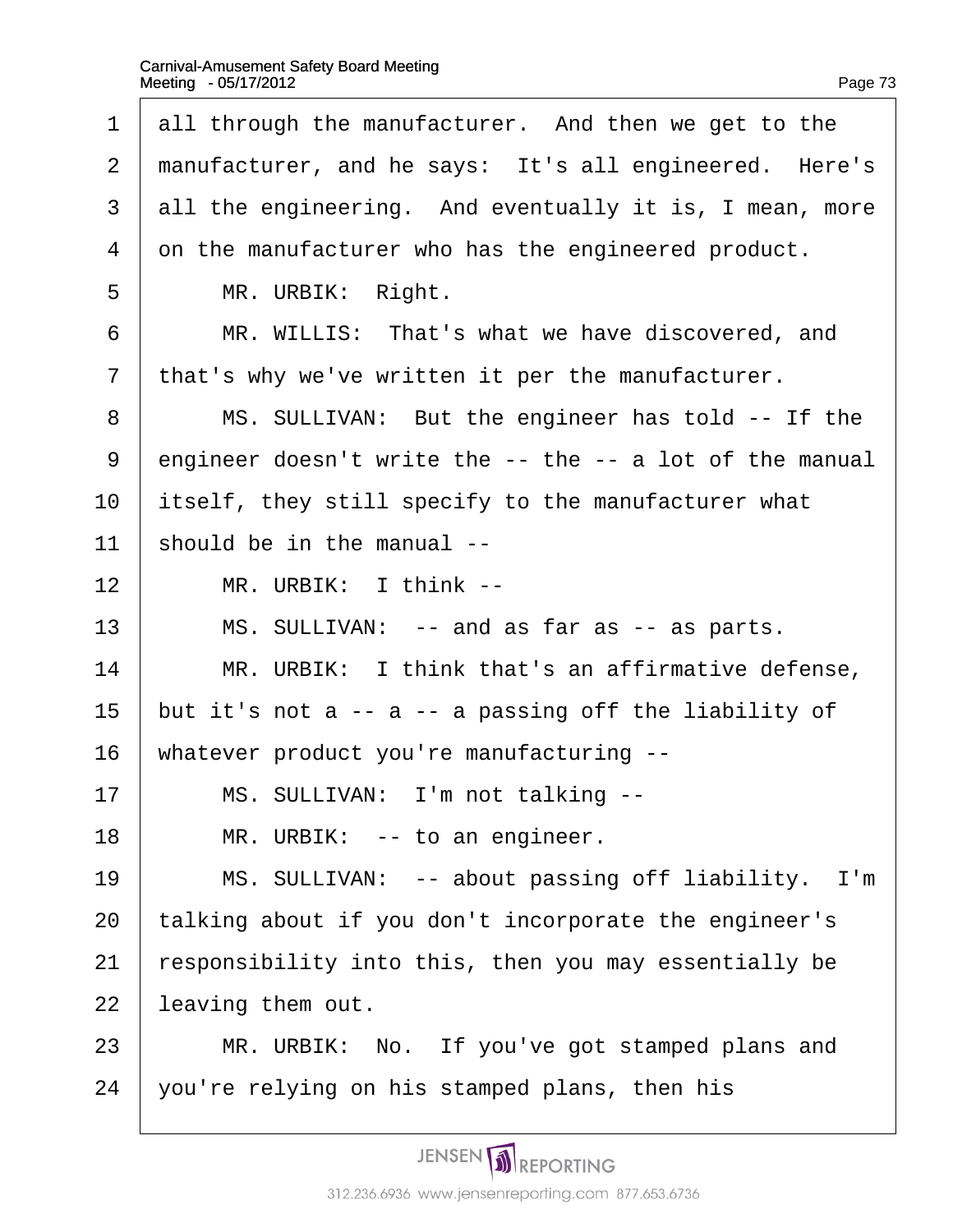1 professional responsibility and professional liability ·2· ·is at stake and that's where the manufacturer -- 3 | MS. SULLIVAN: Okay. Then -- $4 \mid MR$ . URBIK: -- gets their --5 | MS. SULLIVAN: -- his plans will tell you what  $6$  to  $-$  what these pulleys and trolleys have to be. 7 | MR. WILLIS: You won't see that. See, that's our 8 problem. This is for the --9 | MS. RHODES: Operator. 10 | MR. WILLIS: We've got to go out there and inspect 11  $\parallel$  t and say to the person -- And he's not going to  $-$  Oh, 12 well, Joe, the engineer from the manufacturer, is the 13 one who specified this. The manufacturer, we found out, 14 has represented that we've had this thing engineered 15 from all these people on staff, and that's what they 16 present us. And then we made one quick phone call and 17 said, Okay, we'll talk to the manufacturer, and then we 18 found out that the manufacturer did have all of these 19  $\epsilon$  engineers. But there's no way when we go out in the 20 field that we're going to see an engineer's name on 21 there unless it's been a guy who's been there -- you 22 know, I hired someone to design the thing from, you 23 know, square one. Most of it is bought from a 24 manufacturer.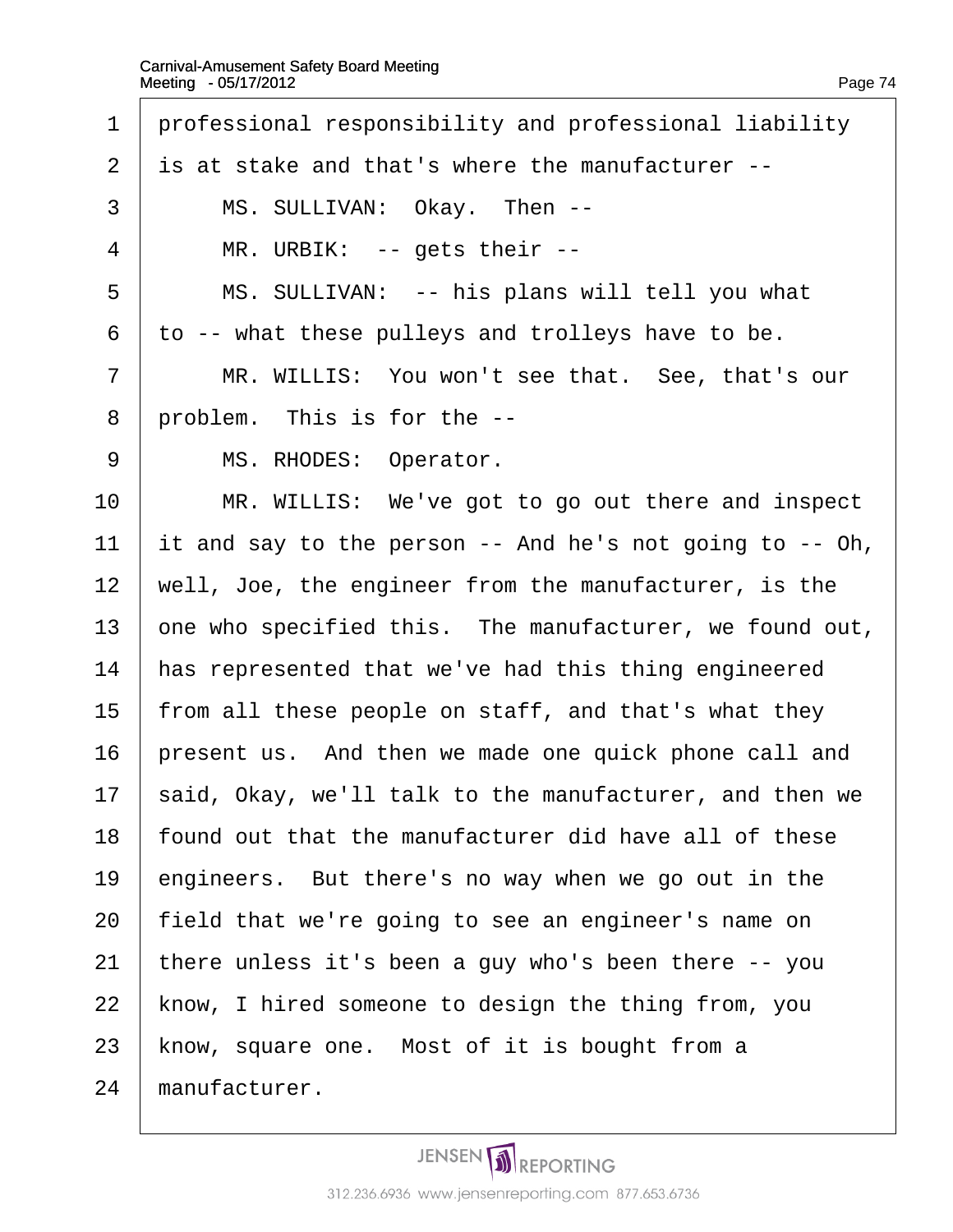| 1              | And so it's really -- We had -- We had -- I                   |
|----------------|---------------------------------------------------------------|
| $\overline{2}$ | think there's enforcement to say it's the manufacturer,       |
| 3              | but if we just said my brother-in-law manufactured this       |
| 4              | for me and that's why it's satisfactory, that wouldn't        |
| 5              | satisfy our inspection unless we knew that that company       |
| 6              | had the engineer doing it. As a matter of enforcement,        |
| $\overline{7}$ | we go out there and look. Because that's what the             |
| 8              | operator is going to have, you know, the manufacturing        |
| 9              | stuff. And we follow up the next step before we just          |
| 10             | accept, you know -- I'll be very simplistic. You know,        |
| 11             | $\sqrt{2}$ loe manu- -- I went to my brother-in-law who has a |
| 12             | company. I said, Manufacture for me this thing. Then          |
| 13             | he comes back. Well, we'll just take Joe Costigan's           |
| 14             | representation as the manufacturer, and, therefore,           |
| 15             | you've complied with the statute.                             |
| 16             | MR. MAZZENGA: What is the -- Can I ask, what is               |
| 17             | the -- what is the paragraph that we're questioning?          |
| 18             | MS. RHODES: It's the fourth page in.                          |
| 19             | MR. URBIK: It's General Compliance Criteria, c, G,            |
| 20             | under Equipment.                                              |
| 21             | MS. SULLIVAN: Here, General Compliance, this, G.              |
| 22             | MR. MAZZENGA: "Per the manufacturer's                         |
| 23             | \$pecification." Okay.                                        |
| 24             | MR. WILLIS: Well, the engineered manufacturer's               |
|                |                                                               |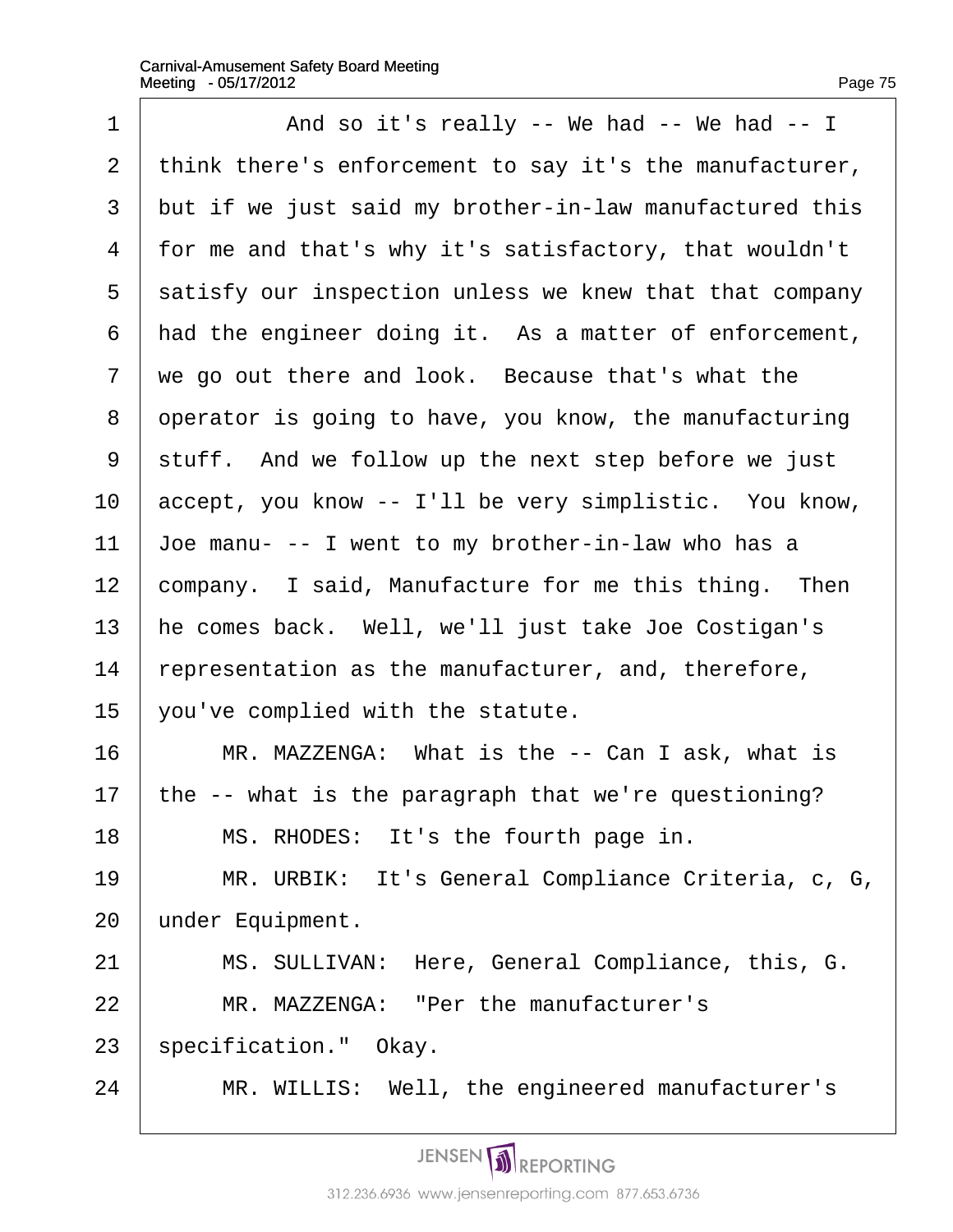1 specifications?

2 | MR. MAZZENGA: Well, one --

 $3 \parallel MR$ . WILLIS: I mean --

4 | MR. MAZZENGA: One solution -- One solution might

5 be to tie that into the site plan and equipment signage

6 instruction. You're requesting a sign-off -- You're --

7 You're requesting a PE sign off on the design and

8 construction and the site plan, and so pulleys and

- ·9· ·trolleys can also be --
- $10$  | MR. CULTON: How about "per the design

11 specification"?

 $12$  | MS. SULLIVAN: I would go for that.

13 | MR. MAZZENGA: Per the manufacturer's --

14 | MS. SULLIVAN: No. Per design specification.

15 | MS. RHODES: Ryan, where were you an hour ago? I'm

16 **just kidding.** 

17 | MS. SULLIVAN: He was thinking.

18 | THE CHAIRMAN: That's why you've got to let these

- 19 things play out, as the Chair.
- 20 | MR. WILLIS: He's only been here 30 days.
- $21$  | MR. URBIK: He was holding out on us.
- 22 | MS. SULLIVAN: I would -- I would -- I would be

23 **comfortable with that.** 

24 | MR. CULTON: Okay.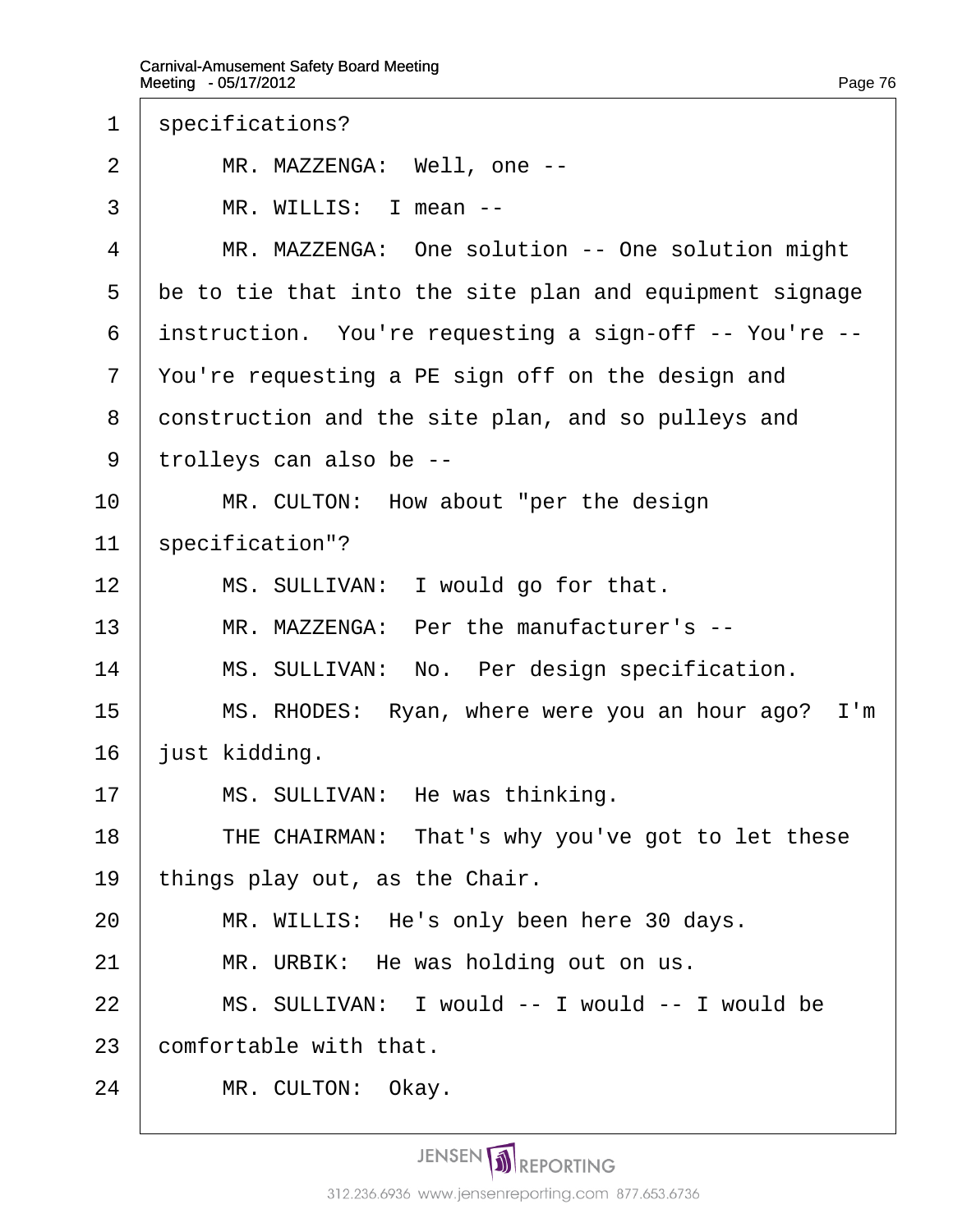16· ·being here.

19

 $21$ 

| $\mathbf 1$    | THE CHAIRMAN: All right. With that in mind then,         |  |
|----------------|----------------------------------------------------------|--|
| 2 <sup>1</sup> | can we move to approve the emergency measures as amended |  |
| 3              | on their face?                                           |  |
| 4              | Go ahead.                                                |  |
| 5              | MS. SULLIVAN: One more thing. On the -- I think          |  |
| 6              | it's the next page. Under 2, Zip line, the next page,    |  |
| $\overline{7}$ | under C, what's that first word?                         |  |
| 8              | MS. RHODES: It's "RESERVED" spelled incorrectly.         |  |
| 9              | MS. SULLIVAN: Well, I was assuming that's what it        |  |
| 10             | is, and then I was thinking, well, I don't know.         |  |
| 11             | MS. RHODES: I could be wrong, though.                    |  |
| 12             | MS. SULLIVAN: Reserved?                                  |  |
| 13             | DIRECTOR COSTIGAN: Spell check could be wrong.           |  |
| 14             | MS. RHODES: Well, it's all capped.                       |  |
| 15             | MR. WILLIS: Well, now Ryan could be faulted for          |  |
| 16             | being here.                                              |  |
| 17             | MS. RHODES: It's all --                                  |  |
| 18             | MS. SULLIVAN: No, no, no. It's -- I mean, I don't        |  |
| 19             | know of anybody --                                       |  |
| 20             | THE CHAIRMAN: We'll move to spell-check the              |  |
| 21             | document --                                              |  |
| 22             | MS. SULLIVAN: -- who hasn't made --                      |  |
| 23             | THE CHAIRMAN: -- before we publish it.                   |  |
| 24             | MS. SULLIVAN: I don't know of anybody --                 |  |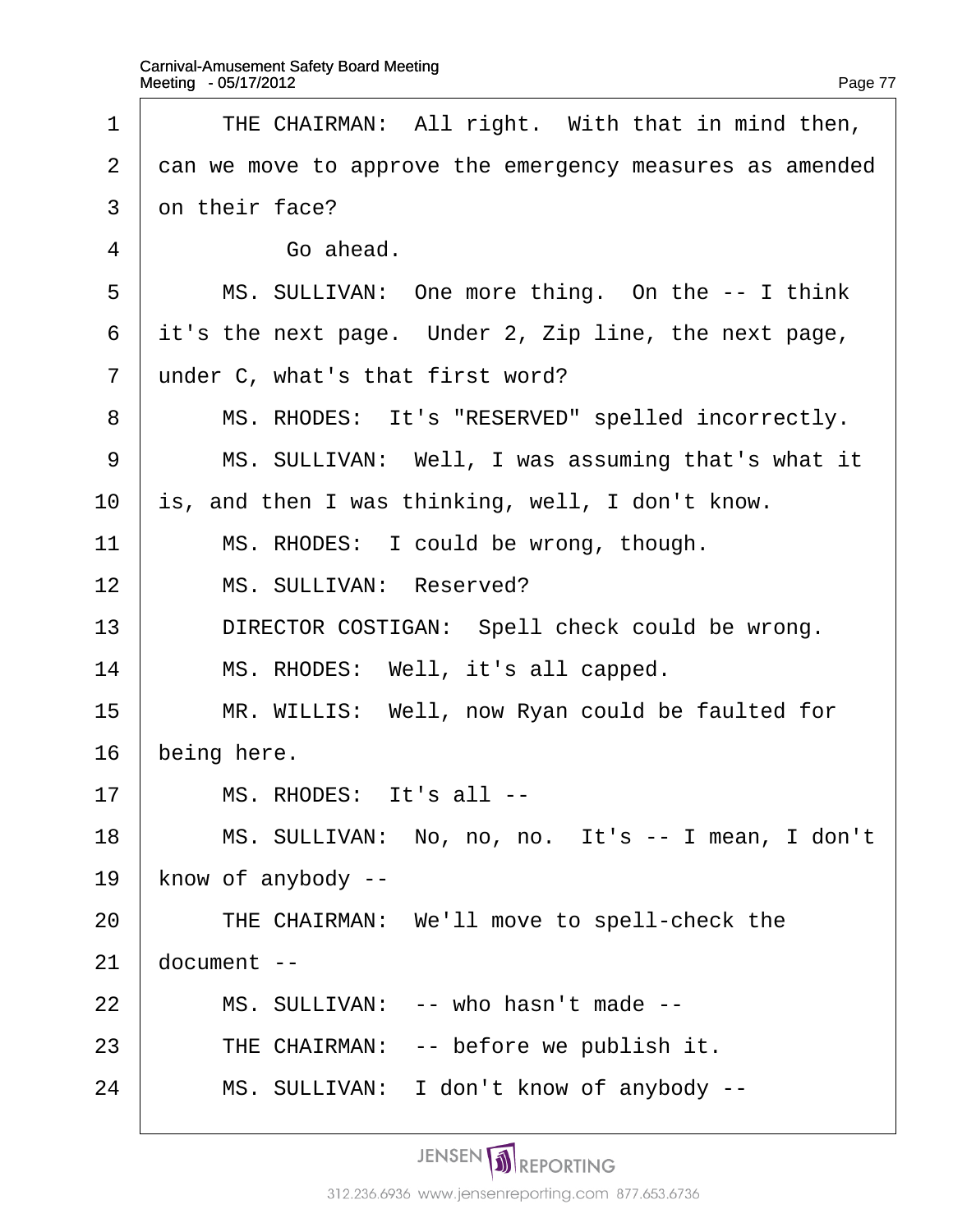| 1              | MR. URBIK: As part of the motion.                        |
|----------------|----------------------------------------------------------|
| 2              | MS. SULLIVAN: If you don't make a mistake once in        |
| 3              | awhile, you're not doing anything. So no. I'm -- I'm     |
| 4              | happy with that. I just wanted to be -- be sure.         |
| 5              | MR. URBIK: Are you making a motion, Patty?               |
| 6              | MS. SULLIVAN: Yes, I am.                                 |
| $\overline{7}$ | MR. URBIK: I'll second.                                  |
| 8              | THE CHAIRMAN: What is your motion?                       |
| 9              | MS. SULLIVAN: That we accept the --                      |
| 10             | MS. RHODES: The emergency rules?                         |
| 11             | MS. SULLIVAN: -- the emergency rules as revised          |
| 12             | and until -- for 150 days and -- or until the            |
| 13             | subcommittee can get back to the Board and the Board can |
| 14             | approve something else.                                  |
| 15             | THE CHAIRMAN: Second?                                    |
| 16             | DIRECTOR COSTIGAN: Should we -- Should we just be        |
| 17             | clear--                                                  |
| 18             | MS. SULLIVAN: If that comes first.                       |
| 19             | DIRECTOR COSTIGAN: -- about the changes just so          |
| 20             | that $-$                                                 |
| 21             | THE CHAIRMAN: Sure.                                      |
| 22             | Patty, could you put on the record what we've            |
| 23             | changed.                                                 |
| 24             | MS. SULLIVAN: Yes. The name on the manual.               |
|                |                                                          |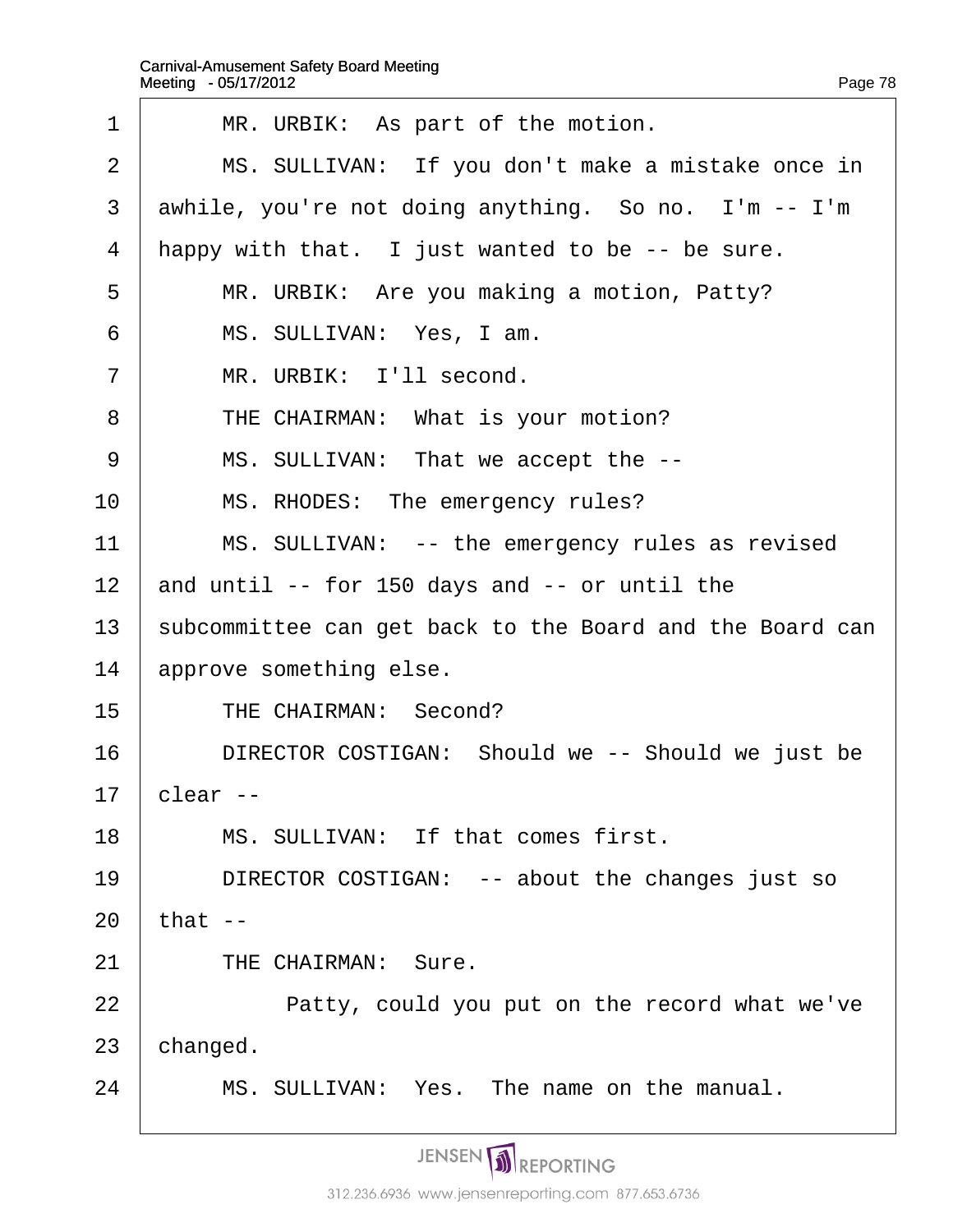| 1              | THE CHAIRMAN: And what is the name to be changed      |
|----------------|-------------------------------------------------------|
| 2              | $\mathsf{to}?$                                        |
| 3              | MS. SULLIVAN: Operating, Training, Maintenance,       |
| $\overline{4}$ | and Inspection Manual or in some -- all those four -- |
| 5              | DIRECTOR COSTIGAN: We'll get it -- We'll get it       |
| 6              | all in there.                                         |
| $\overline{7}$ | MS. SULLIVAN: Yeah. As long as those four             |
| 8              | terms --                                              |
| 9              | DIRECTOR COSTIGAN: Operating, Maintenance --          |
| 10             | MS. SULLIVAN: -- are all in it.                       |
| 11             | MS. RHODES: Inspection, and training.                 |
| 12             | DIRECTOR COSTIGAN: -- Inspection, and Training.       |
| 13             | Yeah.                                                 |
| 14             | MS. SULLIVAN: However you want to put it is good      |
| 15             | with me.                                              |
| 16             | And then on the next page changing                    |
| 17             | "manufacturer's" to "designer's."                     |
| 18             | MR. CULTON: Okay.                                     |
| 19             | MS. SULLIVAN: And then just the -- just the --        |
| 20             | MS. RHODES: Typo?                                     |
| 21             | MS. SULLIVAN: Typo. There was just a typo. It         |
| 22             | must have been the computer.                          |
| 23             | THE CHAIRMAN: All in favor of the motion say aye?     |
| 24             | (Chorus of ayes.)                                     |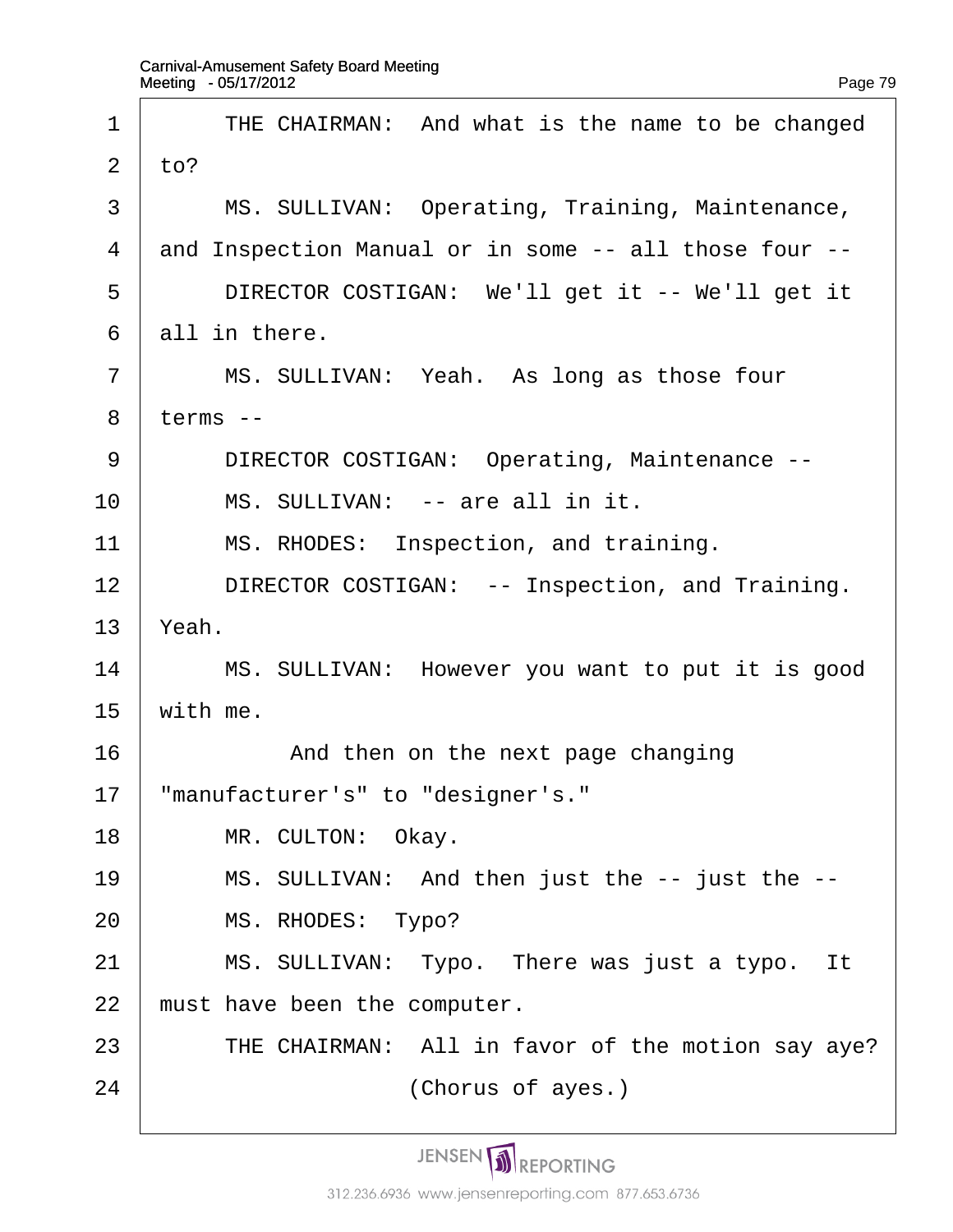| 1              | THE CHAIRMAN: Any in opposition?                         |
|----------------|----------------------------------------------------------|
| 2              | (No verbal response.)                                    |
| 3              | THE CHAIRMAN: Hearing none, the motion carries.          |
| 4              | Thank you for the very helpful and good                  |
| 5              | discussion.                                              |
| 6              | MS. SULLIVAN: And I do like that very last               |
| $\overline{7}$ | comment, the --                                          |
| 8              | THE CHAIRMAN: We're done with our discussion here.       |
| 9              | MS. SULLIVAN: Well --                                    |
| 10             | DIRECTOR COSTIGAN: I'd like to hear your                 |
| 11             | last comment.                                            |
| 12             | MS. SULLIVAN: I like that very last thing. The           |
| 13             | Department's approval shall specifically not be used in  |
| 14             | any advertisement, brochures -- I think that's a good -- |
| 15             | a good comment in there.                                 |
| 16             | MS. RHODES: That is good.                                |
| 17             | MS. SULLIVAN: It's kind of -- I mean, if they're         |
| 18             | ASTM --                                                  |
| 19             | THE CHAIRMAN: That is good housekeeping too.             |
| 20             | MS. SULLIVAN: Yeah. If it's ASTM-compliant,              |
| 21             | that's one thing, but I think the Department's name      |
| 22             | should be kept out of that kind of thing just for        |
| 23             | liability reasons. That was a nice addition.             |
| 24             | THE CHAIRMAN: Moving on, for discussion/other            |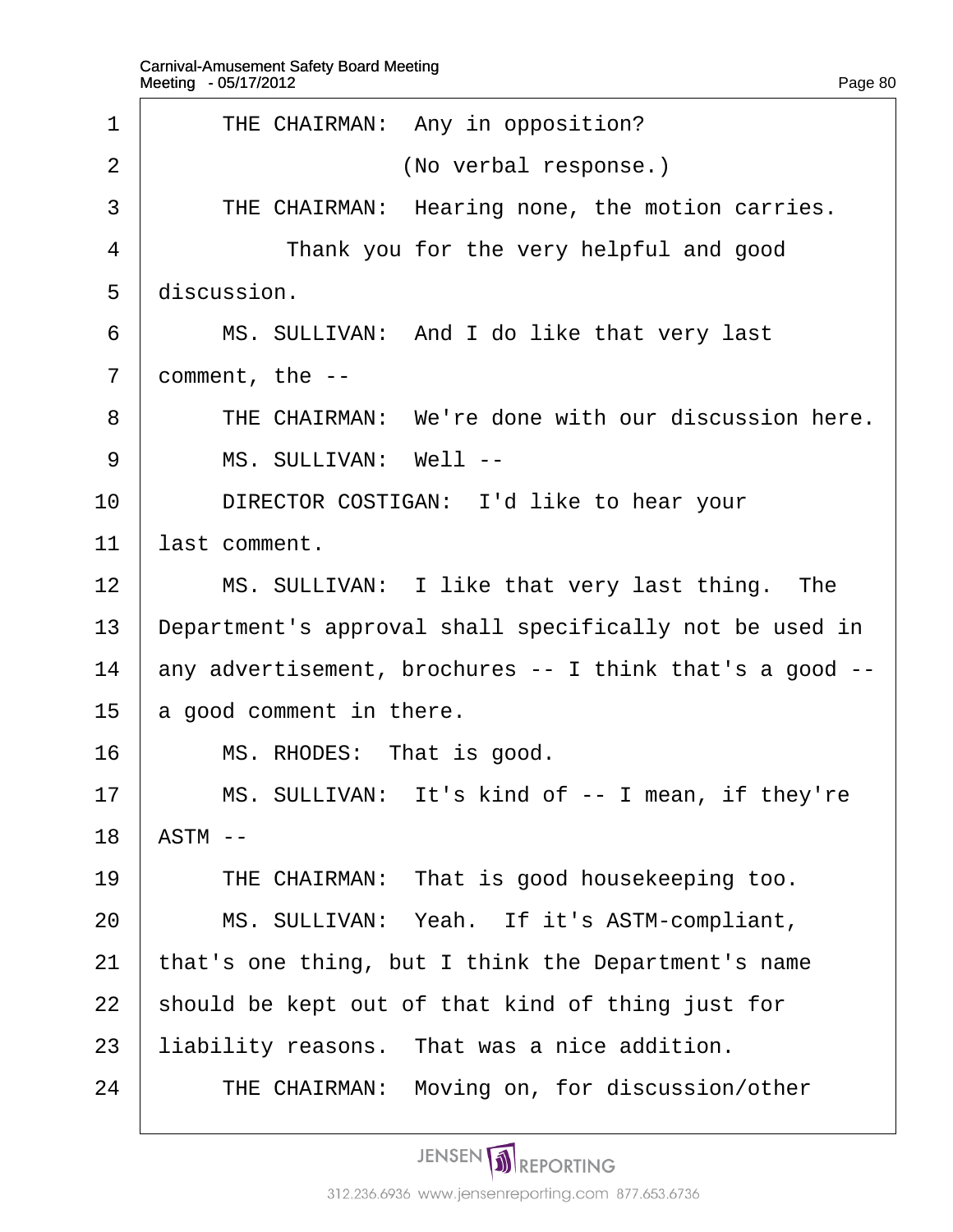| ın<br>н | ۱F | r.<br>ı |
|---------|----|---------|
|         |    |         |

| 1              | business. The first bullet point, I think this is --     |
|----------------|----------------------------------------------------------|
| 2              | this is a holdover from our last discussion. I don't     |
| 3              | think we had the discussion today, but I think Ryan, who |
| 4              | dame on board afterwards, has reviewed the discussion    |
| 5              | from the last meeting, and I think just in general terms |
| 6              | he just is following up on issues in the past and is     |
| $\overline{7}$ | going to be looking into industry issues, what other     |
| 8              | states are doing and whatnot with respect to interplay   |
| 9              | between height requirements, age requirements, passive   |
| 10             | restraints, active restraints. And we'll go back to      |
| 11             | that in the January meeting and --                       |
| 12             | MR. CULTON: Yes. We'll be addressing that in             |
| 13             | the -- in the future meeting.                            |
| 14             | MR. JOHNSON: Are you talking the companion issues?       |
| 15             | THE CHAIRMAN: I'm sorry. The what issue?                 |
| 16             | MR. JOHNSON: Companion. Because it says some of          |
| 17             | the rides say adult but what is an adult                 |
| 18             | THE CHAIRMAN: I think you're right. It goes the          |
| 19             | whole -- the whole gamut.                                |
| 20             | DIRECTOR COSTIGAN: The whole gamut, yeah.                |
| 21             | THE CHAIRMAN: The whole gamut, yeah.                     |
| 22             | MR. JOHNSON: The OABA was talking about that three       |
| 23             | weeks ago.                                               |
| 24             | MS. SULLIVAN: ASTM has been talking about that for       |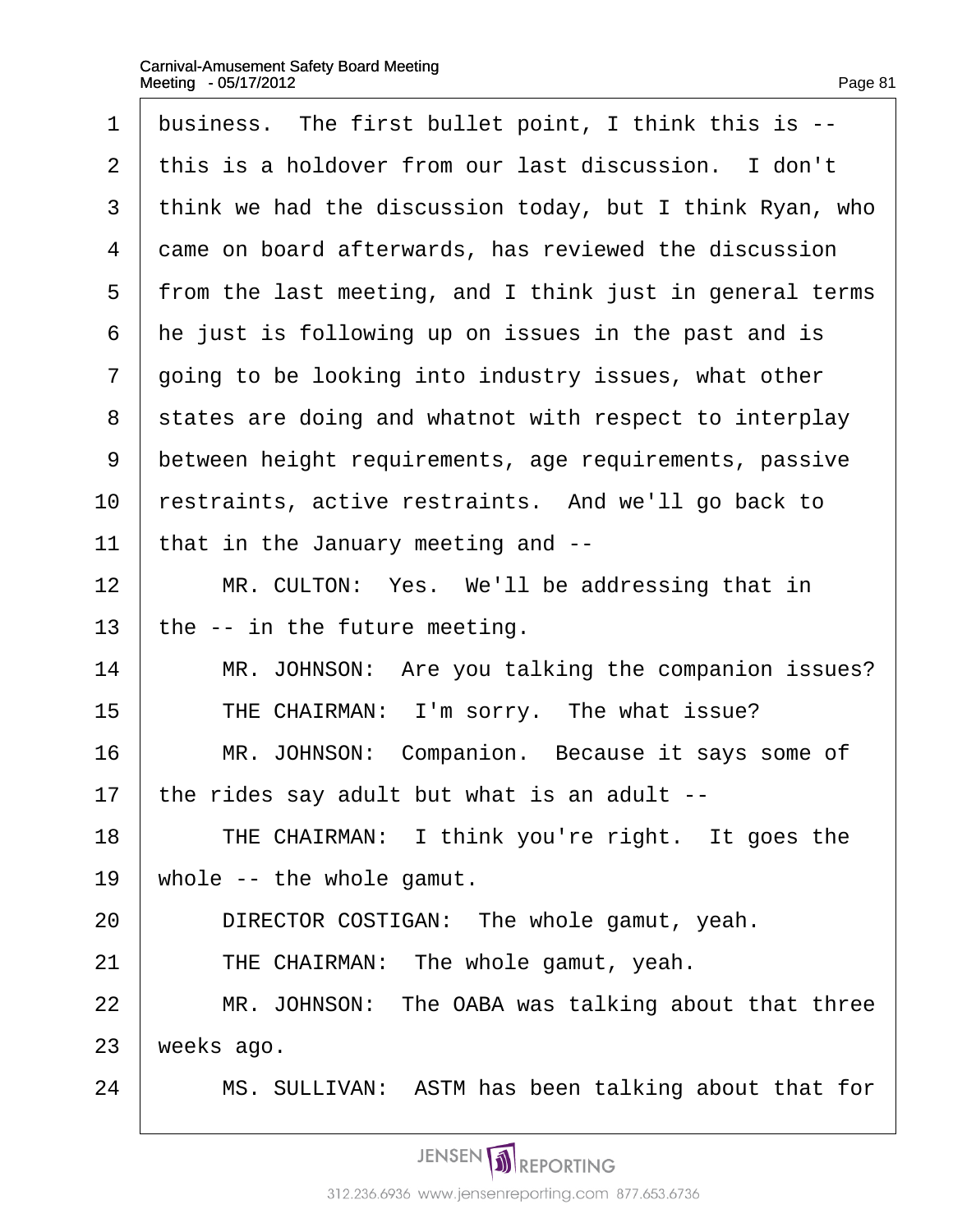1  $1/2$  years. 2  $\parallel$  THE CHAIRMAN: Can I -- Since we're on a roll here, 3 dould I appoint a subcommittee to interact with Ryan on 4 this issue. 5 **Linda, would you like to be on the** 6 subcommittee on that point. 7 | MS. RHODES: Sure, I will. 8 | THE CHAIRMAN: All right. The next -- Any -- Any 9 more discussion on that point? 10 | **Confidence** (No verbal response.) 11 | THE CHAIRMAN: Hearing none, moving forward. WOW 12 Ball updates/discussion. 13 **Joe or Ryan, could you bring us up to date on** 14 where the WOW Balls stand. 15 | DIRECTOR COSTIGAN: Well, we had -- we had a 16 discussion this morning with the folks from the CPSC. 17 And they have asked us to -- or they're asking states to 18  $\frac{1}{2}$  stand by the -- Let me just get my notes on this. They 19 had -- As you know, they've issued a pretty strong 20 warning against the -- against the WOW Balls. And we, 21  $\sqrt{v}$  vou know, have taken that position as a Department as to 22  $\mu$  hot allow their use as  $-$  as  $-$  the ones that are  $-$ 23 that are the blowup kind and that are airtight systems. 24 We spoke to the CPSC. They maintain that position, and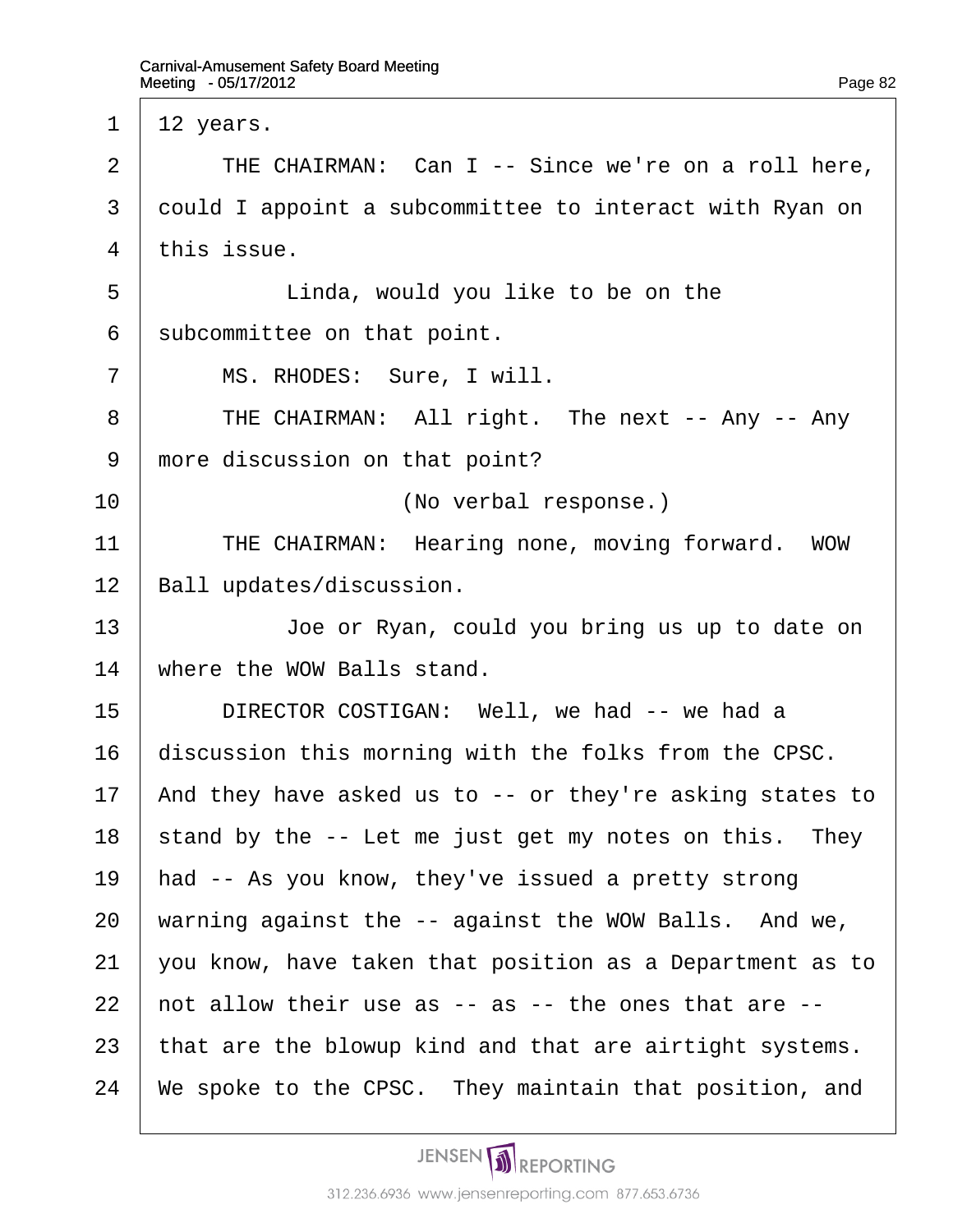- 1 they're asking states not to allow their use. But,
- 2 furthermore, we found that they have issued -- I don't
- 3 know how you say it --
- 4 | MR. WILLIS: They found --
- 5 | DIRECTOR COSTIGAN: -- that they're --
- 6 | MR. WILLIS: They've issued --
- 7 | DIRECTOR COSTIGAN: -- they're defective.
- 8 | MR. WILLIS: They've issued a defective warning
- 9 which has now prohibited the -- The Customs people are
- 10 how, I think, within the last several months, I guess,
- 11 seizing -- they aren't allowing them into the United
- 12 States, the sealed ones. Because they're so defective,
- 13 they are not allowing them in. The parks have been
- 14 instructed that you cannot allow the sealed ones to be
- 15 used on the premises and they're taking an absolute
- 16 defective stance. And I guess they've had six or seven
- 17 seizures so far, anything that looks like them coming in
- 18 from overseas, and basically nothing has been
- 19 challenged. And their position is even more firm than
- 20 they were before on this position on the sealed balls.
- 21 We just had that conversation with them at 10:00 o'clock 22 this morning.
- 23 | THE CHAIRMAN: Has their position changed with
- 24 respect to the dual-wall, the air interchange model?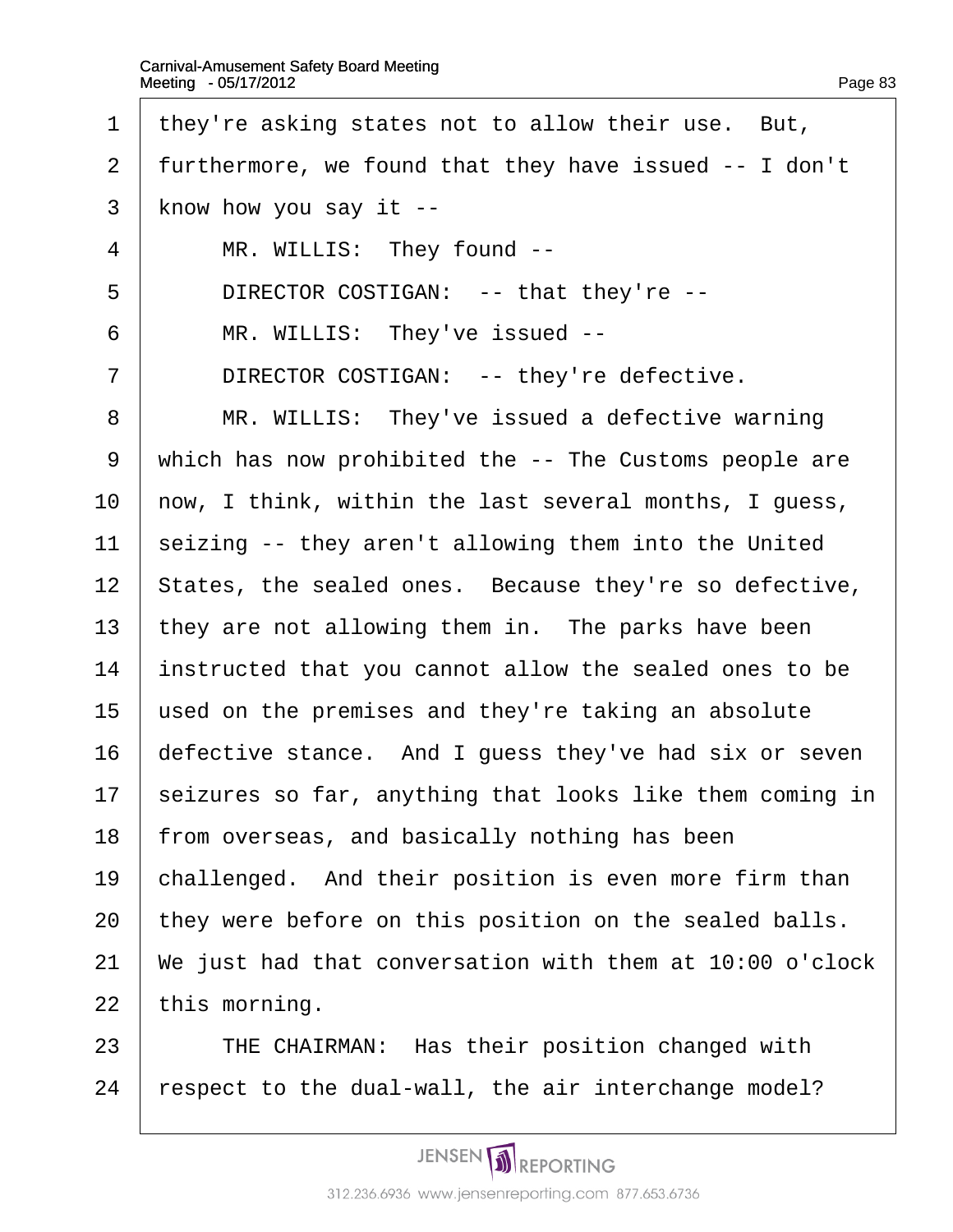| 1              | DIRECTOR COSTIGAN: They -- They take the same           |
|----------------|---------------------------------------------------------|
| $\overline{2}$ | position --                                             |
| 3              | MR. WILLIS: On the one with the opening?                |
| 4              | DIRECTOR COSTIGAN: Yeah, with the opening.              |
| 5              | MR. WILLIS: But they don't -- They take the             |
| 6              | position, but they allow them.                          |
| 7              | DIRECTOR COSTIGAN: But they're not -- they              |
| 8              | aren't -- they aren't categorizing those as defective.  |
| 9              | THE CHAIRMAN: Those aren't being seized?                |
| 10             | MR. WILLIS: No. They are not categorizing them as       |
| 11             | being defective.                                        |
| 12             | DIRECTOR COSTIGAN: They think they -- They think        |
| 13             | those have their own issues, so they are -- they        |
| 14             | don't -- they come into the same category as the        |
| 15             | airtight.                                               |
| 16             | MR. WILLIS: They just had, I guess, a death in one      |
| 17             | of the seized ones of a child who suffocated.           |
| 18             | DIRECTOR COSTIGAN: It was out on the East Coast.        |
| 19             | MR. WILLIS: Out on the East Coast.                      |
| 20             | THE CHAIRMAN: A private one or industry?                |
| 21             | MR. WILLIS: It was an industry one, they said, but      |
| 22             | the problem was it was a person who was an undocumented |
| 23             | person.                                                 |
| 24             | DIRECTOR COSTIGAN: It was an immigrant --               |
|                |                                                         |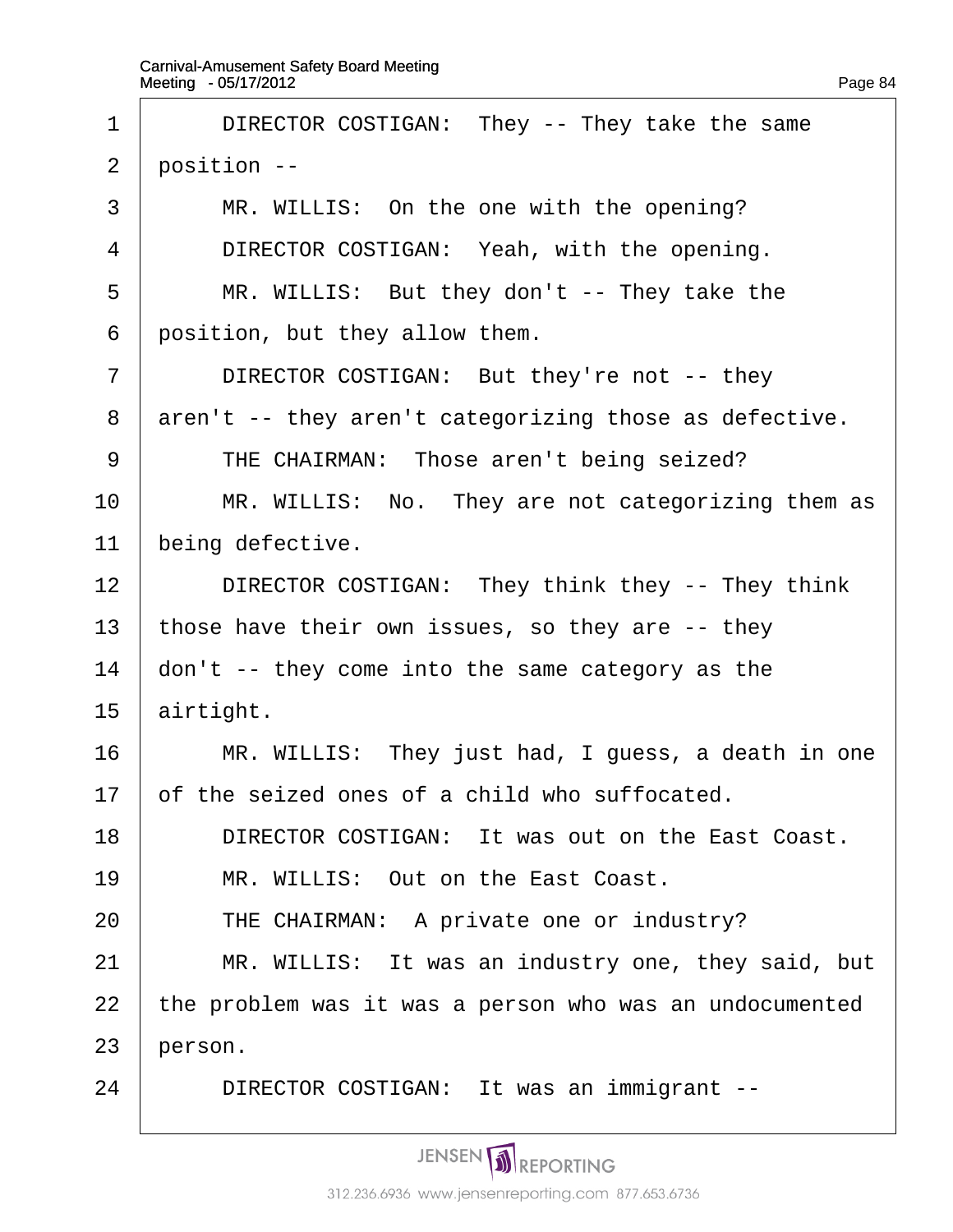| 1              | MR. WILLIS: Immigrant person --                          |
|----------------|----------------------------------------------------------|
| 2              | DIRECTOR COSTIGAN: Immigrant family.                     |
| 3              | MS. SULLIVAN: Well --                                    |
| $\overline{4}$ | MR. WILLIS: -- who was afraid to come forward.           |
| 5              | And people found out about it. They reported it. They    |
| 6              | didn't take any action on it.                            |
| 7              | MS. SULLIVAN: What were the conditions that              |
| 8              | allowed them to suffocate?                               |
| 9              | MR. WILLIS: They said that -- From their                 |
| 10             | interview, they -- It was from their interview. The      |
| 11             | child had a respiratory problem, and then the effects -- |
| 12             | DIRECTOR COSTIGAN: They said -- They said that --        |
| 13             | The notes I took were that the child went into the ball, |
| 14             | it overheated, the child lost consciousness. There may   |
| 15             | have been a pre-existing condition.                      |
| 16             | MR. WILLIS: Some sort of --                              |
| 17             | MS. SULLIVAN: How long was the child in the ball?        |
| 18             | DIRECTOR COSTIGAN: Not that long.                        |
| 19             | MR. WILLIS: It was -- And, again, they didn't --         |
| 20             | they didn't give us a specific time.                     |
| 21             | MS. SULLIVAN: What's "not that long"?                    |
| 22             | MR. WILLIS: They didn't give us a specific time.         |
| 23             | MS. SULLIVAN: My -- My -- My issue is -- I think         |
| 24             | some of these are operation issues. They're not as much  |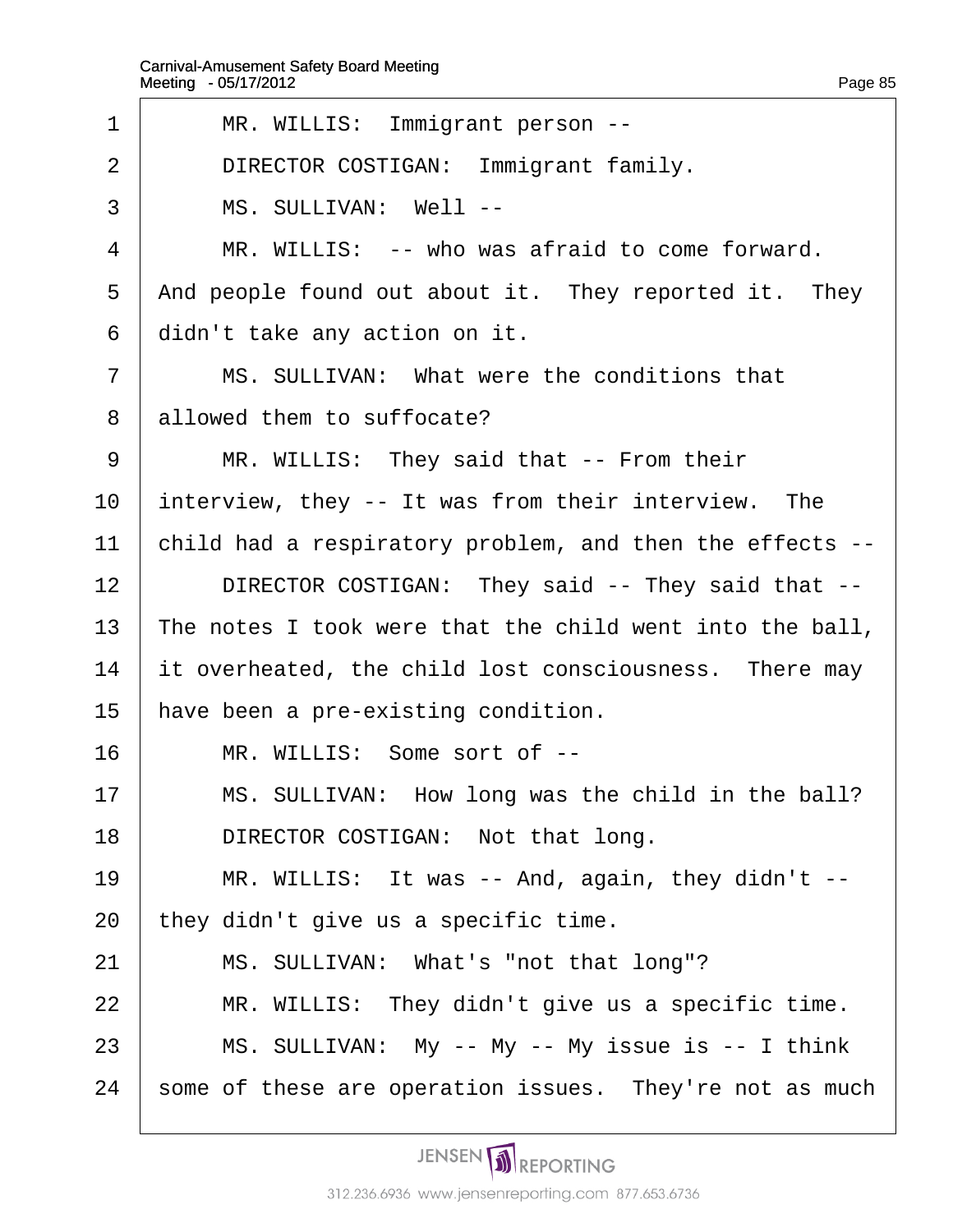| $\mathbf 1$    | the design as they are operation. And if we don't                                  |
|----------------|------------------------------------------------------------------------------------|
| $\overline{2}$ | define operational issues, it could happen in any -- in                            |
| 3              | anything. How a child was left in a ball long enough                               |
| 4              | $\mathfrak{g}$ - $\mathfrak{g}$ - $\mathfrak{g}$ - $\mathfrak{g}$ - $\mathfrak{g}$ |
| 5              | DIRECTOR COSTIGAN: To expire?                                                      |
| 6              | MS. SULLIVAN: -- to expire is kind of -- I think                                   |
| $\overline{7}$ | that's poor operation. Because most operators -- It's                              |
| 8              | like a minute and a half. And there's more than enough                             |
| 9              | air, especially for a child, according to the statistics                           |
| 10             | for a minute and a half.                                                           |
| 11             | MS. RHODES: We don't know any more details about                                   |
| 12             | this case, correct? We don't know if it was --                                     |
| 13             | MS. SULLIVAN: And --                                                               |
| 14             | MS. RHODES: -- operating ten at a time?                                            |
| 15             | MR. WILLIS: It just gave us the -- you know, the                                   |
| 16             | example of what --                                                                 |
| 17             | MS. SULLIVAN: Well--                                                               |
| 18             | MR. WILLIS: -- of something that occurred.                                         |
| 19             | MS. SULLIVAN: I have dealt with the CPSC a number                                  |
| 20             | of times, and they are very knee-jerk reaction. They                               |
| 21             | don't explain -- They don't give the details oftentimes                            |
| 22             | of the whole event, what -- what actually was part of                              |
| 23             | it. They have -- I've even had instances where my ride                             |
| 24             | was involved and they had experts talking about this and                           |
|                |                                                                                    |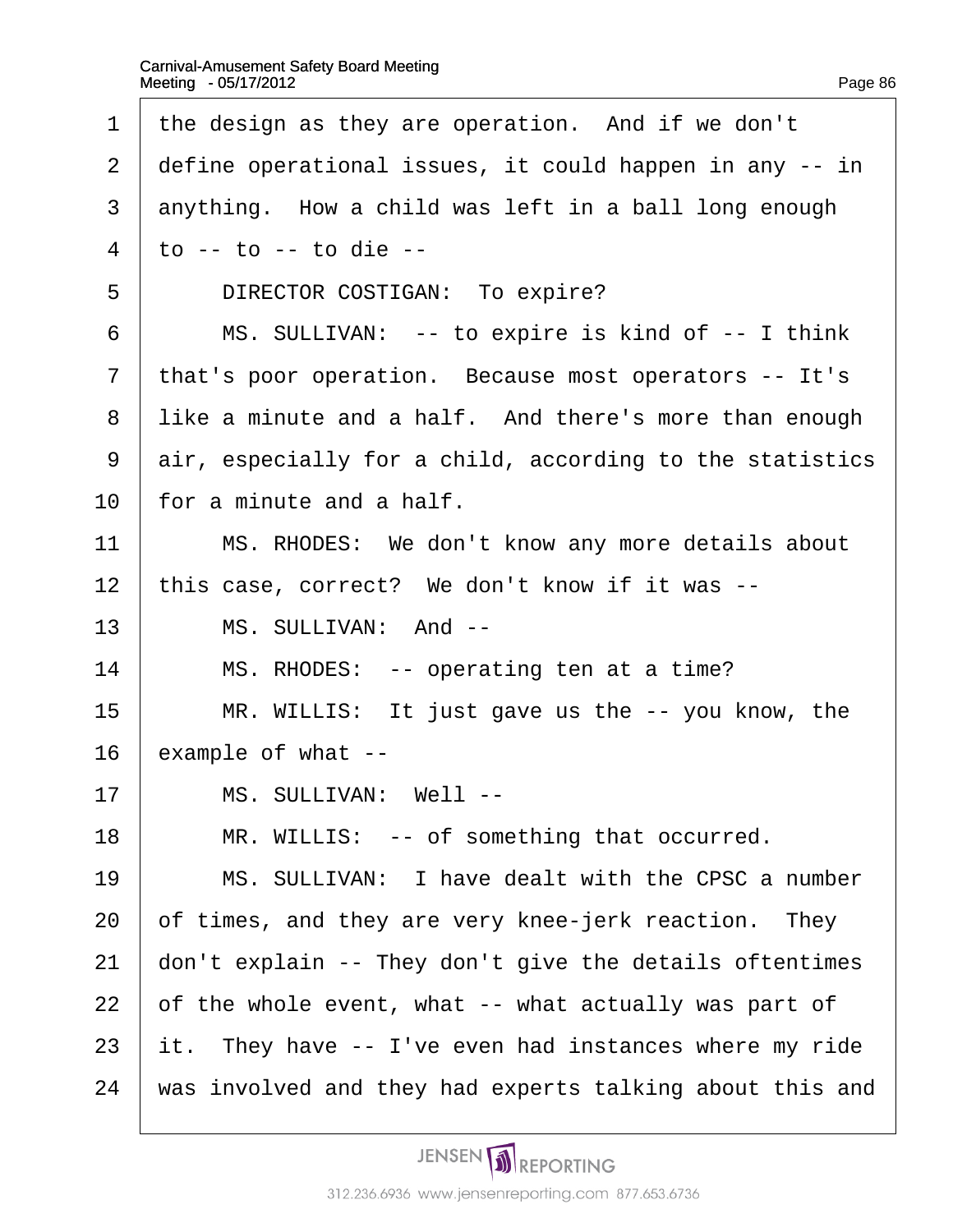1 that. It wasn't even -- And it was a seat issue. It 2 wasn't even my seat. So I don't have a great deal of 3 donfidence in the CPSC because I've dealt with it for 4 long enough and enough times that many times they do 5 knee-jerk reactions and they don't look at the real 6 dause of the problem, they just say, Oh, no more. 7 | And -- And the fact that someone tragically 8 died in there and was asphyxiated is -- is horrible, but 9 what was the real cause? They don't -- They don't tell 10 us what the real cause was. 11 | MR. URBIK: Putting the Consumer Product Safety 12 Commission aside, my feeling after everything I've seen 13 and I have personally heard and I've -- I've personally 14 bbserved this particular ball, there is no way you can 15 tell me that inside that ball, unless you're cleansing 16 it every single time after every single kid, it's going 17 to be safe. If some kid gets in there with TB, we're 18 going to have an outbreak. It's a Corvair. There's no 19 way to make this thing safe. 20 | THE CHAIRMAN: I think part of the issue is -- We 21 have very conscientious operators in Illinois. You 22 guard against the unconscientious ones. The problem is 23 when you have a product that has such a small margin for 24 error on so many different levels, whether you're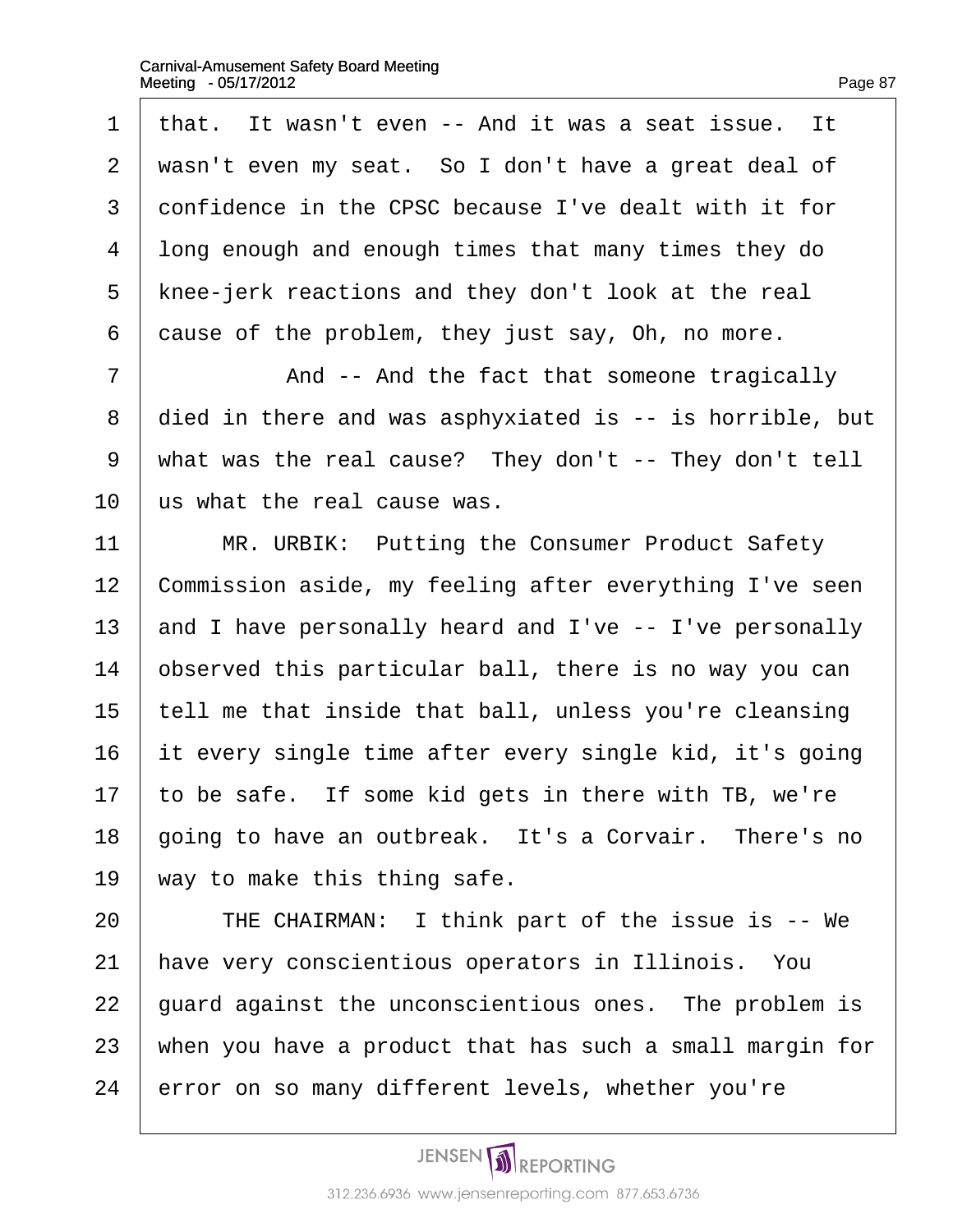- ·1· ·talking about hygiene or --
- 2 | MR. URBIK: Safety.
- $3$  | THE CHAIRMAN: -- the heat index going up in there
- 4 dr air, and you're trying to look at all these different
- 5 dngles and figure out which operators have their finger
- 6 dn all these different issues and which don't -- I think
- 7 that's really the problem with the product. It's too
- 8 fraught with error on too many different levels as
- 9 dpposed to looking at, well, in this one case what was
- 10 the issue. Because essentially I don't know if it
- 11 really matters if there's a whole list of potential
- 12 **issues that could arise in different cases.**
- 13 | MR. URBIK: Yeah, from electrocution --
- 14 | THE CHAIRMAN: And it's not --
- 15 | MR. URBIK: -- to asphyxiation --
- 16 **THE CHAIRMAN:** -- that it can't be done safely.
- 17 The question is, Is the risk of it not being done safely
- 18 greater -- too great to let it operate?
- 19 | MS. SULLIVAN: Well, I mean, we have -- Almost --
- 20 You can say that about almost any ride, though. And it
- 21 comes down to -- to a good operator, good training, good
- 22 inspection. And -- And -- And I think if we're going to
- 23 allow any WOW Balls at all, we need to look at what
- 24 we're requiring for operation and what the environmental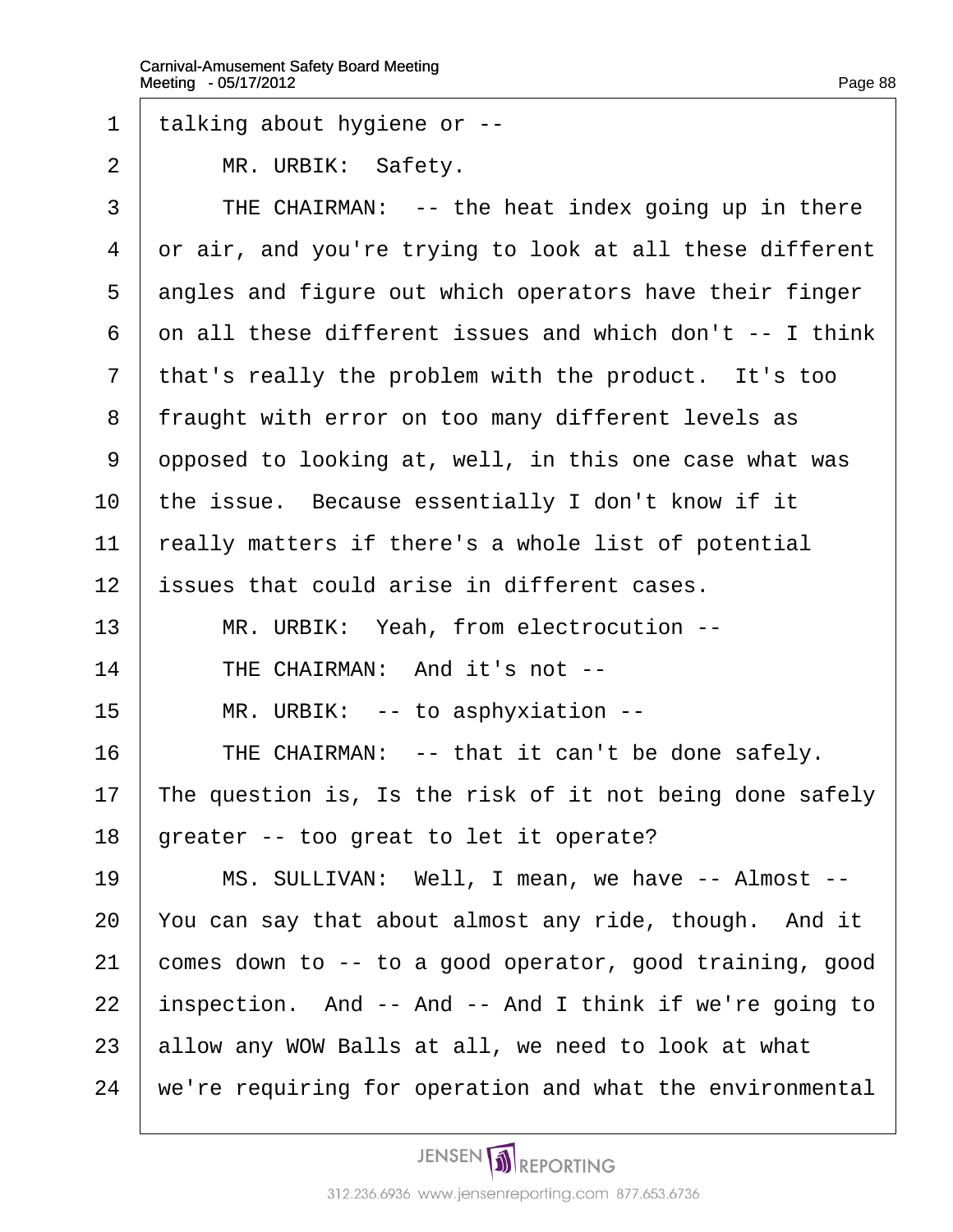1 requirements are of that WOW Ball because one that's a 2 double wall could get hot. 3 | I mean, we're -- My -- My concern is we're not 4 looking at the cause of the accident. They're ignoring 5 that and just saying, you know, no WOW Balls. And 6 instead of saying, okay, this child was in there for ten 7 minutes and ran out of air, already had an asthma 8 problem, but -- but, you know, ran out of air. That's a ·9· ·whole different issue than, you know -- And it got too 10 hot. Well, after ten minutes I could see how it could 11 get hot. Because a child running around and flailing in 12 there, regardless of what the heat index is, is going to 13 raise the temperature. But if you're -- if you're 14 letting out all the air every time you let somebody out 15  $\theta$  a ball and then, you know, blowing new air in, and  $-$ 16 and say you Lysol it or -- or do whatever -- okay, not 17 Lysol, but sanitize it -- $18$  | MS. RHODES: That's not a bad idea. 19 | DIRECTOR COSTIGAN: Bleach.  $20$  | MS. RHODES: Lysol is not a bad idea. 21 | MS. SULLIVAN: Say if you sanitized it in between 22  $\,$  each one, then that's one less issue. If it's TB, 23 that's going to be -- that's going to be an issue with

24 **all WOW Balls.**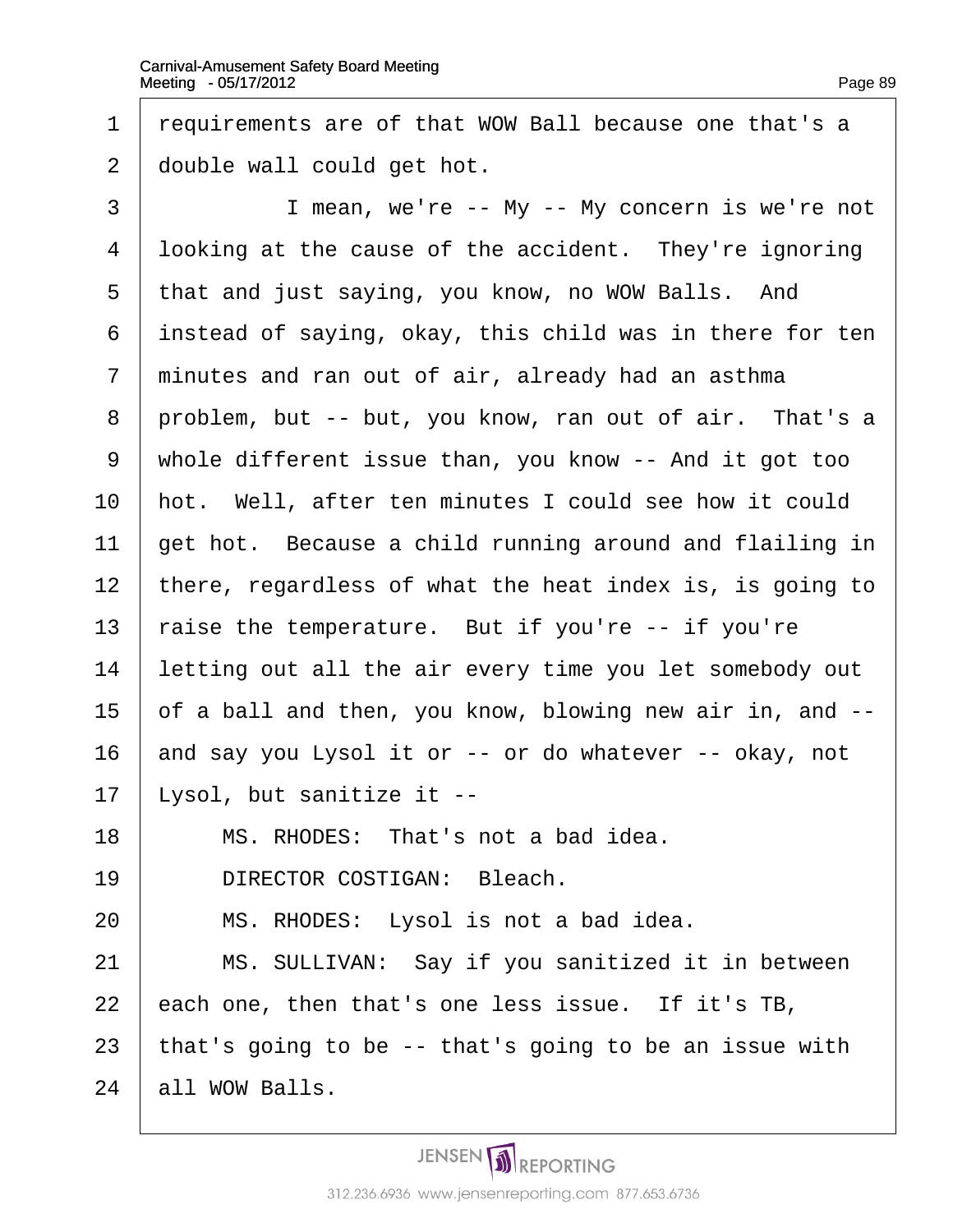| 1              | MR. URBIK: I agree.                                      |
|----------------|----------------------------------------------------------|
| $\overline{2}$ | MS. SULLIVAN: But it's also going to be an issue         |
| 3              | if -- if it's in a bounce, if it's in a -- like, a       |
| 4              | haunted house. If you have a kid with TB around all the  |
| 5              | other kids, if they're just in a car together, a         |
| 6              | vehicle, it -- you know, it's just as likely.            |
| $\overline{7}$ | MR. URBIK: Yeah. My issue is -- Putting the              |
| 8              | Consumer Product Safety decision aside, my own personal  |
| 9              | intellect tells me we should not allow these things.     |
| 10             | DIRECTOR COSTIGAN: Right.                                |
| 11             | MS. SULLIVAN: But if we're going to allow any of         |
| 12             | them, then we should look at operational issues and --   |
| 13             | and help determine what the operational requirements     |
| 14             | should be to help -- For instance, if they're in a       |
| 15             | pool -- And even if it's a double -- a double-walled WOW |
| 16             | Ball, if they're in a pool, how many operators are there |
| 17             | to keep them going now?                                  |
| 18             | MR. URBIK: I once had an underwriting manager tell       |
| 19             | me that I will insure anything you bring to me,          |
| 20             | anything, on my terms. So if you want to sell            |
| 21             | firecrackers in Illinois to four-year-old kids, as long  |
| 22             | as you're dispensing them in a bucket full of water, I'm |
| 23             | pkay with that. That's what we're talking about here.    |
| 24             | MS. SULLIVAN: Well, but we're also talking about         |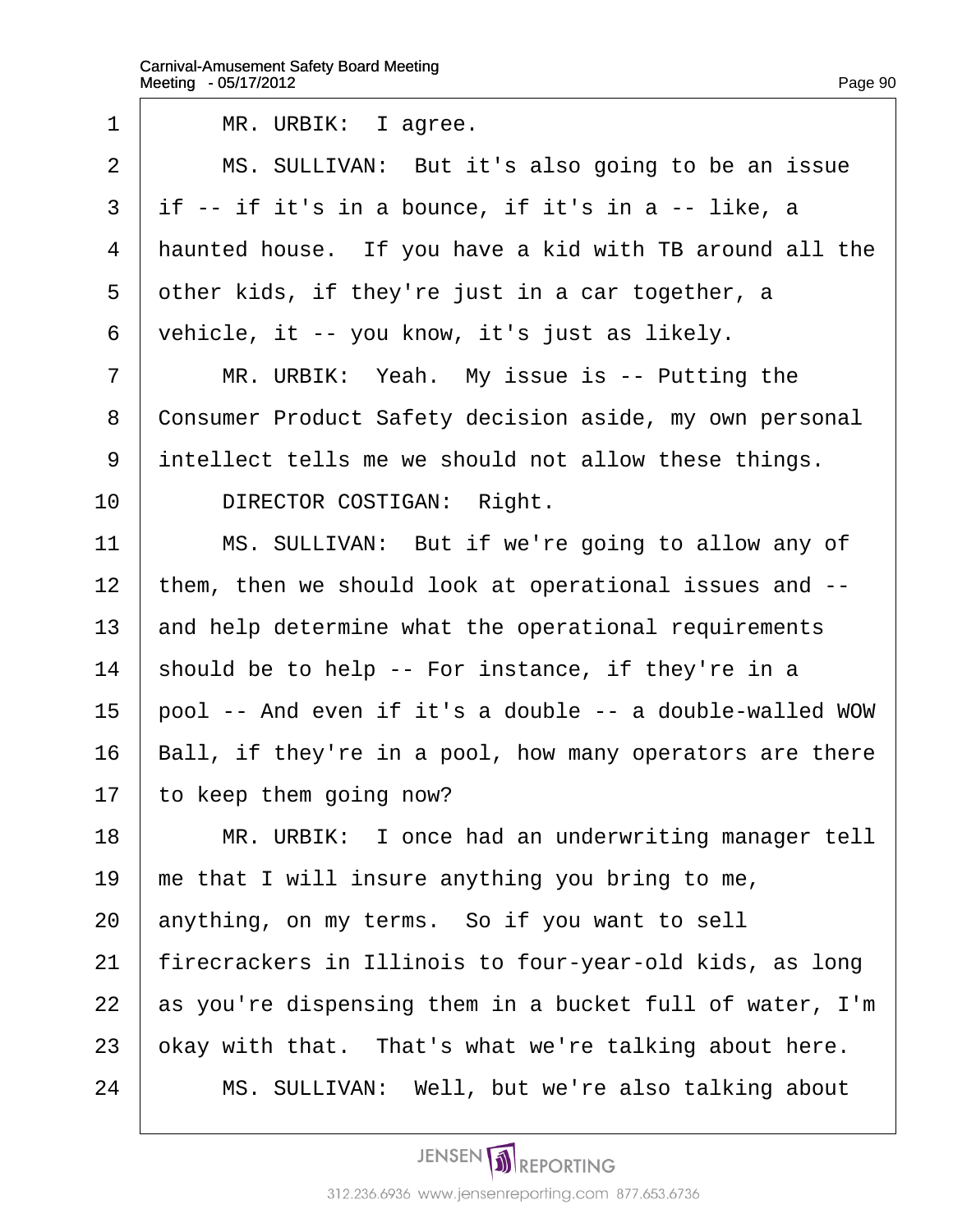1 still letting the double-walled WOW Balls --2  $\parallel$  MR. URBIK: I don't think that resolves the hygiene 3 issue at all.  $4$  | THE CHAIRMAN: Linda, did you have a comment? 5 | MS. RHODES: My comment was -- Actually it was a 6 duestion to Patty. And that is: Do you agree that 7 the -- while operating issues are a factor, so are 8 design issues? 9 | MS. SULLIVAN: Uh-huh. 10 | MS. RHODES: So like with any other ride, the issue 11 for the public safety has to be what are all of these 12 factors as you laid them out, Dan, and then what's in 13 place for each one to help ensure the safety of the 14 public. And I don't know that, for the design issue, 15 I've at least heard -- And I have not done the extensive 16 research some of the others have done. I don't know 17 that I have come to a comfort level personally that 18 there's something in place to address all of the 19 potential design issues. 20 | THE CHAIRMAN: Well, that's what I'm talking about. 21 It's not fair to the operators to have them presented 22 with a product where they're not given all of the 23 information of how to operate it safely. Because it 24 seems to be -- the problem with the WOW Balls is the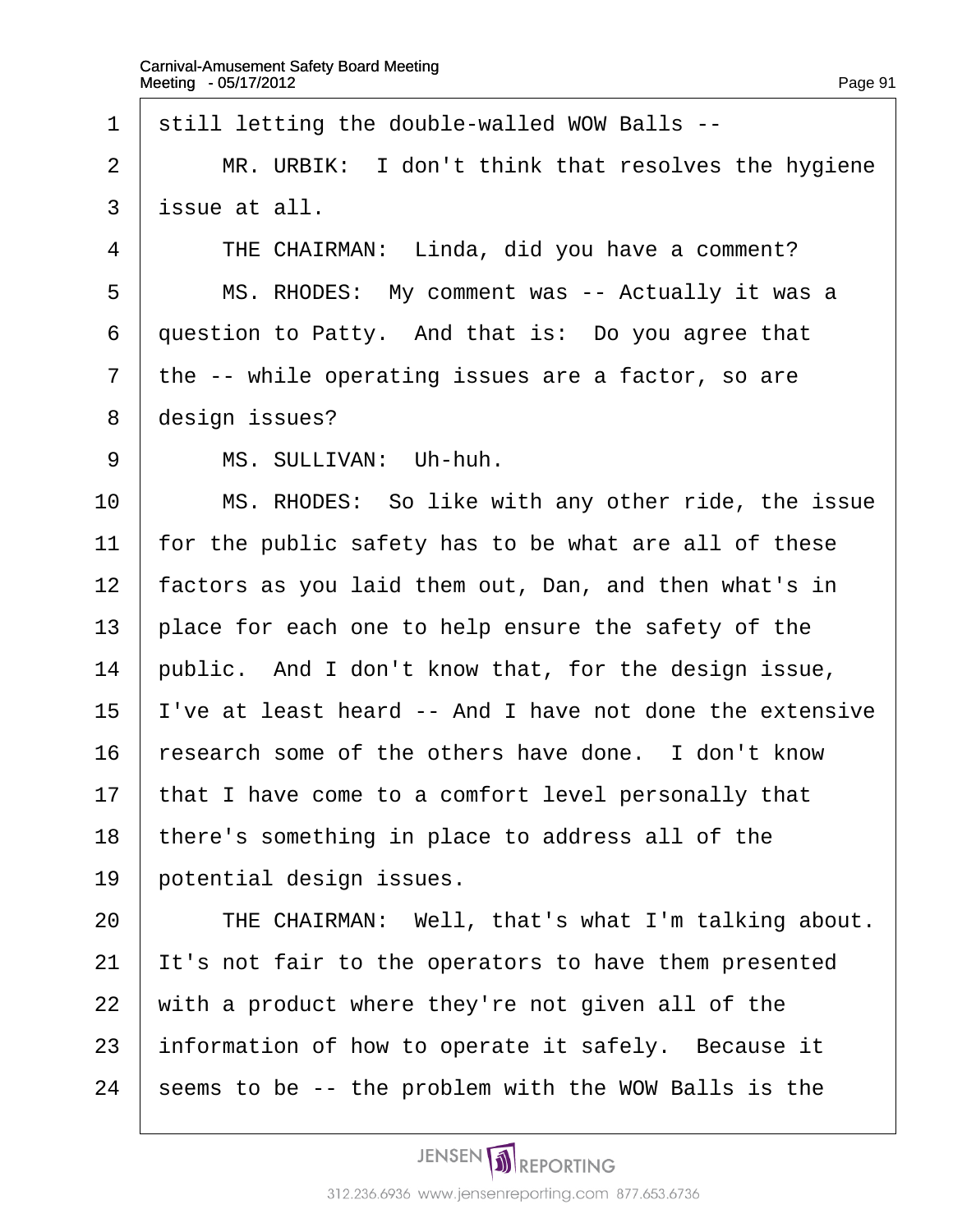| $\mathbf 1$    | dverseas manufacturers don't appreciate -- I don't       |
|----------------|----------------------------------------------------------|
| 2              | think -- They're not saying what the hazards -- I don't  |
| 3              | think they appreciate all of the hazards in terms of --  |
| 4              | you know, the things we talked about in terms of         |
| 5              | drowning if it collapses in the water, the hygiene       |
| 6              | issues, the heat issues.                                 |
| $\overline{7}$ | DIRECTOR COSTIGAN: Well, the zipper --                   |
| 8              | MR. WILLIS: The escape.                                  |
| 9              | DIRECTOR COSTIGAN: The escape hatch. There's             |
| 10             | no -- You can only get out of it from --                 |
| 11             | THE CHAIRMAN: You know, so we tell the operators         |
| 12             | to operate them according to the manufacturing specs,    |
| 13             | but the manufacturing specs are limited in terms of what |
| 14             | the hazards are. That's not --                           |
| 15             | MS. SULLIVAN: Well --                                    |
| 16             | THE CHAIRMAN: -- fair to the operators.                  |
| 17             | MS. SULLIVAN: But --                                     |
| 18             | MR. URBIK: You could put air into it with a leaf         |
| 19             | blower, for God's sake, you know. So if it's a gas leaf  |
| 20             | blower, you're putting in carbon monoxide, into the      |
| 21             | ball.                                                    |
| 22             | <b>THE CHAIRMAN: Essentially --</b>                      |
| 23             | MR. URBIK: So technically --                             |
| 24             | THE CHAIRMAN: -- you're putting it in at an              |
|                |                                                          |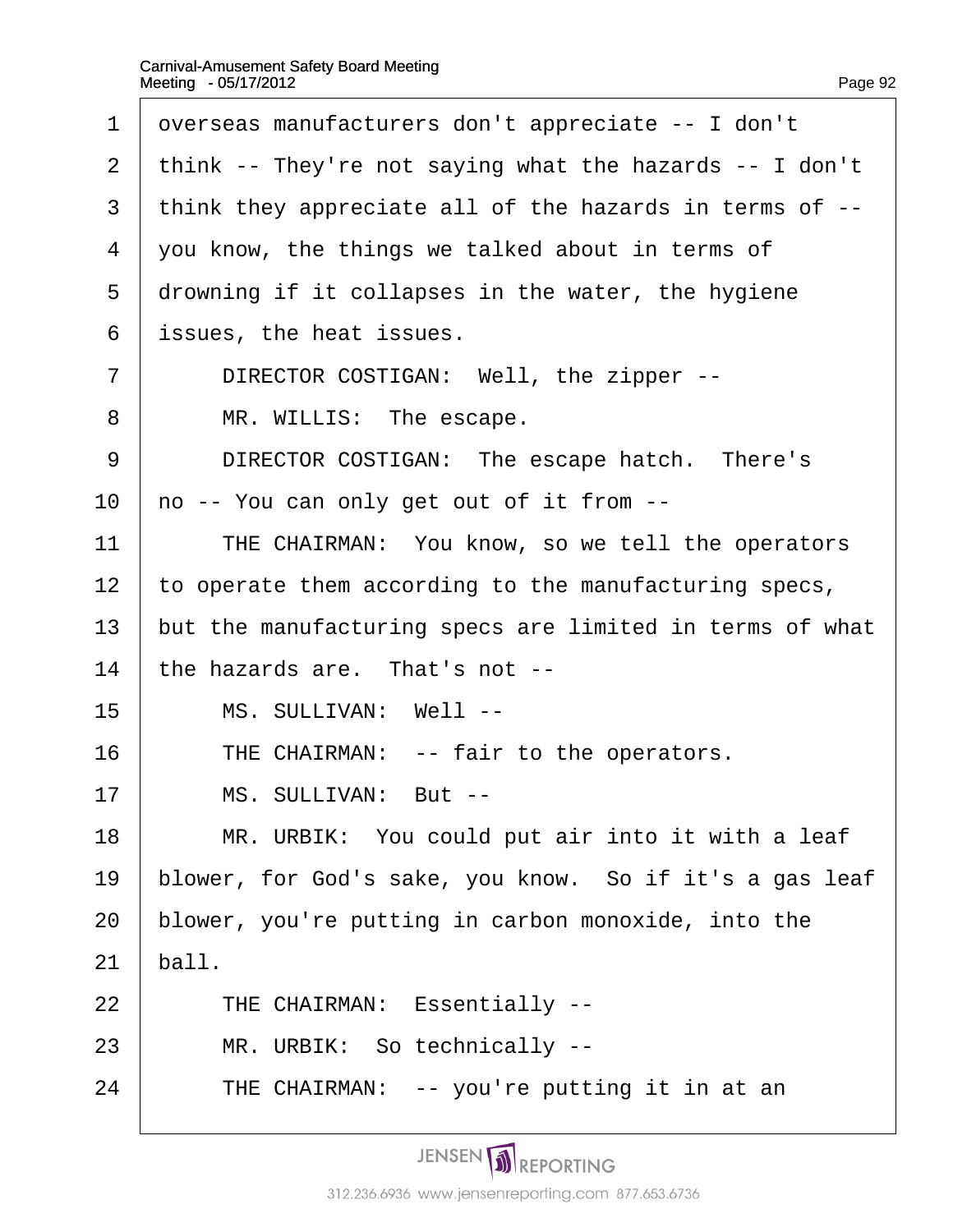| 1              | elevated temperature based -- in addition to what        |
|----------------|----------------------------------------------------------|
| 2              | the ambient is. So if it's a 90 degree day, you're       |
| 3              | blowing in 100 degree air. But -- Right. I mean, that    |
| 4              | dould all be addressed, but there doesn't seem to be a   |
| 5              | mechanism now to go through it line by line and do that. |
| 6              | MS. SULLIVAN: Well, let me ask a question. Are we        |
| $\overline{7}$ | going to be allowing any WOW Balls to operate in the     |
| 8              | State of Illinois?                                       |
| 9              | MR. CULTON: I think at the current time the policy       |
| 10             | is to allow the open air exchange WOW Balls to operate,  |
| 11             | but the closed air, the ones that are referenced in the  |
| 12             | CPSC report, are not permitted to operate.               |
| 13             | MS. SULLIVAN: Then --                                    |
| 14             | DIRECTOR COSTIGAN: Yeah. I think that's --               |
| 15             | MS. SULLIVAN: -- my question is --                       |
| 16             | DIRECTOR COSTIGAN: I mean, should we take up the         |
| 17             | whole issue?                                             |
| 18             | MR. CULTON: Yeah.                                        |
| 19             | DIRECTOR COSTIGAN: I think -- Is that what you're        |
| 20             | suggesting, is we take up the issue of WOW Balls in      |
| 21             | general?                                                 |
| 22             | MS. SULLIVAN: Yes. I -- I think we need to look          |
| 23             | at operational issues. And say they're using a vacuum    |
| 24             | cleaner to -- to fill them up instead of a leaf          |
|                |                                                          |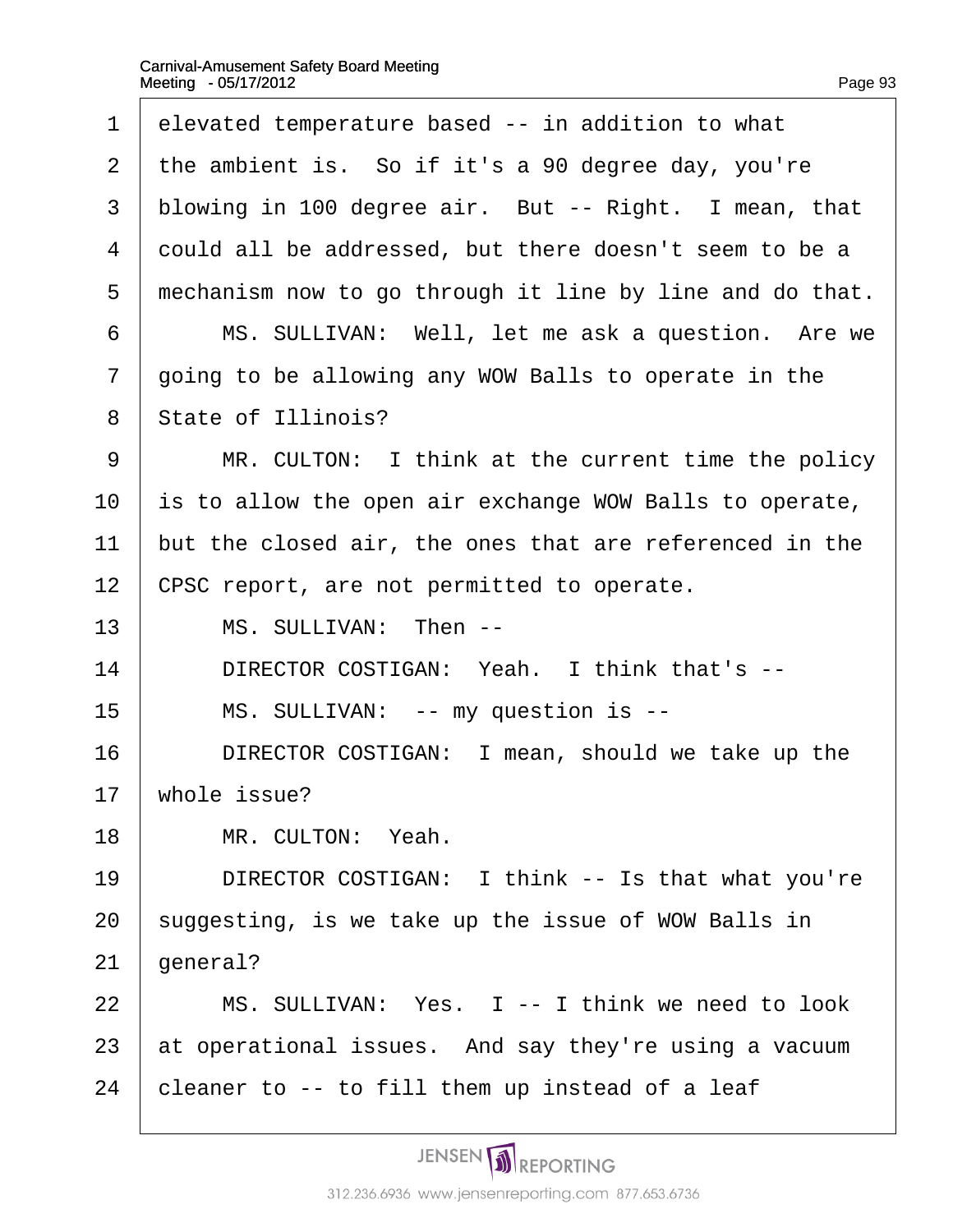1 blower --

 $2 \parallel MR$ . MEYER: Now, you guys are just talking about 3 the ones -- And it's a negligible part of my business. 4 I could count on one hand in the last two years how many 5 hamster -- We call them hamster balls. They are not --6 They are inflated themselves, but they're double-wall 7 inflated. So if they -- They're like a bounce house. 8 They do deflate. It takes a while for the air to come 9 dut because they're double-wall inflated. There's a big 10 whole in the center which never closes.  $11$  | It doesn't go out very often. I think in the 12 last two years, two times, you know, because it has to 13  $\epsilon$  only go on grass, You have to have a huge field to 14 b operate it in. It's a negligible part of the business 15 for me. But they're -- they're inflated and they stand 16 on their own. And they'll stay inflated all day unless 17 someone comes up with a knife and cuts a hole in it. 18 But then, again, anything can happen. You know what I 19 mean? But it's not -- it's not inflated by -- where you 20 get in it and they inflate it. You crawl into it 21 **already inflated.** 22 | MR. JOHNSON: That's the one you approve? No? You 23 don't approve that?

24 | MR. MEYER: You're talking about --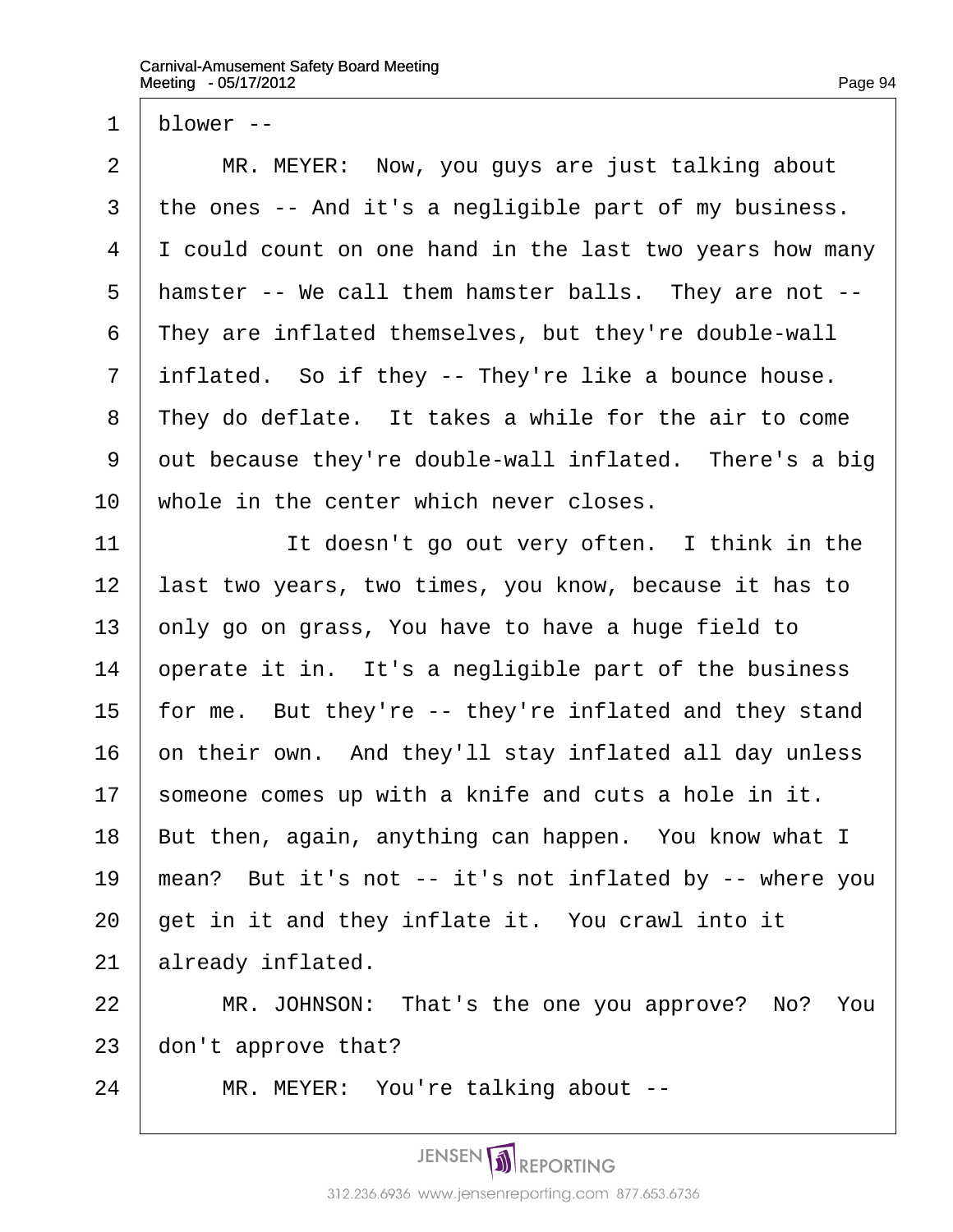| 1              | THE CHAIRMAN: That's a different animal.               |
|----------------|--------------------------------------------------------|
| $\overline{2}$ | MR. MEYER: -- all balls? Are you talking about --      |
| 3              | THE CHAIRMAN: That's not --                            |
| 4              | MS. RHODES: That's not a WOW Ball.                     |
| 5              | MR. MEYER: Just the -- Just the ones that would        |
| 6              | inflate after you get in?                              |
| $\overline{7}$ | THE CHAIRMAN: We're talking about just water WOW       |
| 8              | Balls.                                                 |
| 9              | MR. MAZZENGA: I believe a Zorb -- I believe a Zorb     |
| 10             | ball -- Yours is like a Zorb ball, right? It's got two |
| 11             | open ends, and it's got --                             |
| 12             | MR. MEYER: One open end, one open end.                 |
| 13             | MR. MAZZENGA: One open end?                            |
| 14             | MR. MEYER: One.                                        |
| 15             | MR. MAZZENGA: Well, I think that those --              |
| 16             | that's -- I think that's approved, isn't it?           |
| 17             | MR. MEYER: No. I'm just talking about if you're        |
| 18             | \$aying -- Because I didn't understand --              |
| 19             | DIRECTOR COSTIGAN: Where there's open air -- Where     |
| 20             | there's open air --                                    |
| 21             | MR. CULTON: If there's open air, it's approved.        |
| 22             | MR. JOHNSON: It's approved. You inspect those?         |
| 23             | MR. CULTON: Yeah.                                      |
| 24             | MR. JOHNSON: I'm booking them at the Kane County       |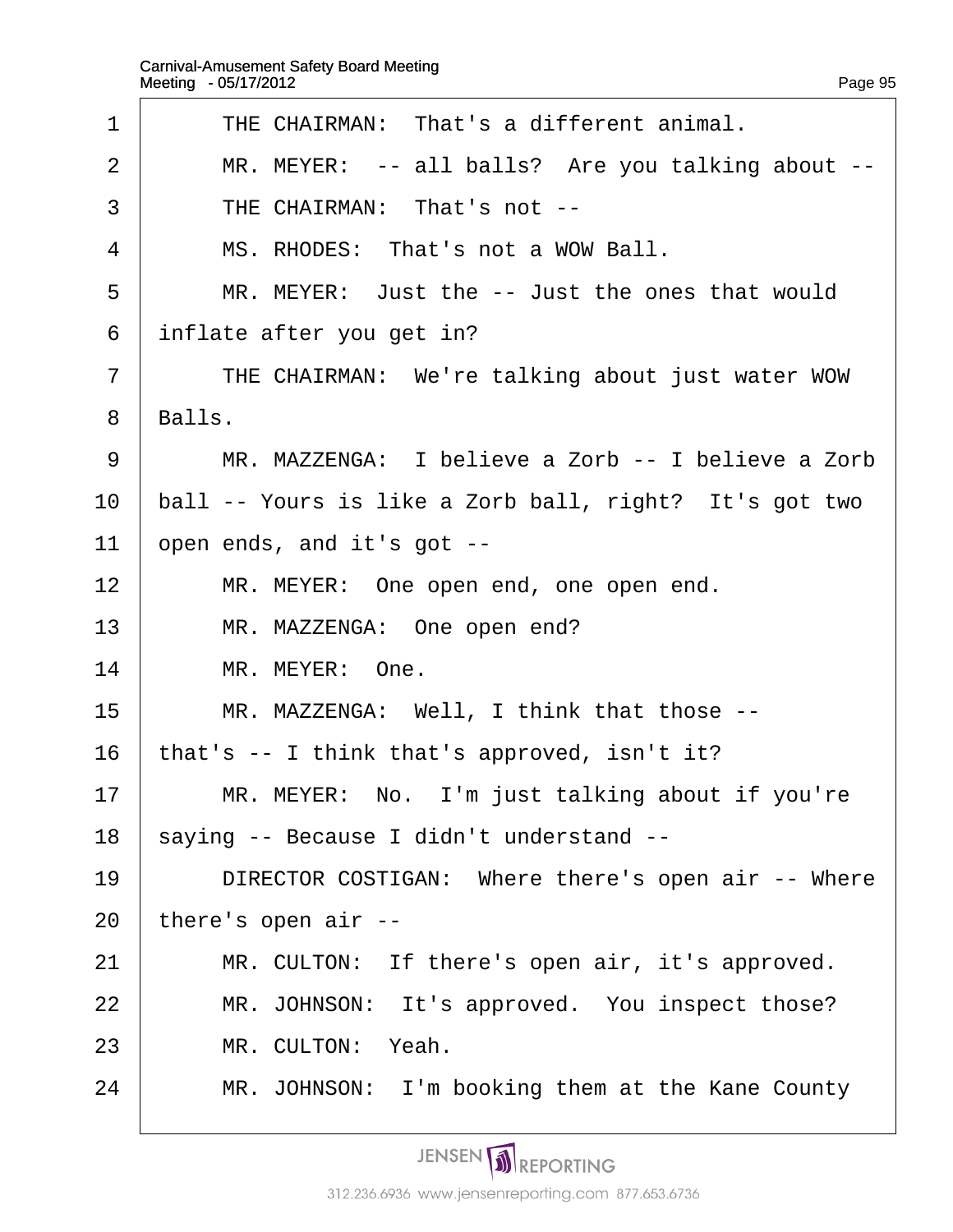- 1 Fair and DuPage County Fair from the same guy that
- 2 showed us a year ago the WOW Balls, Peter. He showed us
- 3 how the WOW Balls work. I think he's a great operator.
- 4 And I think you should talk to him as far as
- 5 inspections. Because I've seen bad operators, with the
- ·6· ·leaf blower, with the electric line being 4 feet --
- 7 3 inches from the water. So I've seen the bad operators
- 8 and I've seen Peter talk to us at the -- in Springfield.
- 9 | THE CHAIRMAN: And that -- And ultimately that's
- 10 our concern, not the good operators but the bad
- 11 b perators. The problem is --
- 12 | MR. JOHNSON: Right, absolutely.
- 13 | THE CHAIRMAN: -- if we can't feel comfortable
- 14 controlling the bad operators, then the only option is
- 15 to not allow them out there.
- 16 | MR. JOHNSON: Right.
- 17 **I** DIRECTOR COSTIGAN: We can't assume that there's
- 18 **ideal conditions.** You can't assume safety and ideal
- 19 conditions is what the issue is. It's like -- You know,
- 20  $\parallel$  mean, I had this discussion this morning.
- $21$   $\parallel$  When I was young, and --
- 22 | MS. SULLIVAN: And you're not still?
- 23 | DIRECTOR COSTIGAN: It was a long time ago, a long,
- 24 long time ago.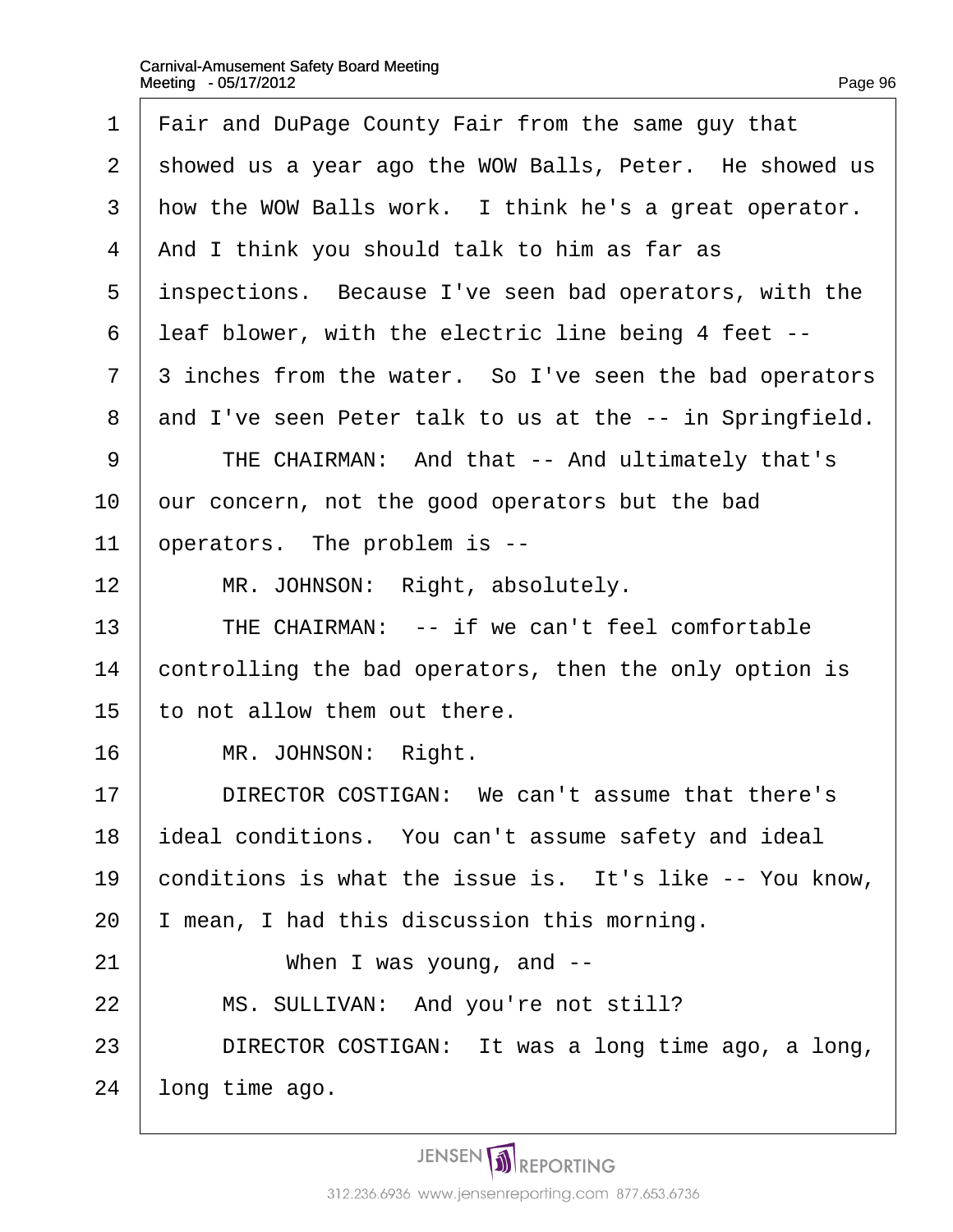| 1              | When I was young and going to the amusement            |
|----------------|--------------------------------------------------------|
| 2              | rides, I was always -- you would also try to escape    |
| 3              | detection so I could get a longer ride. And it's       |
| 4              | like -- You know, it's like -- something like that in  |
| 5              | the circumstance of --                                 |
| 6              | THE CHAIRMAN: Do you want this off the record?         |
| $\overline{7}$ | DIRECTOR COSTIGAN: It's okay.                          |
| 8              | MS. RHODES: It's okay now.                             |
| 9              | MR. WILLIS: He's old now. He doesn't do that.          |
| 10             | DIRECTOR COSTIGAN: I wanted to stay on the -- on       |
| 11             | the --                                                 |
| 12             | MR. JOHNSON: Tilt-a-Whirl?                             |
| 13             | DIRECTOR COSTIGAN: No.                                 |
| 14             | Yeah. Well -- The Go-Karts, as long as I               |
| 15             | could. But in any event, you know, a mistake like that |
| 16             | in the WOW Ball situation --                           |
| 17             | MS. RHODES: Unforgiving.                               |
| 18             | DIRECTOR COSTIGAN: -- is critical. And it's            |
| 19             | irreversible. And we can't assume that -- There are    |
| 20             | great operators. There are wonderful operators who     |
| 21             | stand by this, who have excellent safety records. We   |
| 22             | have to -- We have to take into account those nonideal |
| 23             | situations that could occur up there.                  |
| 24             | MR. JOHNSON: Well, I'm glad you're inspecting          |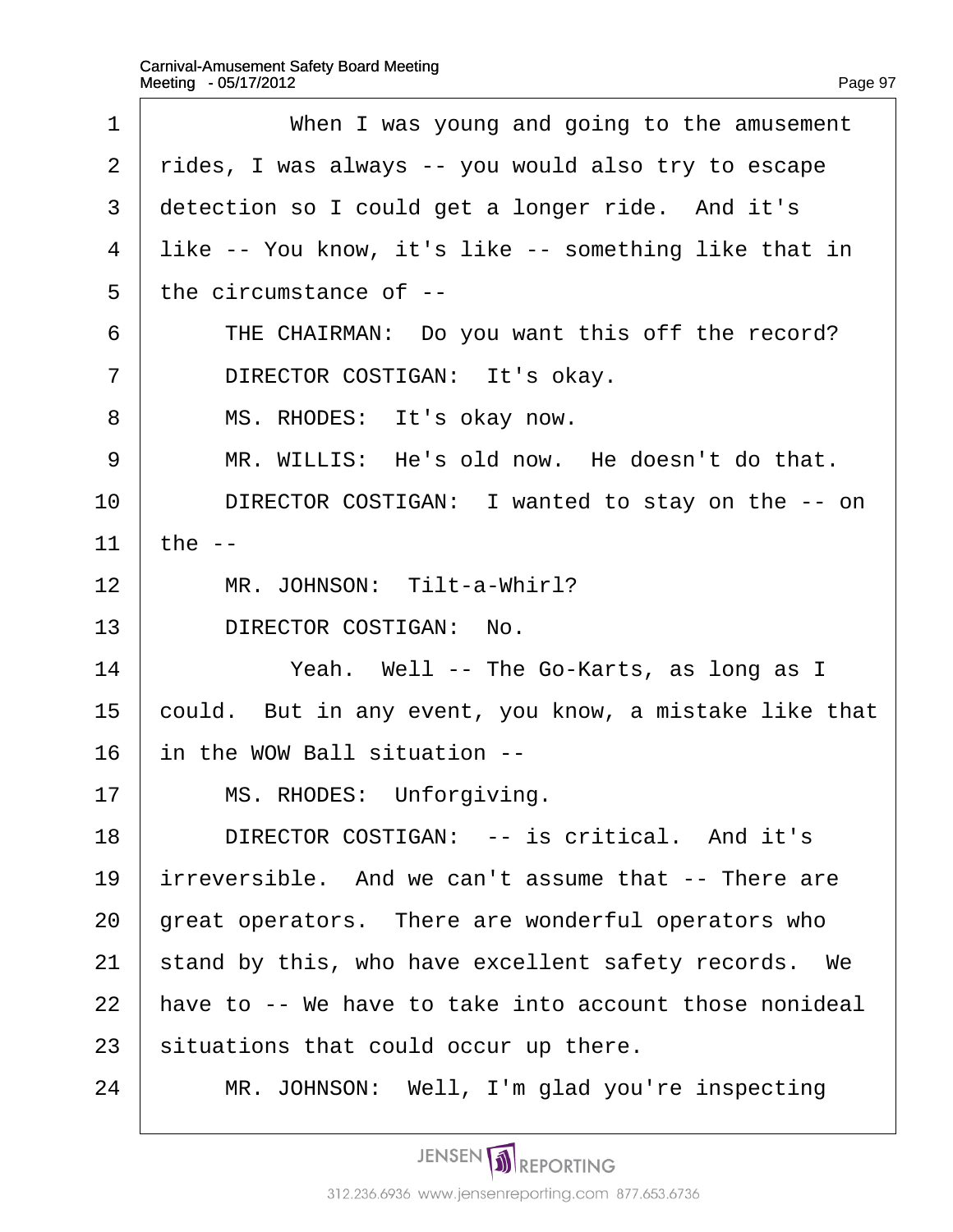| $\mathbf 1$     | them, and I think you should. And your inspectors do a   |
|-----------------|----------------------------------------------------------|
| $\overline{2}$  | good job. So I'm all for it.                             |
| 3               | But I actually -- He actually e-mailed to me             |
| 4               | to the two to make sure that he's okay to be in the two  |
| 5               | fairs. So I'm glad I could fulfill his wish. I had him   |
| 6               | booked last year, but then we had to cancel. I actually  |
| 7               | had to give him money back because he gave me a deposit. |
| 8               | So I had to give him money back.                         |
| 9               | DIRECTOR COSTIGAN: Well, we heard about that too.        |
| 10              | MS. SULLIVAN: So -- So my issue is still then            |
| 11              | let's talk to some of the good operators and find out    |
| 12              | what the operational boundaries should be and -- and     |
| 13              | make those into requirements. Because if -- if we have   |
| 14              | good operators who know, like, how long somebody should  |
| 15              | be in there, they -- they do regular -- you know,        |
| 16              | what -- whatever makes them the safer operator and the   |
| 17 <sub>2</sub> | \$afety-conscious operator, then I think we -- we could  |
| 18              | have operational guidelines, which is totally within our |
| 19              | purview. And either -- You know, either people meet      |
| 20              | them or they don't.                                      |
| 21              | THE CHAIRMAN: Because here is my problem. And the        |
| 22              | key is safety consciousness. The inspector can go out    |
| 23              | there and look at the product and look at the logs and   |
| 24              | look if they have the manuals. But once the inspector    |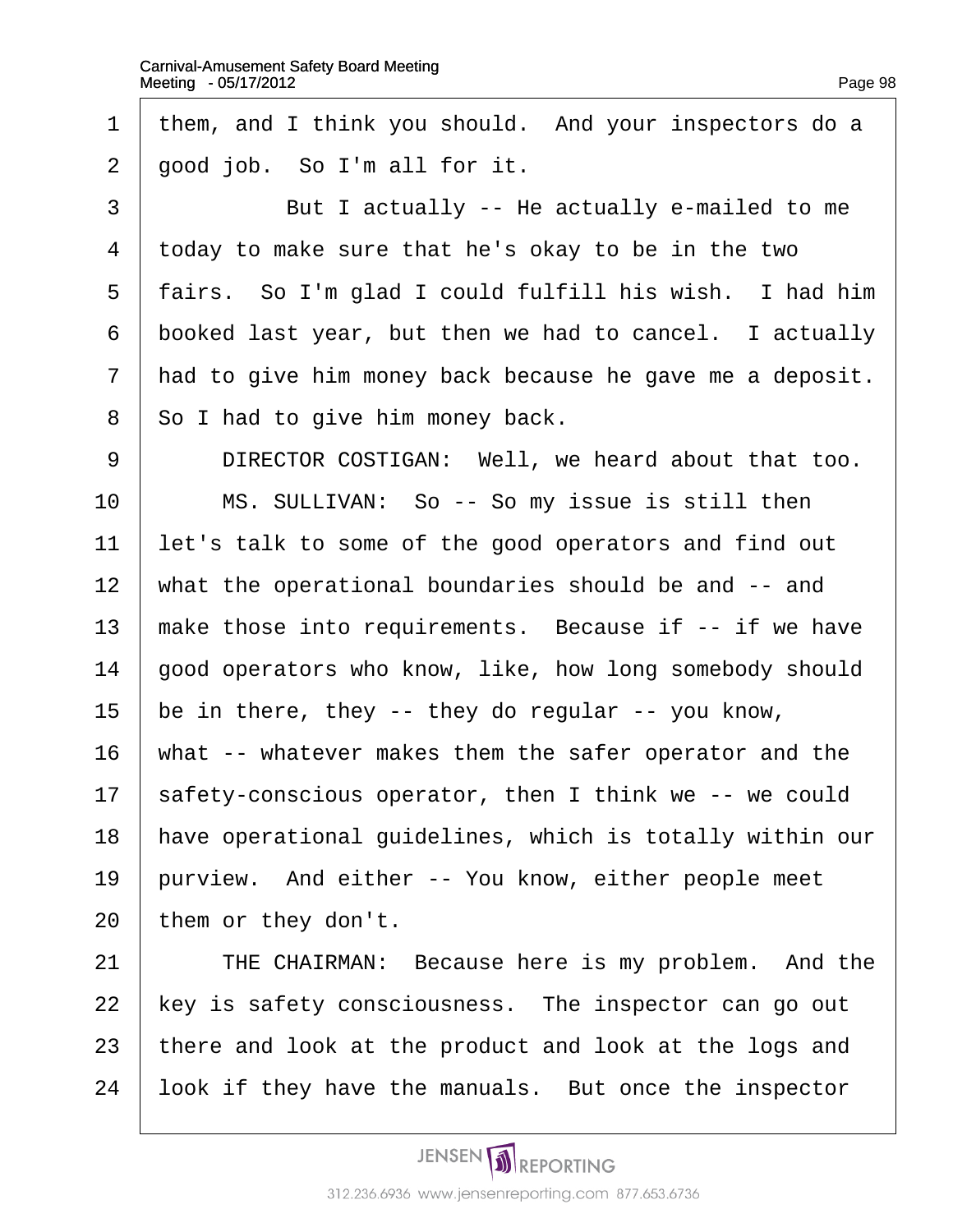| 1              | leaves, there's very little control over how they then   |
|----------------|----------------------------------------------------------|
| 2              | operate from that point forward, how long they leave the |
| 3              | kids in there, how many balls they put in the water.     |
| 4              | And that's where a lot of the problems follow. There's   |
| 5              | very little in terms of oversight that we can do to      |
| 6              | prevent -- or even know if someone is a bad operator.    |
| $\overline{7}$ | Because, you know, the inspector is out there, he looks  |
| 8              | at the product, he can see how --                        |
| 9              | MR. URBIK: He may not even be a bad operator. If         |
| 10             | you've got two shows going in two different locations,   |
| 11             | you cannot supervise both locations. You've got people   |
| 12             | to do that, but they're certainly not going to be as     |
| 13             | diligent as you doing it.                                |
| 14             | MR. JOHNSON: Well, with your inspections, I think        |
| 15             | it's okay in --                                          |
| 16             | MR. URBIK: At least we'll know specifically that         |
| 17             | it is okay --                                            |
| 18             | MR. JOHNSON: Yeah.                                       |
| 19             | MR. URBIK: -- but the operational --                     |
| 20             | MR. JOHNSON: That's why we have training. I mean,        |
| 21             | that's -- You know, as far as my end with the carnival   |

22  $\frac{1}{2}$  rides, we do two locations probably ten times a year.

23  $\,$  And I -- Absolutely. I can't be at one site or the

24 other, but I have managers and we have training and --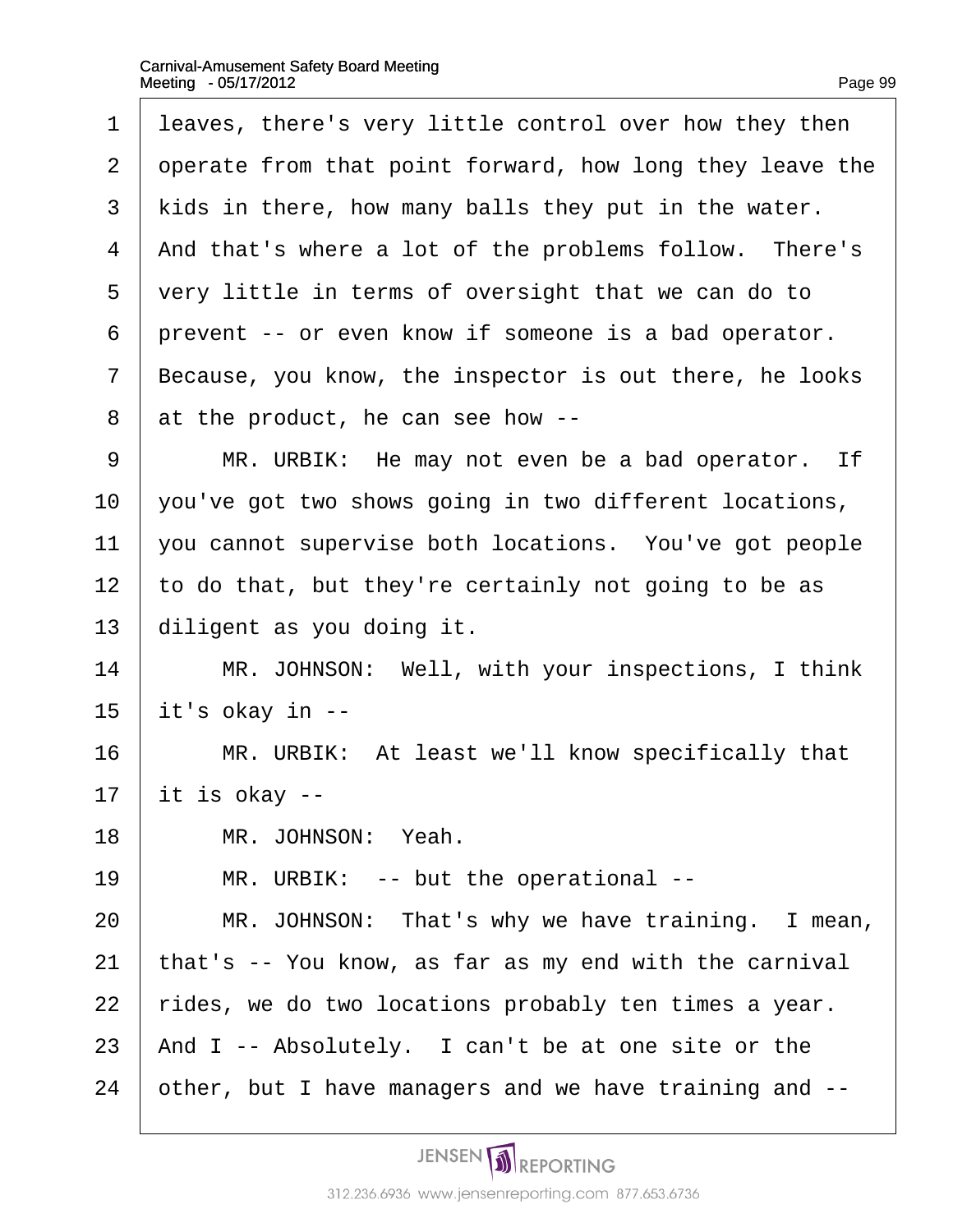$\overline{\Gamma}$ 

| 1              | and that's why you have it. I mean, many carnivals do   |
|----------------|---------------------------------------------------------|
| 2              | three, four locations.                                  |
| 3              | So are -- are other people's eyes as good as            |
| 4              | mine? Not always, but you try to train them to see what |
| 5              | you may see.                                            |
| 6              | The other thing with the WOW Balls, the one             |
| $\overline{7}$ | guy that had a real good operation, he had timers for   |
| 8              | each person in -- in the enclosed ball. So he -- he     |
| 9              | knew how long -- And, you know, the timer would go off, |
| 10             | and they're out of the WOW Ball, so.                    |
| 11             | MR. WILLIS: On that issue we were just talking          |
| 12             | about -- You know, again, this came up in the           |
| 13             | conversation this morning. If a kid is in the WOW Ball  |
| 14             | and he has a panic attack in two seconds, he can't get  |
| 15             | but.                                                    |
| 16             | MR. JOHNSON: Right.                                     |
| 17             | MR. WILLIS: There is no internal mechanism of           |
| 18             | release. And that is a big issue. You're talking about  |
| 19             | the control factor being operational. I don't care, you |
| 20             | know -- If anyone has a panic attack -- I mean, that -- |
| 21             | it's unforeseen. You don't know. It happens in two      |
| 22             | seconds, and you hyperventilate, and the whole thing -- |
| 23             | mean, you're now in an enclosed container.              |
| 24             | MS. RHODES: In the water, though, right?                |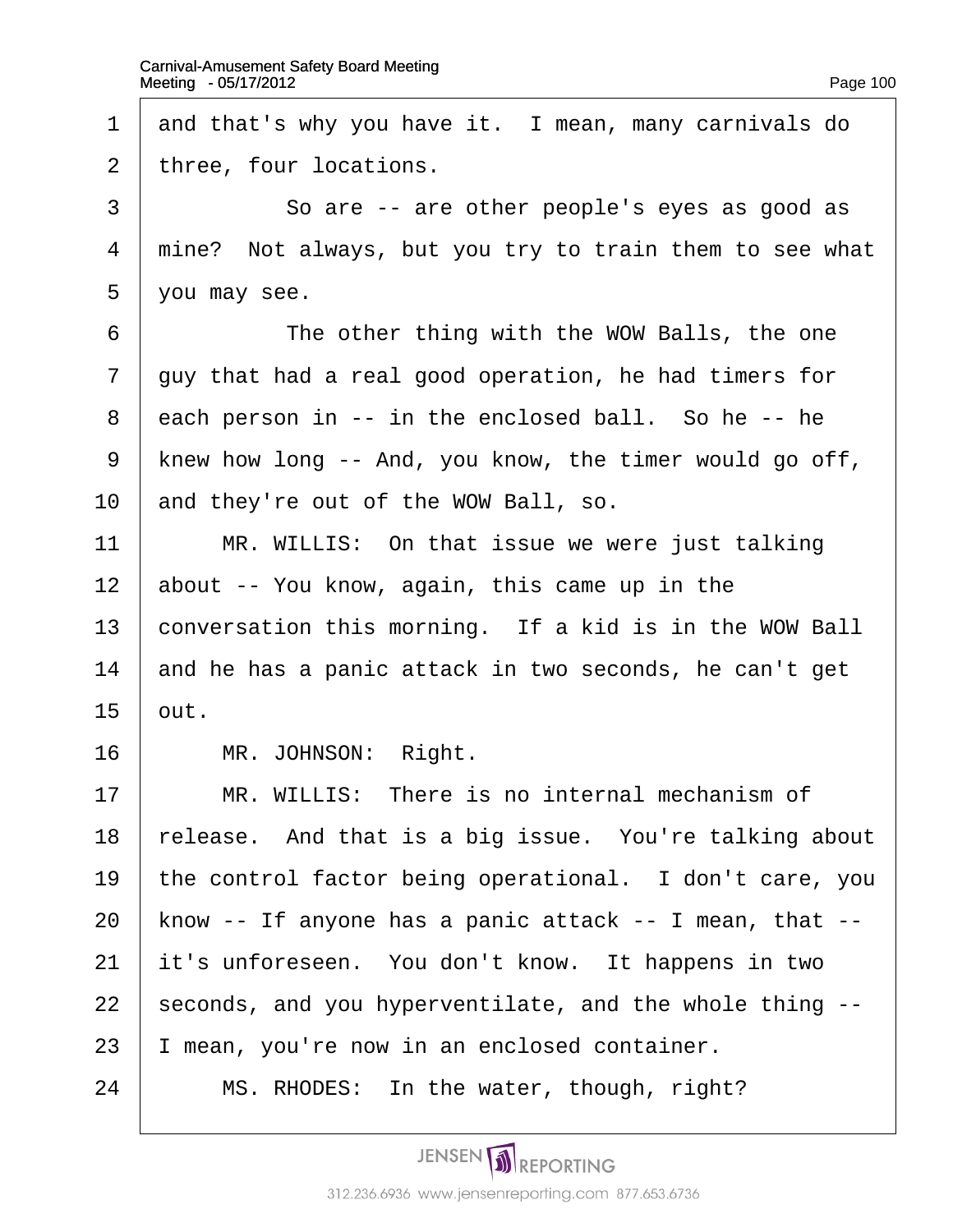| 1              | MR. WILLIS: It could be in the water. It could       |
|----------------|------------------------------------------------------|
| 2              | not be in the water.                                 |
| 3              | MS. RHODES: So it may or may not be --               |
| 4              | MR. WILLIS: But you're -- The problem is --          |
| 5              | MR. JOHNSON: It should have an inside zipper.        |
| 6              | MR. WILLIS: -- there is no inside zipper.            |
| $\overline{7}$ | MS. SULLIVAN: And so those are some of the kinds     |
| 8              | of things that we should be writing into our         |
| 9              | regulations, that there's an inside --               |
| 10             | MS. RHODES: Escape.                                  |
| 11             | MS. SULLIVAN: -- escape plan as well as an outside   |
| 12             | escape plan. There should be --                      |
| 13             | MR. URBIK: Now you're talking about being in the     |
| 14             | business of designing a WOW Ball. I mean --          |
| 15             | MS. SULLIVAN: Well, because we -- we set up          |
| 16             | requirements for machinery. They have to be --       |
| 17             | MR. URBIK: Generically, but we don't --              |
| 18             | MS. SULLIVAN: No. There's nothing generic about      |
| 19             | having to meet generally accepted engineering design |
| 20             | requirements.                                        |
| 21             | MR. URBIK: And the generally accepted design         |
| 22             | requirements for a WOW Ball are what?                |
| 23             | MS. SULLIVAN: Well, that's what we're talking        |
| 24             | about. That's what we're talking about. If --        |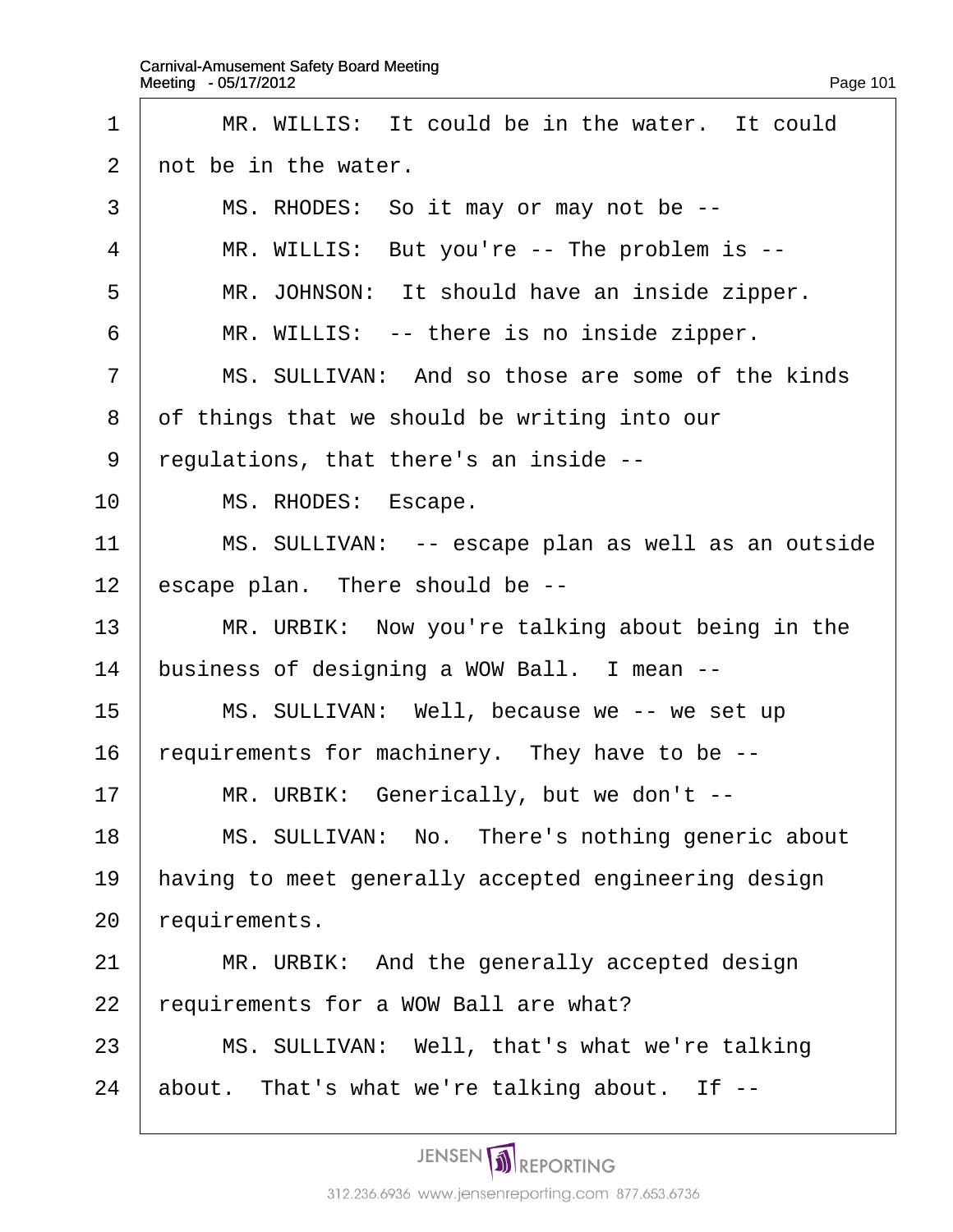| 1              | MR. URBIK: You're talking about us writing it?           |
|----------------|----------------------------------------------------------|
| $\overline{2}$ | MS. SULLIVAN: Well, with -- with --                      |
| 3              | THE CHAIRMAN: I take it --                               |
| $\overline{4}$ | MS. SULLIVAN: -- with the help of -- of people who       |
| 5              | are designing them and using them, the -- the good       |
| 6              | operators. What -- What do you have to mitigate this     |
| 7              | kind of issue? What do you have -- Because as            |
| 8              | manufacturers and -- and engineers, we are required to   |
| 9              | do hazard analysis. And for any hazard that we can come  |
| 10             | up with -- And not to say that the public isn't more     |
| 11             | creative than we are. But once we hear about it,         |
| 12             | then -- then we're -- then we're responsible to mitigate |
| 13             | that hazard as well. And so we look at the hazards that  |
| 14             | we have heard about or -- or just -- The CPSC, you know, |
| 15             | if they would actually release what caused it instead of |
| 16             | just, well, this kid, you know, expired because it was   |
| 17             | too hot and blah, blah, blah. Well --                    |
| 18             | MR. JOHNSON: And the age.                                |
| 19             | MS. SULLIVAN: Yeah.                                      |
| 20             | MR. JOHNSON: Sorry.                                      |
| 21             | MS. SULLIVAN: And -- And how long was he in there?       |
| 22             | What -- You know, shouldn't we have a time requirement?  |
| 23             | Shouldn't we have a -- say, the internal zipper?         |
| 24             | What -- Should we have -- Shouldn't we have a way to get |
|                |                                                          |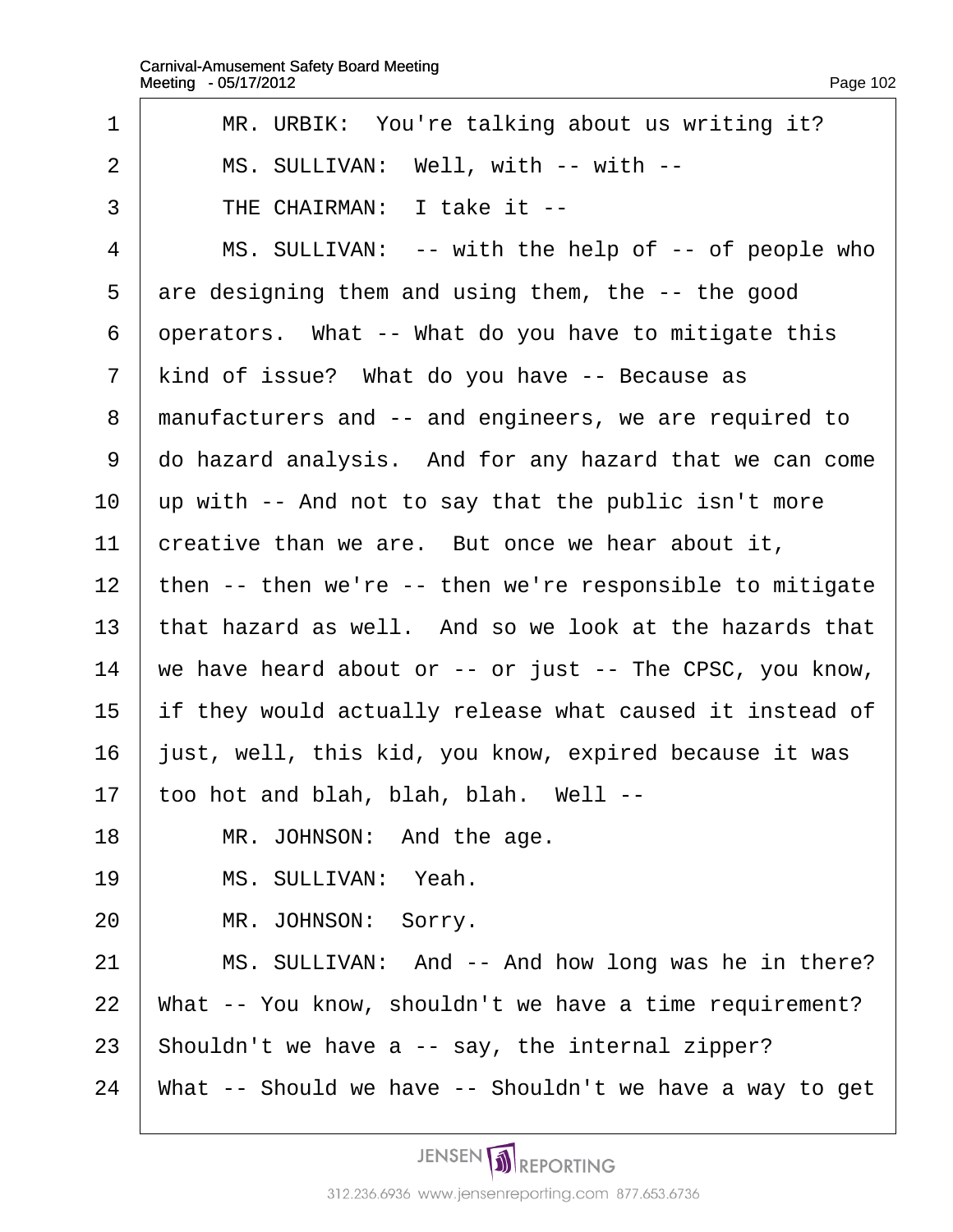- 1 fresh air in? What -- You know, whatever it is,
- 2 there -- there are mitigations for many of the issues.
- $3$  And --
- 4 | DIRECTOR COSTIGAN: So as long as -- So as long as
- 5 the -- I mean, I think it's -- I see what you're saying.
- 6 I think it's incumbent on the people who are developing
- 7 these to come up -- It's not for us to say, okay, here's
- 8 what you need and we'll let you operate. They need to
- ·9· ·go back to the drawing board based on the fact that
- 10 there are several factors of danger that the Department
- 11 has listed and that they need to address those and then
- 12 come back and say: Okay. Here's how we've addressed
- 13 those. Can this operate in the future?
- $14$  **But it's like for us to -- I agree with you,**
- 15 Anthony, that for us to do the design recommendation,
- 16 that's not our purview -- that's not in our purview or
- $17$  role.
- 18 | MR. URBIK: I know what's not going to work, and
- 19 that's not going to work. You know, that's -- that's
- 20 the position we have to take, not we'll show you how to
- 21 make it work.
- 22 | DIRECTOR COSTIGAN: Right.
- 23 | THE CHAIRMAN: Yeah. I mean, I quess to the
- 24 extent -- You know, our role is to take the product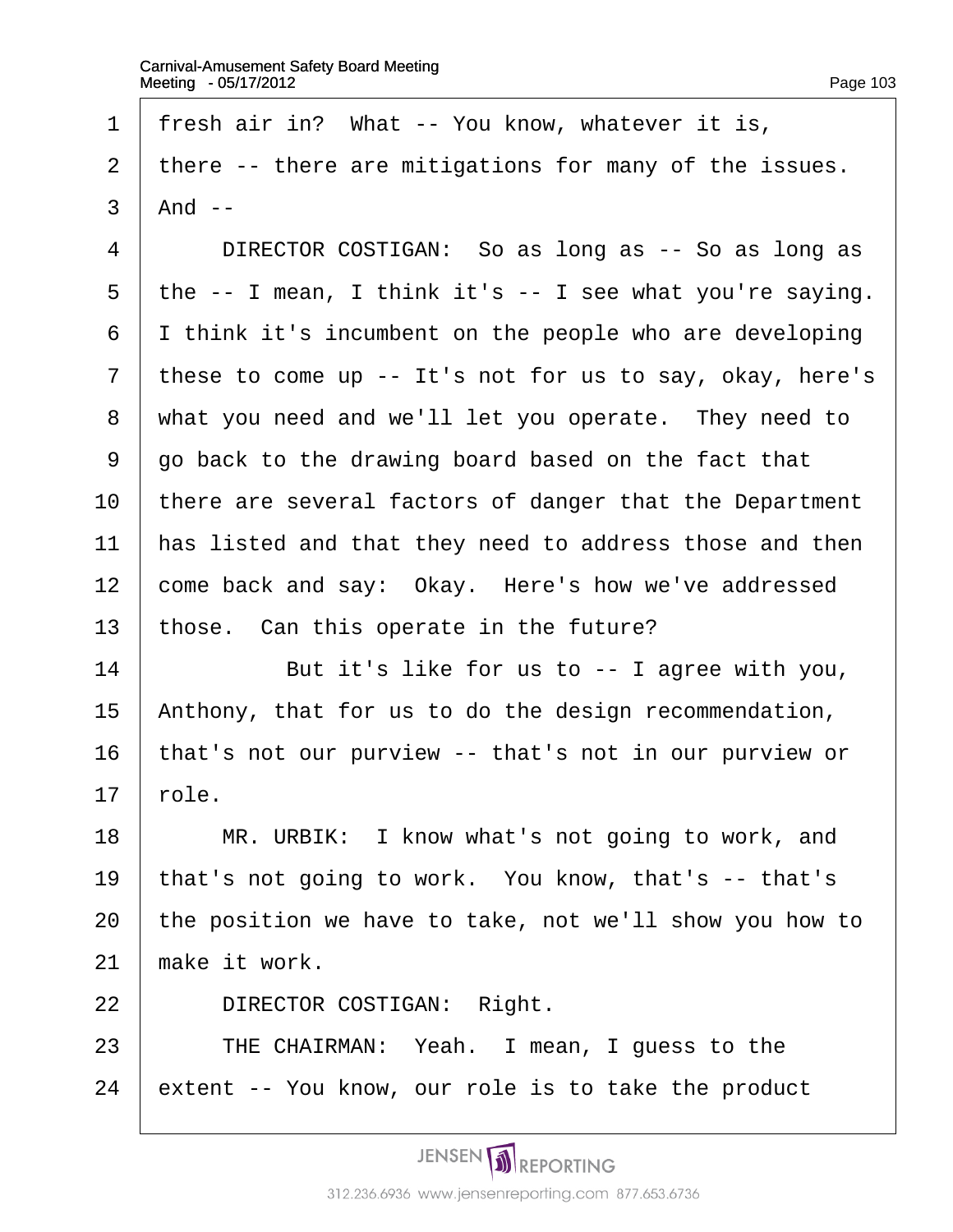1 that's brought to us and say yes or no. And we can 2 provide reasons as to why we're saying yes or no, and 3 they'll -- they can go back and redesign it and come 4 back. 5 **But you're talking about -- Again, you know,** 6 your situation is a very conscientious manufacturer. I 7 don't have that confidence in the overseas 8 manufacturers --9 | MR. URBIK: In Golden Dragon's plastic balls from 10 Taiwan. 11 | MS. SULLIVAN: Well, and I'm not -- I'm not arguing 12 with that. But sometimes there are designers over here 13 that just have things made over there because they can't 14 find -- you know, they can't find people here who are 15  $\phi$  doing that yet or they're not comfortable with who they 16 find over here. They -- They know that -- that, you 17 know, they have designed a product that has addressed 18 the issues, and they have mitigated the -- the issues 19 and then just sent the design over to China to make. So 20  $\dot{\mathbf{r}}$  it's -- I don't know that we can say everything coming 21 from there is  $-$  is  $-$  hasn't had a good engineering 22 analysis. I think the -- We're right back to design. 23 • WOW Balls or any -- any kind of -- any kind of 24 ride, you know, needs to go through the design process,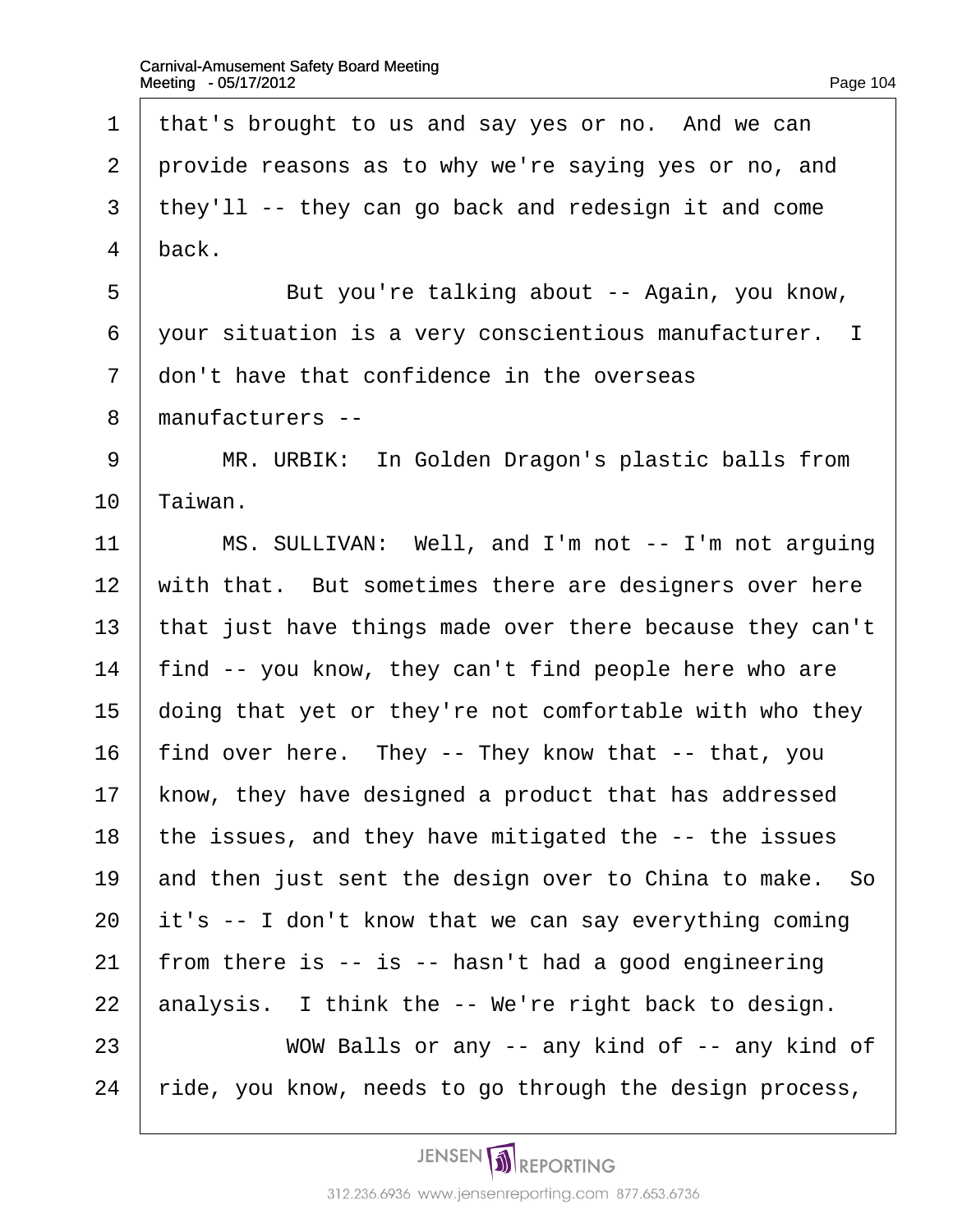| 1              | the hazard analysis process that all the rest of us do.  |
|----------------|----------------------------------------------------------|
| $\overline{2}$ | They have to have operational guidelines. They have to   |
| 3              | have training. They have to have inspections. And we     |
| 4              | have lots of that in place. And if we want to say WOW    |
| 5              | Balls or anything that's going to work in the State of   |
| 6              | Illinois must have found a way to mitigate this, must    |
| $\overline{7}$ | have found a way to mitigate this, list our concerns,    |
| 8              | and then we can ask, And where are your operational      |
| 9              | duidelines?                                              |
| 10             | MS. RHODES: That's what I thought Patty was              |
| 11             | \$aying, which is different than --                      |
| 12             | MR. URBIK: Well --                                       |
| 13             | MS. RHODES: -- here's how to design it.                  |
| 14             | MR. URBIK: There's --                                    |
| 15             | MS. RHODES: We're saying make sure they can get          |
| 16             | but, in the design.                                      |
| 17             | MR. URBIK: There are two issues. There is a              |
| 18             | design issue that we still have way -- a lot of concerns |
| 19             | about.                                                   |
| 20             | You were talking about that ride that's coming           |
| 21             | put in Great America. If you have a ride that's so       |
| 22             | violent that you have to have a strap across your legs   |
| 23             | that has to cut off the circulation to keep your butt in |
| 24             | the seat, our requirement would be cut the circulation   |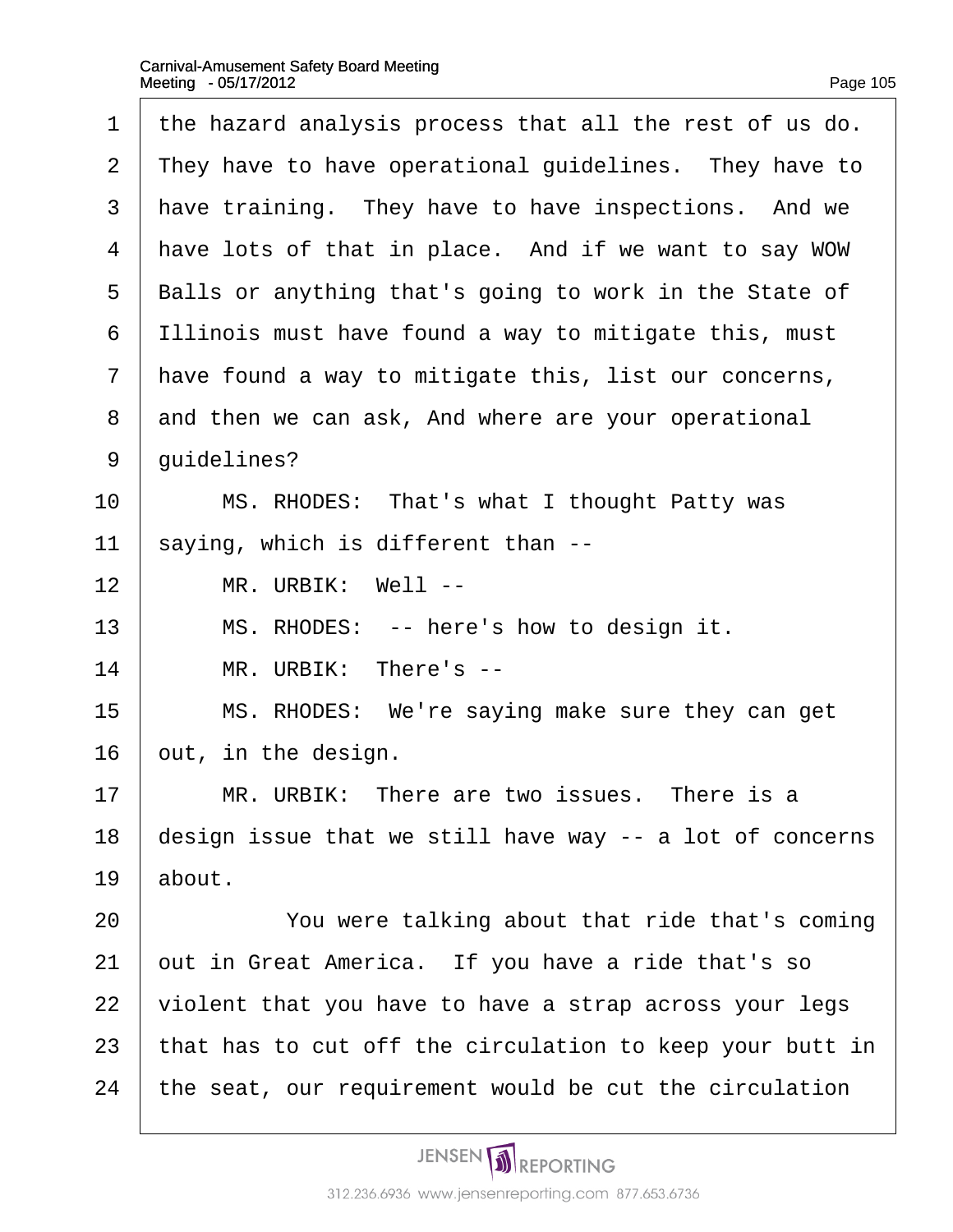| 1              | off, but you can't have a ride that allows circulation  |
|----------------|---------------------------------------------------------|
| 2              | to be cut off of a rider. I mean, that's kind of where  |
| 3              | we're at with the WOW Ball.                             |
| 4              | THE CHAIRMAN: Can I ask a question in terms of the      |
| 5              | durrent status quo. So the double-walled ones with air  |
| 6              | interchange are being operated presently in Illinois.   |
| $\overline{7}$ | And there's no immediate plan to stop that or is there? |
| 8              | DIRECTOR COSTIGAN: We haven't seen anything -- You      |
| 9              | know, we haven't taken a look at that. I mean, the      |
| 10             | specific issue we came to grips with was as a result of |
| 11             | the warnings issued by the CPSC on the -- on the        |
| 12             | airtight models. So --                                  |
| 13             | THE CHAIRMAN: Is the department looking to our          |
| 14             | Board to give our opinion of whether or not the         |
| 15             | double-walled air interchange is --                     |
| 16             | MR. URBIK: That's what Patty was asking for.            |
| 17             | THE CHAIRMAN: Or is it -- Are we comfortable --         |
| 18             | DIRECTOR COSTIGAN: Yeah. We're allowing it now.         |
| 19             | THE CHAIRMAN: Well, I guess, my question -- Is          |
| 20             | there -- Is there an issue for us right now? If they're |
| 21             | being allowed right now and there's -- we don't intend  |
| 22             | to take them off anytime soon --                        |
| 23             | DIRECTOR COSTIGAN: Unless it's being raised today,      |
|                |                                                         |

24  $|$  mean --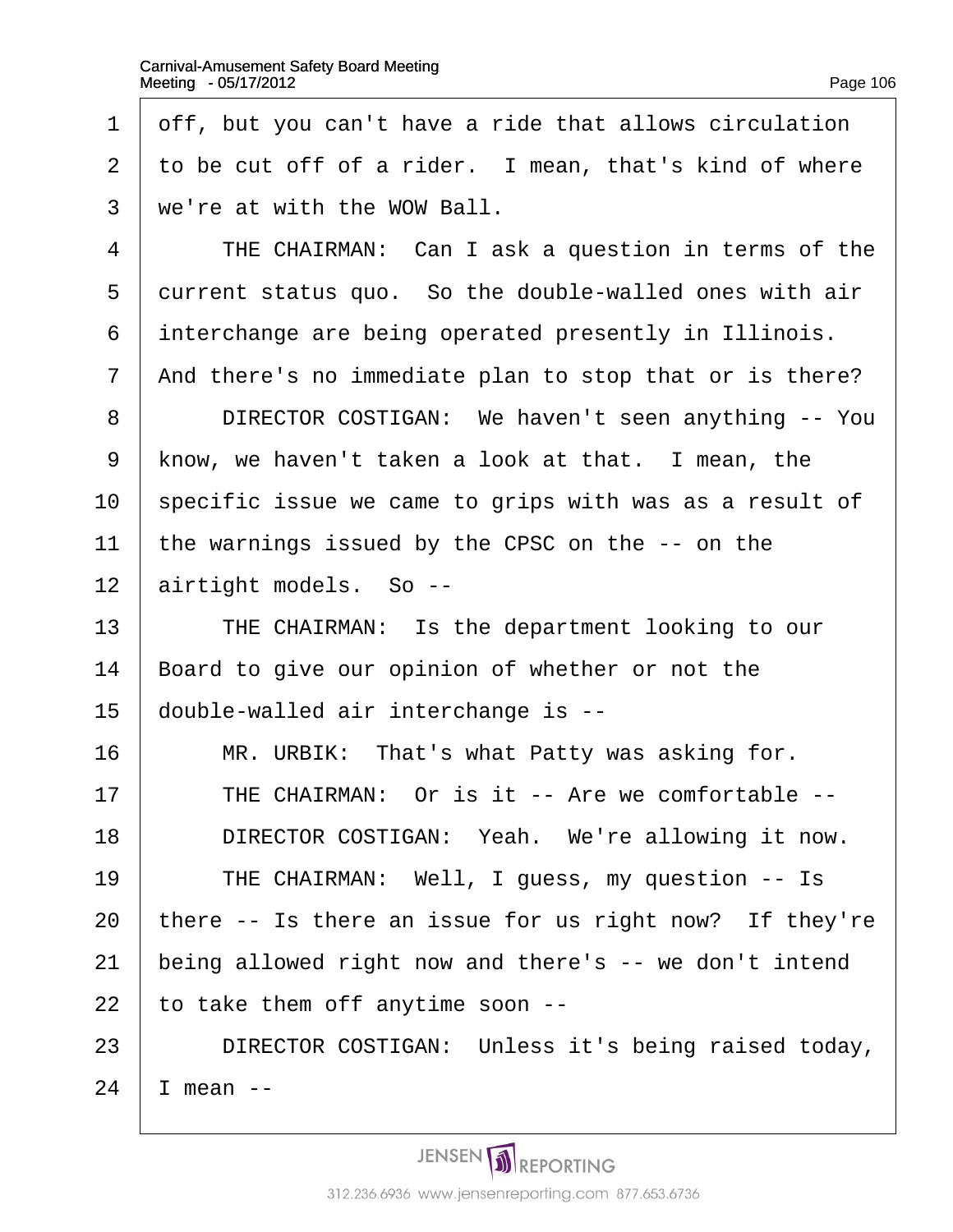| 1              | THE CHAIRMAN: So you're not looking for us to            |
|----------------|----------------------------------------------------------|
| $\overline{2}$ | raise the issues. Maybe it's kind of moot right now.     |
| 3              | MR. CULTON: It might be kind of moot. But it             |
| 4              | was -- The reason why it's on the item for discussion is |
| 5              | because it never really was resolved at the last         |
| 6              | meeting.                                                 |
| $\overline{7}$ | MR. URBIK: What is left unresolved?                      |
| 8              | MR. CULTON: I'm sorry?                                   |
| 9              | MR. URBIK: What is left unresolved?                      |
| 10             | DIRECTOR COSTIGAN: I think -- I think we had said        |
| 11             | at the last meeting that there was a desire to have a    |
| 12             | more fuller discussion of the --                         |
| 13             | MR. WILLIS: Of the closed ones.                          |
| 14             | DIRECTOR COSTIGAN: Of the closed ones.                   |
| 15             | And the thing is, is that we had -- before I             |
| 16             | got here, there was -- somebody came to demonstrate this |
| 17             | at a Board meeting that we had previously. I don't know  |
| 18             | if you were -- I -- I was not around at that time.       |
| 19             | However, you know, I think it -- it was sensed that we   |
| 20             | heeded to continue to have further discussion about this |
| 21             | issue. So that's --                                      |
| 22             | MR. WILLIS: The closed ones.                             |
| 23             | DIRECTOR COSTIGAN: Yes, on the closed ones.              |
| 24             | THE CHAIRMAN: In terms of the ones that are              |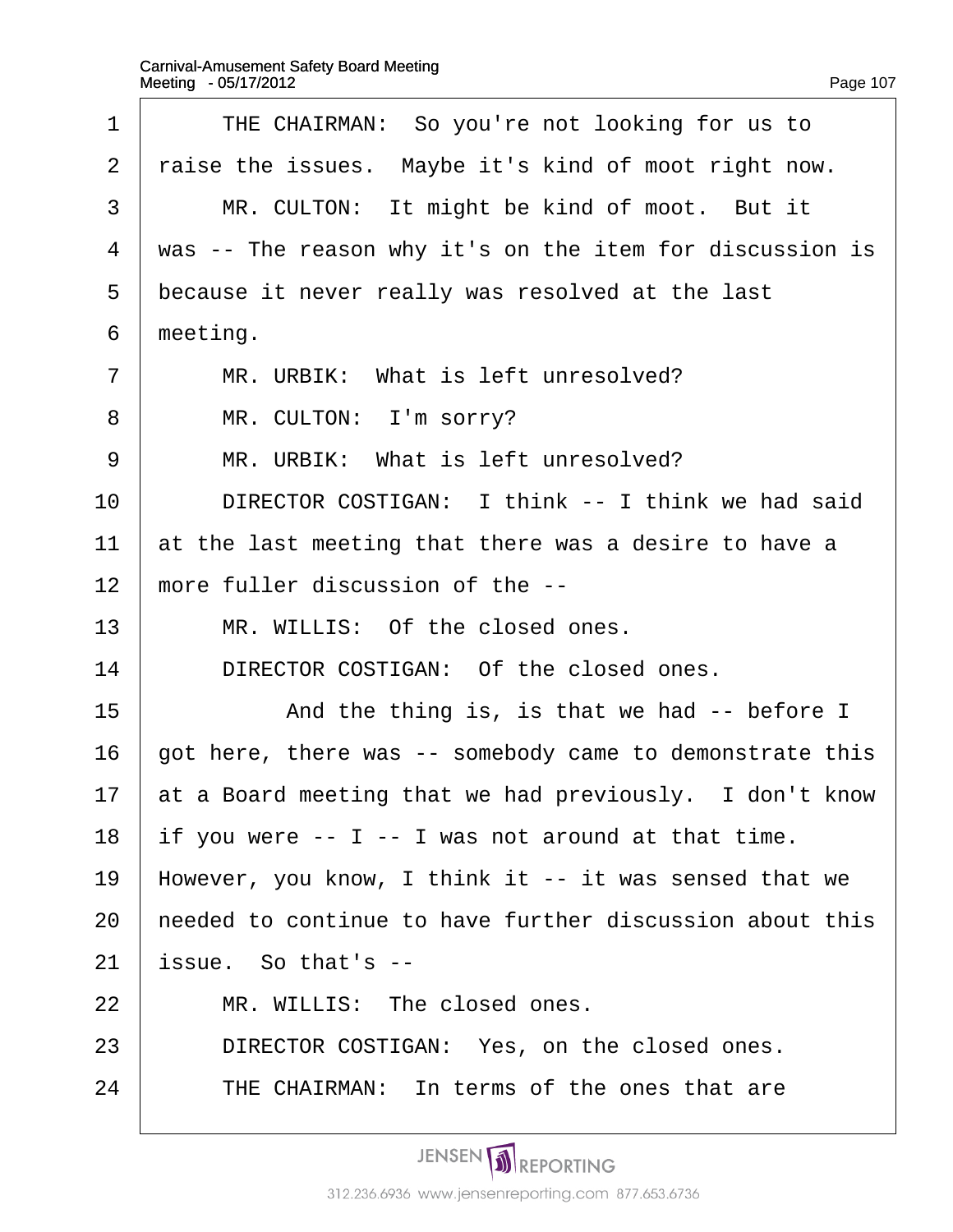<span id="page-108-0"></span>

| 1              | operating right now with the double wall and the air     |
|----------------|----------------------------------------------------------|
|                |                                                          |
| $\overline{2}$ | interchange, are the manufacturer's specs and operation  |
| 3              | manual so specific as to talk about water height, number |
| 4              | of balls in water per operator, ambient temperature,     |
| 5              | things like that?                                        |
| 6              | MR. CULTON: I'm not for sure. I don't know. I've         |
| $\overline{7}$ | got to look into it. It's probably --                    |
| 8              | THE CHAIRMAN: And you're --                              |
| 9              | MR. CULTON: It's probably different --                   |
| 10             | THE CHAIRMAN: What you're talking about is --            |
| 11             | MR. CULTON: -- for every one of them.                    |
| 12             | THE CHAIRMAN: -- getting to that point where we          |
| 13             | have each one --                                         |
| 14             | MS. SULLIVAN: Yes, yes. Because when it's -- when        |
| 15             | it's a whole new type of attraction or ride, whatever    |
| 16             | you want to call it, I think -- I think, you know, for   |
| 17             | us to say, well, it needs to be made out of this         |
| 18             | material and this many mils thick and blah, blah, blah,  |
| 19             | we don't have -- we don't have the experience to say     |
| 20             | those kinds of things, but operationally we do have      |
| 21             | enough experience to know that here are some -- here are |
| 22             | some problems that have been seen and what are you doing |
| 23             | to mitigate them. And if you haven't been able to        |
| 24             | mitigate them, then we don't want you to run in the      |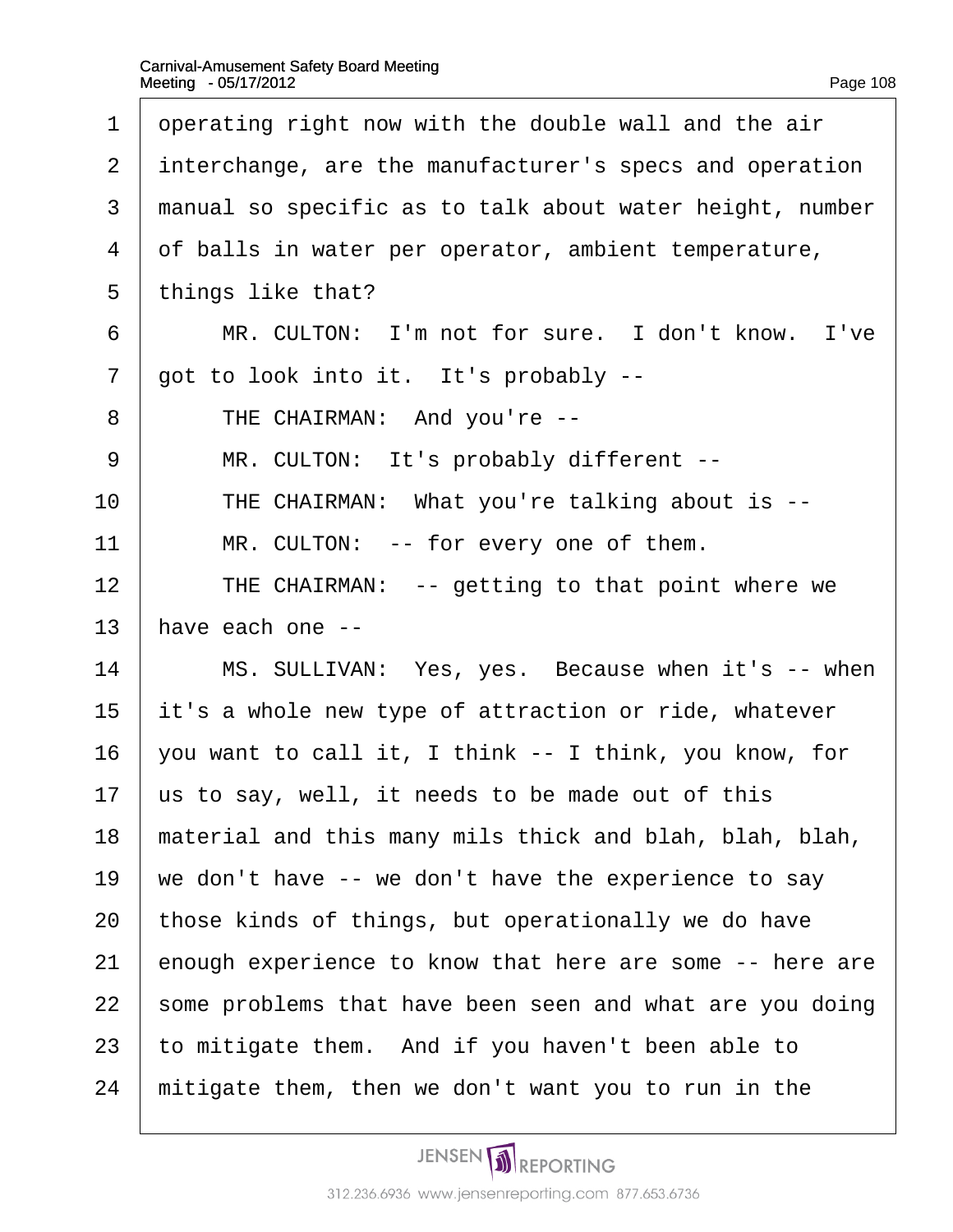<span id="page-109-0"></span>1 State of Illinois.

 $2 \parallel MR$ . URBIK: On an individual -- individual

3 deperator-by-operator, location-by-location basis?

4 | MS. SULLIVAN: It would be --

 $5 \parallel MR$ . URBIK: That's an awful lot of

·6· ·responsibility to put on the inspector.

7 | MS. SULLIVAN: The inspectors inspect all of them

8 anyway.

9 | MR. URBIK: I understand that.

10 | MS. SULLIVAN: And how many -- You know, I don't

11 know how many manufacturers there are of the ones that

12 were -- we are allowing in the State, but that would be

13 something to ask. I mean, there are manufacturer names

14 on every other ride out there. So I'm sure WOW Balls

15 have manufacturer names or whatever these Zorb type

16 balls are. And -- And I don't see why as a Department

17  $\sigma$  -- I mean, as a Board we can -- we can list some of

18 the hazards we see.

19 **No. 8** Ryan may hear from inspectors even more 20 hazards, and then he and -- and the inspectors can, you 21 know, look at the  $-$ - the  $-$ - the ones that we are looking 22 at letting operate and see if they meet the criteria and 23 do they have operational guidelines because -- and do 24 they have training and do they have inspections.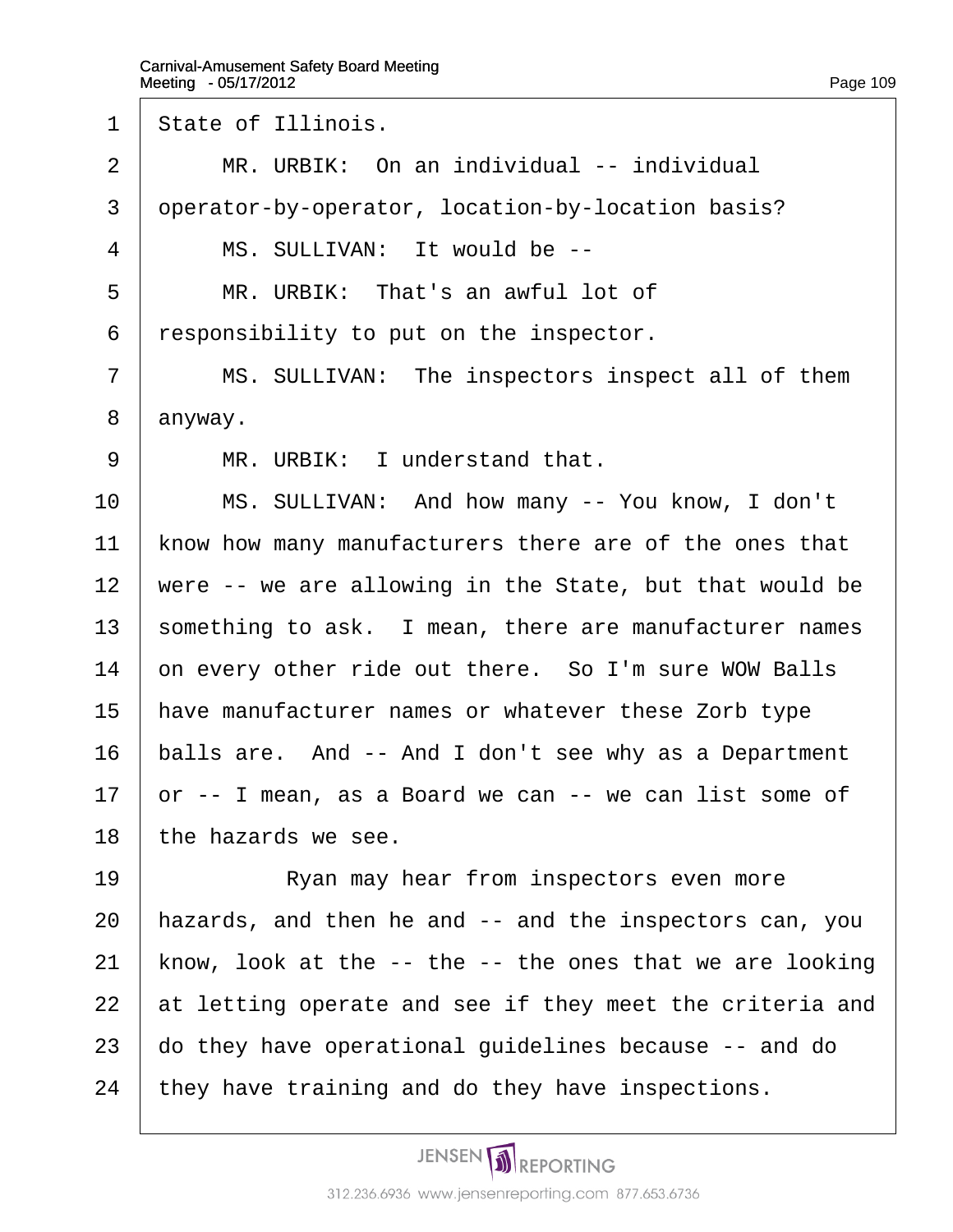<span id="page-110-0"></span>1 Because those things are already required. The 2 inspectors already ask to look at their -- their 3 training and their inspections and their maintenance, or 4 they can ask for them. They want to know that -- that 5 they're all doing what they're supposed to be doing.  $6 \mid$  And there are a lot of the same issues for a 7 WOW Ball that there are for any ride as far as operator 8 training and inspections and -- and those kinds of 9 things and maintenance. And whatever we decide or 10 whatever should be done for maintenance, whether it's --11 whether it's using some sort of antibacterial or 12 microbial or whatever kind of sanitizer, then, you know, 13 that -- that should be on their maintenance list of 14 things that are done and how often.  $15$  I mean, there -- there -- there are a lot of 16 things in our current requirements that would apply. 17 And those things can still apply for -- for the balls as 18 well as anything else. And if we have specific hazards 19 that we want to call out and that have to be mitigated, 20 then --- Ryan, I'm sure, gets with his inspectors on a 21 regular basis or talks to them or e-mails with them. 22 And -- And, you know, they can talk about, well, here's 23 what we see in this one and here's what we see in that 24 one and, you know, maybe look at a best practices type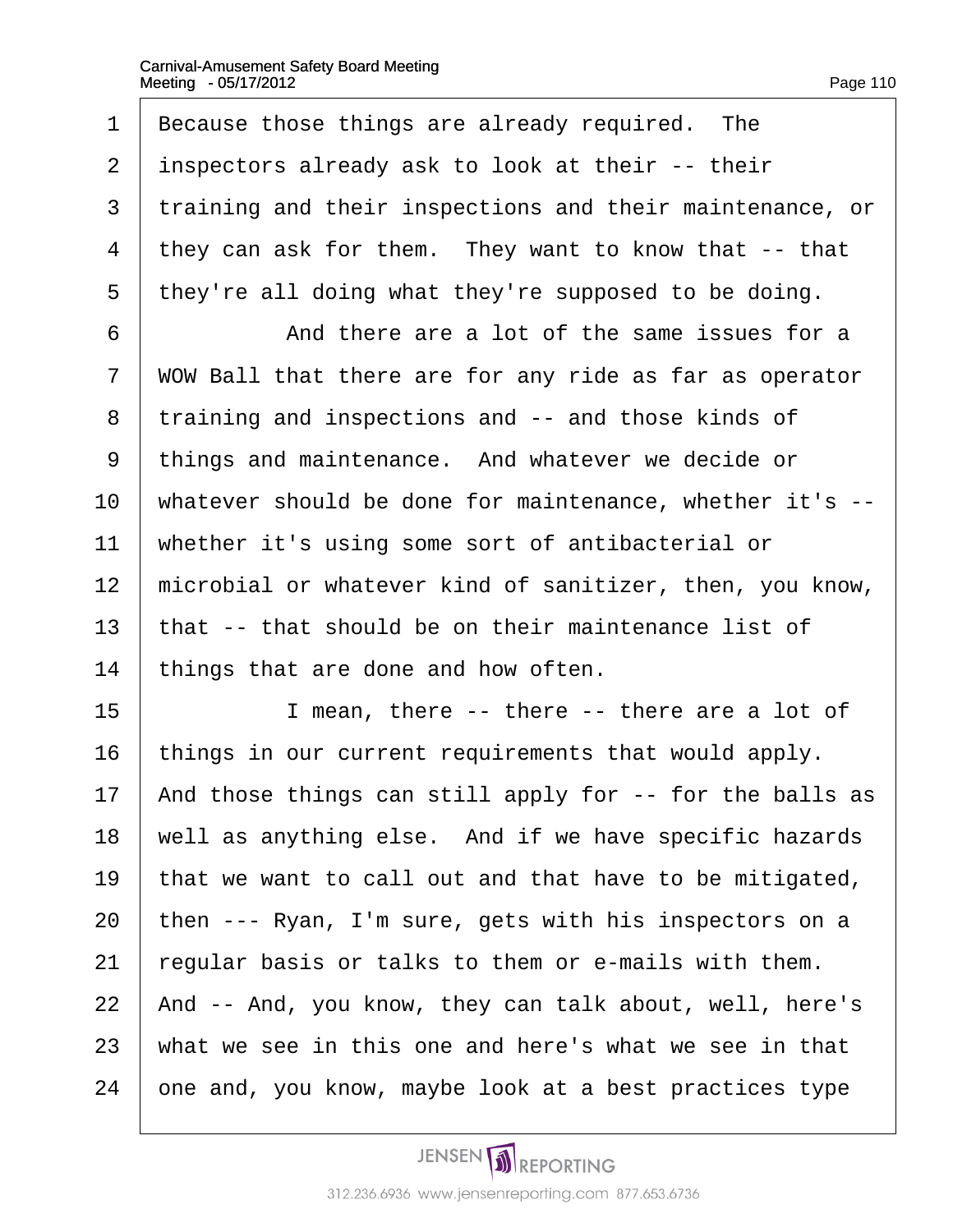<span id="page-111-0"></span>

| 1  | of thing. But if they see -- if they see something      |
|----|---------------------------------------------------------|
| 2  | that -- that just isn't right, then we don't allow it.  |
| 3  | But I think -- I think we're taking a bigger            |
| 4  | liability on by just saying, okay, ones with holes in   |
| 5  | them can operate; you know, ones with -- with --        |
| 6  | MR. URBIK: I don't see a bigger liability there.        |
| 7  | MS. SULLIVAN: Pardon me?                                |
| 8  | MR. URBIK: I don't see a bigger liability there.        |
| 9  | I'm seeing -- I'm seeing that there are four            |
| 10 | specific areas of concern on the enclosed balls. One is |
| 11 | suffocation. One is temperature. One is infectious      |
| 12 | disease, and one is -- is drowning.                     |
| 13 | THE CHAIRMAN: And there's --                            |
| 14 | MR. URBIK: And --                                       |
| 15 | THE CHAIRMAN: -- another, collision. That's why         |
| 16 | you have a double wall.                                 |
| 17 | MR. URBIK: I'm sorry?                                   |
| 18 | THE CHAIRMAN: Collision. That's why the double          |
| 19 | wall --                                                 |
| 20 | MR. URBIK: Right.                                       |
| 21 | DIRECTOR COSTIGAN: And the escape mechanism.            |
| 22 | MR. URBIK: That would be the suffocation --             |
| 23 | DIRECTOR COSTIGAN: Oh.                                  |
| 24 | MR. URBIK: -- I was speaking of.                        |
|    |                                                         |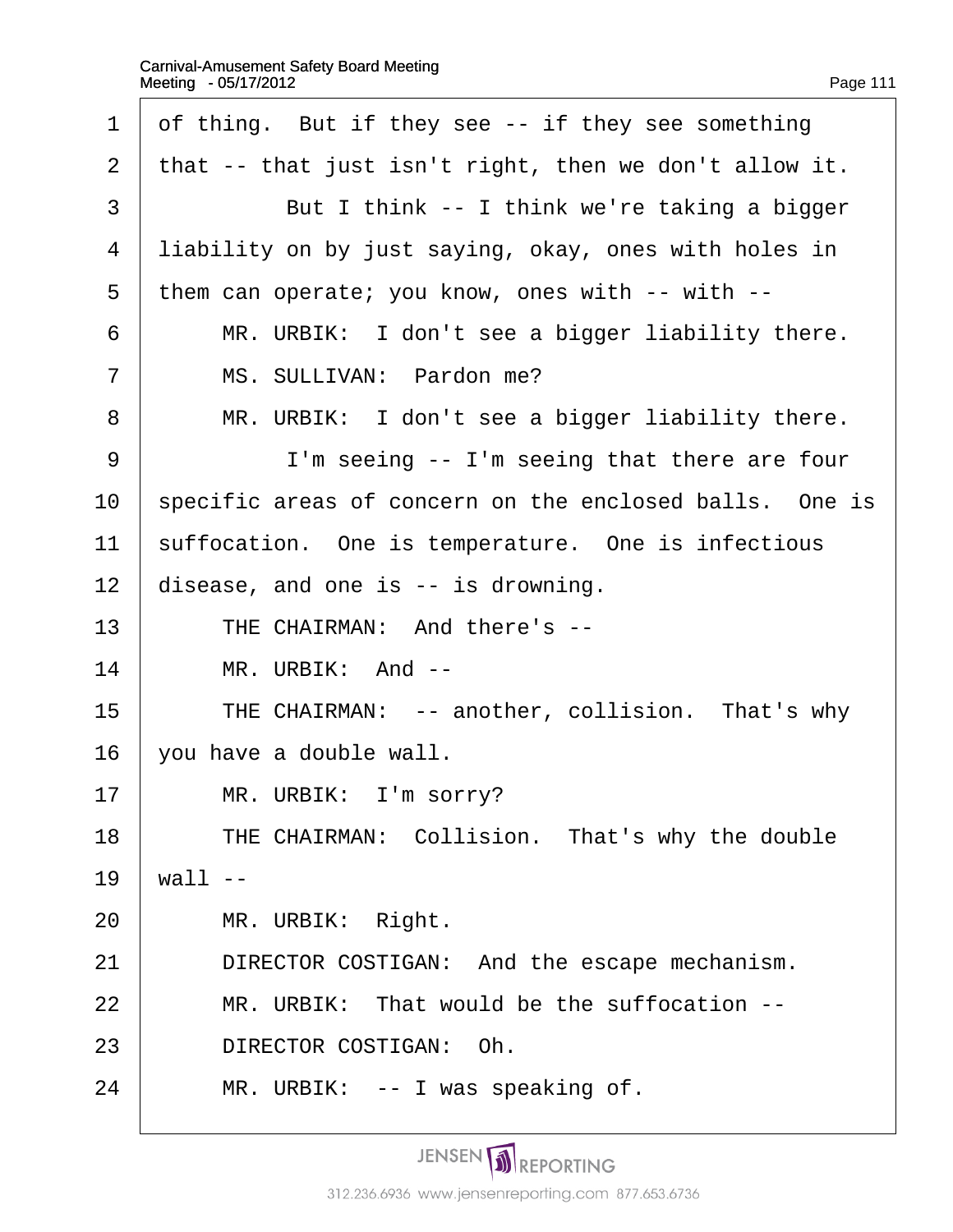<span id="page-112-0"></span>

| 1              | MS. SULLIVAN: And if there's one hole and it's on       |
|----------------|---------------------------------------------------------|
| 2              | the ground and they're standing in there --             |
| 3              | MR. URBIK: If they can get out, fine.                   |
| 4              | MS. SULLIVAN: What -- What if they're having a          |
| 5              | panic attack and they're -- they're sitting on the hole |
| 6              | and there still isn't -- they - they -- they don't get  |
| $\overline{7}$ | it that they can get out that way?                      |
| 8              | MR. URBIK: Then that becomes an operational issue.      |
| 9              | MS. SULLIVAN: Yes. And so what are -- What do we        |
| 10             | do --                                                   |
| 11             | MR. URBIK: But without the hole, the operational        |
| 12             | issue can't be fixed. That's the difference.            |
| 13             | MS. SULLIVAN: Well, the heat can still be an            |
| 14             | issue.                                                  |
| 15             | MR. URBIK: It still can be.                             |
| 16             | MS. SULLIVAN: The --                                    |
| 17             | MR. URBIK: To a lesser extent when you've got air       |
| 18             | interchange but yeah.                                   |
| 19             | MS. SULLIVAN: But even if there's air interchange,      |
| 20             | the, you know, possibility of getting TB or something   |
| 21             | else can still be an issue.                             |
| 22             | MR. URBIK: Uh-huh.                                      |
| 23             | MS. SULLIVAN: Just because there's some fresh air       |
| 24             | coming in doesn't --                                    |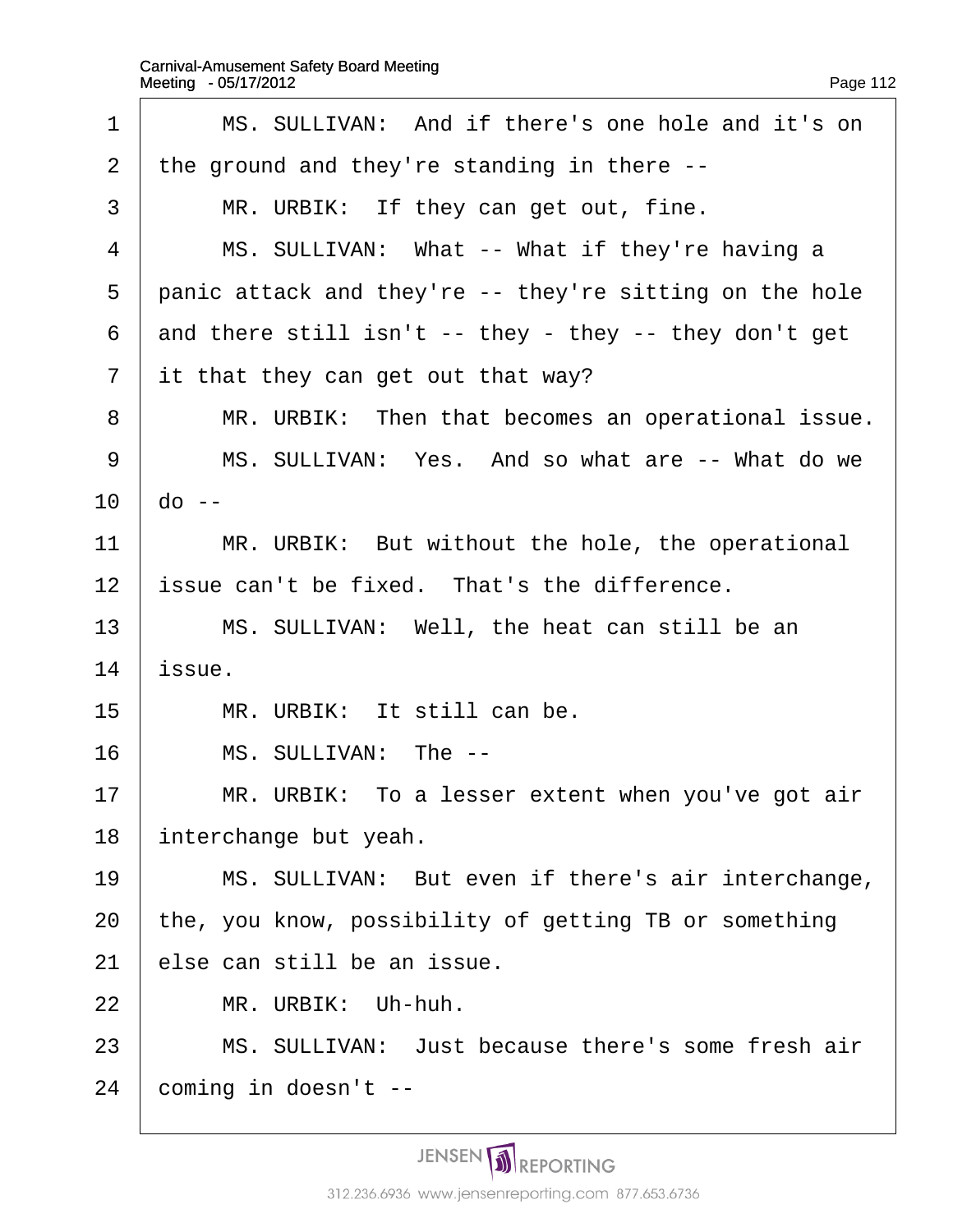<span id="page-113-0"></span>

| 1              | MR. URBIK: I'm not in favor of any of these              |
|----------------|----------------------------------------------------------|
| 2              | things. But if we're going to allow them, then let's     |
| 3              | allow the safe ones.                                     |
| 4              | MS. RHODES: Well, nothing is safe about them.            |
| 5              | Safer.                                                   |
| 6              | MS. SULLIVAN: Safer, yes.                                |
| $\overline{7}$ | THE CHAIRMAN: Patty, can I just ask you: Are you         |
| 8              | proposing that we suspend the operation of WOW Balls     |
| 9              | until we have more operational plans in place, or are    |
| 10             | you proposing we continue status quo and we work towards |
| 11             | greater operational --                                   |
| 12             | MS. SULLIVAN: I'm suggesting --                          |
| 13             | THE CHAIRMAN: -- guidance?                               |
| 14             | MS. SULLIVAN: -- that we work towards operational        |
| 15             | guidance on those and, you know, at a minimum, talk to   |
| 16             | the good operators and say --                            |
| 17             | MR. URBIK: We've got one here.                           |
| 18             | THE CHAIRMAN: Can I put something out here. Could        |
| 19             | make Tony and you a subcommittee.                        |
| 20             | MS. SULLIVAN: You already made --                        |
| 21             | MS. RHODES: I was getting ready to say I think           |
| 22             | she's the head of the subcommittee.                      |
| 23             | MS. SULLIVAN: We already made a subcommittee --          |
| 24             | MS. RHODES: For WOW Balls.                               |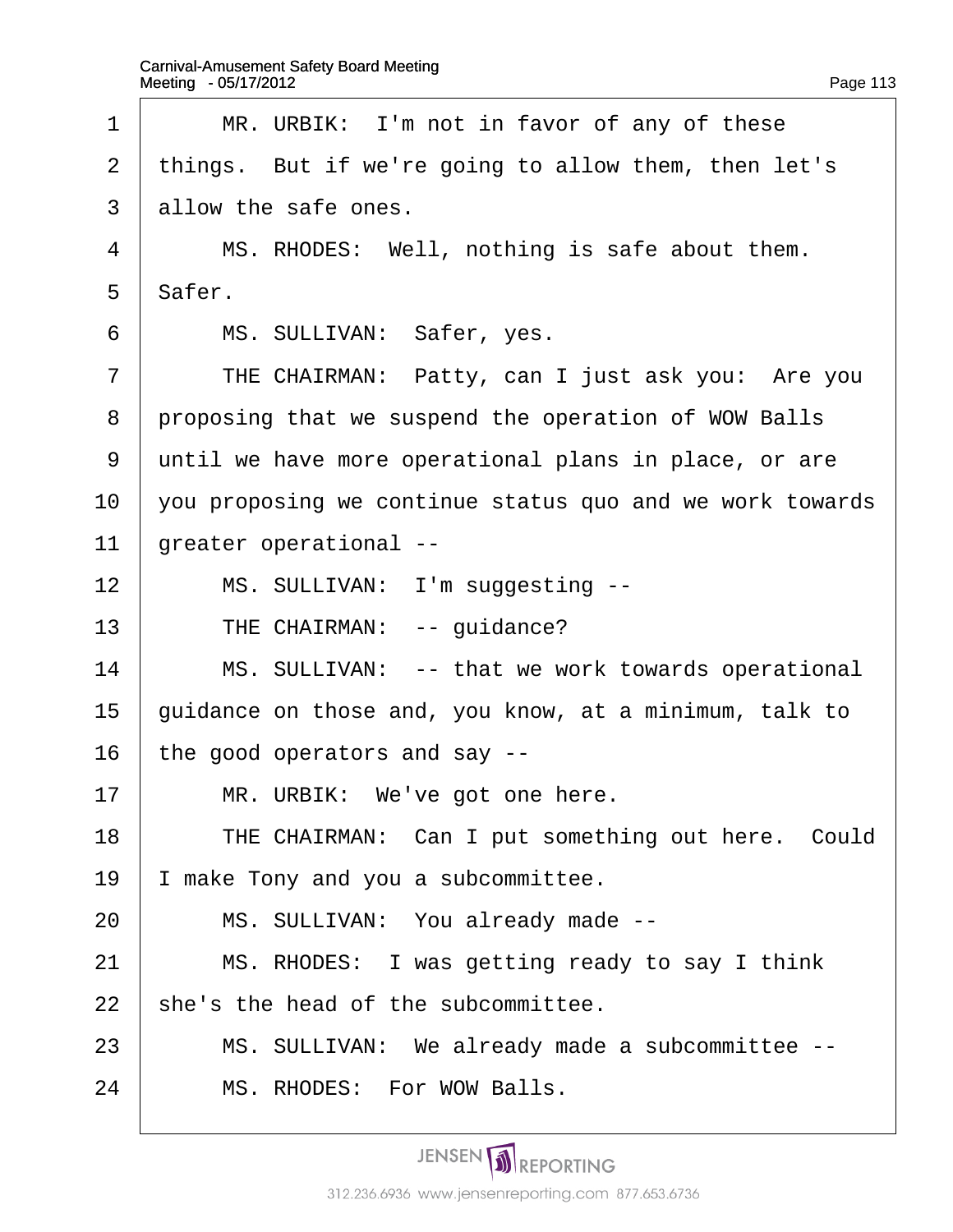<span id="page-114-0"></span>

| 1              | MS. SULLIVAN: -- last time, and I'm the head of        |
|----------------|--------------------------------------------------------|
| 2              | the subcommittee.                                      |
| 3              | THE CHAIRMAN: Well, get working. What have you         |
| 4              | done for the last six months?                          |
| 5              | MS. RHODES: She's in charge -- She's in charge --      |
| 6              | MR. URBIK: Where's your report, Patty?                 |
| $\overline{7}$ | MS. RHODES: I think I'm on it.                         |
| 8              | MS. SULLIVAN: Yes, you are. Yes, you are.              |
| 9              | So we were -- But I think there was a third            |
| 10             | person.                                                |
| 11             | MS. RHODES: Yes.                                       |
| 12             | MS. SULLIVAN: And so my concern was three of us        |
| 13             | can't talk together --                                 |
| 14             | MR. URBIK: At the same time.                           |
| 15             | MS. SULLIVAN: -- because then it's a -- it's           |
| 16             | hot -- it doesn't meet the Opening Meetings Act. And   |
| 17             | so, no, we haven't had a meeting because --            |
| 18             | THE CHAIRMAN: Sara, are you on the phone?              |
| 19             | MS. MEEK: Yes. I'm here.                               |
| 20             | THE CHAIRMAN: Could I -- Could I ask you for a         |
| 21             | point of clarification on the Open Meetings Act. I was |
| 22             | going to say if you have three people on the committee |
| 23             | but only two are talking at a time, can three          |
| 24             | communicate but not at the same time? Is that          |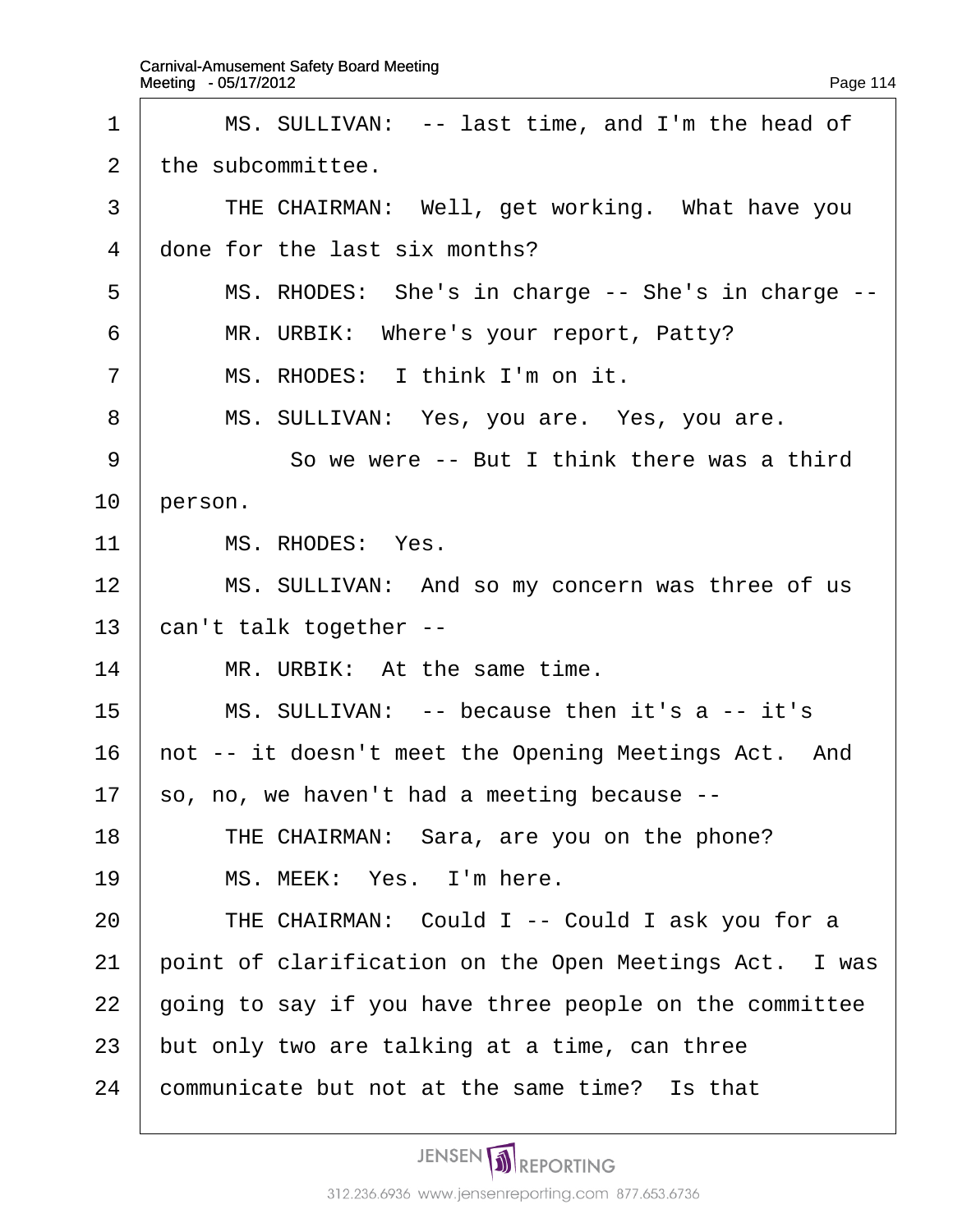<span id="page-115-0"></span>

| $\mathbf 1$    | permissible?                                             |
|----------------|----------------------------------------------------------|
| $\overline{2}$ | MS. MEEK: Honestly, I -- I don't know.                   |
| 3              | DIRECTOR COSTIGAN: Ron -- Ron -- Ron has some --         |
| 4              | MS. MEEK: I don't know enough about --                   |
| 5              | MR. WILLIS: I think even if you have three --            |
| 6              | MS. MEEK: -- the Open Meetings Act.                      |
| $\overline{7}$ | MR. WILLIS: -- and if they're all talking --             |
| 8              | MS. MEEK: I can look into it.                            |
| 9              | MR. WILLIS: As long as they aren't talking               |
| 10             | opinions, feelings -- Like, they can all be gathering    |
| 11             | information and say, I got this information, I found     |
| 12             | this, I found this, and the other one says, I found      |
| 13             | this, as long as they aren't expressing views and        |
| 14             | ppinions --                                              |
| 15             | MR. URBIK: Or voting.                                    |
| 16             | MS. SULLIVAN: Well, we are --                            |
| 17             | MR. WILLIS: Or voting.                                   |
| 18             | MS. SULLIVAN: We would be expressing views and           |
| 19             | opinions on -- Hey, I found this, and I think this is -- |
| 20             | THE CHAIRMAN: I can't imagine you --                     |
| 21             | MS. SULLIVAN: -- a good thing.                           |
| 22             | THE CHAIRMAN: -- expressing opinions.                    |
| 23             | MR. WILLIS: Well, that's it. If you just say             |
| 24             | we're all going to get together and I'm going to get     |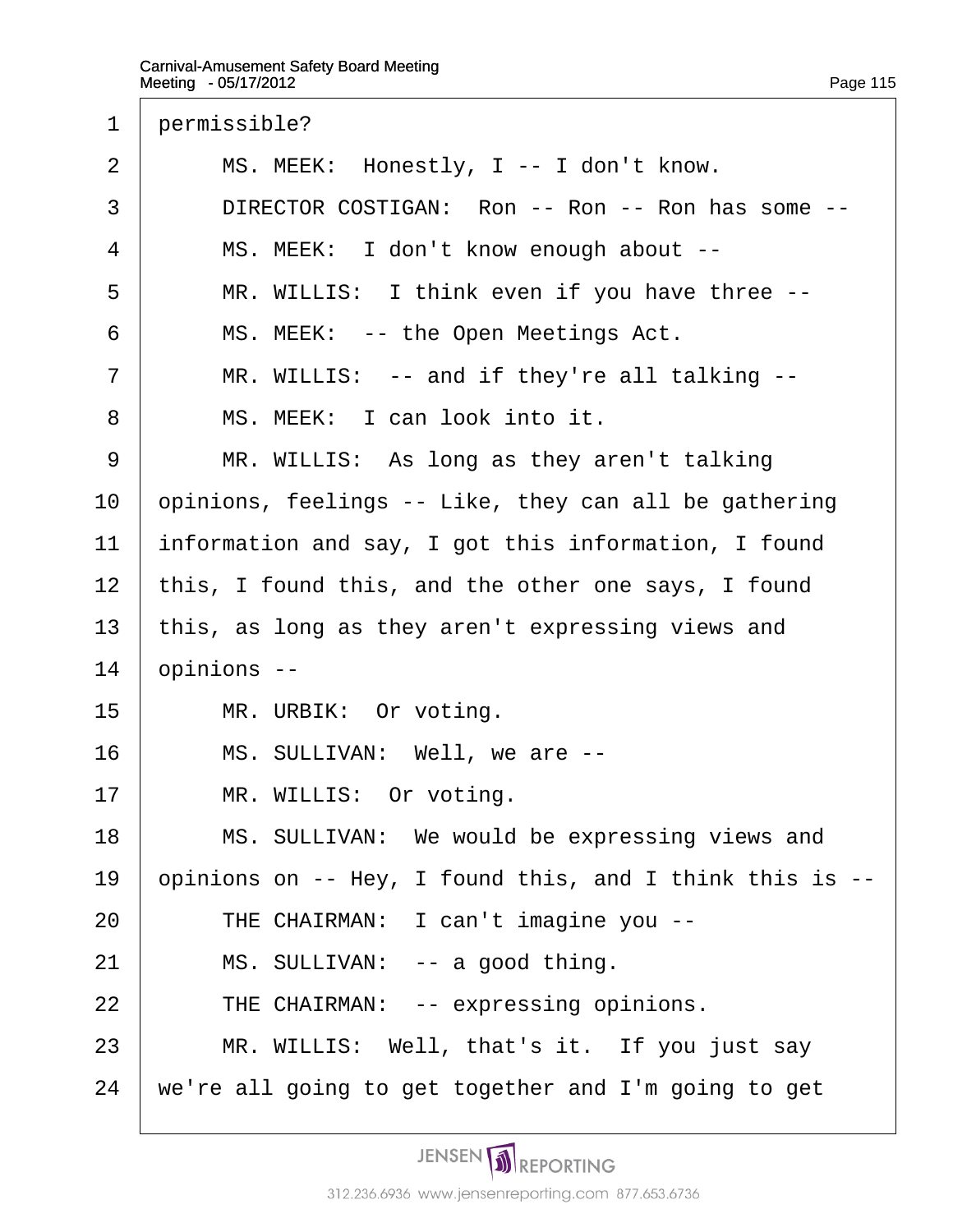| Page 116 |  |  |
|----------|--|--|

<span id="page-116-0"></span>

| 1                        | together this and did you find that and did you find      |
|--------------------------|-----------------------------------------------------------|
| $\overline{2}$           | that and then I think we should go find more, I don't     |
| 3                        | think that's a violation of the Open Meetings Act.        |
| $\overline{\mathcal{A}}$ | If you say, okay, I think this is enough, and             |
| 5                        | I think we should vote on this one because it's great --  |
| 6                        | MS. SULLIVAN: Okay. That was an opinion.                  |
| $\overline{7}$           | MR. WILLIS: Then you're in violation. That's what         |
| 8                        | I said.                                                   |
| 9                        | MS. SULLIVAN: See, that's --                              |
| 10                       | MR. WILLIS: But if you're saying -- you're just           |
| 11                       | going out there and saying, I found from operator A --    |
| 12                       | here's the following 12 factors and then another one      |
| 13                       | \$ays, I think we should go out -- even as an opinion, We |
| 14                       | should find more factors, as long as you're not           |
| 15                       | expressing an opinion on the overall -- what you're       |
| 16                       | taking as a course of action for the group --             |
| 17                       | MS. SULLIVAN: I don't see how a task group can --         |
| 18                       | cannot -- can meet that because you have to -- you have   |
| 19                       | to -- to narrow it down to here's what we think is        |
| 20                       | important, here's -- here's --                            |
| 21                       | MR. WILLIS: There just needs to be two.                   |
| 22                       | THE CHAIRMAN: Is this -- Is this --                       |
| 23                       | MS. MEEK: I think there's a --                            |
| 24                       | THE CHAIRMAN: Is it just --                               |
|                          |                                                           |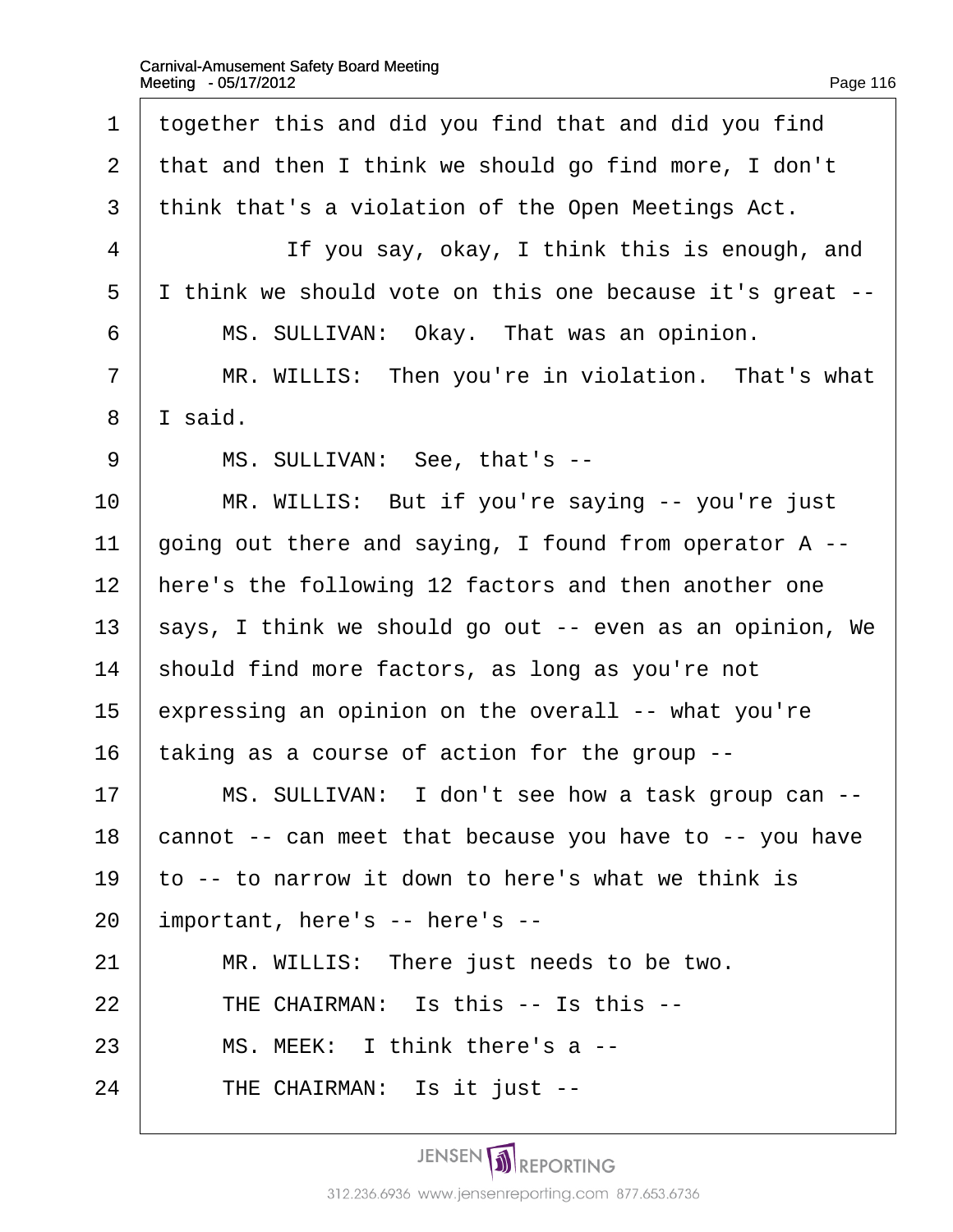<span id="page-117-0"></span>

| 1  | MS. MEEK: -- a document in the front -- in the           |
|----|----------------------------------------------------------|
| 2  | front part of your binders. On the second page, it says  |
| 3  | what constitutes a meeting under the Open Meetings Act.  |
| 4  | A majority of the quorum of a public body may            |
| 5  | not meet to discuss public business without complying    |
| 6  | with the Open Meetings Act. Therefore, if business is    |
| 7  | discussed between two Board members, it does not         |
| 8  | constitute a meeting for purposes of the Open Meetings   |
| 9  | Act. If no public business is discussed among three or   |
| 10 | more Board members, it does not constitute a meeting.    |
| 11 | But if public business is discussed among three or more  |
| 12 | Board members, it does constitute a meeting.             |
| 13 | $So -$                                                   |
| 14 | MR. WILLIS: How do you define --                         |
| 15 | MS. MEEK: -- then you are correct.                       |
| 16 | MR. WILLIS: -- public business? All of the -- All        |
| 17 | of the cases out there are going to the definition of    |
| 18 | were they discussing, quote/unquote -- Just because they |
| 19 | were giving information is not necessarily a discussion  |
| 20 | of public business. That's the --                        |
| 21 | MS. SULLIVAN: But if we're giving information --         |
| 22 | THE CHAIRMAN: And just if I could --                     |
| 23 | MS. SULLIVAN: -- for a regulation --                     |
| 24 | THE CHAIRMAN: Just if I could make a point. Just         |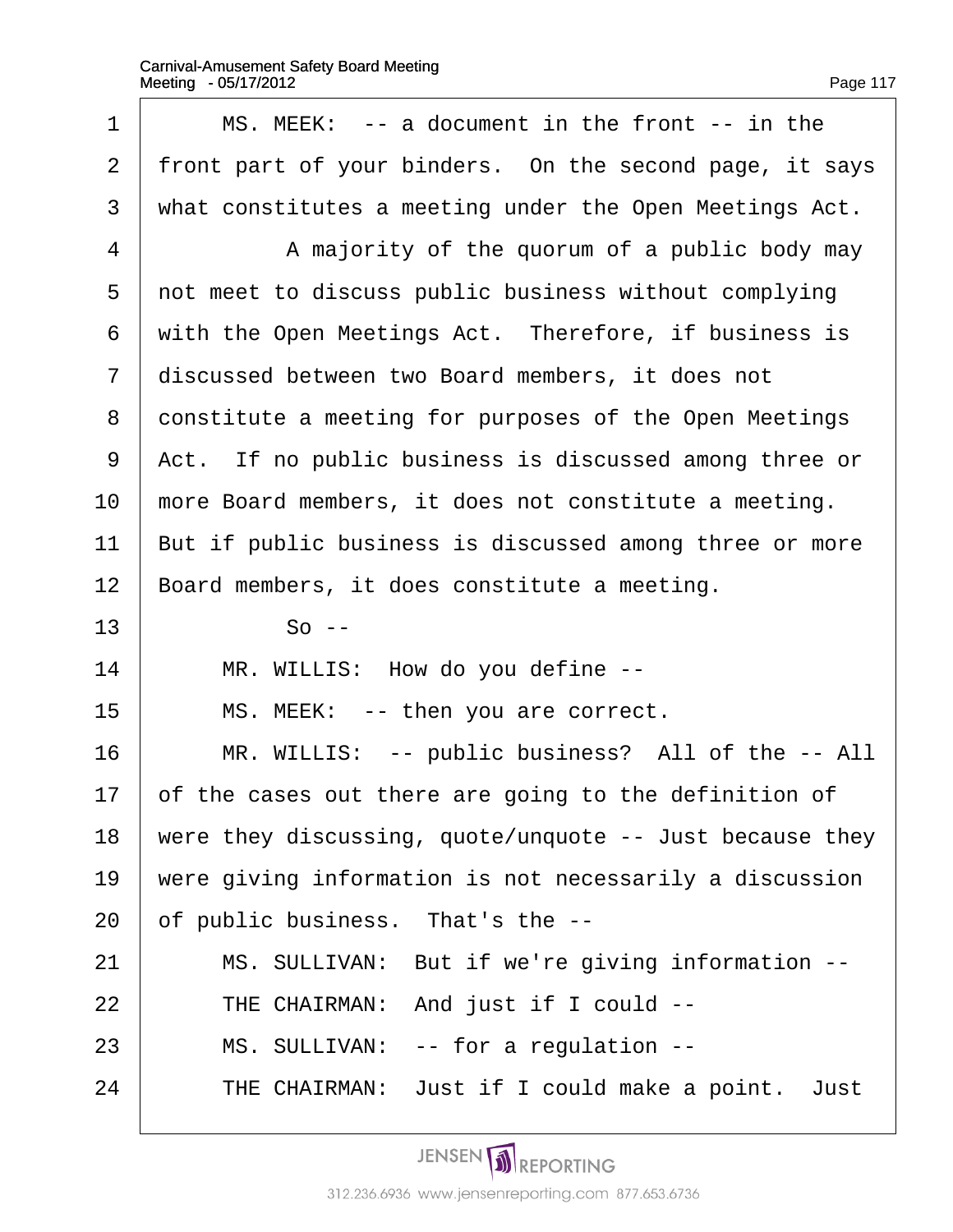- <span id="page-118-0"></span>1 for members of the general public, this isn't to
- 2 avoid your seeing what's been discussed, but the three
- 3 subcommittee members live in three different parts of
- 4 the state. Getting them together for --
- 5 | MS. GILLERS: Yeah.
- $6$  | THE CHAIRMAN: -- the meeting is the issue.
- 7 | MS. GILLERS: Yeah, yeah.
- 8 | MS. JULKA: Logistics.
- 9 | THE CHAIRMAN: And we can't -- we can't do phone --
- $10$  | MR. WILLIS: Maybe we should do two then.
- 11 | MS. SULLIVAN: Well --
- 12 | MS. RHODES: How about what Dan said --
- 13 | MS. SULLIVAN: -- that was --
- 14 | MS. RHODES: -- maybe two?
- 15 | MS. SULLIVAN: That was my point. If we have two
- 16 b f us, then -- then we're free to talk about things

17  $\Delta$  and -- and --

- 18 | THE CHAIRMAN: Well, you can have -- you can have
- 19 three on the subcommittee. Just --
- 20 | MS. RHODES: Two meet at a time.
- 21  $\parallel$  THE CHAIRMAN: -- if you want to discuss -- if you
- 22 want to discuss business only, two of you can talk at a

 $23$  time.

24 | DIRECTOR COSTIGAN: Well, that's -- Yeah. So you'd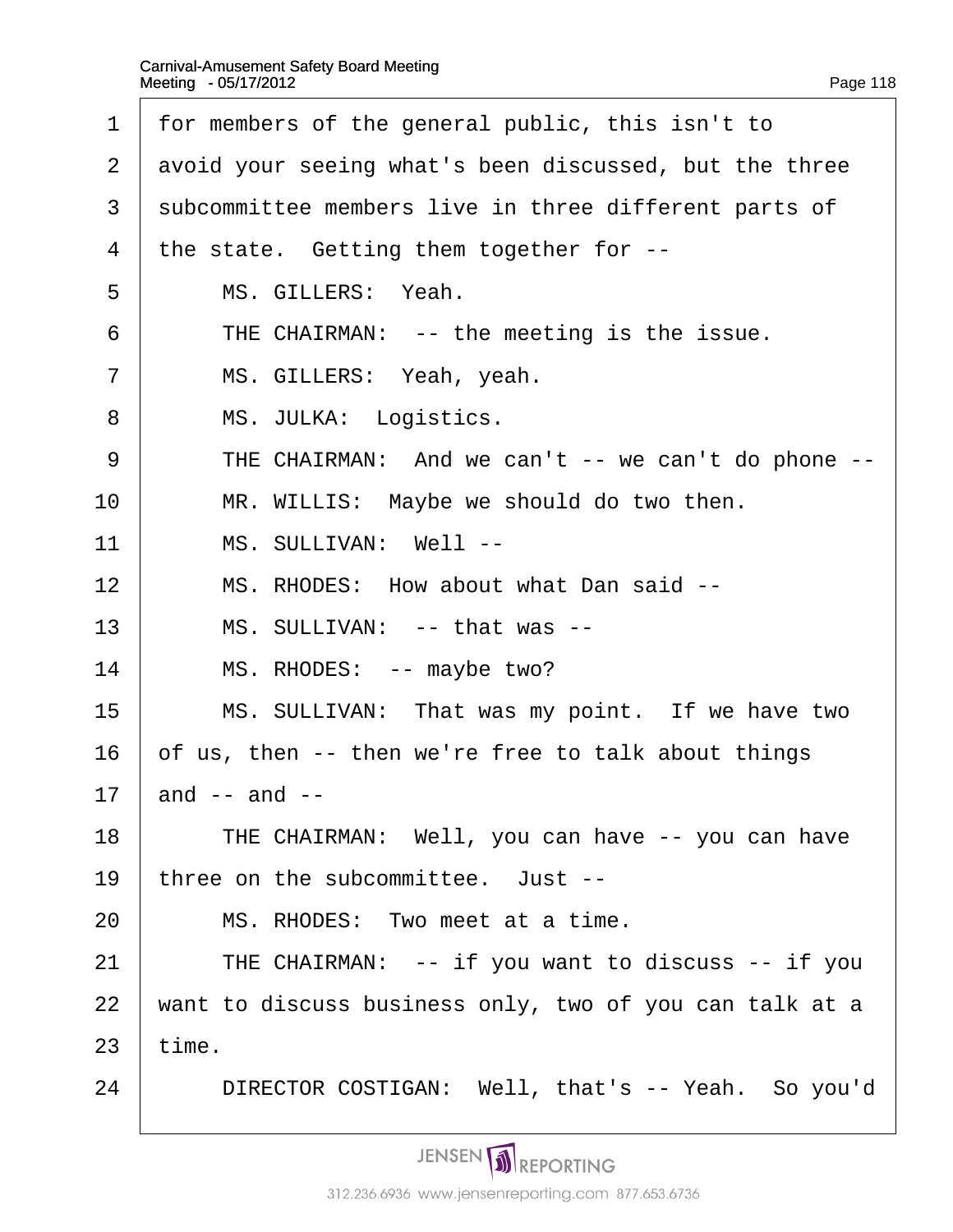<span id="page-119-0"></span>

| 1  | have to do more than one telephone call.                 |
|----|----------------------------------------------------------|
| 2  | MS. SULLIVAN: If we're e-mailing, though, between        |
| 3  | the three of us?                                         |
| 4  | THE CHAIRMAN: No. You can't -- You can't --              |
| 5  | E-Mail is included in the Open Meetings Act. You can't   |
| 6  | e-mail between three people.                             |
| 7  | MS. SULLIVAN: Well, then if we're trying to get          |
| 8  | information to -- If I find some new information and I'm |
| 9  | sending it to my committee --                            |
| 10 | THE CHAIRMAN: Send it to her --                          |
| 11 | MS. RHODES: Send it twice.                               |
| 12 | THE CHAIRMAN: -- and then you'll send it to Tony.        |
| 13 | MS. SULLIVAN: I -- I don't -- I think two.               |
| 14 | Otherwise, we're --                                      |
| 15 | THE CHAIRMAN: Tony, you're off the committee.            |
| 16 | MS. SULLIVAN: We're --                                   |
| 17 | MR. CULTON: Do you want me to be part of it?             |
| 18 | THE CHAIRMAN: Well, Ryan, you're on every                |
| 19 | subcommittee.                                            |
| 20 | MS. SULLIVAN: He's an --                                 |
| 21 | THE CHAIRMAN: You're not a Board member, so you          |
| 22 | can be a member of every committee.                      |
| 23 | MR. URBIK: I have been fired from a voluntary            |
| 24 | position.                                                |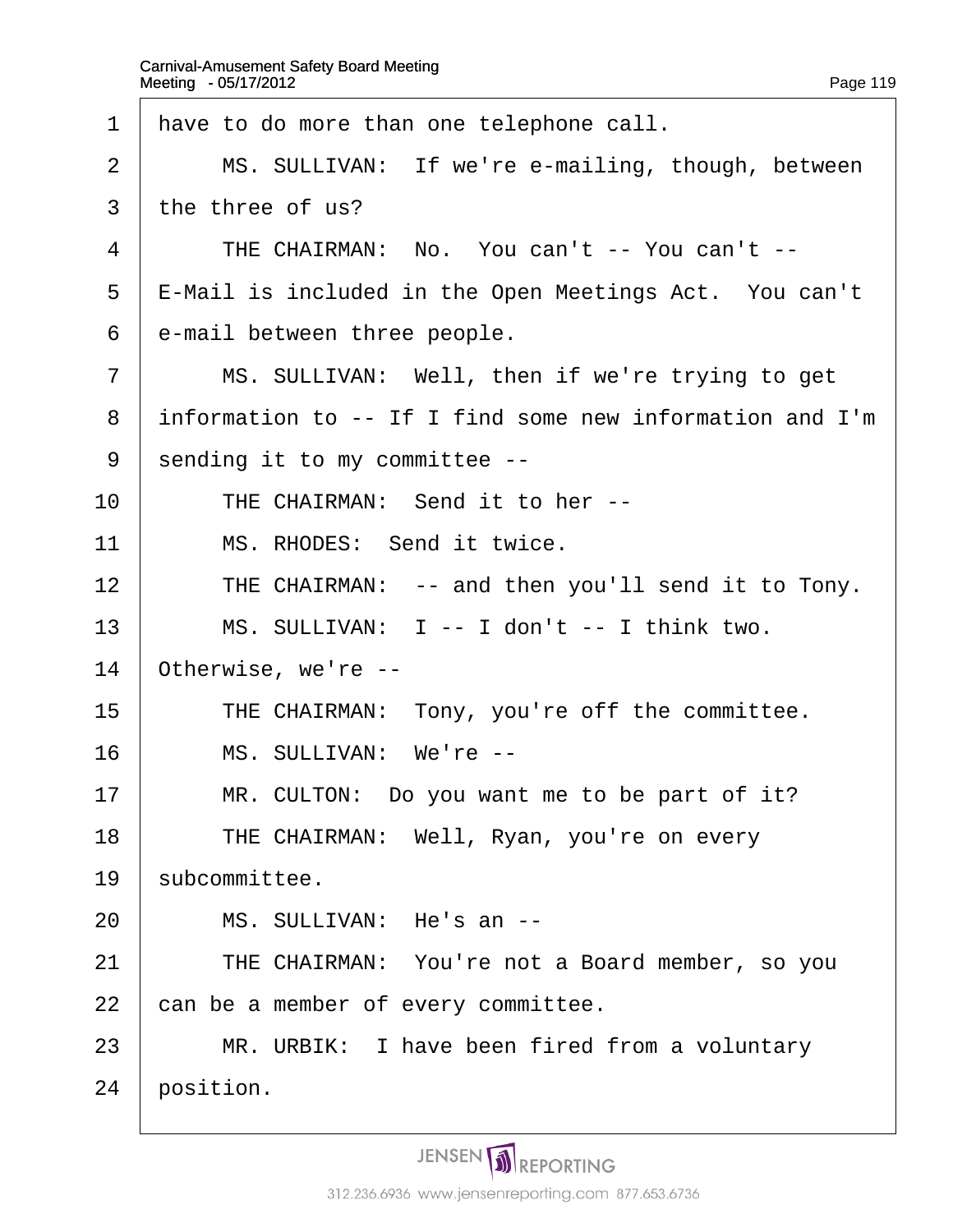<span id="page-120-0"></span>

| 1              | MS. SULLIVAN: Well, I just -- I just want to do          |
|----------------|----------------------------------------------------------|
| 2              | this legally and -- and --                               |
| 3              | THE CHAIRMAN: Exactly.                                   |
| 4              | MS. SULLIVAN: I mean --                                  |
| 5              | DIRECTOR COSTIGAN: We want to follow the rules.          |
| 6              | MS. SULLIVAN: We have -- We have been given rules,       |
| $\overline{7}$ | and -- and I just want to be sure that we stick to them. |
| 8              | And I don't want to be --                                |
| 9              | THE CHAIRMAN: So the two of you are a                    |
| 10             | \$ubcommittee.                                           |
| 11             | MS. SULLIVAN: Uh-huh.                                    |
| 12             | THE CHAIRMAN: Ryan, do you have a list of your           |
| 13             | counterparts in other states?                            |
| 14             | MR. CULTON: Yeah. I can get that.                        |
| 15             | THE CHAIRMAN: Maybe, you know, on some of these          |
| 16             | issues, you can reach out to them and see what's being   |
| 17             | discussed in our sister states on these issues. And      |
| 18             | maybe some of them already have some policies in place.  |
| 19             | MS. SULLIVAN: I bet you New Jersey does.                 |
| 20             | MR. JOHNSON: Don't call them.                            |
| 21             | MS. SULLIVAN: What?                                      |
| 22             | MR. JOHNSON: Don't call New Jersey.                      |
| 23             | MS. SULLIVAN: I'll call my buddy Mike.                   |
| 24             | THE CHAIRMAN: Any more discussion on WOW Balls?          |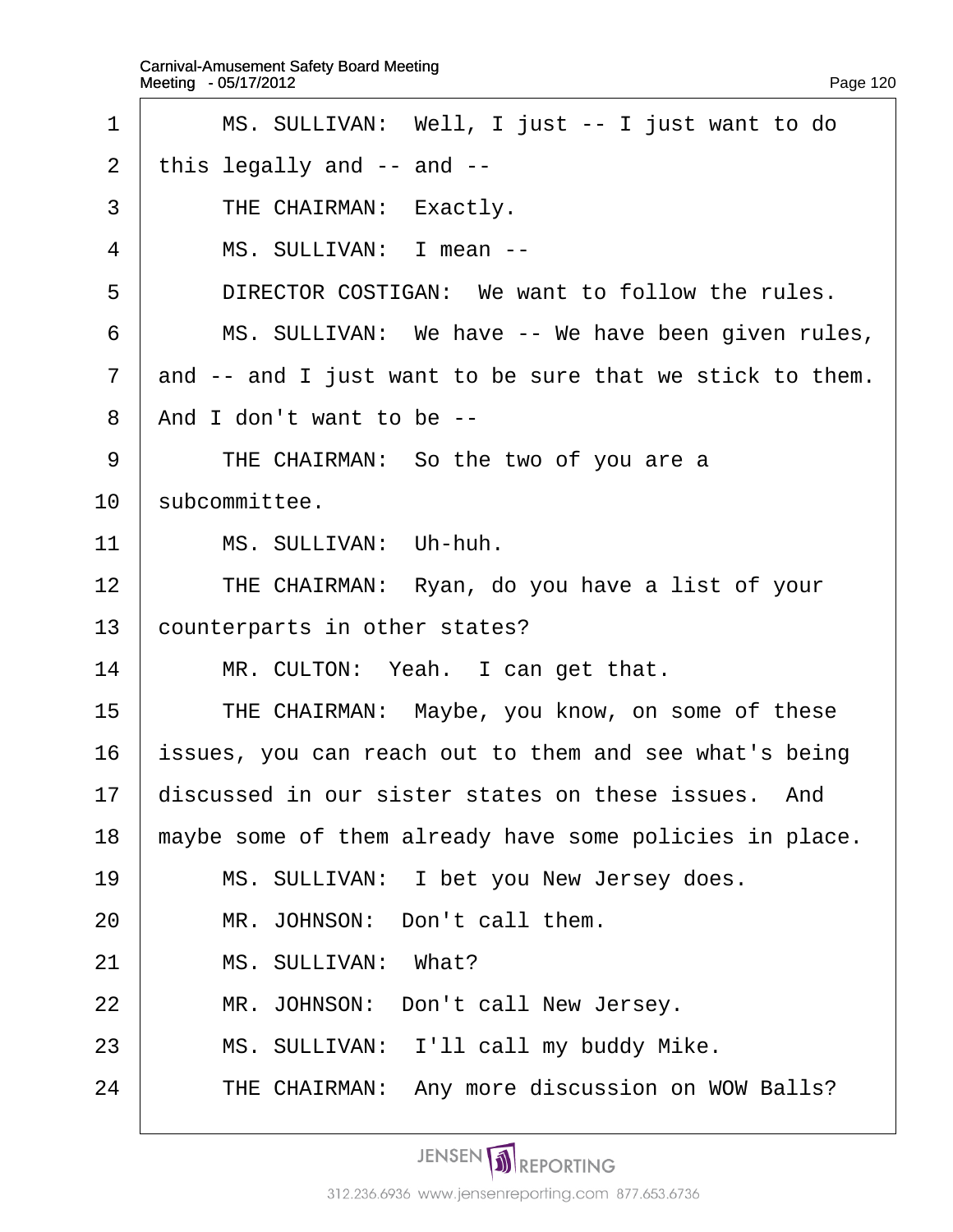- <span id="page-121-0"></span>·1· ·We'll put it in the subcommittee's hands and --
- 2 | MS. SULLIVAN: Yeah.
- 3 | THE CHAIRMAN: -- they can work with Ryan.
- 4 | MS. SULLIVAN: Yeah.
- 5 | MR. CULTON: But we're proceeding as status quo --
- 6 **FIME CHAIRMAN:** We're proceeding as status quo and
- 7 then looking to improve upon --
- 8 | MS. SULLIVAN: Yes, yes.
- 9 | MR. MAZZENGA: Now, I have a general question
- 10 related to WOW Balls and zip lines, just in general.
- 11 If the ride is not inspected, is it insurable? And --
- 12 In other words, how does insurance tie into all ...
- 13 | MR. URBIK: It does not. Whether you're -- I'm
- 14 **p** operating legally or illegally, it doesn't make any
- 15 difference.
- 16 | MR. MAZZENGA: It doesn't?
- $17$   $\parallel$  MR. URBIK: It does not.
- 18 | MR. MAZZENGA: Any insurance underwriter could
- 19 underwrite either --
- 20 | MR. URBIK: Now, if I'm underwriting it different,
- 21 then  $-$  having coverage in place and paying a claim, if,
- 22 in fact, I find out that you're operating illegally or
- 23 butside the constraints of the law, I still have to pay
- 24 the claim. Then I'll cancel you. And if I've got the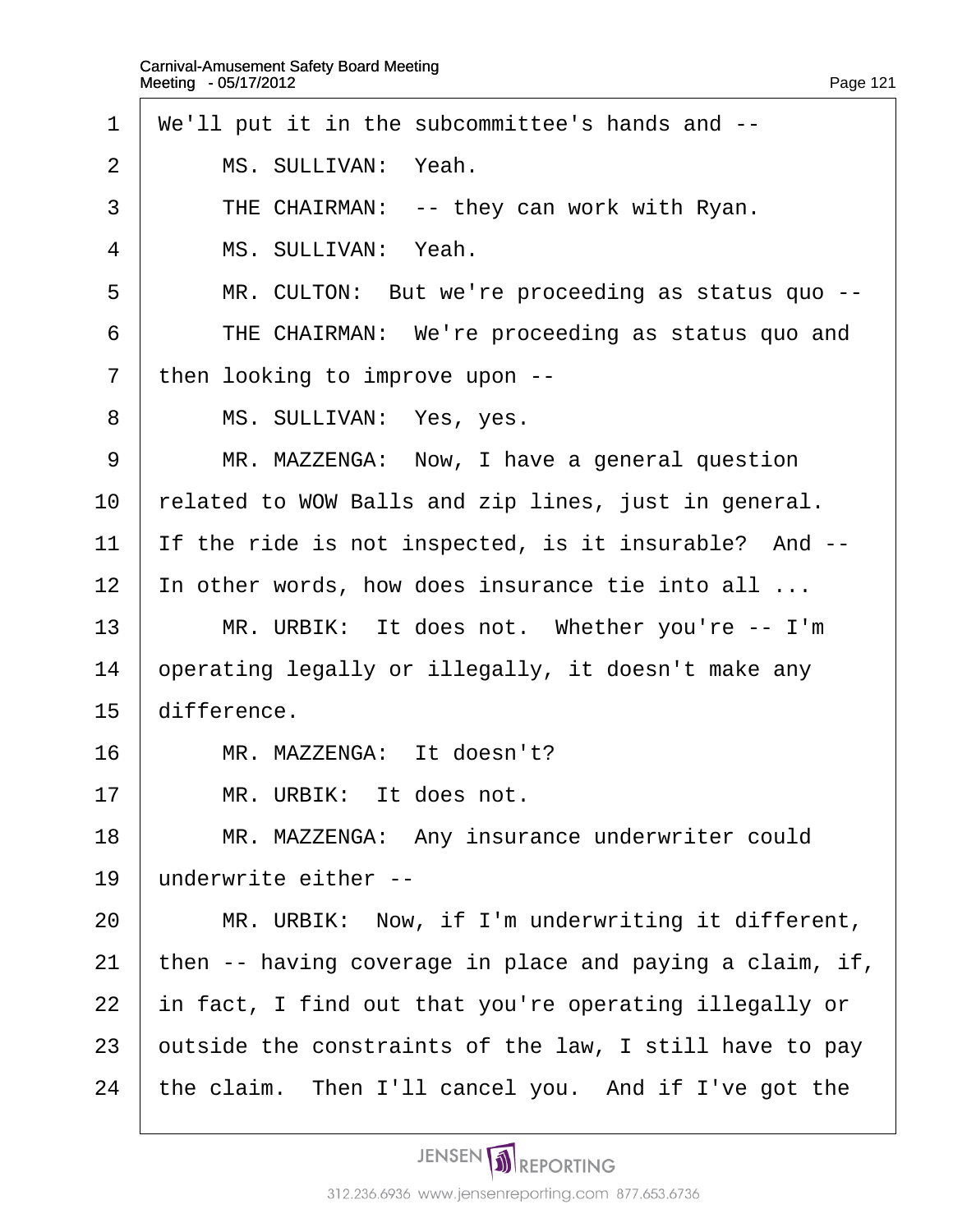<span id="page-122-0"></span>

| $\mathbf 1$    | ability to subrogate against somebody, then I'll do that          |
|----------------|-------------------------------------------------------------------|
| 2              | as well.                                                          |
| 3              | MR. MAZZENGA: Thanks.                                             |
| 4              | THE CHAIRMAN: Before we adjourn, any other Board                  |
| 5              | business or any other discussion, comments,                       |
| 6              | announcements?                                                    |
| $\overline{7}$ | (No verbal response.)                                             |
| 8              | THE CHAIRMAN: Hearing none, we are adjourned.                     |
| 9              | Thank you.                                                        |
| 10             | (Discussion off the record.)                                      |
| 11             | MR. MEYER: Well, I just wanted to make sure that I                |
| 12             | can go ahead and send that application now in to get a            |
| 13             | $\frac{1}{2}$ ip line inspected. Is that what you -- Is that what |
| 14             | you basically said now?                                           |
| 15             | <b>DIRECTOR COSTIGAN: Yes.</b>                                    |
| 16             | MR. WILLIS: Tomorrow.                                             |
| 17             | MR. MEYER: That's all I needed to know. I left it                 |
| 18             | off my -- Because I left it off -- Because I was asking           |
| 19             | the inspector about that and I left it off the                    |
| 20             | inspection list because I didn't want to hold up my               |
| 21             | entire application for all the other permits.                     |
| 22             | MR. CULTON: Now, the question will be what is the                 |
| 23             | fee? Because it's not listed as part of the --                    |
| 24             | MR. MEYER: The major ride fee, which is 130 --                    |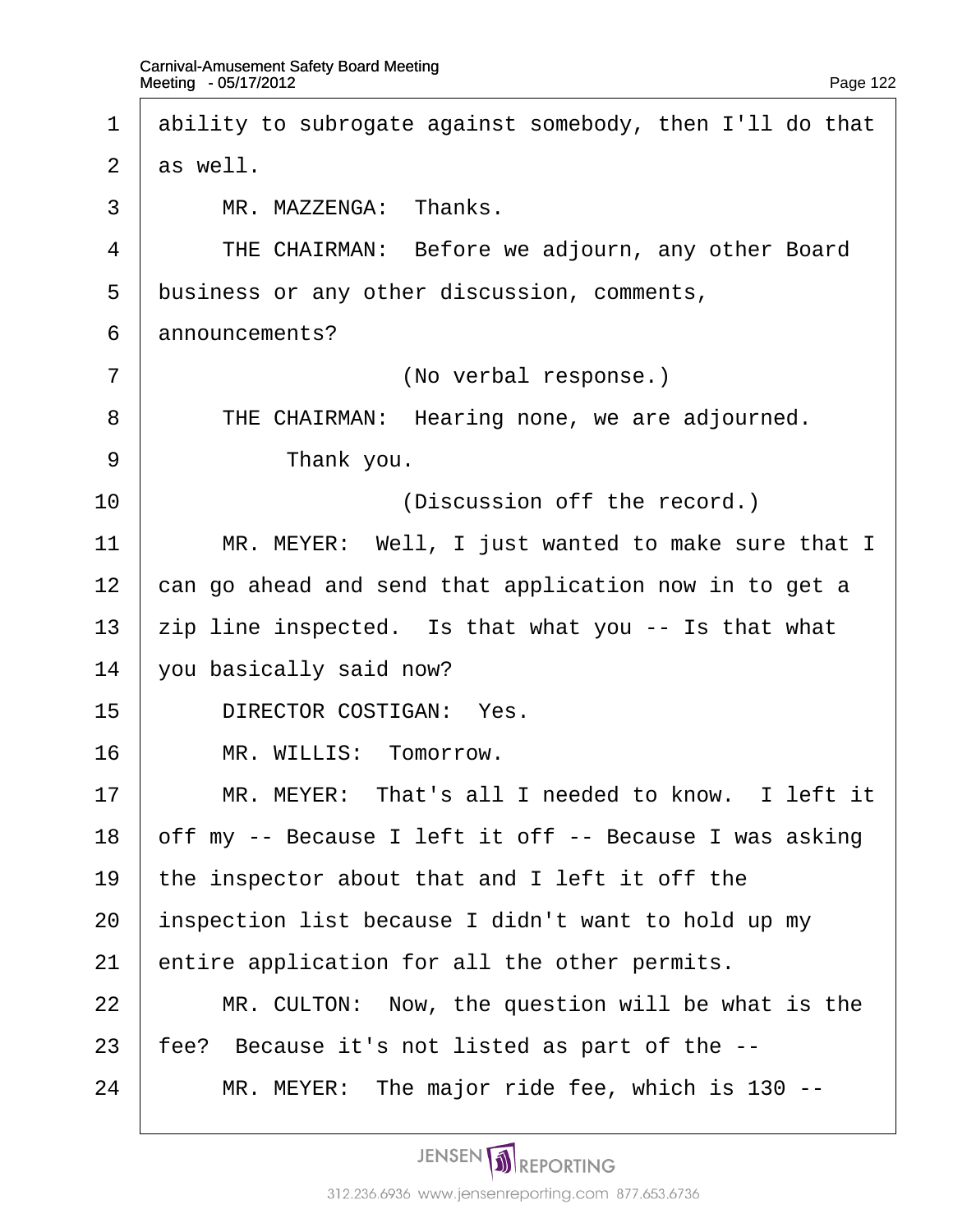<span id="page-123-0"></span>

| 1              | MR. CULTON: I am sure it would be classified as -- |
|----------------|----------------------------------------------------|
| $\overline{2}$ | MR. MEYER: Like a rock wall or a Eurobungy?        |
| 3              | DIRECTOR COSTIGAN: A major ride.                   |
| 4              | THE CHAIRMAN: Thank you very much. Thank you       |
| 5              | members of the public for joining us.              |
| 6              | (WHEREUPON, the meeting concluded at               |
| $\overline{7}$ | 2:11 p.m.                                          |
| 8              |                                                    |
| 9              |                                                    |
| 10             |                                                    |
| 11             |                                                    |
| 12             |                                                    |
| 13             |                                                    |
| 14             |                                                    |
| 15             |                                                    |
| 16             |                                                    |
| 17             |                                                    |
| 18             |                                                    |
| 19             |                                                    |
| 20             |                                                    |
| 21             |                                                    |
| 22             |                                                    |
| 23             |                                                    |
| 24             |                                                    |
|                |                                                    |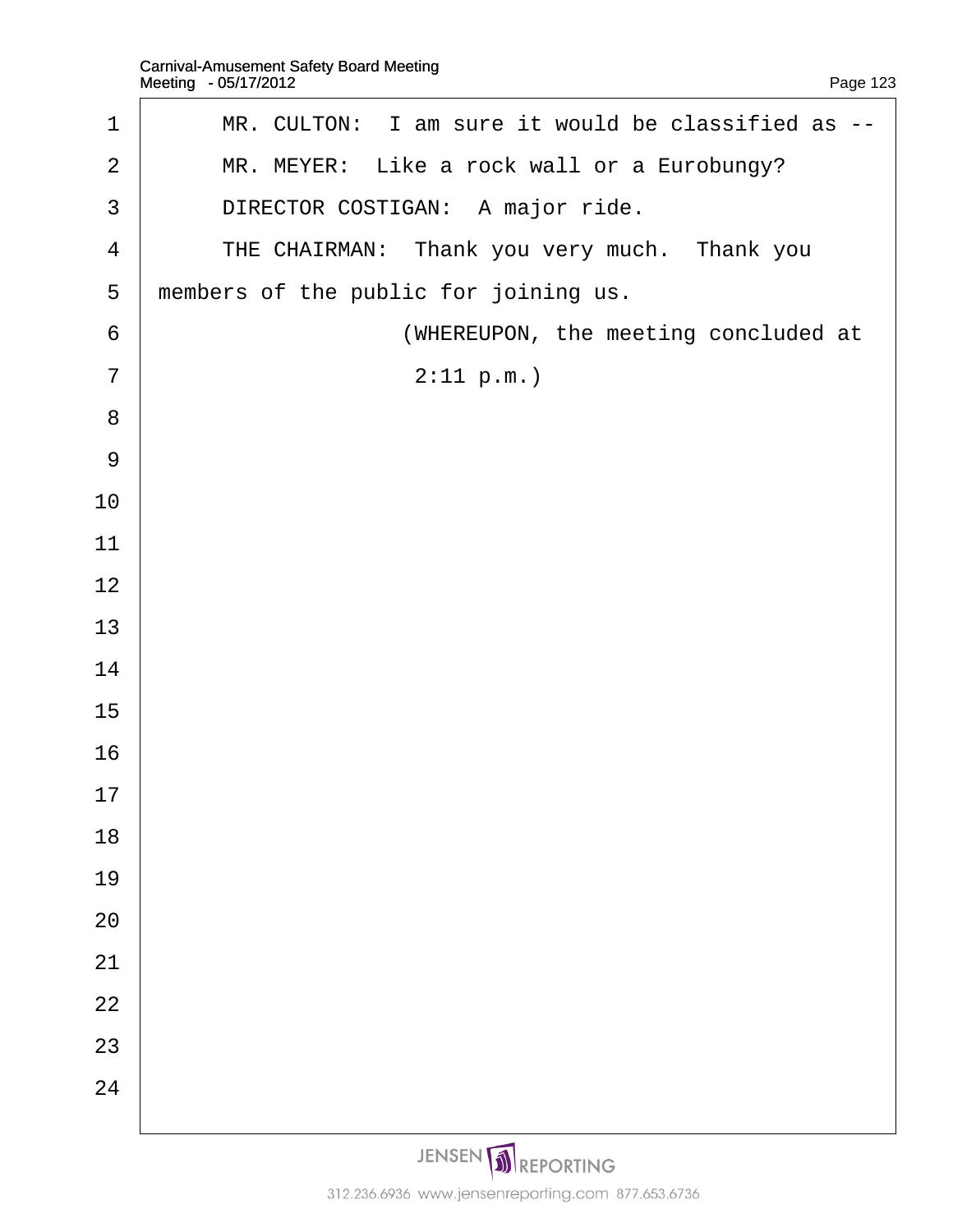| 1  | <b>STATE OF ILLINOIS</b><br>$\lambda$                    |  |
|----|----------------------------------------------------------|--|
| 2  | ) SS.<br>COUNTY OF COOK<br>$\lambda$                     |  |
| 3  |                                                          |  |
| 4  | Cheryl A. Goetsch, being first duly sworn, on            |  |
| 5  | dath says that she is a Certified Shorthand Reporter and |  |
| 6  | Registered Professional Reporter, doing business in the  |  |
| 7  | City of Chicago, County of Cook and the State of         |  |
| 8  | Illinois;                                                |  |
| 9  | That she reported in shorthand the proceedings           |  |
| 10 | had at the foregoing Board Meeting;                      |  |
| 11 | And that the foregoing is a true and correct             |  |
| 12 | transcript of her shorthand notes so taken as aforesaid  |  |
| 13 | and contains the proceedings had at the said Board       |  |
| 14 | Meeting.                                                 |  |
| 15 |                                                          |  |
| 16 |                                                          |  |
| 17 | CHERYL A. GOETSCH, CSR, RPR                              |  |
| 18 |                                                          |  |
| 19 | CSR No. 084-003502                                       |  |
| 20 | SUBSCRIBED AND SWORN TO                                  |  |
| 21 | before me this 29th day of                               |  |
| 22 | May, A.D., 2012.                                         |  |
| 23 |                                                          |  |
| 24 | <b>NOTARY PUBLIC</b>                                     |  |
|    |                                                          |  |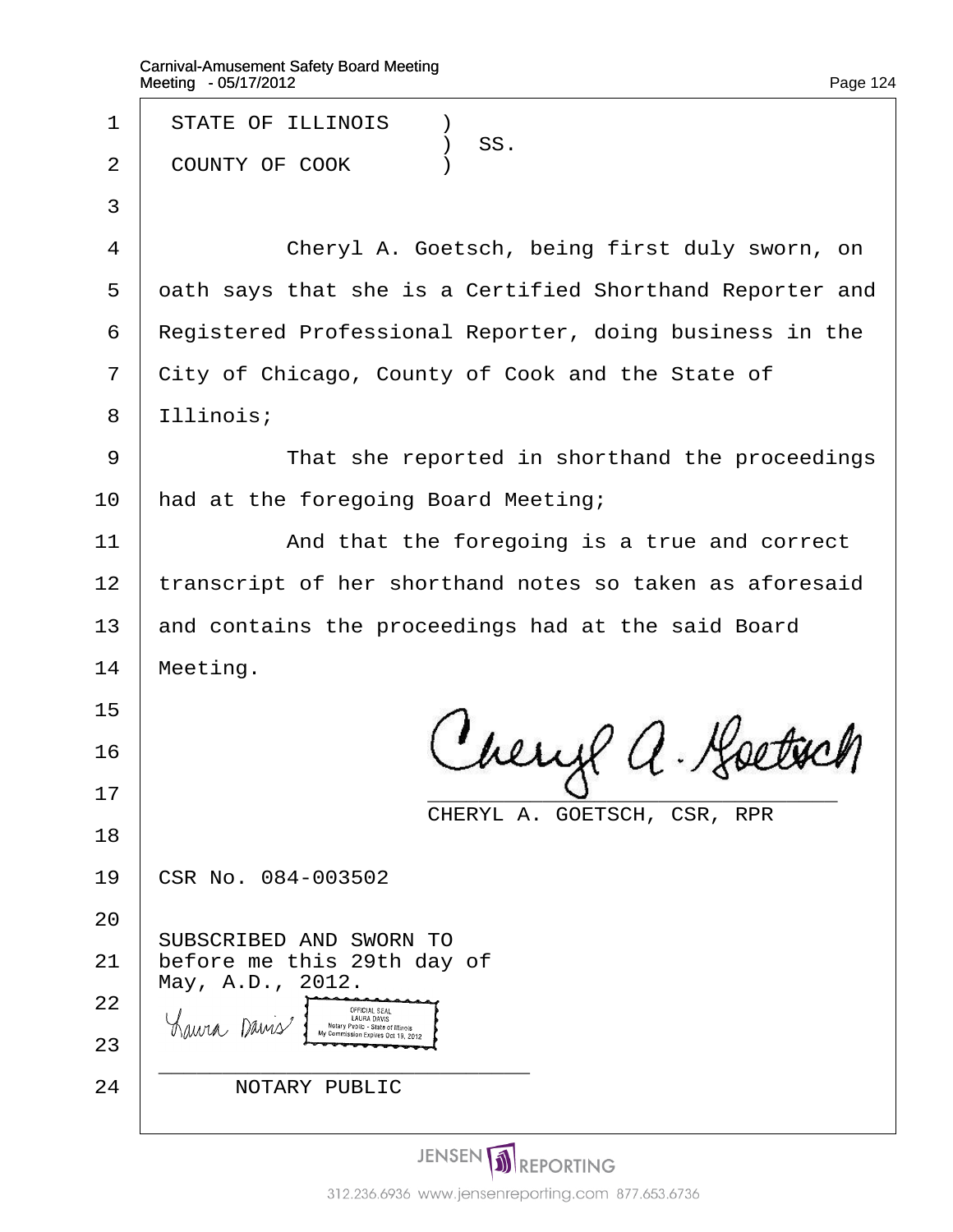Index: \$100,000..applications

| \$                          | 4                            | 72:14                                  | adopt 22:16 32:20<br>33:2 53:15                              | 28:14 85:8 106:21                   |
|-----------------------------|------------------------------|----------------------------------------|--------------------------------------------------------------|-------------------------------------|
|                             |                              | ACCT 33:12,16,19<br>34:6               | adopted 53:17,23                                             | allowing 83:11,13<br>93:7 106:18    |
| \$100,000 8:16              | 4 96:6                       | accurate 40:10                         | adoption 54:4                                                | 109:12                              |
| $$3$ 9:14                   | 4800 37:21                   | accustomed                             | adult 81:17                                                  | ambient 93:2                        |
| \$50,000 8:17               | $5\phantom{.0}$              | 33:18                                  | adventure 59:22,                                             | 108:4                               |
| $\mathbf 1$                 |                              | acronym 33:20                          | 23                                                           | amend 62:17 63:5                    |
|                             | 511:17                       | Act 17:8 23:5 59:8,                    | advertise 10:9                                               | amended 77:2                        |
| 1 8:3 65:24                 | 500 11:3                     | 13 64:23 114:16,<br>21 115:6 117:3,6,9 | advertisement                                                | <b>America 105:21</b>               |
| 10 11:13                    | 500,000 10:12                | 119:5                                  | 80:14                                                        | amount 26:14<br>28:22               |
| 10,000 38:6                 |                              | action 85:6 116:16                     | advertising 11:4                                             | amusement 3:15                      |
| 100 93:3                    | 6                            | active 81:10                           | advisory 50:20                                               | 35:17 45:13,16,22                   |
| 10:00 83:21                 | 600- 16:23                   | activity 18:17                         | aerators 29:24                                               | 54:8 59:7 97:1                      |
| 12 57:11 82:1               | 6000- 16:24                  | actual 13:2                            | <b>Aerial 59:22</b>                                          | analysis 102:9<br>104:22 105:1      |
| 116:12                      | 6000.350 20:1,23             | add 23:24 38:12                        | affirmative 73:14                                            | anchor 40:9                         |
| 130 122:24                  |                              | 62:10 63:8 64:15                       | afraid 85:4                                                  | anchors 37:10                       |
| 150 53:16 78:12             | 9                            | added 64:5                             | age 81:9 102:18                                              | Angelo 3:23 34:18                   |
| 1973 8:13                   | 90 93:2                      | adding 37:22                           | agency 25:9                                                  | 36:21 46:4 59:16                    |
| 19th 5:12                   |                              | addition 14:20                         | agenda 4:5,7,15                                              | 61:18                               |
| $\mathbf{2}$                | A                            | 20:16,22 22:1 40:9<br>80:23 93:1       | 5:4                                                          | angles 88:5                         |
|                             |                              | additional 13:9                        | agents 67:1                                                  | animal 95:1                         |
| 2 8:4,24 37:1 55:11<br>77:6 | ability 122:1<br>aboard 14:7 | 60:15 62:9                             | aggregate 8:4<br>9:13                                        | announcements<br>122:6              |
| 2-14 13:21                  | absolute 83:15               | address 22:16<br>23:3,11 27:22 52:2    | <b>agree</b> 37:11,<br>54:12,14 56:3                         | ANSI 32:20 33:17                    |
| 20 57:16                    | absolutely 50:15             | 60:12 91:18<br>103:11                  | 68:17 90:1 91:6                                              | <b>ANSI-APPROVED</b>                |
| 2012 5:12,18                | 96:12 99:23                  | addressed 23:24                        | 103:14                                                       | 68:5                                |
| 2013 32:22                  | absorbent 28:24              | 93:4 103:12                            | ahead 38:19 41:20<br>53:15 55:6 67:18                        | <b>Anthony 103:15</b>               |
| 20th 5:18                   | accept 75:10 78:9            | 104:17                                 | 77:4 122:12                                                  | antibacterial<br>110:11             |
| 250 10:11 11:1              | accepted 101:19,<br>21       | addressing 60:1<br>81:12               | ahold $47:1$                                                 | antiquated 16:7                     |
| 2:11 123:7                  | access 7:9<br>accident 8:16  | adequate 34:3<br>54:11                 | air 83:24 86:9 88:4<br>89:7,8,14,15 92:18<br>93:3,10,11 94:8 | anymore 8:20<br>11:12               |
| 3                           | 17:17,24 18:4                | adjacent 31:23                         | 95:19,20,21 103:1                                            | anytime 106:22                      |
| 3 96:7                      | 26:15,18 89:4                | adjourn 122:4                          | 106:5,15 108:1<br>112:17,19,23                               | apparently 25:10,                   |
| 30 49:11,12 76:20           | accomplished<br>50:17        | adjourned 122:8                        | airplane 26:2                                                | 11                                  |
| 300 25:5                    | accordance                   | adjunct 48:14                          | airtight 82:23                                               | appearing 24:6                      |
| 300,000 8:16                | 33:16                        | adjusted 11:20                         | 84:15 106:12                                                 | application 23:4<br>68:18 122:12,21 |
| 3500 37:20                  | account 51:17<br>97:22       | <b>Administration</b><br>14:23         | all-inclusive<br>59:22                                       | applications                        |
| 3G 56:9                     | accountability               | admission 44:18                        | allowed 7:18                                                 | 68:20                               |
|                             |                              |                                        |                                                              |                                     |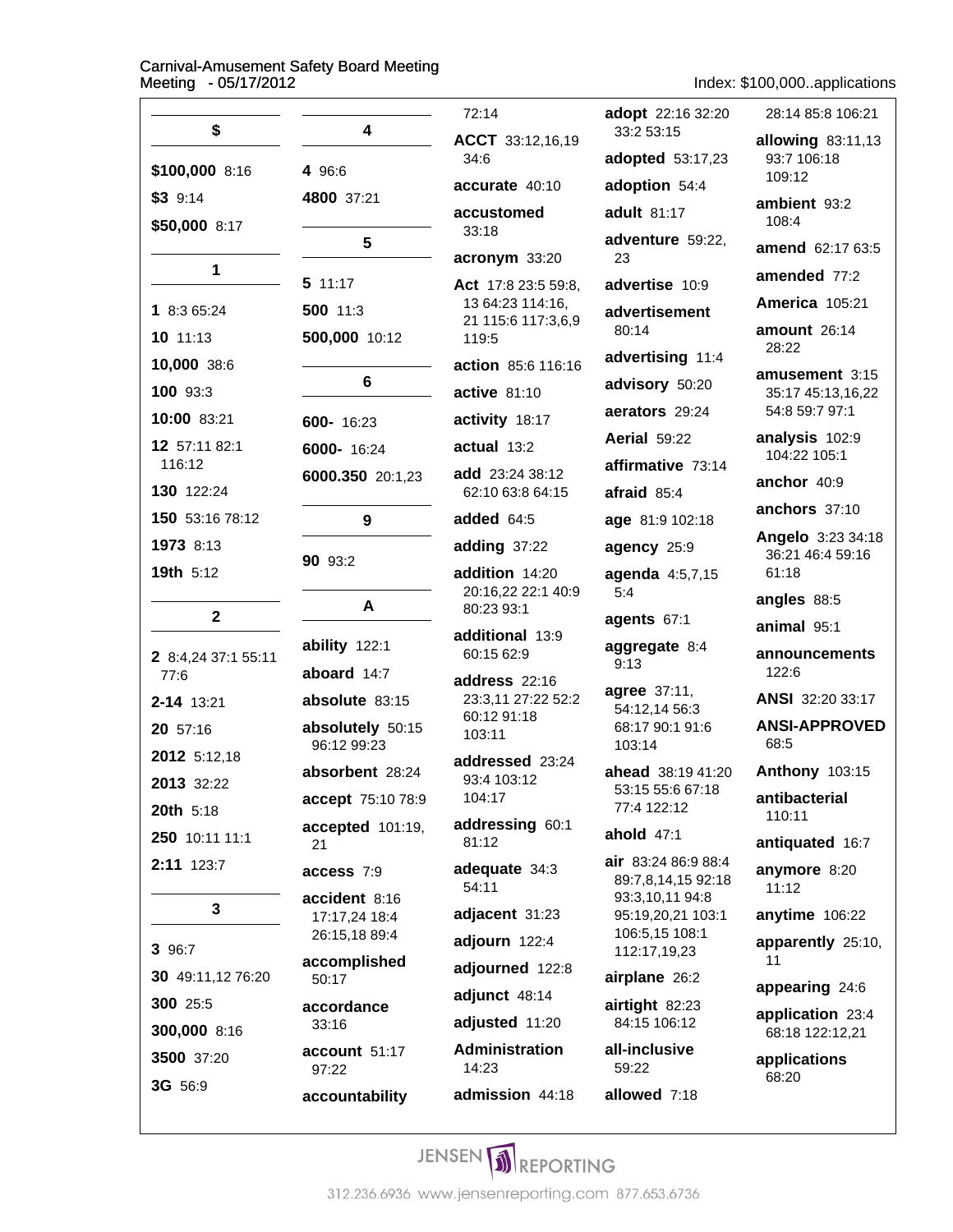| apply 23:6 24:2,3<br>50:2 110:16,17            | 112:5                                                   |  |
|------------------------------------------------|---------------------------------------------------------|--|
| <b>appoint</b> 82:3                            | attend 30:2                                             |  |
| approach 24:4                                  | attending 3:12                                          |  |
| approached                                     | attention 25:8<br>26:21 58:4                            |  |
| 32:14                                          | attract 58:3                                            |  |
| approval 6:6 12:4<br>80:13                     | attraction 25:19<br>27:12 108:15                        |  |
| approve 4:7,18<br>61:16 77:2 78:14<br>94:22,23 | attractions 36:3<br>54:9                                |  |
| approved 4:15<br>5:2 7:11,13 95:16,            | attractiveness<br>27:7                                  |  |
| 21,22<br>approving 5:11,                       | authority 22:18<br>23:5                                 |  |
| 17 54:3 55:10                                  | auto 40:18                                              |  |
| arborist 34:2                                  | automobile 10:19                                        |  |
| architect 68:15                                | <b>avoid</b> 58:23 118:2                                |  |
| <b>area</b> 51:23                              | aware $8:20$                                            |  |
| <b>areas</b> 29:2 111:10                       | <b>awful</b> 109:5                                      |  |
| argue 24:1                                     | awhile 78:3                                             |  |
|                                                |                                                         |  |
| argued 24:2                                    | aye 5:14 79:23                                          |  |
| arguing 104:11                                 | ayes 4:12,22 5:16,                                      |  |
| <b>arise</b> 88:12                             | 19 12:11 79:24                                          |  |
| asphyxiated 87:8                               | в                                                       |  |
| asphyxiation<br>88:15                          | <b>back</b> 15:17 31:8                                  |  |
| association<br>33:11,21                        | 35:17 41:2,6,19<br>48:24 50:3,17                        |  |
| assume 96:17,18<br>97:19                       | 54:20 60:18 61:8<br>72:9 78:13 81:10<br>98:7,8 103:9,12 |  |
| assuming 71:7<br>77:9                          | 104:3,4,22<br>background 6:19                           |  |
| <b>asthma</b> 89:7                             | 8:1 14:18 16:4                                          |  |
| <b>ASTM</b> 27:18                              | backyard 44:3                                           |  |
| 32:20,21,23 34:17<br>35:10,14 47:8             | bacteria 27:23<br>28:14                                 |  |
| 59:20 70:6 80:18<br>81:24                      | <b>bacterial</b> 26:19                                  |  |
| ASTM-COMPLIANT<br>80:20                        | <b>bad</b> 89:18,20 96:5,<br>7,10,14 99:6,9             |  |
| attached 31:3                                  | bailiwick 51:11                                         |  |

**ball** 82:12 85:13,17 86:3 87:14.15 89:1,15 90:16 92:21 95:4,10 97:16 100:8,10,13 101:14,22 106:3 110:7 **ballot** 32:22 **balls** 82:14, 83:20 88:23 89:5,24 91:1,24 93:7,10,20 94:5 95:2.8 96:2. 99:3 100:6 104:9, 23 105:5 108:4 109:14,16 110:17 111:10 113:8, 120:24 121:10 barriers 31:22 **based** 11:19 54:7 64:21 71:15 93:1 103:9 basically 6:2 10:17 20:22 22:2 31:6 52:23 70:9 83:18 122:14 **basis** 18:14 43:13 52:3 53:6 109:3 110:21 bathing  $27:15$ 28:3 battery 39:7 began  $32:9$ beginning 15:20 18:18 36:17 behalf  $67:1$ beneath 29:6 **bet** 120:19 **big**  $7:4,1425:3$ 26:16 70:5 94:9 100:18 bigger 111:3,6,8 **Bill 9:12 binder** 20:9,10 binders  $117:2$ birthday 43:18

bit 32:12 55:9 **blah** 102:17 108:18 **Bleach 89:19 blower** 92:19,20 94:1 96:6 blowing 89:15 93:3 blowup  $82:23$ **board** 3:10,18,20, 22 14:16 15:3,17 46:9 47:23 48:4,9, 11 50:10,22 51:2 53:14 61:8 65:1 78:13 81:4 103:9 106:14 109:17 117:7,10,12 119:21 122:4 **Board's 53:14** bodily 8:22 **body** 117:4 **bolded** 65:6 booked 18:20 98:6 booking 95:24 booklets 72:24 **bottom** 41:9,19 **bought** 69:1 74:23 **bounce** 90:3 94:7 boundaries 98:12 brainstorm 53:4 brainstorming 53:6 **brake** 40:5,16,17 42:13 braking 31:22 41:5 **breaking 56:2 bridge** 30:7,12 **bring** 10:3 16:4,7 35:24 47:17 48:24

82:13 90:19

bringing 45:7

#### Ind

| ndex: applyCanada                                                                                         |
|-----------------------------------------------------------------------------------------------------------|
| brings $14:24$                                                                                            |
| brochures 80:14                                                                                           |
| <b>broke</b> $26:16$                                                                                      |
| brother-in-law<br>71:19 75:3,11                                                                           |
| brought 47:5<br>55:21 67:6 104:1                                                                          |
| <b>bucket</b> 90:22                                                                                       |
| buddy 30:7<br>120:23                                                                                      |
| <b>build 72:14</b>                                                                                        |
| building 39:2<br>68:16 72:8                                                                               |
| builds $71:1,2$                                                                                           |
| <b>bullet</b> 81:1                                                                                        |
| bulletins 19:1                                                                                            |
| bunch 29:2 33:21<br>43:6                                                                                  |
| business 5:3,4<br>10:9 14:2, 19:23<br>72:8 81:1 94:3,<br>101:14 117:5,6,9,<br>11, 16, 20 118: 22<br>122:5 |
| <b>busy</b> 18:23                                                                                         |

**butt** 105:23 buy 9:3 38:14 69:7

buying 69:23

### $\mathbf c$

cable 39:8 40:16, 19

cabling 41:4

calendar 18:14

call 24:21 26:10 45:21 74:16 94:5 108:16 110:19 119:1 120:20,22, 23

called 8:21 30:1  $33:11$ 

Canada 35:1,19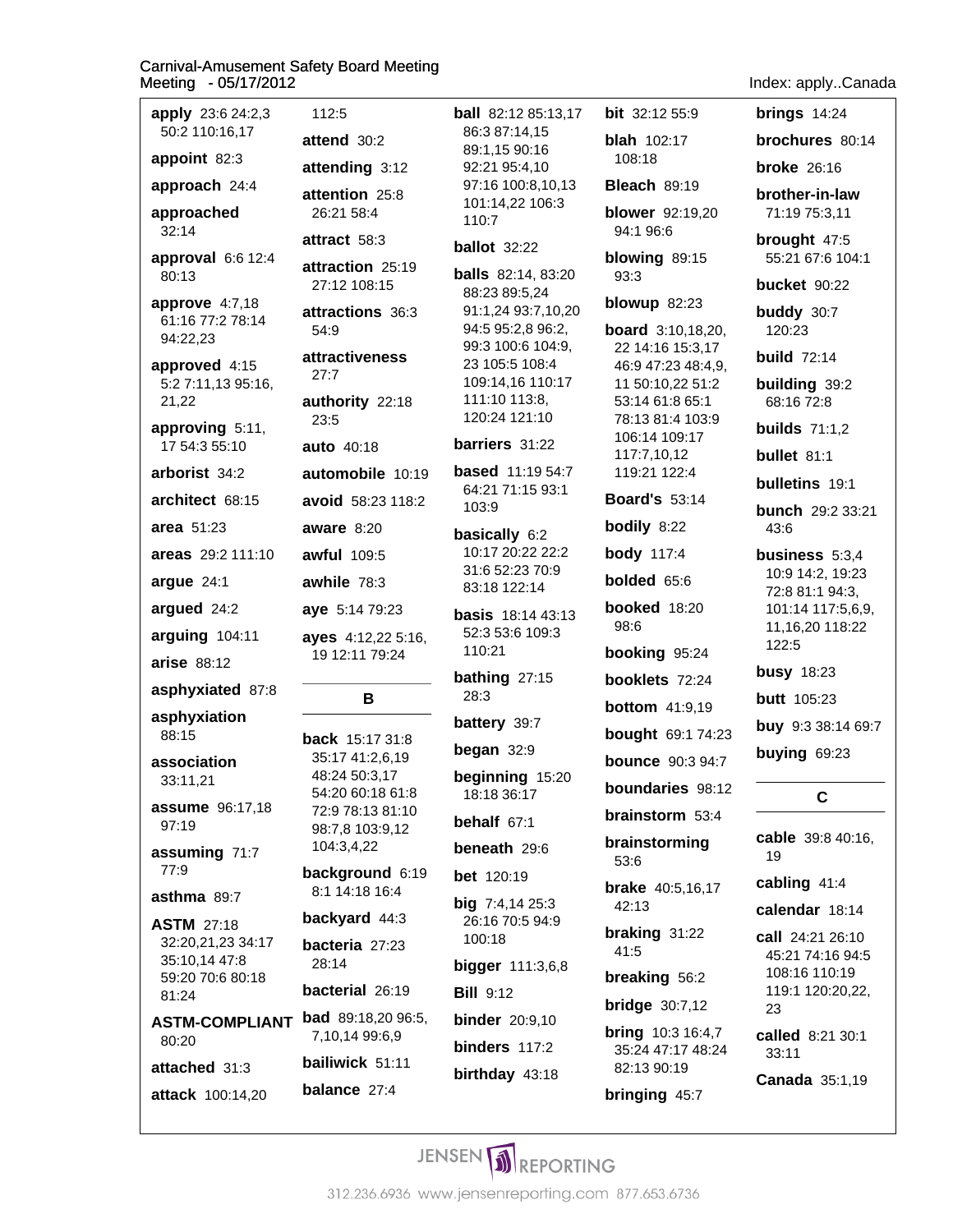Index: Canadian..consciousness

| Canadian 35:3,4,                     | central 46:21                            | changed 65:15                 | $climate$ 16:10                      | 81:14.16                            |
|--------------------------------------|------------------------------------------|-------------------------------|--------------------------------------|-------------------------------------|
| 18                                   | Chair 3:13 76:19                         | 78:23 79:1 83:23              | climbing 31:21,24                    | company 9:12                        |
| cancel 98:6<br>121:24                | <b>CHAIRMAN 3:1</b>                      | changing 79:16                | clipboard 61:5                       | 10:13 19:18,20<br>23:12,19 31:2,5   |
| cannon 30:8                          | 4:4,9,11,13,15,21,<br>23 5:1,7,11,15,17, | charge 44:2 114:5             | closed 93:11                         | 32:6 42:21,22                       |
| canopy 24:20,21                      | 20,22 6:8,12,16,                         | charging 44:15,17             | 107:13,14,22,23                      | 43:10,17 66:12,19,<br>20 69:21 70:2 |
| 33:14                                | 19,21,23 7:1,7,12,<br>24 8:6 9:15,18,20  | check 15:13<br>71:16,20 77:13 | closes $94:10$                       | 75:5,12                             |
| capped 77:14                         | 11:15 12:3,8,10,                         | chemical 27:4                 | clubs $58:16$                        | compared 10:22                      |
| car 8:16 37:2 90:5                   | 12, 14, 17 14: 1, 5<br>16:19,22 17:15,23 | chemistry 27:6                | <b>Coast 84:18,19</b>                | compiled 18:13                      |
| carabiners 68:5                      | 18:3,6,10,12 19:8,                       |                               | cognizant 39:23                      | <b>Compliance</b>                   |
| carbon 92:20                         | 13,22 20:4,6,18<br>27:16 28:7,9,11       | Cheryl 3:1                    | coldest 15:8                         | 63:10 65:5,20,21                    |
| cards 69:19                          | 29:9 30:21 31:9                          | Chicago 10:21,22              | collapses 92:5                       | 75:19,21                            |
| care 100:19                          | 36:22 37:4 39:6,21                       | Chicagoland<br>24:23          | collision 111:15,                    | complied 52:17,<br>19 75:15         |
| carnival 3:15 7:21                   | 45:6,9,12 46:4,9,<br>12,20,24 47:12,14,  | child 84:17 85:11,            | 18                                   | complying 117:5                     |
| 9:2 53:18,19 99:21                   | 22,24 48:3,8,17,                         | 13,14,17 86:3,9               | combination 8:23                     | component 68:8                      |
| Carnival-amusement 50:3,7,15,23 53:1 | 21,24 49:2,16                            | 89:6,11                       | combined 8:21                        | components                          |
| 15:2                                 | 54:13,15,19,22                           | China 104:19                  | comfort 91:17                        | 68:2,3                              |
| carnivals 24:6<br>100:1              | 55:6 57:3,10,18<br>59:15 60:14 61:7,     | <b>chips</b> 28:24            | comfortable 38:5,                    | composed 48:13                      |
| carousel 59:23                       | 10,14,18,21 62:6,8                       | chooses 70:10                 | 11 76:23 96:13<br>104:15 106:17      | computer 40:22                      |
| 60:6,9                               | 63:3,5,8 64:22<br>76:18 77:1,20,23       | chorus 4:12,22                | comment 18:16                        | 41:6 42:2 79:22                     |
| carried 5:1                          | 78:8,15,21 79:1,23                       | 5:16,19 12:11<br>79:24        | 39:24 49:9,13                        | computers 41:22                     |
| carries 5:22 12:14                   | 80:1,3,8,19,24<br>81:15,18,21 82:2,      | church 45:7,12                | 59:17 80:7,11,15<br>91:4,5           | concern 23:7                        |
| 80:3                                 | 8,11 83:23 84:9,                         | circulation                   | comments 64:11,                      | 36:22 89:3 111:10<br>114:12         |
| carrying 9:9                         | 87:20 88:3,14,16<br>91:4,20 92:11,16,    | 105:23,24 106:1               | 13 122:5                             | concerns 105:7,                     |
| <b>CARSA 59:24</b>                   | 22,24 95:1,3,7                           | circumstance                  | commerce-generating <sup>18</sup>    |                                     |
| 60:5 67:24                           | 96:9,13 97:6 98:21<br>102:3 103:23       | 97:5                          | 44:8                                 | concluded 123:6                     |
| cartoons 6:1                         | 106:4,13,17,19                           | City 10:21,22                 | commercial<br>24:17 31:3 43:16       | concrete 26:5                       |
| case 31:22 39:8<br>68:23 86:12 88:9  | 107:1,24 108:8,10,<br>12 111:13,15,18    | claim $121:21,24$             | <b>Commission</b>                    | condition 85:15                     |
| case-by-case                         | 113:7,13,18 114:3,                       | clarification<br>114:21       | 87:12                                | conditions 85:7                     |
| 43:13                                | 18, 115:20,<br>116:22,24 117:22,         | clarify 24:4                  | committee 35:11                      | 96:18,19                            |
| <b>cases</b> 88:12                   | 24 118:6,9,18,21                         | classified 123:1              | 48:14 50:20 64:1<br>114:22 119:9,15, | confidence 87:3<br>104:7            |
| 117:17                               | 119:4,10,12,15,18,<br>21 120:3,9,12,15,  | clause 22:9                   | 22                                   | confused 67:15                      |
| cat 28:22                            | 24 121:3,6 122:4,8                       | cleaner 93:24                 | common 39:18                         | <b>Congratulations</b>              |
| categorizing<br>84:8,10              | 123:4                                    | cleans 10:2                   | communicate 3:5                      | 46:12                               |
| category 84:14                       | challenge 15:22,<br>24 33:12             | cleansing 87:15               | 114:24                               | <b>connect 37:17</b>                |
| caught $34:13$                       | challenged 83:19                         | <b>clear</b> 20:21 25:18      | companies 10:8,<br>10 11:6 22:7      | conscientious                       |
| caused 102:15                        | chance 4:6,16                            | 34:24 49:18 53:12             | 33:13,15 43:6                        | 87:21 104:6                         |
| center 44:10,13                      | change $8:12$                            | 57:5 78:17                    | 58:20                                | consciousness<br>85:14 98:22        |
| 45:2 94:10                           | 59:13 63:14                              | cleared 43:9                  | companion                            |                                     |
|                                      |                                          |                               |                                      |                                     |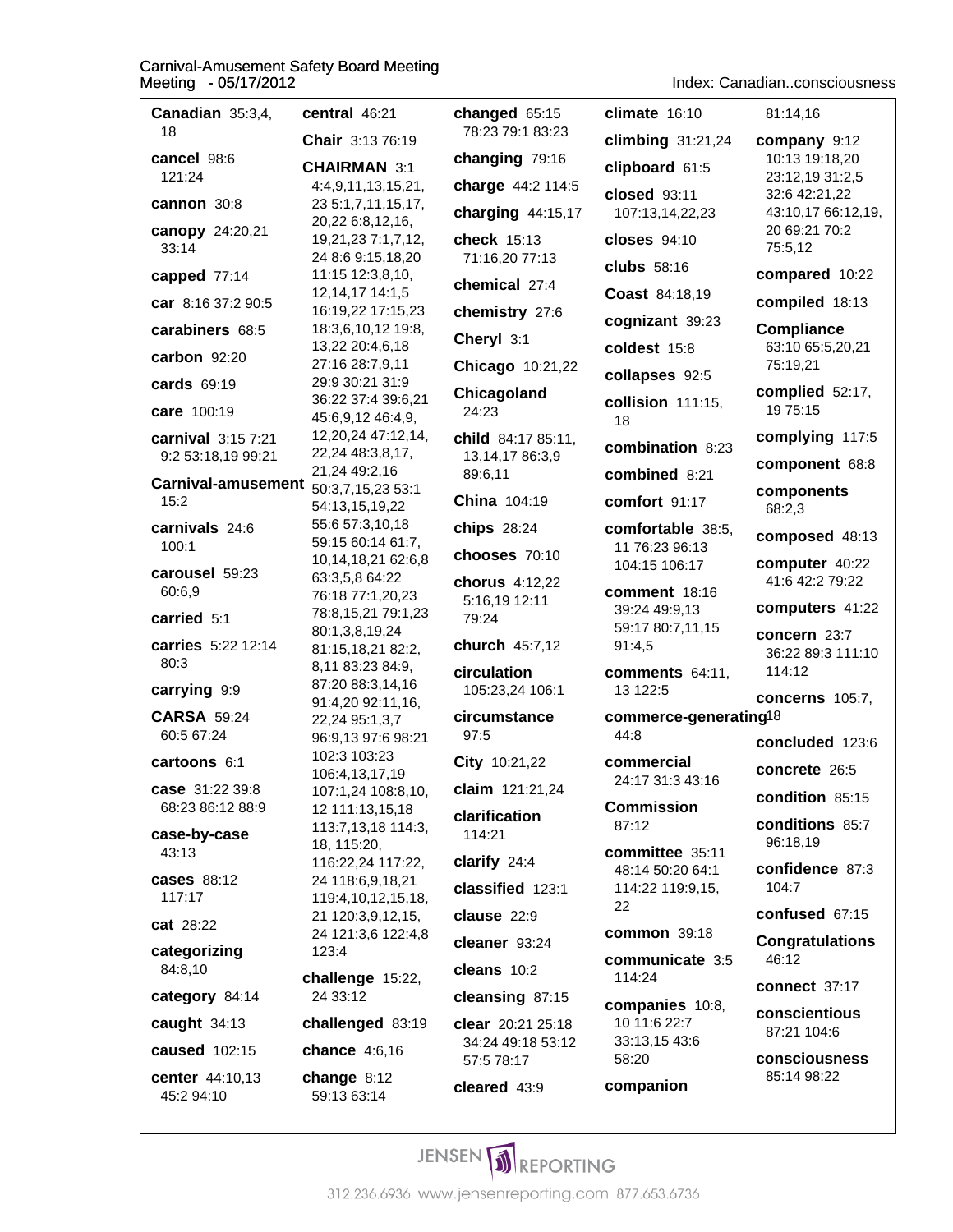considerable CPSC 82:16.24 **Department's** 11:24 14:13 18:16 **Dan** 3:13 6:4.7.9 22:22 23:14.15 19:14 20:12 24:10 86:19 87:3 93:12 13:16 53:9 59:18 30:21 80:13.21 25:14,18,24 26:12 102:14 106:11 118:12 consideration depends 42:19 28:18 31:20 32:3, 54:3 crawl 94:20 danger 103:10 43:4 48:10 5.9 36:14.16 37:2. constitute 117:8, 7 38:1 39:10,12  $create$  48:21 dangerous 23:6 deposit 98:7 10.12 40:7 42:18 43:20 creating 69:3 data 18:12 48:24 Depot 26:9 44:21,24 47:5,7 constitutes 117:3 48:18 49:1,3,10 creative 102:11 date 12:2 19:3 design 33:16 36:2 constraints 54:21,24 56:21 53:17 54:1 82:13 66:23 68:6,13 criteria 56:15 57:15 58:11 59:9 121:23 69:14 70:6,9 71:2 day 15:8 61:24 63:10 65:5,22 66:6 61:1 62:11,14,17, 74:22 76:7,10,14 construct 23:22 75:19 109:22 62:1 93:2 94:16 20,24 63:2,4,20 86:1 91:8,14, 25:23 64:2,4,7 65:8,13, critical 97:18 days 49:11,12 101:19,21 103:15 18 77:13 78:16,19 104:19,22,24 constructed 53:16 76:20 78:12 Culton 3:14 14:7, 66:21 79:5,9,12 80:10 105:13,16,18 dead  $34:4$ 12 15:13 16:17,20 81:20 82:15 83:5,7 construction 17:3,7,11,14,19,21 designed 23:3 84:1,4,7,12,18,24 deal 7:4,14 59:1 33:23 69:5,21,22 22:23 76:8 18:11,19 19:11,16 85:2,12,18 86:5 87:2 71:14 104:17 20:20 21:9,12,15 89:19 90:10 92:7,9 Consumer 87:11 dealt 86:19 87:3 22:1 24:16,20 93:14,16, 95:19 designer's 79:17  $90:8$ 25:21 27:1.8 96:17,23 97:7,10, death  $84:16$ contact  $35:10$ 30:10,16 31:1,12 designers 104:12 13,18 98:9 103:4, 57:19 69:20 32:2,4,8,16 34:18, decide  $110:9$ 22 106:8,18,23 designing 34:3 24 35:4,12 36:20 107:10,14,23 68:15 69:11 contacted 26:19 decision 90:8 37:1,6,8 40:24 111:21,23 115:3 101:14 102:5 container 100:23 41:2,22 47:19,21, defective 83:7,8, 118:24 120:5 23 48:2 49:21 designs 47:4 12,16 84:8,11 122:15 123:3 contemporary 50:6,9,19 51:3 desire 107:11  $9:772:4$ defense 73:14 Costigan's 75:13 55:22 56:3 57:5,9, detailed 35:5 **continue** 107:20 12, 16, 21, 24 58: 6 define 86:2 117:14 **costs 44:12** 60:3,8,11 64:18 113:10 details  $40:15$ definition 43:22 Counsel 4:1 66:19 67:5,13 Continuing 20:6 56:12 64:15 86:11,21 68:4,9,11,23 69:9 **count** 94:4  $51:12$ 117:17 70:13,18 76:10,24 detection 97:3 counterparts 79:18 81:12 93:9, contract 70:21 definitions 56:12 determine 90:13 120:13 18 95:21,23 107:3, control 40:19,21 deflate 94:8 8 108:6,9,11 determines 40:4, country 42:10 42:5 99:1 100:19 119:17 120:14 degree 14:22 5 58:16 121:5 122:22 controlling 96:14 93:2,3 developed 40:12 County 95:24 96:1  $123:1$ controversy 70:6 delay 54:16 developing 27:19 current 93:9 106:5 couple 6:2 18:21 conversation 103:6 delegating 48:10 110:16 19:14 33:10 72:22 83:21 100:13 delighted 15:3 develops 71:3,4 **courses** 59:22,23 Customs 83:9 copies 5:24 device 70:8 delving 32:10 court 3:1 39:21 cut 105:23,24 copy 6:10 7:5 106:2 die 86:4 demonstrate courtesy 3:3 12:21 13:2,4 19:24 107:16 cuts 94:17 **died** 87:8 21:4,5 34:19 49:7 cover 22:2,12,15 department 3:10 53:18 difference 30:23  $correct 8:10$ D 4:1,3 12:1,4,15 65:19,21 72:1 37:22 67:10 coverage 26:14 14:18,24 15:5,7 86:12 117:15 112:12 121:15 121:21 16:5 27:13,14 28:2 daily 19:6 Corvair 87:18 difficult 25:22 34:8 45:3 51:7 covered 24:1 damage 8:17,23 82:21 103:10 51:14 70:18 Costigan 4:2,8 diligent 99:13 106:13 109:16

Index: considerable..diligent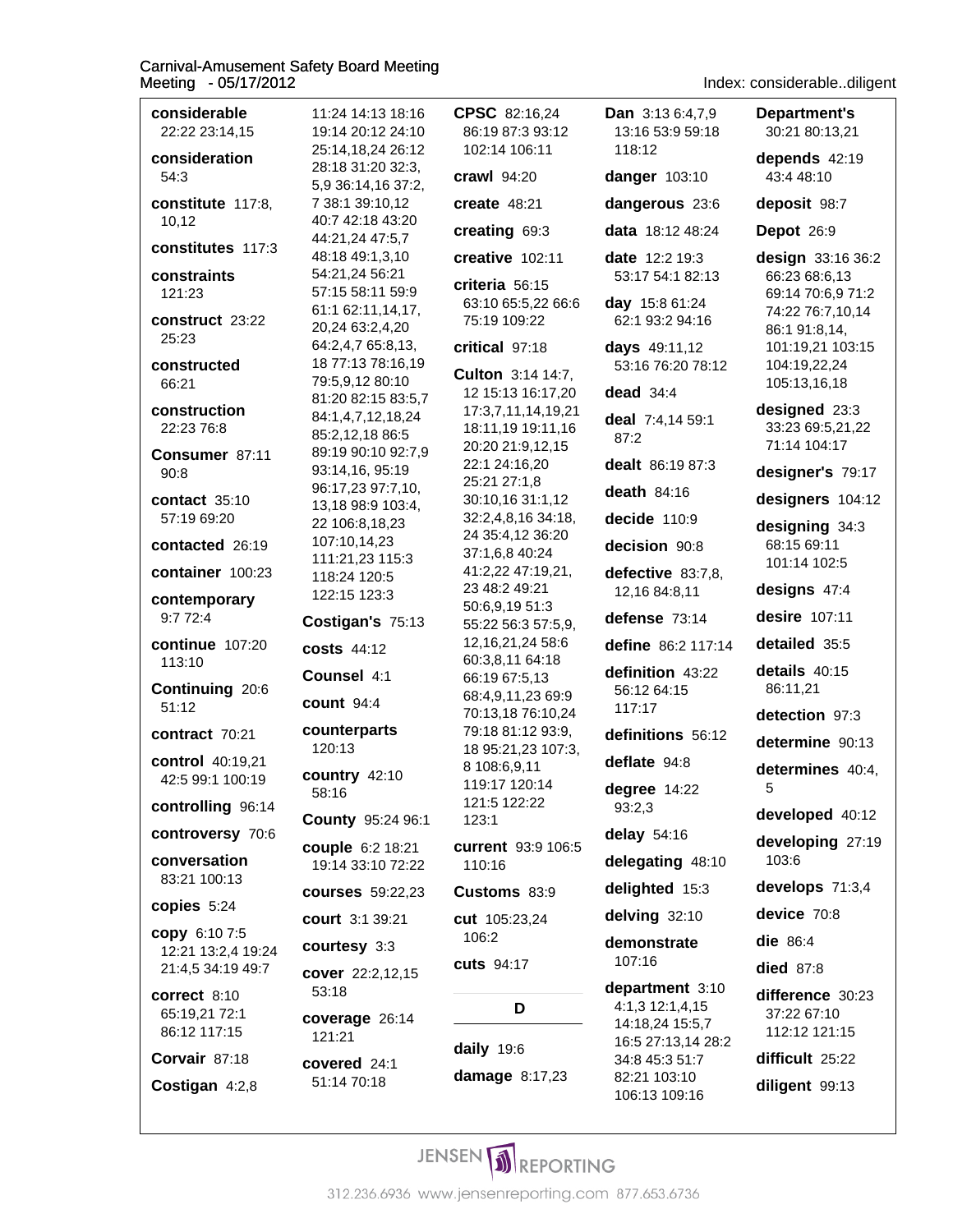| directly 70:21                          | 80:24                                | dual-wall 83:24                        | 99:21                                       | 97:2 101:10,11,12                                       |
|-----------------------------------------|--------------------------------------|----------------------------------------|---------------------------------------------|---------------------------------------------------------|
| Director 4:2,8                          | disease 26:20                        | due 36:23                              | ends 95:11                                  | 111:21                                                  |
| 11:24 14:13 18:16<br>19:14 20:12 24:10  | 111:12                               | Dupage 96:1                            | energy 37:19                                | escapes 33:20                                           |
| 25:14,18,24 26:12<br>28:18 31:20 32:3,  | dispensing 90:22<br>distances 40:11  | dynamic 33:24                          | enforcement<br>72:19 75:2,6                 | essentially 10:6<br>31:13 32:17 34:2,<br>10 73:21 88:10 |
| 5,9 36:14,16 37:2,<br>7 38:1 39:10,12   | diving 28:4                          | Е                                      | engineer 14:20                              | 92:22                                                   |
| 40:7 42:18 43:20                        | Division 3:14,16                     | e-mail 13:11,14                        | 33:23 34:1 66:7,8,<br>12, 17, 18 67: 11, 22 | establish 36:4                                          |
| 44:21,24 47:5,7<br>48:18 49:1,3,10      | 14:2,6 17:4,8                        | 119:5,6                                | 68:7 69:1,2,11                              | <b>Eurobungies</b>                                      |
| 54:21,24 56:21                          | document 77:21<br>117:1              | e-mailed 98:3                          | 70:9,15,16,18,23<br>71:3,4,8,14,17,21,      | 10:16                                                   |
| 57:15 58:11 59:9<br>61:1 62:11,14,17,   | <b>Documentation</b>                 | e-mailing 119:2                        | 24 72:12 73:8,9,18                          | Eurobungy 123:2                                         |
| 20,24 63:2,4,20                         | 56:7                                 | $e$ -mails $15:16$                     | 74:12 75:6                                  | evaluate 50:1                                           |
| 64:2,4,7 65:8,13,<br>18 77:13 78:16,19  | dog 28:22                            | 110:21                                 | engineer's 65:15<br>66:6 70:12 72:15        | event 44:21 45:15<br>86:22 97:15                        |
| 79:5,9,12 80:10                         | dollars $8:22,23$                    | earliest 32:23                         | 74:20                                       | events 58:14,18,                                        |
| 81:20 82:15 83:5,7<br>84:1,4,7,12,18,24 | 26:4                                 | ease 43:3                              | engineered 51:21                            | 20 59:1                                                 |
| 85:2,12,18 86:5                         | door 38:19                           | easier 7:5 70:2                        | 52:23 73:2,4 74:14<br>75:24                 | eventually 52:4                                         |
| 89:19 90:10 92:7,9<br>93:14,16, 95:19   | doors 41:11,13,20                    | East 84:18,19                          | engineering                                 | 67:2 73:3                                               |
| 96:17,23 97:7,10,                       | double 89:2 90:15<br>108:1 111:16,18 | easy 64:15                             | 14:19 23:15 42:23                           | everyone's 6:6                                          |
| 13,18 98:9 103:4,<br>22 106:8,18,23     | double-wall 94:6,                    | educational                            | 43:8 47:3 51:24<br>52:13 67:23,24           | evidence 20:3,5                                         |
| 107:10,14,23                            | 9                                    | 24:22 45:15,21                         | 69:20 71:12 73:3                            | evolving 49:21                                          |
| 111:21,23 115:3<br>118:24 120:5         | double-walled                        | effect 23:12,18,24                     | 101:19 104:21                               | examined 51:13                                          |
| 122:15 123:3                            | 90:15 91:1 106:5,<br>15              | effects 85:11                          | engineers 43:10<br>66:23,24 68:1            | excellent 97:21                                         |
| disagreeing                             | double-wheel                         | efficiencies 16:6,<br>9                | 69:22,24 70:3                               | exchange 93:10                                          |
| 72:12                                   | 67:7                                 | electric 96:6                          | 72:6,7,10 74:19<br>102:8                    | excited $15:18$                                         |
| Disconnect 39:7                         | downloaded                           | electrocution                          | English 35:7                                | exempt 45:8                                             |
| discovered<br>22:20,24 32:13            | 34:22                                | 88:13                                  | ensure 91:13                                | exempted 45:20                                          |
| 73:6                                    | downstate 25:10                      | elevated 93:1                          | ensures 34:2                                | existing 11:18                                          |
| discuss 20:18                           | dozen 57:15,16                       | embedded 26:5                          | enter 5:10                                  | 22:20 24:5 35:17                                        |
| 29:5 46:22 50:13<br>55:10 117:5         | $draff$ 21:12 22:6,13                | emergency 22:15                        | entertainment                               | exit 5:6                                                |
| 118:21,22                               | 36:20 49:8                           | 33:3 42:1,2 51:8,<br>16 52:2,12 53:10, | 44:10,13 45:2                               | expecting 53:17                                         |
| discussed 117:7,                        | drafted 59:20                        | 13,16 54:3 55:1                        | entire 122:21                               | expense 23:14                                           |
| 9,11 118:2 120:17                       | Dragon's 104:9                       | 64:13,21 77:2<br>78:10,11              | environmental                               | experience 14:20<br>108:19,21                           |
| discussing<br>117:18                    | drawing 103:9                        | employed 70:22                         | 88:24                                       | experts 86:24                                           |
| discussion 6:20                         | drive 37:3 38:19<br>39:1             | enact 50:14                            | equipment 31:13<br>65:5,24 66:1 75:20       | expire 54:1 86:5,6                                      |
| 80:5,8 81:2,3,4                         | driving 37:4                         | enclosed 100:8,                        | 76:5                                        | expired 102:16                                          |
| 82:9,16 96:20<br>107:4,12,20            | drop $41:7$                          | 23 111:10                              | Equivalent 28:7,                            | explain 32:11                                           |
| 117:19 120:24                           | dropping 24:18                       | end $31:15,23$                         | 11                                          | 86:21                                                   |
| 122:5,10                                | drowning 92:5                        | 37:20,21,22 38:14<br>40:6,20 41:8      | error 87:24 88:8                            | exploration 49:20                                       |
| discussion/other                        | 111:12                               | 42:14,22 95:12,13                      | <b>escape</b> 92:8,9                        | exposed 62:2,3                                          |
|                                         |                                      |                                        |                                             |                                                         |

Index: directly..exposed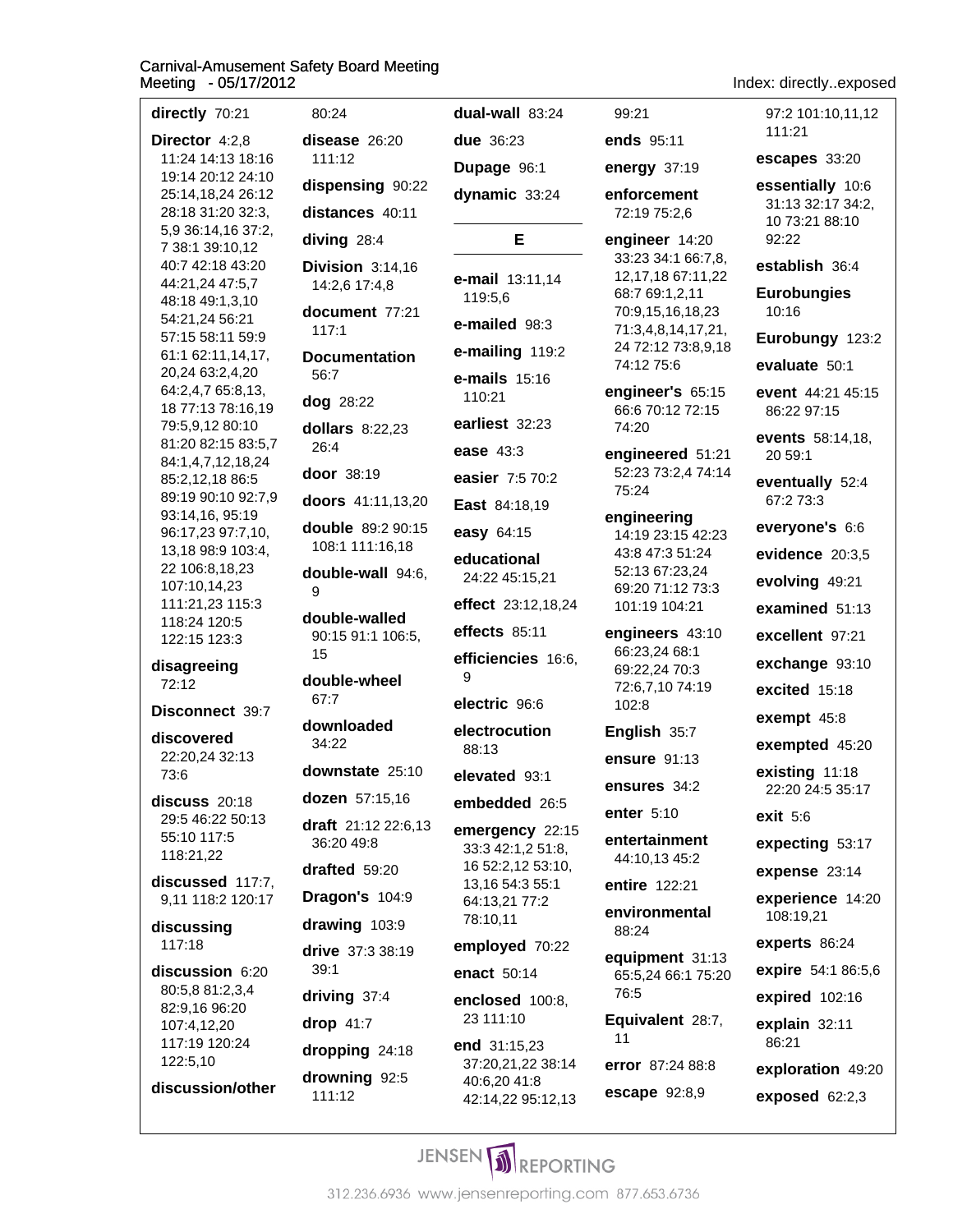| expressing<br>115:13,18,22<br>116:15                                |
|---------------------------------------------------------------------|
| extensive 91:15                                                     |
| extent 103:24<br>112:17                                             |
| extra 37:18,23<br>38:7,9 43:1                                       |
| extreme 26:6<br>42:23 43:8 47:2<br>69:20                            |
| eyes 100:3                                                          |
| F                                                                   |
| <b>face</b> 63:6 77:3                                               |
| facility 67:22                                                      |
| fact 22:10 29:1<br>87:7 103:9 121:22                                |
| factor 91:7 100:19                                                  |
| factors 91:12<br>103:10 116:12,14                                   |
| fail $41:23$                                                        |
| fail-safe 42:4                                                      |
| <b>fails</b> 29:10                                                  |
| failure 31:23                                                       |
| fair 25:1 31:6 32:7<br>50:11 91:21 92:16<br>96:1                    |
| <b>fairs</b> 98:5                                                   |
| fall 29:1,10,15,17,<br>19 30:10 33:1<br>35:17 43:21,22<br>45:2 59:8 |
| family $44:9,12$<br>85:2                                            |
| fast-growing<br>25:19                                               |
| faulted 77:15                                                       |
| favor 4:11,21 5:11,<br>15,17 12:10 79:23<br>113:1                   |
| feature 26:23,24<br>27:6 40:1 44:15                                 |

52:17 February 38:14 feces 28:22 fee 122:23,24 feedback 53:3 54:19 feel 14:23 38:10 64:14 96:13 feeling 87:12 feelings 115:10 feet 25:5 96:6 fell 26:16 field 38:24 74:20 94:13 figure 88:5 figures 70:10 file 13:7 fill 93:24 filled 16:19 find 18:11 36:21 57:18,22 58:19,22 66:14 98:11 104:14,16 116:1,2, 14 119:8 121:22 fine 13:11 21:21 39:7,11 112:3 finger 88:5 Fire 12:19 firecrackers 90:21 **fired** 119:23 firm 83:19 fit 53:22 fits 31:17 fixed 22:22 24:7. 17 25:3,9,11 26:5 30:23 31:1,19 57:6 59:12 68:17 112:12 flailing 89:11 flesh-eating 26:19 27:22 28:14

focus 19:4 51:22, 23 52:12 fold 47:17 folks 49:23 82:16 follow 13:8 75:9 99:4 120:5 for-profit 45:12 form  $8:12,13$  10:3, 4 12:21 formal 22:17 46:5 formed 46:9 forms 60:22 forward 12:4,5,14 16:12,14 50:16 60:13 82:11 85:4 99:2 found 36:9 67:4 74:13,18 83:2,4 85:5 105:6,7 115:11,12,19 116:11 four-year-old 90:21 fourth 75:18 fraction 11:18 fraught 88:8 free 44:9 45:5 118:16 French 35:6 fresh 103:1 112:23 front 37:17 62:23  $117:1.2$ fruition 70:9 fulfill 98:5 full 17:4 18:3 90:22 fuller 61:8 107:12 future 23:22 25:20 50:18 103:13 G gamut 81:19,20,

gave 86:15 98:7 general 3:11,24 8:3,20 10:19,20 13:2 22:11 23:20 27:10 44:6 63:10 65:5,13,20,21 75:19,21 81:5 93:21 118:1 121:9  $10$ generally 54:8 101:19,21 generate 58:3 generic 101:18 **Generically** 101:17 **GILLERS** 7:4,10, 13, 17, 19 118: 5, 7 give 5:8 6:17 7:24 61:19 71:23 85:20 22 86:21 98:7,8 106:14 giving 117:19,21 glad 38:13 46:8 97:24 98:5 glove 42:12,14 qo-kart 44:3 Go-karts 97:14 God's 92:19 Golden 104:9 good 17:13,14, 34:20 35:22 36:6 37:11 43:10.13 47:3 49:6,8 53:16 57:21 63:23 79:14 80:4,14,15,16,19 88:21 96:10 98:2, 11,14 100:3,7 102:5 104:21 113:16 115:21 Gord 34:16 qovernmental 25:9

|                                                                                                                                          | Index: expressinghappe                                                                                    |
|------------------------------------------------------------------------------------------------------------------------------------------|-----------------------------------------------------------------------------------------------------------|
| 21                                                                                                                                       | graduate 14:21                                                                                            |
| <b>gas</b> 92:19                                                                                                                         | Grafton 31:2                                                                                              |
| gathering 115:10                                                                                                                         | Grainger 69:8                                                                                             |
| gave 86:15 98:7                                                                                                                          | grandfather 22:9                                                                                          |
| general 3:11,24<br>8:3,20 10:19,20<br>13:2 22:11 23:20<br>27:10 44:6 63:10<br>65:5,13,20,21<br>75:19,21 81:5<br>93:21 118:1 121:9,<br>10 | grass $94:13$<br>great 15:1,4 21:7<br>87:2 88:18 96:3<br>97:20 105:21<br>116:5<br>greater 88:18<br>113:11 |
| generally 54:8<br>101:19,21                                                                                                              | greatest 56:1<br>grips 106:10                                                                             |
| generate 58:3                                                                                                                            | ground 15:4,22                                                                                            |
| generic 101:18                                                                                                                           | 39:1 112:2                                                                                                |
| <b>Generically</b><br>101:17                                                                                                             | group 34:17<br>116:16,17                                                                                  |
| <b>GILLERS</b> 7:4,10,<br>13, 17, 19 118: 5, 7<br>give 5:8 6:17 7:24<br>61:19 71:23 85:20,<br>22 86:21 98:7,8                            | guard 87:22<br><b>guess</b> 12:23 25:7<br>45:4 53:20 54:10<br>67:15 83:10, 84:16<br>103:23 106:19         |
| 106:14<br>giving 117:19,21                                                                                                               | guidance 64:22<br>113:13,15                                                                               |
| glad 38:13 46:8<br>97:24 98:5                                                                                                            | quidelines 50:2<br>52:1 98:18 105:2,9                                                                     |
| glove 42:12,14                                                                                                                           | 109:23                                                                                                    |
| go-kart 44:3                                                                                                                             | <b>guy</b> 45:19 74:21<br>96:1 100:7                                                                      |
| <b>Go-karts</b> 97:14                                                                                                                    | guys 9:24 37:16                                                                                           |
| God's 92:19                                                                                                                              | 43:5,9 50:16                                                                                              |
| <b>Golden 104:9</b>                                                                                                                      | 58:13,21,22 94:2                                                                                          |
| good 17:13,14,                                                                                                                           | н                                                                                                         |

half 86:8,10 hamster 94:5 hand 42:12 94:4 handlebars 26:1 handout 20:21 **hands** 121:1 happen  $62:22$ 86:2 94:18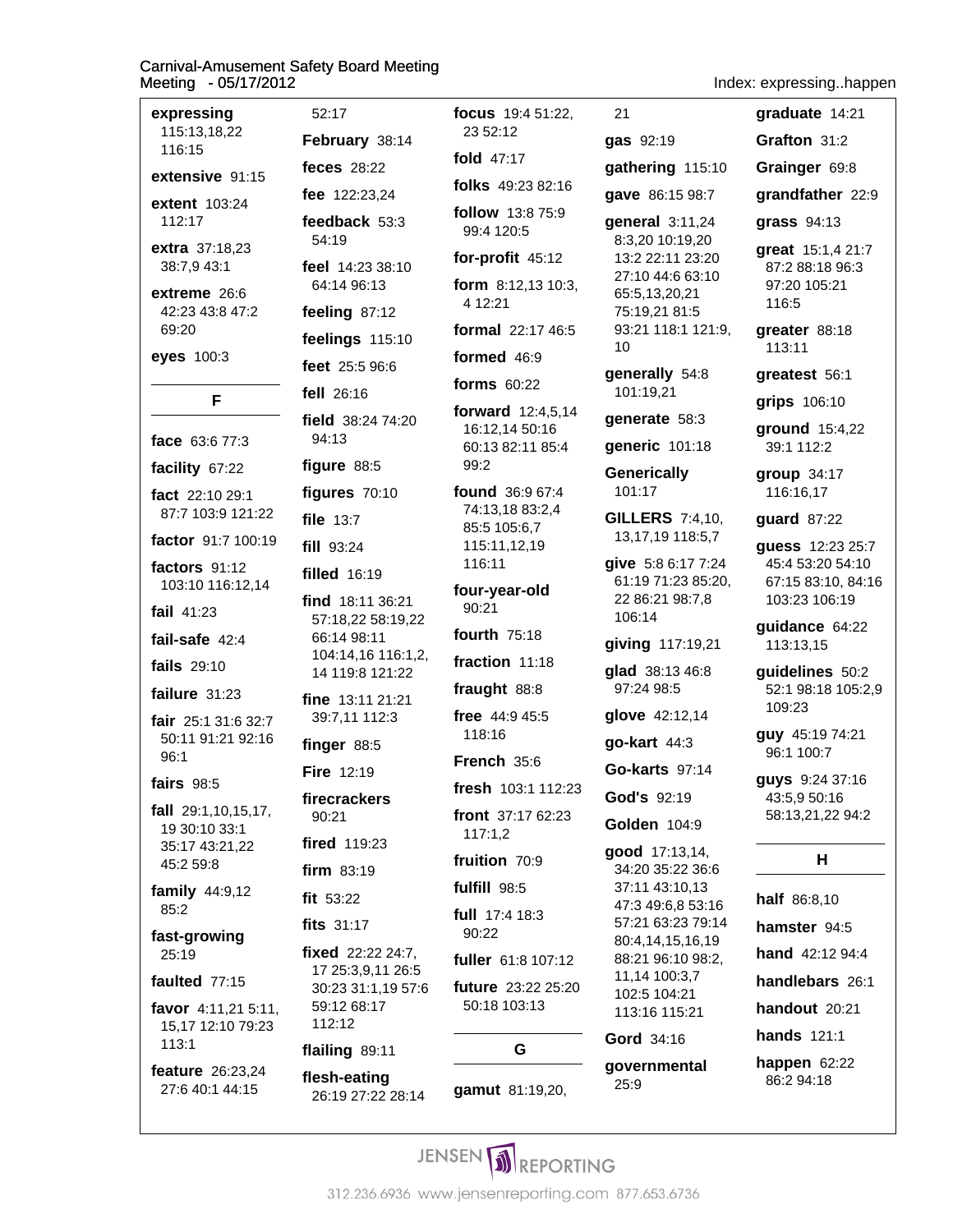happened 25:16 holding  $38:3$ **Illinois** 14:21 15:7 76:21 24:15.24 27:13 happy 16:15 47:19 31:2 35:17 50:7 holdover 81:2 78:4 57:4 90:21 93:8 hard 38:6 43:5 hole 94:17 112:1. 106:6 109:1 58:13  $5,11$ imagine 115:20 harnesses 31:16 **holes** 111:4 43:19 immersed 27:21  $51.14$ **Home** 26:9 immigrant 84:24 hatch  $92:9$ homemade 26:9 85:1.2 haunted 90:4 immobile  $31:4$ Honestly 115:2 hazard  $36:23$ **hook** 43:1 impetus 32:9 102:9,13 105:1 implement 35:23 hooked 38:8 hazards 92:2,3,14 40:14 54:16 hope 26:13 102:13 109:18,20 implementation 110:18 horrible 87:8 54:16 head 3:6 113:22 hospitalized  $114:1$ implications 36:8 26:17 heading  $50:19$ implicit 71:14 hot 89:2,10,11 Health 27:14 28:2 important 55:14 102:17 57:1 116:20 hear 4:7 80:10 hour 76:15 102:11 109:19 improve 16:9 62:10 house 90:4 94:7 64:19 121:7 heard 87:13 91:15 housekeeping 98:9 102:14 inches 96:7 80:19 incidences 19:20 Hearing 80:3 101:5,6,9 huge 42:20 94:13 82:11 122:8 include 62:16 **hundred** 57:11,12 heat 88:3 89:12 included 60:7,8, 92:6 112:13 hundreds 26:4 10 119:5 height 62:4 81:9 hurt 11:11 includes 60:9 108:3 109:7 hydraulically incorporate helpful 16:11 47:6 41:9 73:20 53:2 80:4 hygiene 88:1 91:2 incorrect 72:17 helps 15:11  $92:5$ 97:24 incorrectly 77:8 Hey 57:20 115:19 hyperventilate increase 9:3 100:22 high 10:22 increased 11:13 hike 11:16  $\mathbf{I}$ incumbent 103:6 hire 67:22 72:7 122:20 index 88:3 89:12 ice 15:10,11 hired 66:20 74:22 indicating 21:14 idea 35:24 37:18 history 6:12 67:19 89:18,20 individual 46:2 hit 15:20,22 42:14 68:8 109:2 ideal 32:19 96:18 hitch 38:15 industry 8:2,9 9:1 **ideas** 35:20,22 hitting 15:4 16:4 32:12,15,16 ignoring 89:4 122:19 33:4,8,18 34:11 hold 64:13 122:20 50:8 52:4 53:3,6 illegally  $121:14,22$ 

Index: happened..investigations

81:7 84:20.21 56:18 61:3 62:5 98:1 109:7.19.20 infectious 111:11 110:2.20 inflatable 10:15 installed 24:12 19:18 31:21 45:7 instance 56:18 inflatables 36:18  $90:14$ instances 19:14 inflate 94:20 95:6 86:23 inflated  $94:6,7,9$ , instructed 83:14 15, 16, 19, 21 information 13:9 25:16 34:4 49:2 52:18 61:11 71:5. 91:23 115:11 117:19,21 119:8 inherent 23:7 initial 19:6 injury 8:22 26:18  $input 53:8$ insert 20:24 21:13 insertion 22:19 inside  $87:15$ inspec- 55:17 inspect 43:18 44:4,10,19 54:6 61:3 74:10 95:22 inspected 59:14 121:11 122:13 inspecting 67:15 inspection 3:16 31:9 56:15, 63:22 64:8,16 75:5 79:4, 11,12 88:22 inspections 19:6 34:5 55:17 96:5 99:14 105:3 109:24 110:3,8 inspector 98:22. 24 99:7 109:6

inspectors 18:19

instruction 76.6 insurable 121:11 insurance 3:17 5:4,8,23 6:4 7:22 8:2,12 10:11 58:4 121:12,18 insure 90:19 integrate  $68:2,6$ intellect 90:9 **intend** 106:21 intended 28:3 intent 60:5 **intention** 58:11,12 interact 82:3 interchange 83:24 106:6.15 108:2 112:18,19

interim 18:7

interject 27:17

internal 16:5 100:17 102:23

internally 22:3

interplay 81:8

interrupt 63:11

interview 16:3 85:10

**Interviewing** 66:19

introduce 14:6  $50:10$ 

introduction 3:9 15:15 16:14 21:17

investigations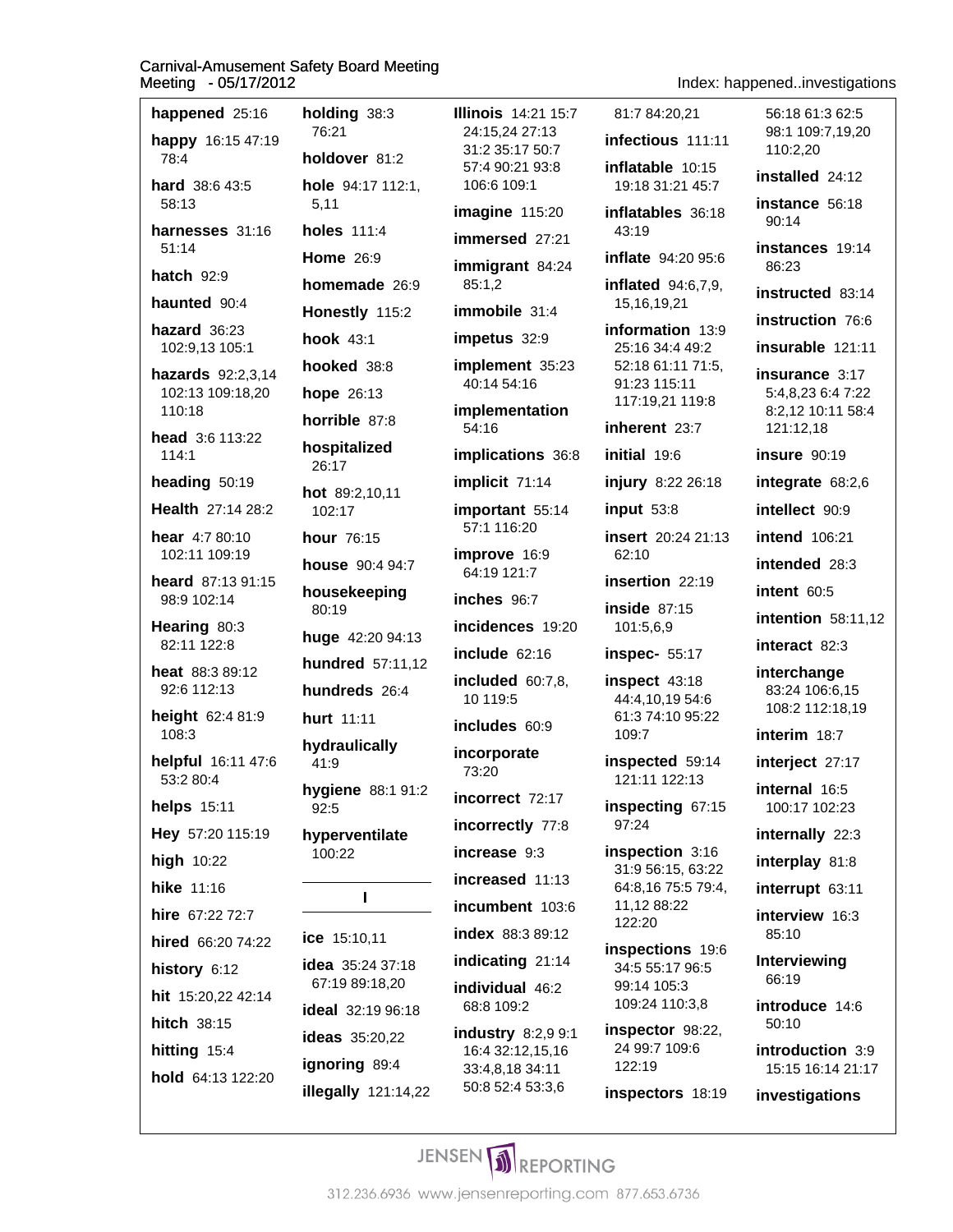| 18:13                                                                                                                                                                                                                       |
|-----------------------------------------------------------------------------------------------------------------------------------------------------------------------------------------------------------------------------|
| invoke 36:8                                                                                                                                                                                                                 |
| involved 26:23<br>34:17 39:4 86:24                                                                                                                                                                                          |
| irreversible 97:19                                                                                                                                                                                                          |
| <b>issue</b> 8:2 27:23<br>36:17 52:6 59:7<br>66:16 81:15 82:4<br>85:23 87:1,20<br>88:10 89:9,22,23<br>90:2,7 91:3,10,14<br>93:17,20 96:19<br>98:10 100:11,18<br>102:7 105:18<br>106:10,20 107:21<br>112:8,12,14,21<br>118:6 |
| <b>issued</b> 82:19 83:2,<br>6,8 106:11                                                                                                                                                                                     |
| <b>issues</b> 9:11 13:23<br>20:19 28:9,12<br>45:10 64:20 81:6,<br>7,14 84:13 85:24<br>86:2 88:6, 90:12<br>91:7,8,19 92:6<br>93:23 103:2<br>104:18 105:17<br>107:2 110:6<br>120:16,17                                        |
| <b>item</b> 107:4                                                                                                                                                                                                           |
| iteration 64:20                                                                                                                                                                                                             |
| J                                                                                                                                                                                                                           |
| <b>January 5:12,18</b><br>12:23 15:8 17:5,24<br>18:3 19:10 50:4<br>54:20 81:11                                                                                                                                              |
| <b>Jersey</b> 120:19,22                                                                                                                                                                                                     |
| job 14:20 50:16<br>98:2                                                                                                                                                                                                     |
| Joe 4:2 15:19 16:2,<br>674:1275:11,<br>82:13                                                                                                                                                                                |
| JOHNSON 9:11<br>11:8,13 38:12<br>39:7,11,16,18,20<br>40:8,16 59:13<br>81:14,16, 95:22,24                                                                                                                                    |

| 96:12,16 97:12,24<br>99:14,18,20<br>100:16 101:5           | land <sub>2</sub><br>29:6           |
|------------------------------------------------------------|-------------------------------------|
| 102:18, 120:20,22                                          | langua<br>13:1,1                    |
| join 46:14                                                 | 22:1,4<br>62:96                     |
| joining 123:5                                              | lasting                             |
| <b>JULKA 7:18 118:8</b>                                    | law $23$                            |
| jump 24:13                                                 | leaf 92                             |
| jurisdiction 44:24                                         | 96:6                                |
| ĸ                                                          | learne                              |
|                                                            | learnir                             |
| Kanani 34:16                                               | leave                               |
| <b>Kane 95:24</b>                                          | leaves                              |
| keeping 19:5                                               | leaving                             |
| key 38:18 98:22                                            | left 86                             |
| kid 87:16,17 90:4<br>100:13 102:16                         | 122:1                               |
|                                                            | leg 26                              |
| kid's 43:17                                                | legal:                              |
| kidding 76:16<br>kids 90:5,21 99:3                         | legally<br>121:1                    |
| kind 15:15 16:13<br>18:24 21:17 24:14<br>27:5 33:2,9 34:11 | legisla<br>24<br>legisla            |
| 43:12 59:24 61:1<br>68:20 70:4 80:17,                      | 13:7                                |
| 22 82:23 86:6                                              | legs 1                              |
| 102:7 104:23<br>107:2,3 110:12                             | lesser                              |
| kinds 25:2 57:1                                            | letting<br>89:14                    |
| 69:12 101:7<br>108:20 110:8                                | level (                             |
| Kirschner 3:13                                             | levels                              |
| knee-jerk 86:20<br>87:5<br>knew 75:5 100:9                 | liabilit<br>10:19<br>73:15<br>80:23 |
| knife 94:17                                                | liaisor                             |
| knowing 40:14                                              | liberty                             |
|                                                            | licens                              |
| L                                                          | licens                              |
| Labor 3:10 4:1,3                                           | 66:22                               |
| 34:8                                                       | liken:                              |
| laid 52:18 91:12                                           | limiter                             |

age 6:5 10:2 6,17 20:24 155:21 61:19  $3:8$  $953:24$ 3:9 121:23 2:18,19 93:24  $d$  52:14 ng 49:4 38:18 99:2  $99:1$ g 73:22  $3:3$  107:7,9 7,18,19  $:20$ 36:7  $120:2$ 4 ative  $12:5$ , ature  $12:6$ 05:22 112:17 49:24 91:1 109:22 91:17 87:24 88:8  $y 8:3,20$ 20 11:2 13:3 19 74:1 111:4,6,8 1 12:5  $14:14$ e 14:19 ed 23:19 68:1  $30:14$ limited 72:21

5:3 28:23,24  $92:13$ limits 8:15,20,22 9:3 10:19 **Linda**  $3:1982:5$  $91:4$ lines 20:7,19 22:4, 16,20,22 24:12 25:18 28:16 30:22 32:20 34:3 35:19 42:9 46:6,10,17 51:20 53:18 54:7 57:4 60:1,6 121:10 list 88:11 105:7 109:17 110:13 120:12 122:20 **listed** 103:11 122:23  $listing 13:12$ **lists 62:22** literature 66:22 live 118:3 load 69:12 loading 40:3 loads 33:24 70:10 location 24:7 68:18 location-by-location 109:3 locations 99:10. 11,22 100:2 lockdown 42:2 locked 41:13,19 lockout/tagout 39:6,10 locks 41:10,17  $42:3$ log 28:9,11 30:7 Logistics 118:8 logs 55:16 56:21, 22, 98:23 long 65:3 79:7 85:17,18,21 86:3

Index: invoke..major

100:9 102:21 103:4 115:9.13 116:14 longer 31:13 97:3 looked 33:24 35:9

51:12,13 52:15 59:19 66:15 69:12

lost 5:7 26:20 85:14

lot 10:8,9,11 11:15 15:17 17:11 23:9 32:24 33:14,18,22 34:4 35:22 42:7 58:19 73:9 99:4 105:18 109:5 110:6,15

**lots** 105:4

lower 41:9,17

lowered 41:14

**lucky** 14:15

Lysol 89:16,17,20

#### M

machinery 40:12 101:16

made 35:10 42:23 49:9 58:24 74:16 77:22 104:13 108:17 113:20,23

magic 51:18

magnitude 25:5  $57:13$ 

mail 19:18

main 38:3 40:1

maintain 82:24

maintained 27:5  $56:1$ 

#### maintenance

55:13,15,16 56:9, 13,20 63:15,22 64:7,8,16 79:3,9 110:3,9,10,13

major 19:2 122:24 123:3

87:4 90:21 96:23,

24 98:14 99:2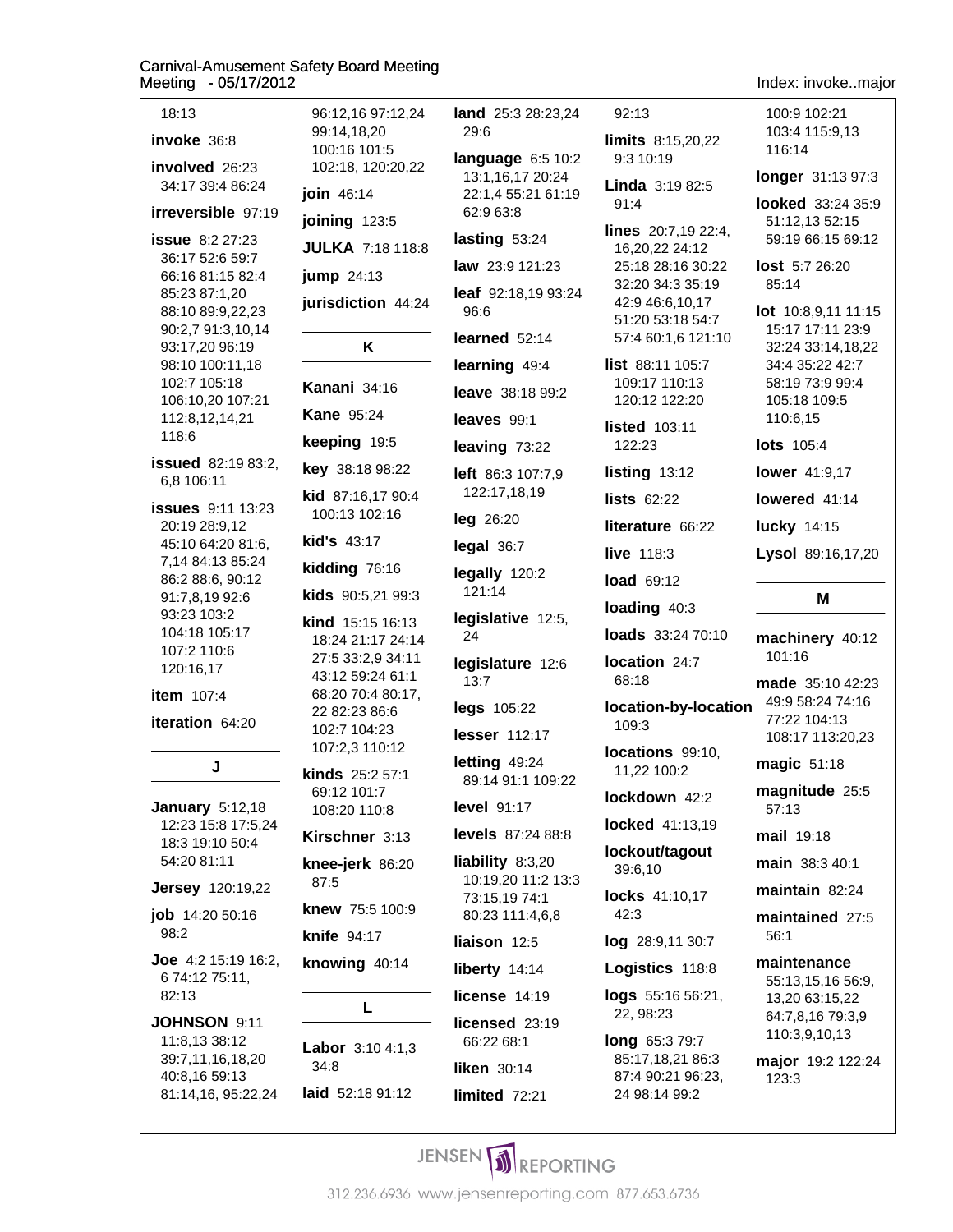| majority 64:24<br>65:1,2 117:4                            |        |
|-----------------------------------------------------------|--------|
| make 15:14 21:4,5<br>40:12 51:15,22                       | m<br>m |
| 52:10 58:4 64:17<br>70:1 71:16 72:3<br>78:2 87:19 98:4,13 |        |
| 103:21 104:19                                             | m      |
| 105:15 113:19<br>117:24 121:14                            | M      |
| 122:11                                                    | m      |
| makes 56:4 98:16                                          | m      |
| making 38:13,21<br>43:6 63:18 69:3<br>78:5                | m      |
| manager 3:15                                              | M      |
| 14:2,7 90:18                                              |        |
| Manager's 17:4,8                                          |        |
| managers 99:24                                            |        |
| manu- 68:24<br>75:11                                      |        |
| manual 55:12,13                                           |        |
| 56:6 60:17,22<br>62:16 63:15,22                           |        |
| 73:9,11 78:24 79:4<br>108:3                               | m      |
| manuals 98:24                                             | m      |
| manufacture                                               | m      |
| 33:16 75:12                                               | m      |
| manufactured<br>69:6 71:11,18 75:3                        | m      |
| manufacturer                                              | m      |
| 47:2, 66:3,9,10,18,<br>24 67:10 68:8 69:1                 | m      |
| 70:15,24 71:1,2,8,<br>15,20,23 72:14                      |        |
| 73:1,2,4,7,10 74:2,<br>12, 13, 17, 18, 24                 |        |
| 75:2,14 104:6                                             | Μ      |
| 109:13,15                                                 |        |
| manufacturer's<br>65:7,14 67:8 72:3                       |        |
| 75:22,24 76:13<br>79:17 108:2                             |        |
| manufacturers                                             |        |
| 33:22 52:8 67:1,2                                         | m      |
| 92:1 104:8 109:11<br>manufacturers'                       |        |
|                                                           |        |
|                                                           |        |

| 67:2                                                                                                                                                                                                                                          | 117:5 118:20                                                                                                                                       |
|-----------------------------------------------------------------------------------------------------------------------------------------------------------------------------------------------------------------------------------------------|----------------------------------------------------------------------------------------------------------------------------------------------------|
| manufactures<br>66:13<br>manufacturing<br>38:13 73:16 75:8<br>92:12,13<br>margin 87:23                                                                                                                                                        | meeting 7:3<br>17:24 18:3,8<br>50:4,10,22 53<br>58:9 61:15 81<br>11,13 107:6,1<br>114:17 117:3,<br>12 123:6                                        |
| Master's $14:23$<br>material 108:18<br>matter 5:47:8<br>40:13 75:6                                                                                                                                                                            | meetings 51<br>64:23 114:16,<br>115:6 117:3,6<br>119:5<br>meets 23:20                                                                              |
| <b>matters</b> 88:11<br>Mazzenga 3:23<br>14:10 34:19,21<br>35:3,5,7,9,14<br>36:15 37:11 39:24<br>40:9,23 46:8,11,18<br>49:7,12,18 56:5,9<br>59:17 60:4,9,13<br>67:17,19,21 68:5,<br>10,12,19 75:16,22<br>76:2,4,13 95:9,13,<br>15 121:9,16,18 | 6 61:23 64:1<br>member 3:19<br>23 5:7 7:21 8:<br>47:23 119:21,<br>Member-at-la<br>3:13<br>members 3:1<br>15:17 47:14 4<br>117:7,10,12 1<br>3 123:5 |
| 122:3<br>meaning 64:12                                                                                                                                                                                                                        | memorized :<br>mentioned 2<br>46:4                                                                                                                 |
| means 17:17<br>meant 29:13,17,19                                                                                                                                                                                                              | met 23:17<br>$metal$ 31:14                                                                                                                         |
| measures 77:2<br>mechanical 67:24<br>70:11                                                                                                                                                                                                    | meteorology<br>15:7<br>Mexico 42:11                                                                                                                |
| mechanically<br>51:20<br>mechanism 41:4,<br>93:5 100:17<br>111:21                                                                                                                                                                             | <b>MEYER</b> 9:14,<br>10:8,15,20 11<br>9 21:1,5,7,11,<br>24 37:13 38:2<br>40:18 41:1,4,                                                            |
| MEEK 6:22,24<br>7:15 12:16,18,20<br>13:4,6,13,15,17,<br>19,21,23 51:9<br>53:12 63:11,14,23<br>64:1,10 65:16,20,<br>23 66:2 114:19<br>115:2,4,6,8 116:23                                                                                       | 42:5,17,1958<br>16,18 59:5 69<br>18 94:2,24 95<br>12, 14, 17 122:<br>17,24 123:2<br>microbial 11<br>Mike 35:11 12                                  |
| 117:1,15<br>meet 53:21 61:24<br>101:19 109:22                                                                                                                                                                                                 | million $8:3,4,$<br>23,24 9:14 11<br>11,13,17                                                                                                      |

114:16 116:18

ting 7:3 15:8 24 18:3,8 21:23 4,10,22 53:3,5 9 61:15 81:5, 13 107:6,11, 1:17 117:3,8,10, tings  $51:2$ 23 114:16,21 :6 117:3,6,8 **ts**  $23:2054:5$ , 1:23 64:1 **hber** 3:19,21, 5:7 7:21 8:2 23 119:21,22 ber-at-large **bers** 3:10,11 17 47:14 48:4 ':7,10,12 118:1, **norized** 30:19 tioned 27:8 al 31:14 eorology ico 42:11,12 ER 9:14,23 8, 15, 20 11: 2, 4, 1:1,5,7,11,21, 37:13 38:2 18 41:1,4,24 5,17,19 58:13, 18 59:5 69:16, 94:2,24 95:2,5, 14,17 122:11, obial 110:12 35:11 120:23 **on** 8:3,4,22, 24 9:14 11:10,

### mind 50:9 77:1 mine 100:4 minimum  $9:6,2$ 22 50:24 113:1 minute 86:8,10 minutes  $4:17,1$ 5:1,12,18 7:8 8  $10$ mistake 78:2  $97:15$ mistaken 14:1 mitigate 102:6 105:6,7 108:23, mitigated 104: 110:19 mitigations 10 mobile 24:24 2 31:5,18 33:6 38 57:6 68:18,19 model 47:8 83: models 106:12 moment 17:12 30:17 33:20 money 11:20 58:24 98:7,8 monoxide 92:2 month 14:16 15:19 19:4 monthly 19:6 **months** 7:14 1 83:10 114:4 moot 107:2,3 morning 25:8 82:16 83:22 96 100:13 **motion** 4:7,17 22 12:14 55:4 78:1,5,8 79:23  $80:3$ motor 36:11 move 12:4,7 14

63:5 77:2,20 moved 4:8,19

 $\overline{\bigcirc}$   $\overline{\bigcirc}$  ARA  $m \cdot 1$ 

|                          | <b>moving</b> $5:23$ 14:1<br>19:23 80:24 82:11                    |
|--------------------------|-------------------------------------------------------------------|
| 20,<br>5                 | N                                                                 |
| $\overline{\phantom{a}}$ | names 109:13,15                                                   |
| 18                       | <b>narrow</b> 116:19                                              |
| 9:7,                     | nature 23:6 51:18                                                 |
| 7                        | necessarily 28:2<br>44:7 57:23 66:11<br>69:2 70:20 72:6<br>117:19 |
| ,12<br>,24               | <b>needed</b> 107:20<br>122:17                                    |
| :18                      | negligible 94:3,14                                                |
|                          | newly 46:9                                                        |
| )3:2                     | news 26:8,14                                                      |
| .5:4<br>3:13             | <b>nice</b> 80:23                                                 |
|                          | nicely 6:9                                                        |
| 24                       | $\text{nodes } 3:6$                                               |
|                          | nominal 50:5                                                      |
|                          | <b>non-</b> 48:6                                                  |
|                          | non-board 47:14                                                   |
|                          | nonideal 97:22                                                    |
| 20                       | nonmembers<br>48:7                                                |
|                          | normal $7:22$                                                     |
| 9:9                      | not-for-profits<br>45:8                                           |
|                          | notes 7:6 82:18<br>85:13                                          |
|                          | notify 58:7                                                       |
| :20                      | notion 36:1, 39:12                                                |
| 5:1,                     | number 33:21<br>57:3,5 86:19 108:3                                |
|                          | numbers 69:20                                                     |
|                          | numerous 51:1                                                     |
|                          | <b>nuts</b> 45:19                                                 |
| 1:2                      | O                                                                 |
|                          | <b>OABA 81:22</b>                                                 |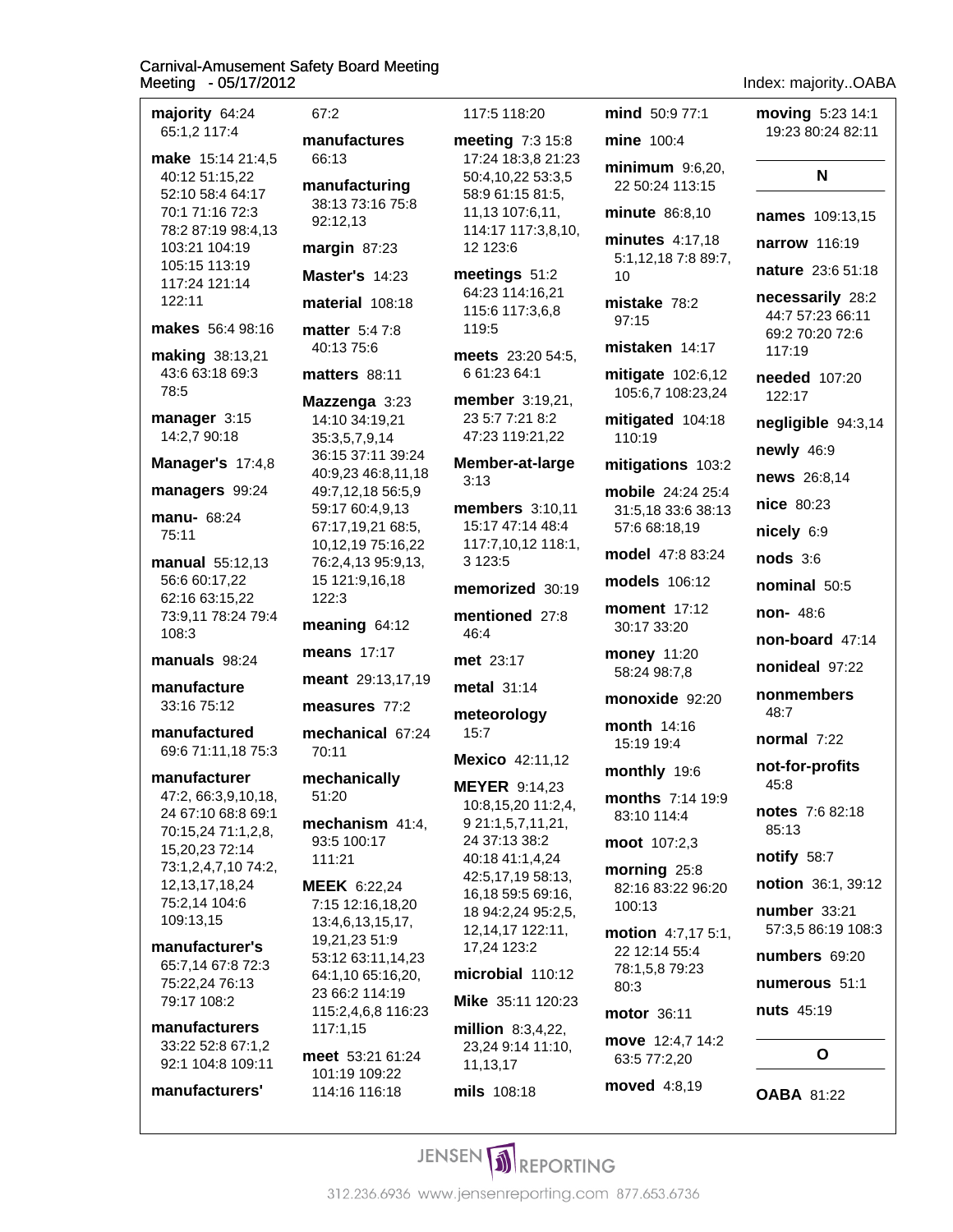| observed 87:14                                                            | 108:20                                                 | ov                        |
|---------------------------------------------------------------------------|--------------------------------------------------------|---------------------------|
| <b>occur</b> 97:23                                                        | operations 22:12                                       | ow                        |
| <b>occurred</b> 86:18                                                     | 46:24 63:21                                            | 6                         |
| occurrence 8:4,<br>24 11:14                                               | operator 9:2,3<br>24:24 37:16 41:8,<br>18 52:13 60:20  | ow                        |
| off-the-shelf 68:2                                                        | 69:15 74:9 75:8                                        |                           |
| offer 67:17,19                                                            | 88:21 96:3 98:16,<br>17 99:6,9 108:4                   | p.r                       |
| offhand 13:24                                                             | 110:7 116:11                                           | PA                        |
| Office 8:13                                                               | operator-by-operator <sub>pa</sub>                     |                           |
| oftentimes 86:21                                                          | 109:3                                                  | 11                        |
| Okeydoke 17:10                                                            | operators 46:22<br>57:20 86:7 87:21                    | pa                        |
| <b>ongoing</b> 18:12,13<br>53:6                                           | 88:5 90:16 91:21<br>92:11,16 96:5,7,                   | 2<br>Pa<br>2!             |
| Ontario 35:8                                                              | 10,11,14 97:20<br>98:11,14 102:6                       | pa                        |
| open 38:19 41:11                                                          | 113:16                                                 | 4.                        |
| 64:23 93:10 95:11,<br>12, 13, 19, 20,                                     | opinion 39:5                                           | 5                         |
| 114:21 115:6                                                              | 53:14 54:10 68:22<br>106:14 116:6,13,                  | Pa                        |
| 117:3,6,8 119:5                                                           | 15                                                     | pa<br>8                   |
| opening 55:17<br>84:3,4 114:16                                            | opinions 115:10,<br>14,19,22                           | pa                        |
| operate 23:22<br>88:18 91:23 92:12<br>93:7,10,12 94:14<br>99:2 103:8,13   | opposed 3:6 4:13<br>10:3 12:12 18:1<br>26:3 63:20 88:9 | 2١<br>31<br>3<br><b>5</b> |
| 109:22 111:5                                                              | opposition 4:23<br>5:20 80:1                           | 7 <sup>i</sup><br>9,      |
| operated 106:6                                                            | option 96:14                                           | $1^{\circ}$               |
| operating 19:18,<br>21 25:10 55:11,14                                     | order 5:3 19:17                                        | рa<br>pa                  |
| 56:6 60:17 79:3,9                                                         | 25:5                                                   |                           |
| 86:14 91:7 108:1<br>121:14,22                                             | organization 34:7                                      | 1<br>pa                   |
| operation 19:17                                                           | organizations<br>33:11 36:4                            | 4                         |
| 22:8,21 25:4 32:7<br>53:19 55:12,24                                       | outbreak 87:18                                         | Pa                        |
| 56:1,24 57:4 63:15                                                        | <b>outlined 6:9</b>                                    | Pa                        |
| 64:6,15 85:24<br>86:1,7 88:24 100:7                                       | outreach 58:7                                          | 41                        |
| 108:2 113:8                                                               | <b>outriggers</b> 36:24                                | pa<br>7                   |
| operational 86:2                                                          | 39:17                                                  | $\mathbf{1}$              |
| 90:12,13 93:23<br>98:12,18 100:19<br>105:2,8 109:23<br>112:8,11 113:9,11, | overhanging<br>30:12                                   | рa<br>рa                  |
|                                                                           | overheated 85:14                                       | pa                        |
| 14<br>operationally                                                       | overseas 83:18<br>92:1 104:7                           | pa<br>1!                  |
|                                                                           |                                                        |                           |

|         | oversight 99:5                                                                                                                                        |
|---------|-------------------------------------------------------------------------------------------------------------------------------------------------------|
| 2       | owner 38:4 67:21<br>68:10,13                                                                                                                          |
| ۱,      | owners 7:23                                                                                                                                           |
|         | P                                                                                                                                                     |
| i,      | <b>p.m.</b> 123:7                                                                                                                                     |
|         | PACER 13:19                                                                                                                                           |
|         | e <b>rator<sub>panic 100:14,20</sub></b><br>112:5                                                                                                     |
|         | paragraph 20:23,<br>24 75:17                                                                                                                          |
|         | <b>Pardon</b> 28:10<br>29:16 111:7                                                                                                                    |
|         | park 25:12,15,17<br>43:24 45:13,16,22<br>59:7                                                                                                         |
| 2       | Parked 37:6,8                                                                                                                                         |
|         | parks 24:11 30:10<br>83:13                                                                                                                            |
| ۱,<br>3 | part 21:9 27:6,11<br>28:17 29:7,14<br>30:2,4,12 36:6<br>38:14 46:21 53:24<br>58:1 59:7 65:16,17<br>78:1 86:22 87:20<br>94:3,14 117:2<br>119:17 122:23 |
|         | <b>partial</b> 30:3                                                                                                                                   |
| 1:7     | participant 40:4,<br>19,21 41:7                                                                                                                       |
|         | participants 41:8<br>49:4                                                                                                                             |
|         | Participate 46:18                                                                                                                                     |
|         | <b>Participates</b><br>46:19                                                                                                                          |
| 4       | parts 22:12 69:23<br>70:11 72:1 73:13<br>118:3                                                                                                        |
|         | party 10:17 43:18                                                                                                                                     |
|         | <b>passing 73:15,19</b>                                                                                                                               |
| 14      | <b>passive</b> 81:9                                                                                                                                   |
|         | $225 + 46.0 17.22$                                                                                                                                    |

**st** 16:8 17:23 9:9 81:6

Patty 3:21 56:5 60:14 63:11 67:6 78:5.22 91:6 105:10 106:16 113:7 114:6 pay 121:23 paying 121:21 PE 76:7 peer 36:1,2,3 people 3:47:23 11:15 23:22 24:4 30:13 33:7 36:2 41:16 47:9 48:13 50:11 69:24 74:15 83:9 85:5 98:19 99:11 102:4 103:6 104:14 114:22 119:6 people's 100:3 permanent 22:21 32:13 42:8 52:4,15 permissible 7:2 115:1 permit 19:19 permits 19:7 122:21 permitted 23:20 52:24 93:12 person 7:22 8:16 24:3 26:8 34:1,6 39:22 40:4 46:13 51:19 72:20 74:11 84:22,23 85:1 100:8 114:10 personal 90:8 personally 87:13 91:17 pertain 20:6 pertaining 20:1 Peter 96:2,8 **phone 74:16** 

114:18 118:9

pickup 38:16

picnic 45:7

piece 64:5

place 31:2 55:19 91:13.18 105:4 113:9 120:18 121:21 plan 67:22,23,24 68:7,12 76:5,8 101:11,12 106:7

Index: observed..potential

plans 31:6 73:23, 24 74:5 113:9

plastic 104:9

plate 16:19,20

platform 31:7

play 42:24 62:8 76:19

plenty 26:20

point 11:23 12:3 24:19,20 33:3 37:1 40:15 42:1 44:9 47:10 62:12 72:19 81:1 82:6,9 99:2 108:12 114:21 117:24 118:15

points 37:9

policies 120:18

policy 8:3 11:5 12:1 13:3,4 93:9

pond 27:3 28:16 29:23

pool 26:16 27:3,22 90:15,16

pools 27:15

poor 86:7

poorly 6:3

portable 38:22,23

portion 55:15

position 12:1 41:19 82:21,24 83:19,20,23 84:2,6 103:20 119:24

possession 68:14

possibility 112:20

potential 15:1 55:2 88:11 91:19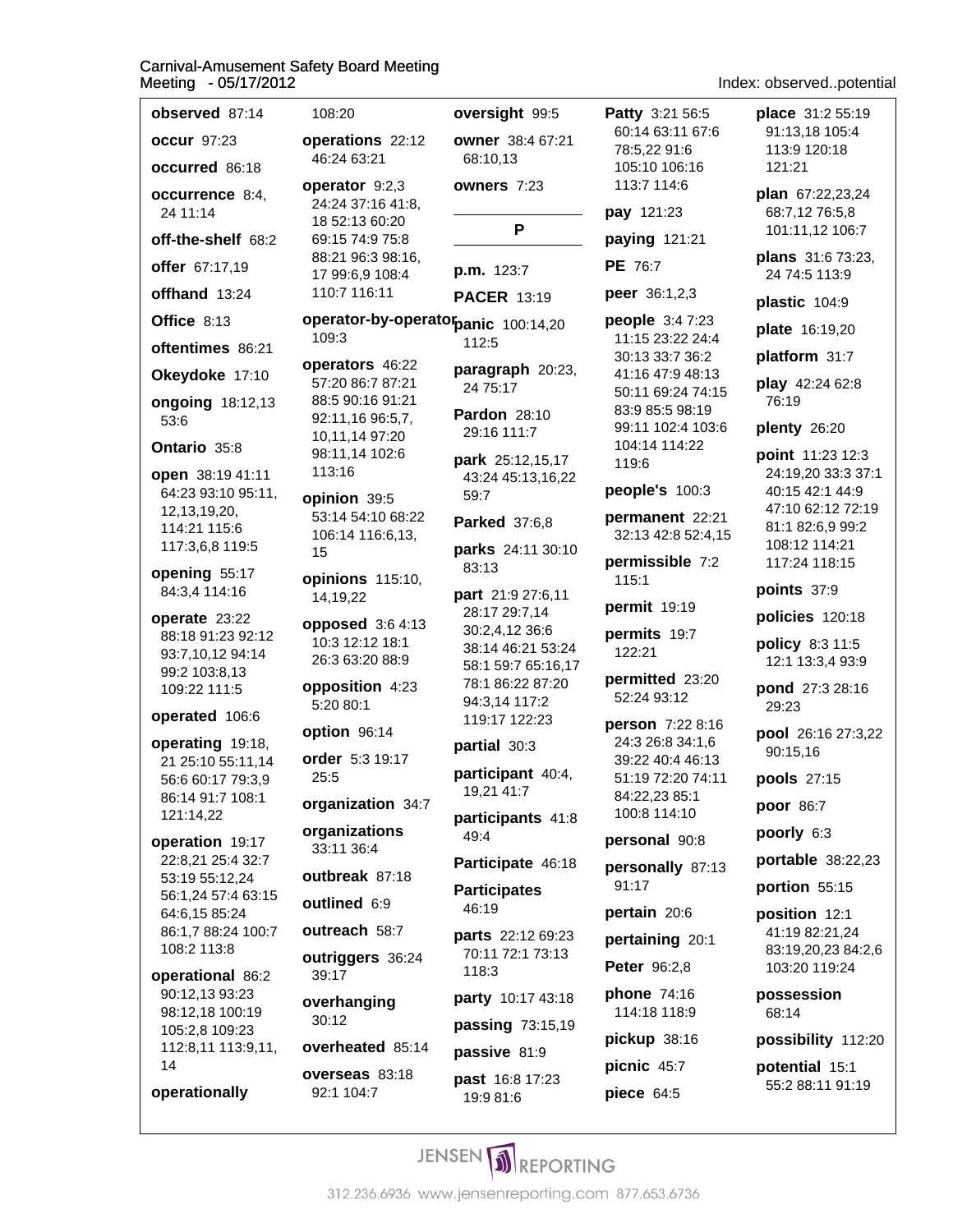| pounds 37:20,21<br>38:6               | product 43:13<br>67:10 71:17,18         | purposes 117:8<br>pursuant 22:17        | R                                   | regular 53:22<br>55:20 98:15                          |
|---------------------------------------|-----------------------------------------|-----------------------------------------|-------------------------------------|-------------------------------------------------------|
| practical 49:24                       | 73:4,16 87:11,23<br>88:7 90:8 91:22     | pursue 12:22 13:7                       | railing $41:5$                      | 110:21                                                |
| Practice 59:21                        | 98:23 99:8 103:24                       | purview 98:19                           | raise 89:13 107:2                   | regulate 27:15<br>28:22 30:6 58:14,                   |
| practices 110:24                      | 104:17                                  | 103:16                                  |                                     | 19 59:4                                               |
| pre-existing                          | products 10:15                          | push 42:14                              | raised 106:23                       | regulated 27:12                                       |
| 85:15                                 | professional                            | put 22:14 30:13                         | raises 31:7 41:19                   | 57:4 58:21                                            |
| pre-opening                           | 14:19 33:13, 66:23<br>74:1              | 35:6 39:8 42:12                         | ran 45:14 89:7,8                    | regulating 29:3<br>30:8                               |
| 55:17                                 | Program 15:2                            | 45:14 60:15 61:11,<br>16 62:8 78:22     | reach 46:21 48:15,<br>20,22 49:23   | regulation 23:10,                                     |
| premises 83:15<br>premium 11:16,      | prohibit 36:10                          | 79:14 92:18 99:3<br>109:6 113:18        | 120:16                              | 11, 17, 23 26: 24                                     |
| 18,19                                 | prohibited 83:9                         | 121:1                                   | reaching 49:20                      | 33:1,18 52:21<br>117:23                               |
| present 74:16                         | proper 56:24                            | puts 43:3                               | reaction 86:20                      | regulations                                           |
| presented 91:21                       | 71:23                                   | putting 60:17                           | reactions 87:5                      | 22:11,13,15,17                                        |
| presently 30:9<br>106:6               | property 8:17,23<br>proposal 5:24       | 87:11 90:7 92:20,<br>24                 | read 6:16 26:7<br>36:5 56:11 64:21  | 23:1,4,18 24:2<br>30:5,20 32:14<br>35:18 36:8,10 39:4 |
| pretty 9:1 10:22                      | 61:8                                    |                                         | readily 31:4                        | 101:9                                                 |
| 31:16 36:6,7 38:18<br>82:19           | propose 63:4                            | Q                                       | reading 17:7                        | regulator 34:7                                        |
|                                       | proposed 6:5,10<br>22:14 52:16 53:23    | quagmire 28:20                          | 25:16                               | related 39:24                                         |
| prevent 9:2 99:6                      | proposing 22:14                         | qualified 34:1,6                        | ready 113:21                        | 121:10                                                |
| previously<br>107:17                  | 113:8,10                                | qualitative 30:22                       | real 40:10 63:11<br>87:5,9,10 100:7 | relates 6:3                                           |
| principal 38:1                        | prospective 23:2,                       | quality 27:18,21                        | reason 8:6 35:9                     | relating 31:10                                        |
| print 21:2 71:1                       | 10,18                                   | 30:8                                    | 37:13,24 50:22                      | release 100:18<br>102:15                              |
| private 44:21                         | provide 49:6                            | quarter 30:13                           | 51:6,7 107:4                        | releases 41:20                                        |
| 58:16,18,24 84:20                     | 104:2                                   | question 6:23<br>7:16,20 12:16 21:1     | reasons 80:23<br>104:2              |                                                       |
| problem 7:6 23:1                      | provision 23:3,11                       | 29:4 30:17 32:10                        | recall 7:18                         | releasing 35:16                                       |
| 32:21 43:7 59:2,3<br>74:8 84:22 85:11 | public 3:11,19,21,<br>23 7:9 23:7 27:14 | 45:11 57:21 59:17<br>61:7 88:17 93:6,15 | recommendation                      | relying 73:24                                         |
| 87:6,22 88:7 89:8                     | 43:20 44:6 45:1,23                      | 106:4,19 121:9                          | 103:15                              | rent 10:14 43:17                                      |
| 91:24 96:11 98:21<br>101:4            | 58:7,14,20 91:11,<br>14 102:10 117:4,5, | 122:22<br>questioning                   | reconcile 36:12                     | rental 9:12 10:9<br>43:17                             |
| problems 43:11,                       | 9,11,16,20 118:1<br>123:5               | 75:17                                   | reconvene 61:15                     | rep 59:15                                             |
| 12 99:4 108:22                        | publish 77:23                           | questions 6:11                          | record 3:8 6:20<br>7:3,9 78:22 97:6 | <b>report</b> 14:3 17:2,4,                            |
| procedure 39:6<br>60:23               | published 65:1                          | 17:15 64:16                             | 122:10                              | 9,12,18,24 18:6,8<br>19:22 50:5,17                    |
| procedures 56:10                      | pulley 26:1 68:23                       | quick 3:9 63:12<br>74:16                | records 97:21                       | 93:12 114:6                                           |
| proceed 53:15,22                      | 69:4,6                                  | <b>Quincy 19:19</b>                     | redesign 104:3                      | reported 19:20                                        |
| proceeding                            | pulleys 67:6 71:14                      | quo 106:5 113:10                        | redlined 6:10                       | 85:5                                                  |
| 121:5,6                               | 74:6 76:8                               | 121:5,6                                 | referenced 93:11                    | reporter 7:1 39:21                                    |
| process 16:3                          | purchase 8:7<br>9:15,16                 | quorum 117:4                            | referred 59:20                      | represent 68:8,10                                     |
| 22:23,24 54:17<br>104:24 105:1        | purpose 23:23<br>48:19 59:9,10          | quote/unquote<br>117:18                 | refine 53:7 54:22                   | representation<br>75:14                               |
|                                       |                                         |                                         |                                     |                                                       |

Index: pounds..representation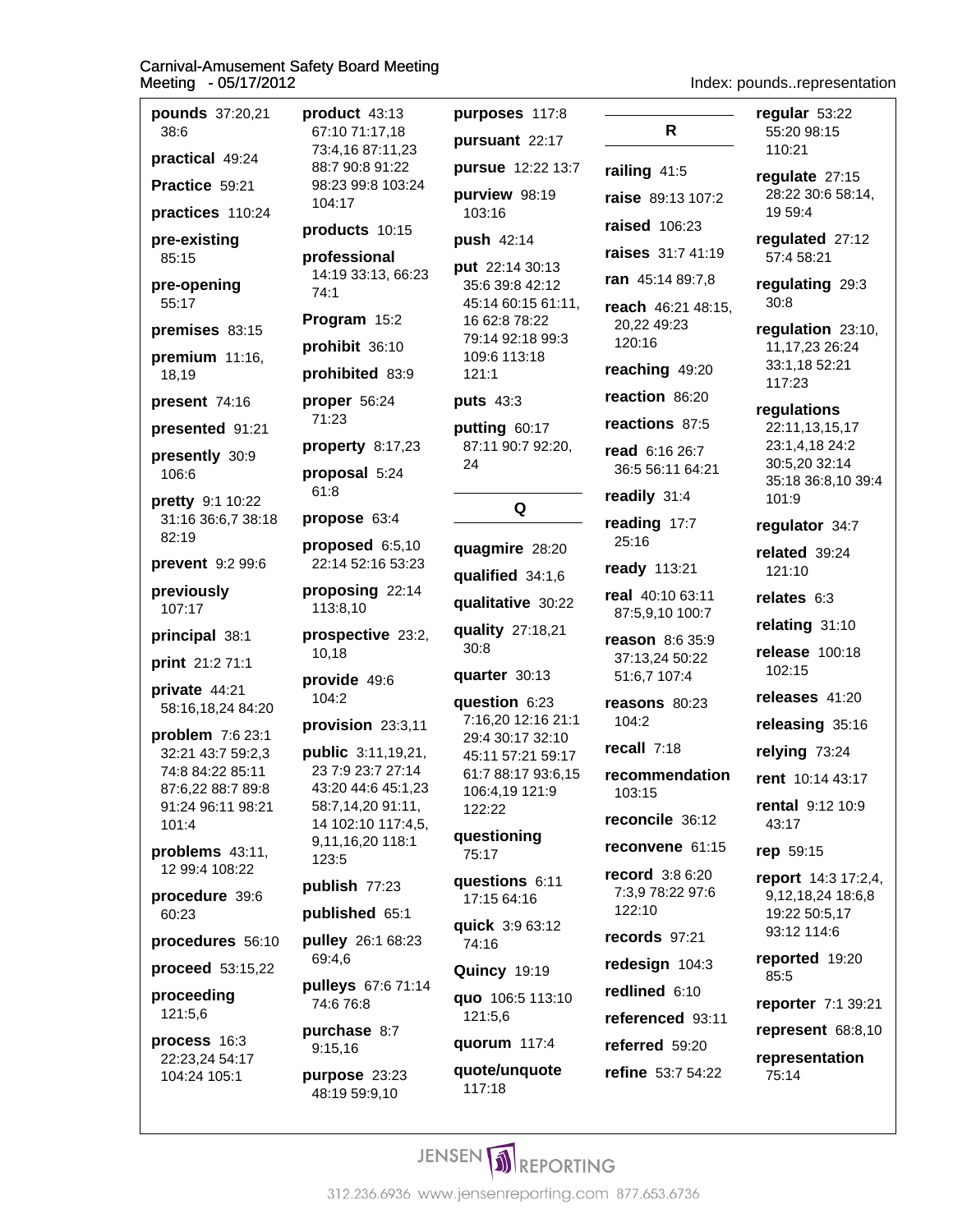representations retroactive 23:4. 71:16 10.12 retroactively representative  $3:18$  $23:2,6$ represented revenue 58:3 74:14 review 4:17 22:5 representing 36:1,2,4,9 54:17 51:20 reviewed 46:5 reputable 47:3  $81:4$ requesting 76:6.7 revised 4:5 78:11 require 9:23 12:2 revision 8:9 28:1 68:21 **Rhodes** 3:19 4:10 required 56:17 6:14 12:9 13:16, 102:8 110:1 18,20,22 14:9 17:16,20,22 18:2,5 requirement 6:4 20:8,11,13,15,17 102:22 105:24 21:19 29:4,14 39:15,17,19 42:4 requirements 59:21 81:9 89:1 45:23 53:9 54:14 98:13 101:16,20, 56:11 62:2 64:11. 22 110:16 19 65:11 66:9 71:3 72:11 74:9 75:18 requiring 88:24 76:15 77:8,11,14, research 27:10 17 78:10 79:11,20 80:16 82:7 86:11, 91:16 14 89:18,20 91:5, **Reserved 77:8.12** 10 95:4 97:8,17 resolved 107:5 100:24 101:3, 105:10,13,15 resolves 91:2 113:4,21,24 114:5, 7,11 118:12,14,20 respect 20:19 119:11 30:22 40:10 81:8 83:24 ride 3:15 27:7 28:9,12 29:7,14 respiratory 85:11 30:7,11,12 43:23 response  $4:14.24$ 44:3,17 61:5 5:21 12:13 14:4 69:21,22 70:1,8 80:2 82:10 122:7 86:23 88:20 91:10 97:3 104:24 responsibilities 105:20,21 106:1 48:11 108:15 109:14 responsibility 110:7 121:11 72:3 73:21 74:1 122:24 123:3 109:6 rider 41:11 42:3,5 responsible 106:2 38:18 102:12 riders 41:21 rest 105:1 rides 19:2.7 32:24 restraints 81:10 52:11 54:8 55:20 57:2 81:17 97:2 result 26:18 38:14 99:22 106:10

|   | rigged 31:24                                                                                                                                                             |
|---|--------------------------------------------------------------------------------------------------------------------------------------------------------------------------|
|   | risk 11:19,20<br>88:17                                                                                                                                                   |
|   | road $55:3$                                                                                                                                                              |
|   | rock 10:15 43:8<br>123:2                                                                                                                                                 |
|   | role 30:22 50:1<br>103:17,24                                                                                                                                             |
|   | roll 82:2                                                                                                                                                                |
|   | Ron 3:24 115:3                                                                                                                                                           |
|   | <b>room</b> 7:2                                                                                                                                                          |
|   | rope 26:10 36:11<br>60:2                                                                                                                                                 |
| 5 | ropes 31:14 59:23                                                                                                                                                        |
|   | roving 59:11                                                                                                                                                             |
|   | rule 53:21,23,24                                                                                                                                                         |
| Ŝ | rules 21:9 33:3<br>36:4,20 40:11 49:8<br>50:14 51:8,17,23<br>52:4,12,16 53:10,<br>13, 16, 18 54: 3, 8<br>55:1 64:14, 68:21<br>78:10,11 120:5,6                           |
|   | run 61:11 62:3<br>108:24                                                                                                                                                 |
|   | running 15:4,22<br>89:11                                                                                                                                                 |
|   | Ryan 3:14 14:7,14<br>17:15 20:18 23:13<br>32:11 34:22 49:3,<br>7,9 57:3 60:18<br>61:19 62:9 64:17<br>66:14 71:6 77:15<br>82:3,13 109:19<br>110:20 119:18<br>120:12 121:3 |
|   | s                                                                                                                                                                        |
|   | safe 87:17,19<br>113:3,4                                                                                                                                                 |
|   | <b>safely</b> 88:16,17<br>91:23                                                                                                                                          |
|   | safer 98:16 113:5,<br>6                                                                                                                                                  |
|   | safety 3:15 15:2                                                                                                                                                         |

Index: representations..sign

98:17

 $49.14$ 

20

 $62:4$ 

22

36:21

 $41:13$ 

seized 84:9.17 19:1 23:7.20 50:2 52:20 87:11 88:2 seizing 83:11 90:8 91:11.13 96:18 97:21 98:22 seizures 83:17 safety-conscious self-regulated 32:17 34:12 safety-related self-requlates 19:9,12  $33:9$ **sag 40:2** sell 90:20 sake 92:19 semantics 72:11 sand 28:21,23 send 12:21 22:13 40:24 41:2,20 sanitize 89:17 119:10,11, 122:12 sanitized 89:21 sending 119:9 sanitizer 110:12 sense 39:18 56:4 Sara 6:21 12:18.19 57:10 13:16 51:8 53:11 sensed 107:19 63:17 114:18 senses  $40:19$ sarameeks@  $13:12$ Sequoia 45:17 satisfactory 75:4 Services 8:13 satisfy 75:5 session 12:24 schedule 50:23 set 31:8 46:5 51:24 52:17 54:7 68:20 schedules 15:8  $101:15$ **scope** 29:3,5 shared 34:22 shied  $15:23$ scratch 22:4 69:3 shoe  $9:8$ sealed 83:12.14. shoot 30:13 season 15:21 shooting 30:7 18:18,22 53:18,19 short 25:4 shorter 41:16 seat 40:5 87:1.2 105:24 shoulder 3:7 secondary 41:22 show 52:22 103:20 seconds 100:14. showed 96:2 section 16:23 shows 99:10 20:1.23 21:12.18 shrugs 3:7 shutdowns 19:9. secure 38:22.23 12,15 security 37:23 side 31:5 sign 76:7 **sees** 60:20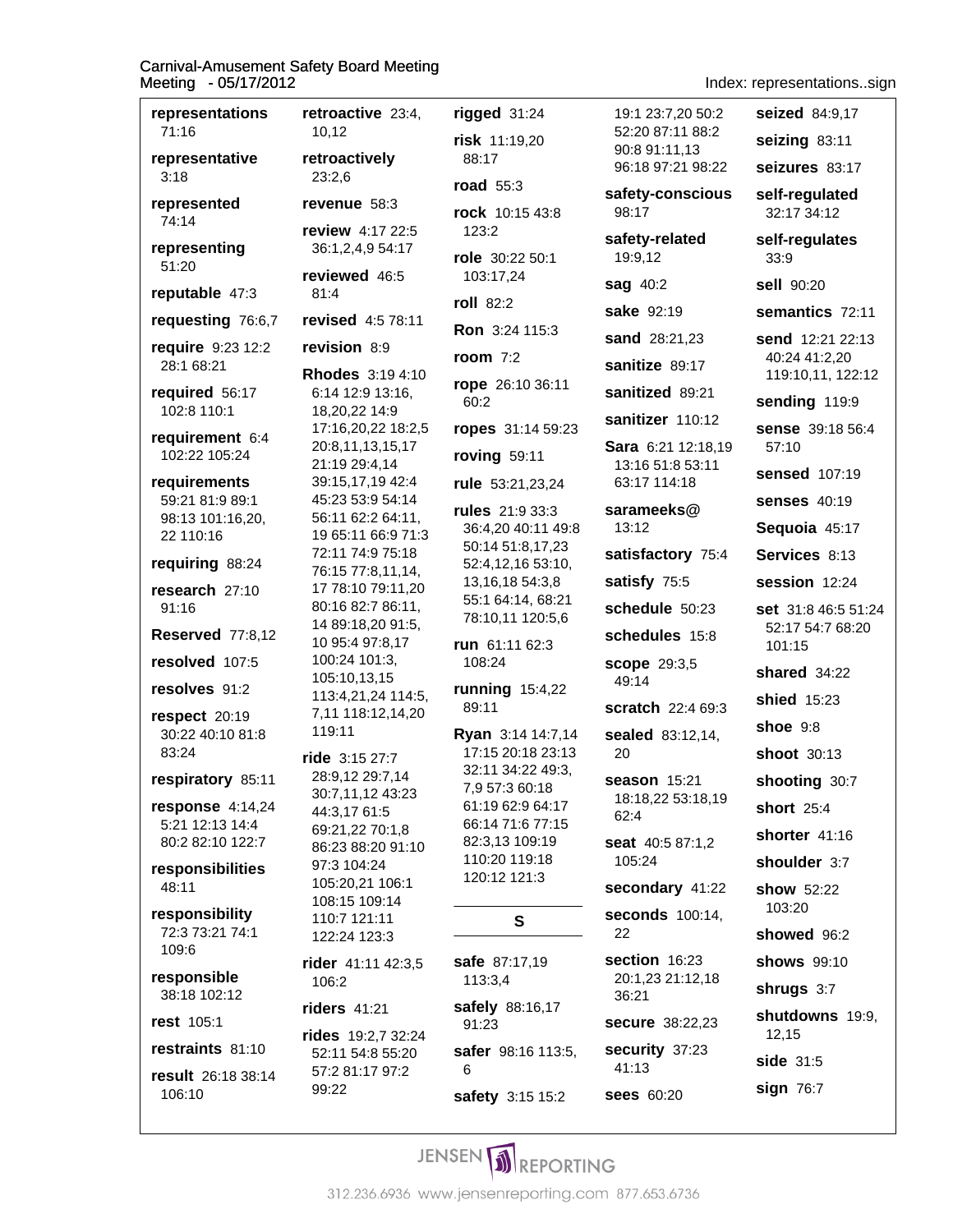### **Carnival-Amusement Safety Board Meeting**

Index: sign-off..supervision

| leeting -05/17/2012                                   |                            |
|-------------------------------------------------------|----------------------------|
| sign-off 76:6                                         | 111                        |
| signage 76:5                                          | Spec                       |
| significant 58:5<br>similar 31:16<br>simplistic 75:10 | spec<br>85:2<br>108<br>111 |
| single 8:21 15:9<br>87:16                             | spec<br>60:1<br>80:1       |
| <b>sister</b> 120:17                                  | spec                       |
| site 24:17 25:3<br>31:19 56:6 76:5,8<br>99:23         | 65:7<br>75:2               |
| sitting 60:23<br>112:5                                | spec<br>71:2               |
| situation 97:16                                       | spec                       |
| 104:6<br>situations 29:9<br>97:23                     | spec<br>72:1<br>108        |
| <b>size</b> 31:17                                     | Spec<br>40:1               |
| sled 37:14,15 41:7                                    | spee                       |
| 42:23<br>slides 27:16                                 | <b>Spel</b>                |
|                                                       | spell                      |
| slightly 4:4<br><b>slows</b> 40:20                    | spell<br>60:2              |
| small 11:16 87:23                                     | spin                       |
| snow 15:10,11                                         | splas                      |
| snowstorm 17:5                                        | split                      |
| so-called 36:3                                        | spok                       |
| <b>soft</b> 28:23 29:1                                | spra                       |
| solid 18:20                                           | spra                       |
| solution 76:4                                         | 30:4                       |
| <b>sooner</b> 54:22                                   | Sprii                      |
| sort 51:23 85:16<br>110:11                            | squa                       |
| sorts 42:10 55:18                                     | staff<br>74:1              |
| <b>sounds 64:14</b>                                   | <b>stak</b>                |
| span 40:2                                             | stam                       |
| spans 31:13                                           | stan                       |
| speak 3:5 8:1<br>23:16                                | stan<br>18 9               |
| <b>speaking</b> 3:3 25:8                              | stan                       |

| aroty Doard moothig                                                                                                                                             |                                                                                                                                                                             |
|-----------------------------------------------------------------------------------------------------------------------------------------------------------------|-----------------------------------------------------------------------------------------------------------------------------------------------------------------------------|
| 111:24<br>Special 59:21<br>specific 23:3<br>85:20,22 106:10<br>108:3 110:18<br>111:10<br>specifically 44:15<br>60:1 67:6 69:5                                   | 9:1,7,18 32:<br>33:17 35:16<br>59:21 60:1,5<br>70:6<br>standards 2<br>27:18,21 28:<br>32:20,21 34:<br>42:11 52:13<br>56:9 59:20 7                                           |
| 80:13 99:16                                                                                                                                                     | standing 11                                                                                                                                                                 |
| specification<br>65:7 67:9 70:12<br>75:23 76:11,14                                                                                                              | standpoint<br>stars $15:14$                                                                                                                                                 |
| specifications<br>71:2 76:1                                                                                                                                     | start 15:21 1<br>26:23 32:10,<br>54:24                                                                                                                                      |
| specifies 71:24                                                                                                                                                 | started 14:1                                                                                                                                                                |
| specs 69:12<br>72:13,15 92:12,13<br>108:2                                                                                                                       | starting 22:<br>62:12                                                                                                                                                       |
| Spectrum 38:12<br>40:16<br>speed 40:4<br><b>Spell 77:13</b><br>spell-check 77:20<br>spelled 56:16<br>60:21 77:8<br>spin 16:20<br>splashed 28:5<br>split 8:15,20 | state 18:20 2<br>24:9,10,242<br>32:7,12 34:8<br>59:15,24 66:<br>93:8 105:5 1<br>12 118:4<br><b>states</b> 8:98<br>82:17 83:1,1<br>120:13,17<br>static 33:24<br>station 31:2 |
| spoke 82:24                                                                                                                                                     | statistics 8                                                                                                                                                                |
| spray 29:12                                                                                                                                                     | status 106:5<br>113:10 121:                                                                                                                                                 |
| sprayed 27:20<br>30:4                                                                                                                                           | statute 6:38<br>75:15                                                                                                                                                       |
| Springfield 96:8                                                                                                                                                | statutory 22                                                                                                                                                                |
| square 74:23                                                                                                                                                    | stay 41:139<br>97:10                                                                                                                                                        |
| staff 69:22 70:3<br>74:15                                                                                                                                       | step 75:9                                                                                                                                                                   |
| stake 39:1 74:2                                                                                                                                                 | stick 120:7                                                                                                                                                                 |
| stamped 73:23,24                                                                                                                                                | sticker 39:8                                                                                                                                                                |
| stance $83:16$<br>stand 57:22 82:14,                                                                                                                            | stop 19:173<br>63:19 106:7                                                                                                                                                  |
| 18 94:15 97:21                                                                                                                                                  | <b>stops 42:2</b>                                                                                                                                                           |
| standard $8:2,8$                                                                                                                                                | store 9:8                                                                                                                                                                   |

23 strands  $31:15$ 52:20 strap 105:22 68:1 stream  $27:2.3$ 23:21 stressors 31:10 6: stretch 25:3  $:13$ 54:7 strictly 43:16  $2:4$ strong 82:19  $2:2$ **struck 36:17**  $9:7$ structural 34:1 67:23 68:1  $8:22$ study 51:24  $.18$ stuff 10:16 24:14 46:5 59:24 75:9 6 22:2 subcommittee 3 46:6,9, 47:15 48:3, 12,19 49:14,16 53:2,5,20 54:5,6, 23:16 15 60:12 61:16,23  $27:10$ 63:16 64:23 69:19 50:11 78:13 82:3,6 :22 113:19,22,23 09:1, 114:2 118:3, 119:19 120:10  $1:8$ subcommittee's  $\overline{2}$  $121:1$ subcommittees 48:6  $24.24$ submit 6:6 6:9 subrogate 122:1  $\overline{\phantom{0}}$ substantially 5,6 11:21  $8:7,8$ substantive 5:3 suffice 62:11  $2:18$ suffocate 85:8 4:16 suffocated 84:17 suffocation 111:11,22 suggest 46:16 50:21 39:12 suggested 35:16 suggesting 47:24 93:20 113:12 Sullivan 3:21 4:19

5:14 6:13 7:20 8:5, 14.18 9:5.10.17. 19,22 10:1,5,7,24 11:3 12:7 14:11 15:10,12 16:15,18 17:1,6,10 18:9,15 27:17 28:8,10,13, 19 29:8,16,19,22 30:19 34:15,20 35:2,8,13 39:14 44:11,23 45:1,5 46:3,16,19,23 47:1,6,8,13,18,20 48:5,23 50:21,24 51:4 54:12 55:5,7, 23 56:8,14,22 57:8 60:16 61:2,9,12, 17,20,22 62:13,15, 18,21 63:1,7,9,13, 21,24 64:3,6,8 65:4,10,12,14,19, 21,24 66:4,8,11 67:12 69:7,10 70:5,17,20,23 71:4,22 72:5,9 73:8,13,17,19 74:3,5 75:21 76:12,14,17,22 77:5,9,12,18,22,24 78:2,6,9,11,18,24 79:3,7,10,14,19,21 80:6,9,12,17,20 81:24 85:3,7,17, 21,23 86:6,13,17, 88:19 89:21 90:2, 11,24 91:9 92:15, 17 93:6,13,15, 96:22 98:10 101:7, 11, 15, 18, 23 102: 2, 4,19,21 104:11 108:14 109:4,7,10 111:7 112:1,4,9, 13, 16, 19, 23 113: 6, 12, 14, 20, 23 114: 1, 8, 12, 15 115: 16, 18, 21 116:6,9,17 117:21,23 118:11, 13, 15 119: 2, 7, 13, 16,20 120:1,4,6, 11, 19, 21, 23 121: 2, 4,8 summer 18:8 supervise 99:11

supervision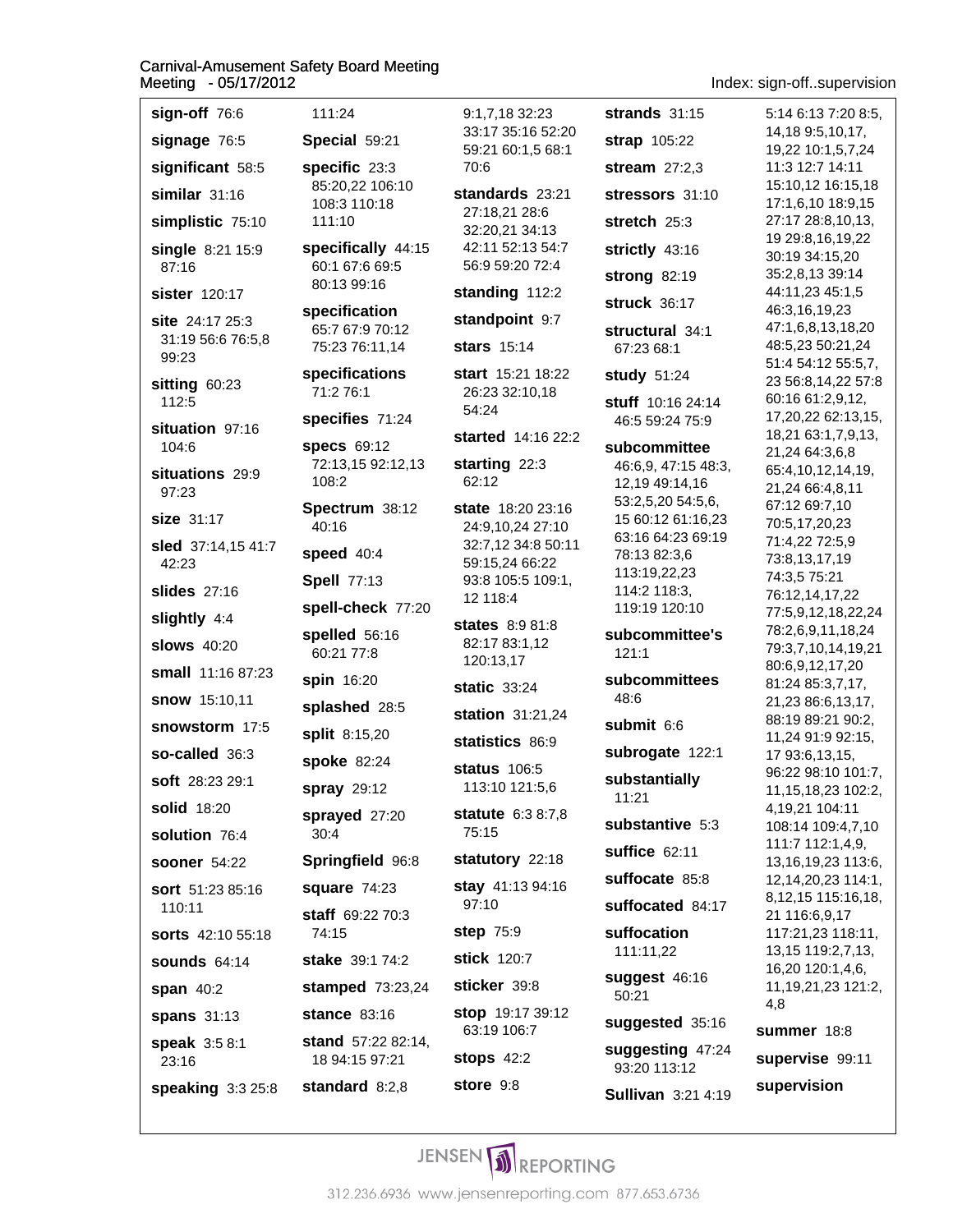| 71:12                                                                                                                                                                                                                                 |
|---------------------------------------------------------------------------------------------------------------------------------------------------------------------------------------------------------------------------------------|
| support 12:5                                                                                                                                                                                                                          |
| supports 40:2,11                                                                                                                                                                                                                      |
| supposed 27:20<br>29:6 110:5                                                                                                                                                                                                          |
| surface 22:4                                                                                                                                                                                                                          |
| Surprise 20:3,5                                                                                                                                                                                                                       |
| surprised 11:16                                                                                                                                                                                                                       |
| suspend 113:8                                                                                                                                                                                                                         |
| swimming 28:4                                                                                                                                                                                                                         |
| <b>systems</b> 82:23                                                                                                                                                                                                                  |
| т                                                                                                                                                                                                                                     |
|                                                                                                                                                                                                                                       |
| table 4:4 19:24                                                                                                                                                                                                                       |
| Taiwan 104:10                                                                                                                                                                                                                         |
| takes $94:8$                                                                                                                                                                                                                          |
| taking 3:2 30:6<br>38:17 71:8 83:15<br>111:3 116:16                                                                                                                                                                                   |
| talk 22:2 33:22<br>47:16 59:15 65:3<br>70:2 74:17 96:4,8<br>98:11 108:3<br>110:22 113:15<br>114:13 118:16,22                                                                                                                          |
| talked 6:2 15:16<br>92:4                                                                                                                                                                                                              |
| talking 3:4 16:2<br>29:9,11 34:16<br>39:19,22 42:8<br>63:17 65:8 66:2<br>67:5 73:17,20<br>81:14,22, 86:24<br>88:1 90:23,24<br>91:20 94:2,24<br>95:2,7,17 100:11,<br>18 101:13,23,24<br>102:1 104:5<br>105:20 108:10<br>114:23 115:7,9 |
| talks 110:21                                                                                                                                                                                                                          |
| taller 41:16                                                                                                                                                                                                                          |
| task 116:17                                                                                                                                                                                                                           |
| TB 87:17 89:22                                                                                                                                                                                                                        |

| 90:4 112:20                                                                                  | thinking                              |
|----------------------------------------------------------------------------------------------|---------------------------------------|
| tear $31:8$                                                                                  | 76:177                                |
| technical 22:24<br>23:21 36:5                                                                | third-pa<br>though                    |
| technically 22:8<br>23:17 92:23                                                              | 105:10<br>thousal                     |
| <b>Technology</b><br>33:12                                                                   | tie 39:2<br>121:12                    |
| telephone 119:1                                                                              | tie-off                               |
| tells $90:9$                                                                                 | tied 36:                              |
| temperature<br>89:13 93:1 108:4<br>111:11                                                    | till 21:2<br>Tilt-a-w                 |
| ten 86:14 89:6,10<br>99:22                                                                   | time $3$ :<br>15:14 1<br>22:11 3      |
| tension 31:11<br>36:23                                                                       | 43:5 49<br>20 54:4<br>85:20,2         |
| termination 37:9<br>terms 11:20 30:2,<br>21 31:10 60:15<br>79:8 81:5 90:20<br>92:3,4,13 99:5 | 87:168<br>96:23,2<br>107:18<br>23,241 |
| 106:4 107:24                                                                                 | timer 1                               |
| terrible 26:8                                                                                | timers                                |
| Teske 35:11,12,13<br>thankful 45:9                                                           | times 1<br>86:20 8<br>99:22           |
| thick 108:18                                                                                 | tipping                               |
| thing 15:6 17:13,                                                                            | title 63:                             |
| 14 35:21 38:9<br>49:22 52:1 58:13<br>60:21 63:9 71:11<br>74:14,22 75:12                      | today 3<br>46:7 52<br>98:4 10         |
| 77:5 80:12,21,22<br>87:19 100:6,22                                                           | told $73$                             |
| 107:15 111:1                                                                                 | Tomorr                                |
| 115:21                                                                                       | ton 38:                               |
| things 15:5,23<br>16:1,3,8 22:2<br>26:10 51:4 55:8,                                          | Tony 3<br>8:1,10<br>113:19            |
| 18,19 56:17 57:1<br>60:15,18,19 62:18,                                                       | top 41:                               |
| 22 69:13 71:15<br>72:22 76:19 90:9                                                           | totally                               |
| 92:4 101:8 104:13                                                                            | tour 45                               |
| 108:5,20 110:1,9,<br>14,16,17 113:2                                                          | tours 3<br>24 60:7                    |

118:16

 $7:10$ arty  $34:7$  $t$  36:6 49:8  $nds$  26:4 76:5  $37:9$  $18.38.16$ 1 32:22 hirl 97:12 3 10:12 7:18 19:19 39:22 41:10  $2253:15$ 70:15 22 86:14 39:14 93:9 24 102:22  $114:1,14,$ 18:20,23 00:9 100:7 1:17 72:22 37:4 94:12 36:23  $:15$ 3:1,11,12 2:9 81:3  $06:23$  $\overline{8}$ OW 122:16  $\overline{7}$ :17 $5:24$ 12:20 13:15 119:12,15 3,10,13,18 24:3 98:18 :21 60:9 3:14 59:23, 24 60:7

tower  $26:5$  $968:22$ town 58:23 towns  $9:23$ traditionally 48:12 tragically 87:7 trailer  $38:15$ train  $100:4$ trained  $56:24$ training  $56:23$ 64:4,5,6 79:3,11, 12 88:21 99:20,24 105:3 109:24 110:3,8 transcript 7:8,9 translate 3:7 traveling 22:21 24:5 30:23 59:11 tree 24:21 42:15 trees 34:3 45:14, 15 tremendous 14:18,24 26:14,18 Tribune 7:1 trolley 41:2 68:24 69:4,6 trolleys 67:7 74:6 76:9 truck 31:7 32:1 37:17,21 38:4,8, 15,16,19 trucks  $36:19$ true  $37:7$ TSSA 34:15,24 35:10 36:8 turned  $52:5$ **Tweak 54:18** tweaked 55:9 tweaking 68:21 tying 36:10 42:22

type 31:21 32:6

36:3 44:8 50:4

Index: support..unresolved

67:7 109:15 110:24

Typically 32:18

typo 79:20,21

### $\mathbf U$

uh-huh 8:5,11,14, 10:18 46:3 60:16 91:9 112:22 120:11

 $uh-huhs$  3:6

 $uh-uhs<sub>3:6</sub>$ 

ultimately 72:2 96:9

umbrella 9:3

unconscientious 87:22

understand 36:7 41:21 51:7 70:13 95:18 109:9

understanding  $27:11$ 

understood 36:6

underwrite 121:19

underwriter 121:18

underwriting 90:18 121:20

undocumented 84:22

unforeseen 100:21

**Unforgiving** 97:17

**United 83:11** 

University 14:21  $15:7$ 

unknown 52:22

unknowns 33:8

unresolved 107:7,9